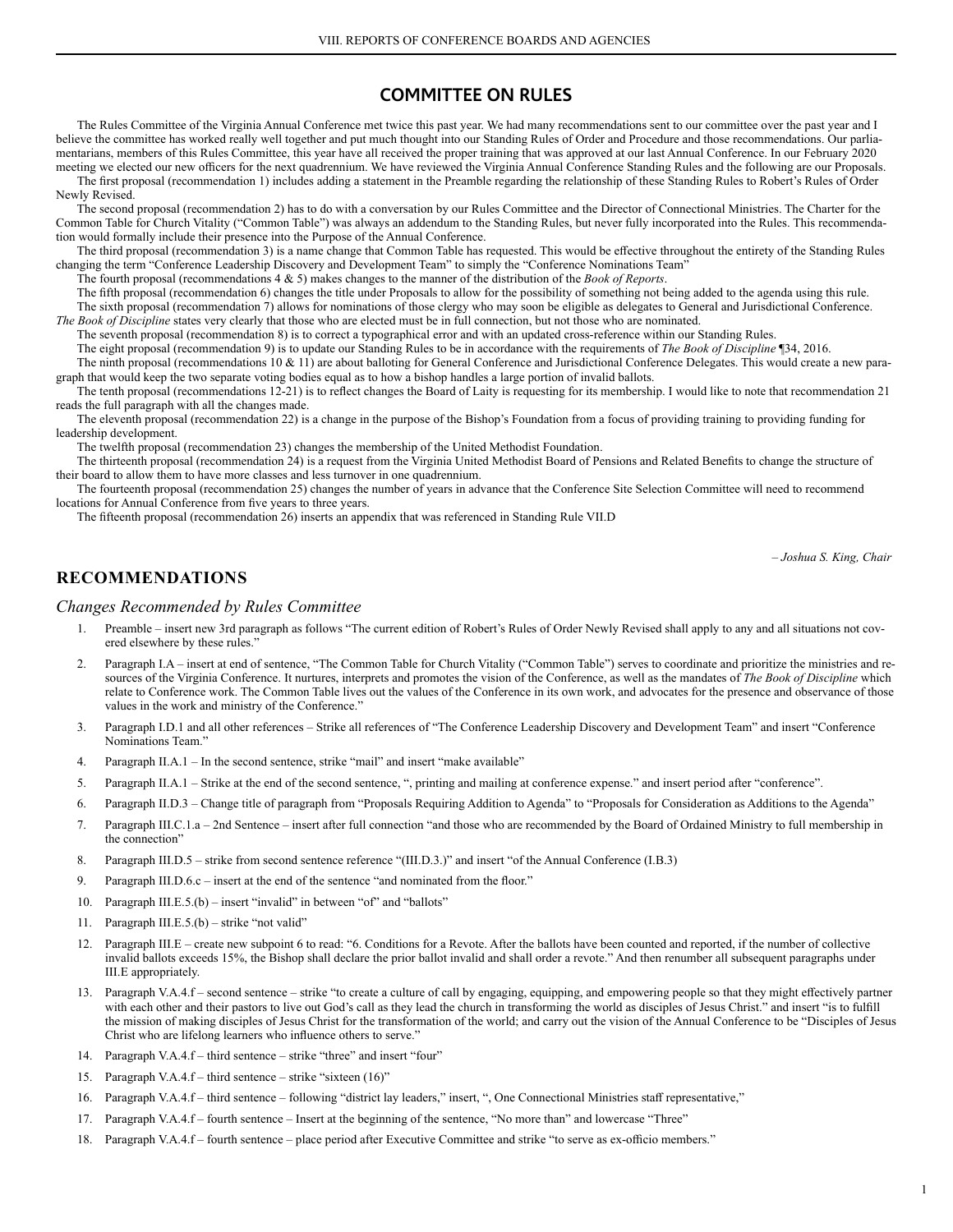- 19. Paragraph V.A.4.f fifth sentence strike entire sentence.
- 20. Paragraph V.A.4.f Insert new sentence following "Executive Committee" as follows, "The Conference Director of Scouting Ministries is to be appointed by the President and approved by the Board with voice representation."
- 21. NOTE TO READER: The new paragraph V.A.4.f with these corrections shall read as follows:

"The Board of Laity shall act as an advocate for the Virginia Annual Conference laity in all forums of the annual conference. The purpose of the Board of Laity is to fulfill the mission of making disciples of Jesus Christ for the transformation of the world and carry out the vision of the Annual Conference to be "Disciples of Jesus Christ who are lifelong learners who influence others to serve." Membership of the Board of Laity shall be composed of the conference lay leader, four associate conference lay leaders, the Conference Director(s) of Lay Servant Ministries, the presidents of the conference organizations of United Methodist Men and United Methodist Women or their designees, Young People's Representative selected by the Youth or Young Adult Council, district lay leaders, one Connectional Ministries staff representative, one District Superintendent appointed by the Bishop, and the Bishop. No more than three clergy who model excellence in the lay-clergy partnership for ministry will be appointed by the Executive Committee. The Conference Director of Scouting Ministries is to be appointed by the President and approved by the Board with voice representation. The Board of Laity shall nominate to the annual conference for election a layperson to be the conference lay leader for the ensuing four years. Any person elected to the office of conference lay leader shall not be eligible to serve more than two consecutive terms, or a total of eight (8) years."

- 22. Paragraph V.B.2 first sentence strike "training" and insert "funding".
- 23. Paragraph V.B.10 strike "pursuant to the charter heretofore approved by the Annual Conference in 2016; fourteen (14) of the twenty-three (23) trustees shall be elected by the Annual Conference." and insert "pursuant to the Foundation charter the directors elected by Annual Conference shall be no less than fourteen (14) or no less than 60% of the total Foundation Directors. As the total number of Foundation directors can fluctuate from year to year, the Foundation will confirm annually with the Director of Connectional ministries on the number necessary to meet the Annual Conference 60% requirement."
- 24. Paragraph V.B.15 Strike "15. Pensions and Related Benefits, Virginia United Methodist, Inc. This agency, which is incorporated as Virginia United Methodist Pensions, Inc., shall be composed of twenty-four (24) members in two classes serving eight-year terms. It is recommended that all classes consist of one-third laywomen, one-third laymen, and one-third clergy. Any clergy member of the conference or lay member of a church within the conference who is a member of the General Board of Pension and Health Benefits shall also be a member of the agency" and replace with "15. Pensions and Related Benefits, Virginia United Methodist, Inc. This agency, which is incorporated as Virginia United Methodist Pensions, Inc., shall be composed of twenty-four (24) members serving eight-year terms, and arranged into classes at the agency's discretion. It is recommended that all classes consist of one-third laywomen, one-third laymen, and one-third clergy. Any clergy member of the conference or lay member of a church within the conference who is a member of the Wespath shall also be a member of the agency"
- 25. Paragraph V.B.19 last sentence strike "five" and insert "three"
- 26. Pursuant to Paragraph VII.D insert "Appendix A" above "Name Badge Colors"

*– Rev. Joshua S. King, Chair*

## **CABINET REPORT 2020**

The **Danville District** continues its commitment to vital mission that sees the needs of our communities and responds with the Love of Christ, expressed in real and tangible ways. The Henry Fork Service Center welcomed its new Director, Jessica Hunt, this year. The Center offers child care and community support in an under-resourced area of Franklin County. Martinsville area churches have joined together to provide a Warming Center for the homeless, as well as the continuing outreach of relationship, food, clothes and support offered by so many of the local churches. In addition, Smith Memorial launched a new ministry, "Just Ask Granny" to provide support to parents and grandparents as they raise children. Our Patrick County churches continue to care for the elderly and those in need, and the Danville area churches were key in continuing recovery from Hurricane Michael, that caused extensive damage. These are a few examples of what God is doing in and through the local churches on the district. The churches in the Danville District have responded to the COVID crisis by innovating worship and connection that keeps the church family strong and grounded in the love of Christ. The Danville District is blessed to serve together as we live authentically as disciples of Jesus, sharing love and growing in faith.

Glad for her restored health, we welcomed Bishop Sharma Lewis back from her six month medical. We share her gratitude for the service and leadership of interim Bishop Peter Weaver during her absence. Under her guidance throughout the year, the Cabinet has sought to lead faithfully in the midst of possibilities and challenges, including a global pandemic and nationwide racial justice movement. The District Superintendents' ministry is formed by our regular worship together, the community forged in our cluster covenant groups, and the ways we address difficulties and opportunities with honesty and grace. Our work together, including appointment-making, is wrapped in prayer empowered by the Holy Spirit and focused on fruitfulness. Across our conference each district is engaging in contextual ministry and mission.

The **Eastern Shore District** continues to offer ministry to new populations. A developing partnership with Just Neighbors is offering immigration services on the Shore. Craddockville UMC has begun a new Restoration Ministries to connect with persons returning from incarceration, substance abuse rehabilitation, and the military. The Agape Christian Children's Community Center provides pre-school and after-school programs for children in northern Accomack County.

The **Alexandria District** has been learning to be adept as well as adaptive in the face of both expected and unexpected challenges and opportunities; revitalizing existing churches with initiatives like Next Level Innovations and Shift Plus; equipping laypersons for new missional initiatives with Neighborhood Seminary; supporting clergy through peer learning; and supporting new congregations taking next steps in planting new campuses, moving into independence from anchor churches, and becoming more multicultural. Our District Training day featured an inspiring presentation by Rev. Dr. Rodrigo Cruz on how to develop multicultural congregations. All of this before we pivoted to online worship across the district, mission in the time of economic distress, digital disciple-making and distance pastoral care.

The **Arlington District** warmly welcomed a new District Superintendent this year. Although this was not the year that anyone expected, we are incredibly proud of the way the District churches have risen to the challenges of denominational division, leading in a pandemic, and seeking racial justice. In a time of uncertainty, they have embraced a vision of "Leading in Love" and they have worked hard at staying calm, connected and on course with the mission. Our new Arlington Lay Leader, Karen McElfish, has been instrumental in helping to develop better relationships between the District and laity leadership. Six Arlington churches completed the ShiftPlus program, developing skills for needed changes. New churches have entered into Next Level Innovations and they join six others from the District in the powerful and ongoing work of moving from good to great. We look forward as a District to whatever the future holds and will stay adaptable and innovative to help make disciples and transform our communities!

In the **Charlottesville District,** we continue to support the Central Virginia Mission HUB ministry. This year the HUB expanded into other districts and even participated in a shoe drive. We also are working hard on a ministry for individuals with developmental disabilities called Rachel's Haven which will be on the property of Hinton Avenue UMC. The laity and clergy of the district continue to be faithful and obedient disciples offering Christ to their communities and to the world. I personally appreciate the creativity of the clergy and laity during this season of the COVID-19 virus. It has simply been amazing to witness and shows their commitment to be the Church.

The **Elizabeth River District** is working hard to equip the laity and clergy to reach new people by getting out into the community in the midst of this pandemic. Our churches quickly adapted to online worship, daily devotions and caring for its' congregants in innovative ways. Churches having been connecting to their communities to feed the needy and provide spiritual care for all. Over 31 churches have followed the Technical Assistance Manual to create safe in-person worship experiences to parishioners.

The **Farmville District** is blessed to be the hands and feet of Christ over the 5500 square miles that make up the Farmville District. Local churches of every size touch the lives of people every day, sharing the Love of Christ through relationship, food, and support for the challenges of everyday life. Just a few examples include the Latina ministry at Trinity on the Amelia Charge launching a Mothers' of Preschoolers (MOP) ministry; Memorial offering a new, vibrant Celebrate Recovery Ministry and Journey Ministries touching hearts and lives with the diner, thrift store and lively worship. Thousands of dollars have been poured back into the community to help those in need. Rev. Mike Davis, founding pastor, went home to the Lord in February; but he has left us with a legacy of caring that is being taken up by the Journey family and the Farmville District. The clergy and laity of the Farmville District have been creative in innovating worship and connection. Many churches have experienced increased engagement through a new online presence. We are grateful for all of the ways that God is using the churches of the Farmville District to tell the story of God's love in life-giving and life-saving ways.

In the fall of 2019, the **Harrisonburg District** sent an invitation to its clergy and laity to intentionally observe spiritual practices such as fasting, praying, Scriptural discernment, silent retreats, etc. The intentionality on these spiritual practices allow us to be in a deeper relationship with God and makes us stronger in our faith, which has become our number one priority including months of fasting, scripture reading, prayer revivals, anointing and discernment. The charge conferences of the District had a holistic approach where we gathered and had Encounters with Jesus and the charges participated in amazing ways. We worshipped God together and shared the Lord's Supper, making it a solemn time and thus creating a deeper relationship with God. We learned about Leadership and explored what God wants us to do; we affirmed the laity and the clergy; we prayed for each of our pastors by laying hands and being surrounded by a prayer shawl; and we shared God's love by being the hands and feet of Jesus in supporting and putting together 1,200 school kits. What an amazing way to share God's love!

The **James River District** is committed to grow in "loving God and loving our neighbors as ourselves," as we navigate the changes, challenges, and opportunities of general conference, a pandemic, and racial relationship healing. Our focus is on modeling, teaching, and encouraging leaders and congregations who are deeply rooted in spiritual discernment, making space and time to listen to and hear God's will for us as the church. We are seeking the fullness of God in ourselves and our neighbors as we listen, learn, and live together.

The **Lynchburg District**'s 58 individual charge conferences were inspirational as church leaders shared ways in which God is at work within and beyond their congregation, calling them to take next steps in ministry together. Sixteen clergy are participating in our second year long coaching cohort led by Rev. Jim Chandler with Rev. Leigh Anne Taylor, Lynchburg District Revitalization Coordinator, equipping clergy for pastoral leadership in the 21st century. The Park View Community Mission Center continues to grow: Food for Families (a neighbor choice food pantry); Food for Thought (a backpack feeding program); Park View Café (a Wednesday night supper); Community Resource Center (helping neighbors learn the essentials to get ahead); and the Life Skills Institute (finding solutions and meeting needs in partnership with our neighbors).

Uncertainty looms over the future of our beloved denomination, but the **Rappahannock River District** has not lost sight of the missional objective of the UMC. We continue to make disciples of Jesus Christ for the transformation of the world. We remain focused on the needs of the members of our congregations and communities to find out what hurts or breaks their hearts. And then, we are finding creative and innovative ways to make a difference in each situation.

Despite the challenges of 2020 and by God's grace the **Richmond District** has pursued God's kingdom work within a hard year! We have worshipped and done ministry in innovative ways. We have welcomed another four churches into this year's cohort of Next Level Innovations (NLI) and we have expanded our new Indian Ministry as it reaches a rapidly growing segment of our Richmond community. In spite of challenges, after saying hearfelt farewell to Rev. Pete Moon, our clergy and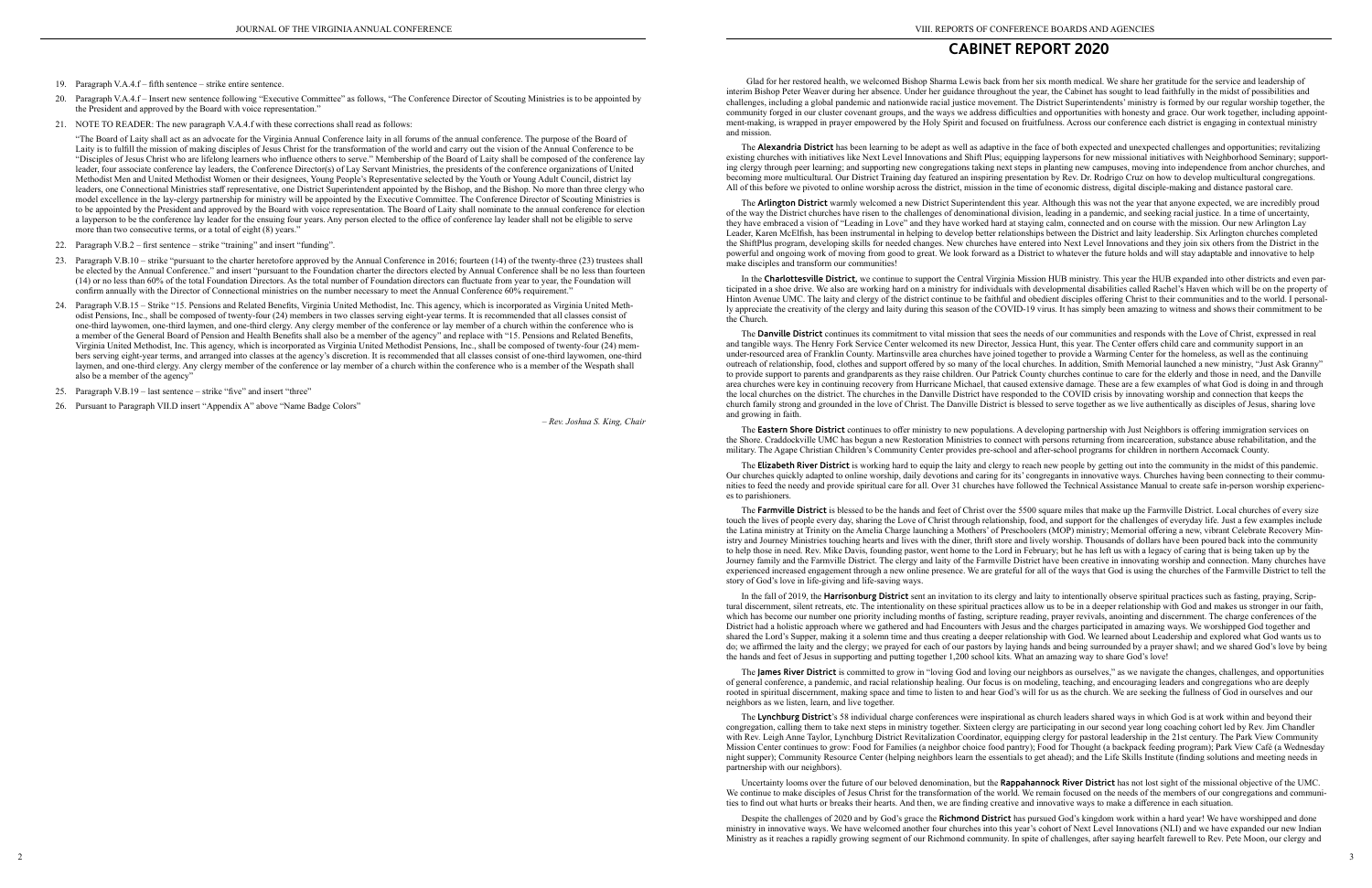laity are creatively and faithfully spreading Christ to the world, expecting God's great things beyond what we can think or imagine (Eph 3;20-21).

The **Roanoke District**'s Share the Light Mission Initiative raised over \$50,000 and sponsored an UMVIM team to deliver and set up Solar Panel units in Vieques, Puerto Rico. Vision 2020: Seeing the World Clearly Through God's Eyes focused the annual Wesley VT led district youth retreat. The District Common Table sponsored Leading on the Edge 2.0 on Racial Reconciliation in February and in June offered grants for church signage denouncing racism. With the disruptions of the pandemic, the Common Table also offered grants for local churches for establishing online giving and to prepare for on-line worship and re-opening for in-person worship.

On the **Staunton District**, Children and Youth have been key in building relationships sparked by the Secret Boutique ministry, in its third year on the campus of the former Wayne Hills UMC, engaging less-privileged Junior and Senior High students by providing clothes, personal hygiene supplies, and skills as well as haircuts in a salon-like environment. Born of these ministry connections is EMBRACE – Waynesboro, a Fresh Expressions worship-community using a dinner-church model, broadening our reach with community gardens, cooking and nutrition classes in Spanish and English, WIC clinics, tutoring and a teen computer lab. With support this year from our first UM ARMY mission teams from VA and PA, the Secret Boutique was able to spin off new sites in Harrisonburg/JMU as well as the city of Staunton. To the west, a large mission crew of Youth from seven District churches spent a week last June landscaping and painting Epworth UMC (Selma VA), to enhance this small church's excellent work with children in the Allegheny Highlands. We also witnessed God's hands at work in the inception of legal services for our immigrant/ refugee community, via partnership with Just Neighbors, Basic UMC and EMBRACE. To God be the glory!

During the past Conference year, the **Winchester District** had as its focused theme, "Discipleship Pathways: Lifelong Learners, Influencing, and Serving." We have explored, through a variety of means, how these three discipleship areas can be enhanced through effective strategic planning for all size churches. Some of the topics we addressed were: Strategic Planning as Missional Strategy, Learning as a Strategy Using Small Groups, The Essence of Worship, Influencing as a Strategy of Evangelism, Staying Connected within the Connection, Technical Training, and Serving as a Missionary Strategy. The adaptive learning we accomplished through this vision focused theme proved to be mission-critical as the clergy and the laity of the District pivoted to be the Church Christ has called us to be within our current COVID19 health crisis and our call to action against systemic racism. The 77 local churches and extension ministries of the District are highly focused on the Conference Vision as God's plan for us in a season such as this; this focus is fruitful. We also report, with eternal joy even amid our current global struggles, that there were 163 Professions of Faith and 127 Baptisms on the Winchester District in 2019 – may God be praised!

We are blessed that the Cabinet Covenant shapes our life and leadership: *We the Cabinet of the Virginia Conference, covenant with each other to be a Holy Table where Christ is our servant example and Lord; where we joyfully hold each other in disciplines of prayer, study, worship, service and physical self-care; where the truth*  is told and honored; where we support one another in the effort to maintain confidentiality, through words/action of grace and in the spirit of love; where trust is the *rule, brokenness is received with mercy, pain is healed with grace and forgiveness is sought, given and accepted; where the health of the whole Body of Christ is desired over that of any one part; where we seek perfection in love for God and for each other.*

As the **York River District** continues to celebrate God's faithfulness, several strategies have been implemented to assist the churches in these unsettling times: District Clergy Association created space for worship, fellowship, and conversation through gatherings and retreat; District Board of Missions funded various local church missions, Dinner Church Encounter training and Launch Cohort training to start new ministries, and two phases of Discipleship training for clergy and laity to focus on their own Christian discipleship journey by developing personal discipleship pathway as well as congregational discipleship pathway. Several lay persons were trained to serve as Discipleship Coach/Facilitator to assist Pastors and churches for the process. All these efforts have served to create synergy and to instill a sense of excitement in the District. Although we have been hard pressed and perplexed due to COVID-19 pandemic, we have continued to worship faithfully and to serve creatively.

The Conference Lay Leader, the Conference Treasurer, the Director of Connectional Ministries, the Director of the Center for Clergy Excellence, and the Director of the Center for Congregational Excellence serve as members of the **Extended Cabinet** to inform and provide a connection between the program and missional ministries of the annual conference and the work of the Cabinet. We welcomed the Reverend Dr. Ted Smith to his new role as Director of Connectional Ministries. We offer our gratitude for all that retiring Lay Leader Warren Harper and Director of Congregational Excellence the Rev. Mark Ogren have shared.

Each year as transitions occur through appointments we give thanks for the variety of gifts, skills, and experiences of the Appointive Cabinet. We say "farewell" to the Reverend Dr. Peter Moon and the Reverend David Rochford who will receive new appointments and to the Reverend Kathleen Overby Webster who will enter retirement. We warmly welcome the Reverend Jay Carey, the Reverend Douglas Forrester, and the Reverend Dr. Hyo Lee.

We are exceedingly grateful to the Reverend Tom Joyce, Assistant to the Bishop, and Mrs. Terri Biggins, the Bishop's administrative assistant, for their dedicated support and assistance.

*– Jeffrey Mickle, Dean*

## **SITE SELECTION COMMITTEE**

- 
- 
- 
- 
- 

The Site Selection Committee is responsible for making the arrangements for the meeting of the Annual Conference and is to identify and recommend the location for the Virginia Annual Conference to meet. Beginning last year and forward, the Annual Conference convenes on Thursday and concludes on Saturday as set by Bishop Sharma D. Lewis.

By previous Annual Conference action, the following locations have been approved for the site of the Annual Conference:

| <b>Hampton</b> | June 17-19, 2021 |
|----------------|------------------|
| <b>Hampton</b> | June 16-18, 2022 |
| Roanoke        | June 15-17, 2023 |
| Roanoke        | June 20-22, 2024 |

Under the current Virginia Annual Conference Standing Rules of Order and Procedure, the Site Selection Committee would recommend a location five (5) years in advance of meeting. Under the 2020 proposed Standing Rules, the Site Selection Committee would recommend a location three (3) years in advance of the Annual Conference meeting.

The Site Selection Committee is recommending to amend the report accepted at the 2019 Annual Conference, to reflect the NEW RULE that is proposed at the beginning of the 2020 Annual Conference, and to accept only the next three years of location recommendation, which had previously been approved.

*Neal E. Wise, Chair*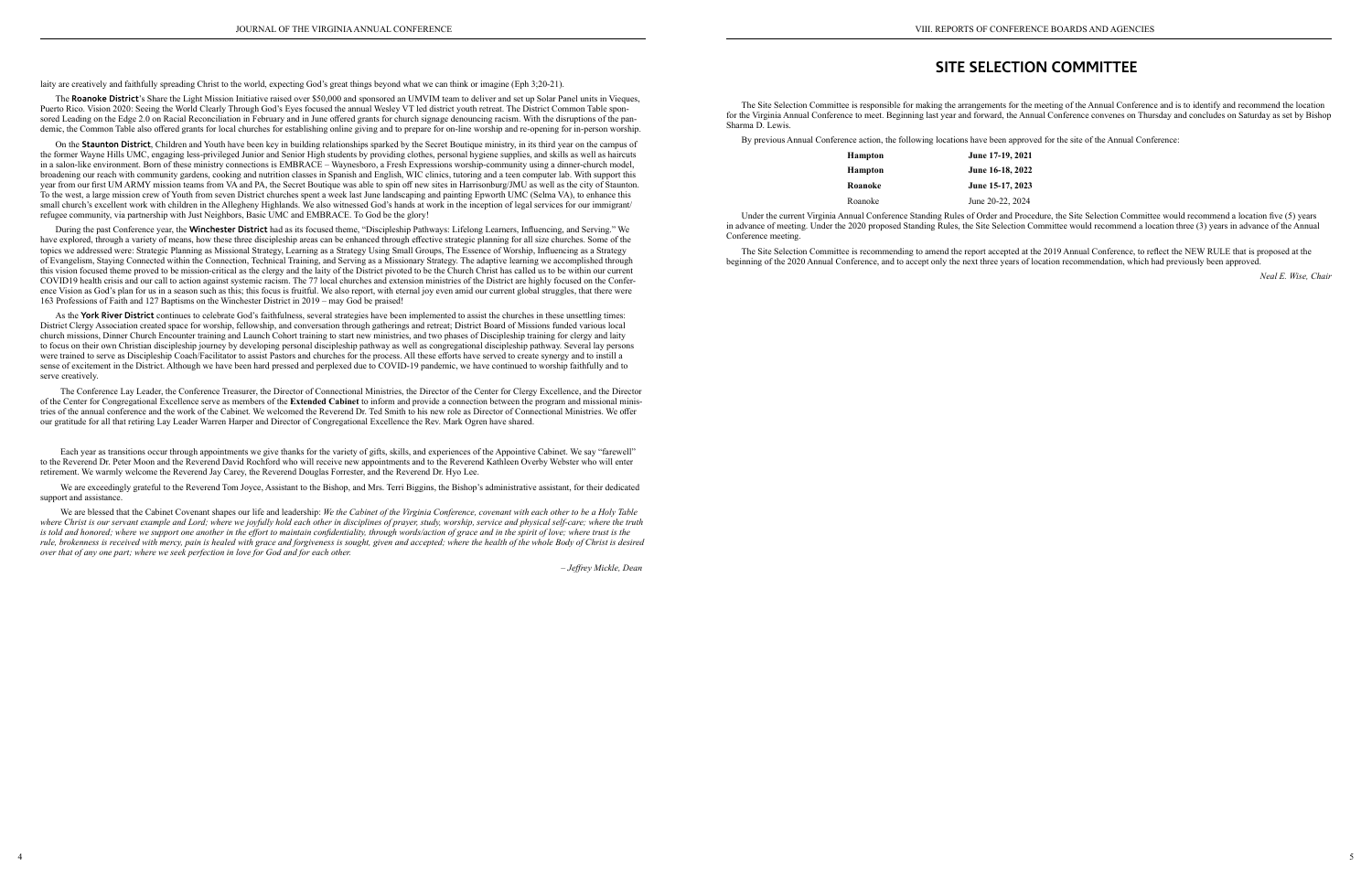## **REPORT OF THE EQUITABLE COMPENSATION COMMISSION**

The Equitable Compensation Commission continues to provide financial aid to those churches requiring supplementation to strengthen their ministries in the communities in which they are located and to provide minimum salary or salary supplementation for the pastors. Equitable Compensation support in the amount of \$215,821 was provided to 33 charges in 2019. A schedule of salary supplementation appropriations for 2018 has been provided to the conference secretary for publication in the *Journal*.

District Superintendents and charges setting salaries for 2021 that may require supplementation are advised that the "floor" must come from sources other than the Commission on Equitable Compensation.

There were 5 charges receiving salary support in 2018 that did not require salary support in 2019. These are Fieldale-Mount Bethel Cooperative Parish (Danville), First UMC (Elizabeth River), Long Mountain Charge (Lynchburg), Two County Cooperative Parish (Danville), and Wesley UMC Colonial Heights (James River). These charges and their superintendents are commended for their success in providing a ministry in the communities they serve that has enabled them to grow spiritually in their stewardship.

The Conference Average Compensation (CAC) for 2021 is \$64,904, which is an increase of 0.5% percent from 2020. The Commission considered Minimum Compensation and the Floor Schedule for 2021 and recommends the schedules remain the same as 2020.

### RECOMMENDATIONS

1. The Minimum Compensation Schedule: 2021 Proposed 2020 Approved

- a. Full Connection Pastors \$42,000 \$42,000
- b. Provisional and Associate Members \$38,500 \$38,500
- c. Local Pastors \$36,000 \$36,000
- 2. The Floor Schedule:
	- a. Full Connection Pastors \$28,000 \$28,000
	- b. Provisional and Associate Members \$25,600 \$25,600
	- c. Local Pastors \$24,000 \$24,000

The Equitable Compensation Financial Report for 2017-2019 is provided below:

*– Rev. Joseph T. Carson, III, Chair*

|                                       | <b>Year Ending</b><br>2017 | <b>Year Ending</b><br>2018 | <b>Year Ending</b><br>2019 |
|---------------------------------------|----------------------------|----------------------------|----------------------------|
| Apportioned                           | 350,000                    | 350,000                    | 300,000                    |
| Uncollected Apportionment             | (36, 432)                  | (41, 327)                  | (52, 561)                  |
| <b>Apportionment Income</b>           | 313,568                    | 308,673                    | 308,673                    |
| Percent Collected                     | 89.59%                     | 88.19%                     | 82.48%                     |
| Grants                                | 175,506                    | 225,094                    | 222,190                    |
| Sustenation fund grant                | 6,513                      |                            |                            |
| Meeting Expense & Other               | 373                        | 63                         | 75                         |
| <b>Total Expenses</b>                 | 182,391                    | 225,157                    | 222,265                    |
| <b>Receipts Over (Under) Expenses</b> | 131,176                    | 83,516                     | 25,173                     |

## **VIRGINIA UNITED METHODIST PENSIONS, INC.**

## **Section I: Reports**

n **Report 1: Role & Responsibilities of Virginia United Methodist Pensions, Inc.** *The Book of Discipline of The United Methodist Church* directs each annual conference to establish a conference board of pension, auxiliary to Wespath Benefits and Investments (Wespath), to have charge of the interests and work of providing for and contributing to the support, relief, assistance, and pensioning of clergy and their families, other church workers, and lay employees of the United Methodist Church, its institutions, organizations, and agencies within each annual conference except as otherwise provided for by Wespath.

On June 22, 1965, the Virginia Annual Conference (VAUMC) established and incorporated the Virginia Methodist Pensions, Incorporation, (subsequently renamed on February 2, 1971 to Virginia United Methodist Pensions, Inc., or "VUMPI,") as its conference board of pension.

VUMPI, in conjunction with Wespath, develops and administers the numerous employee pension and benefit plans sponsored by the Virginia Conference. Some plans are employer-paid, while others are voluntary and 100 percent participant-paid:

#### n **Report 2: Virginia Conference-Sponsored Health Plans**

VUMPI administers health plans for full time clergy of the Virginia Conference, as well as retired clergy who meet eligibility requirements based on years of ministry in the Virginia Conference. Details of the Conference-sponsored health plans follow:

#### **Active Clergy Health Plans**

Health plans recommended to be made available in 2021 are unchanged from the plans offered in 2020. Health plans available to clergy serving in full time appointments in the Virginia Conference include the following:

- **• PPO Core:** \$1,000 individual deductible, \$2,500 family deductible, 20% coinsurance
- **• PPO Buy-Up:** \$750 individual deductible, \$1,875 family deductible, and 20% coinsurance
- tion to the Health Savings Account (\$750 for individual tier enrollees, \$1,500 for all other tier enrollees), 20% coinsurance

**• HSA plan:** a plan with a higher deductible (\$2,250 individual, \$4,500 family) as required by Internal Revenue Service rules for HSAs, a Conference contribu-

A fourth health plan which is currently offered, and which is made available only to clergy on medical leave with CPP disability benefits and surviving spouses and children of clergy, is recommended to continue to be offered in 2021 with no plan design changes.

A small group of participants in the previously offered Clergy Managed Care Plan, which is a high deductible health plan that is not eligible for HSA contributions, maintained eligibility to enroll in that plan in 2019 and 2020 due to remaining medical credits in the plan. Clergy enrolled in the Clergy Managed Care Plan in 2020 will have the option to remain enrolled in that plan in 2021, with no changes in the plan design or participant contributions. VUMPI encourages those who elect to remain enrolled in the Clergy Managed Care Plan in 2021 to utilize remaining medical credits under the plan, as the Clergy Managed Care Plan is not expected to be made available beyond 2021.

The vision plan will continue to be offered in 2021, with no changes in the plan design. The two dental plan options currently administered by VUMPI are also recommended to continue to be offered in 2021 with no plan design changes. The majority of the cost of the health plans made available to Virginia Conference clergy is funded through a Conference apportionment, as described in Recom-

mendation 1. The remainder of the cost of the plans is funded by participant contributions, as described in Recommendation 2.

#### **Retired Clergy Health Plans**

VUMPI administers health plans for eligible retired clergy of the Virginia Conference. The eligibility requirements include a minimum of ten years of full time ministry in either Virginia Conference church appointments or Extension Ministry appointments with enrollment in the Conference-sponsored health plans. Plans made available to eligible retirees are coordinated with Medicare eligibility. Specific plans for retirees who are not yet eligible for Medicare and the program for Medicare-eligible clergy are described below:

**Conference-sponsored health plan for pre-Medicare-eligible retirees:** retirees who are eligible to enroll in the Conference-sponsored retired clergy health plan but who are not yet eligible to enroll in Medicare may enroll in the self funded PPO Core or PPO Buy-Up plans administered by VUMPI. Pre-Medicare-eligible retirees may also enroll in the self funded dental insurance program and the fully insured vision program made available to active clergy. The majority of the cost of the health plans made available to Virginia Conference clergy is funded through a Conference apportionment, as described in Recommendation 1. The remainder of the cost of the plans is funded by participant contributions, as described in Recommendation 2.

**Conference-sponsored health plan for Medicare-eligible retirees:** retirees who are eligible to enroll in the Conference-sponsored retired clergy health plan and

## who are also enrolled in Medicare have two options for retiree medical coverage.

The first option is the Group Plan, which is a group Medicare Advantage plan created specifically for Virginia Conference retirees. The Group Plan integrates the retiree's Medicare benefit and includes prescription drug coverage. The majority of the cost of the Group Plan is funded through a Conference apportionment, as described in Recommendation 1. The remainder of the cost of the plans is funded by participant contributions, as described in Recommendation 2. The second option made available to eligible retirees who are enrolled in Medicare is the Connector option. Under the Connector option, Medicare-eligible retirees are able to select any Medicare Supplement plan or Medicare Advantage plan, and any Part D prescription drug plan, offered by United Healthcare. The Conference

| <b>VUMPI Plans</b>                       |
|------------------------------------------|
| Health<br>Prescription                   |
| Dental                                   |
| Vision                                   |
| Supplemental Life<br>Voluntary Life      |
| Long Term Care                           |
| Healthcare Flexible Spending Account     |
| Dependent Care Flexible Spending Account |

Wespath Plans Ministers Reserve Pension Fund (Pre-82) Ministerial Pension Plan (MPP) Clergy Retirement Security Program – Defined Benefit (CRSP-DB) Clergy Retirement Security Program – Defined Contribution (CRSP-DC) United Methodist Personal Investment Plan (UMPIP) Comprehensive Protection Plan (CPP)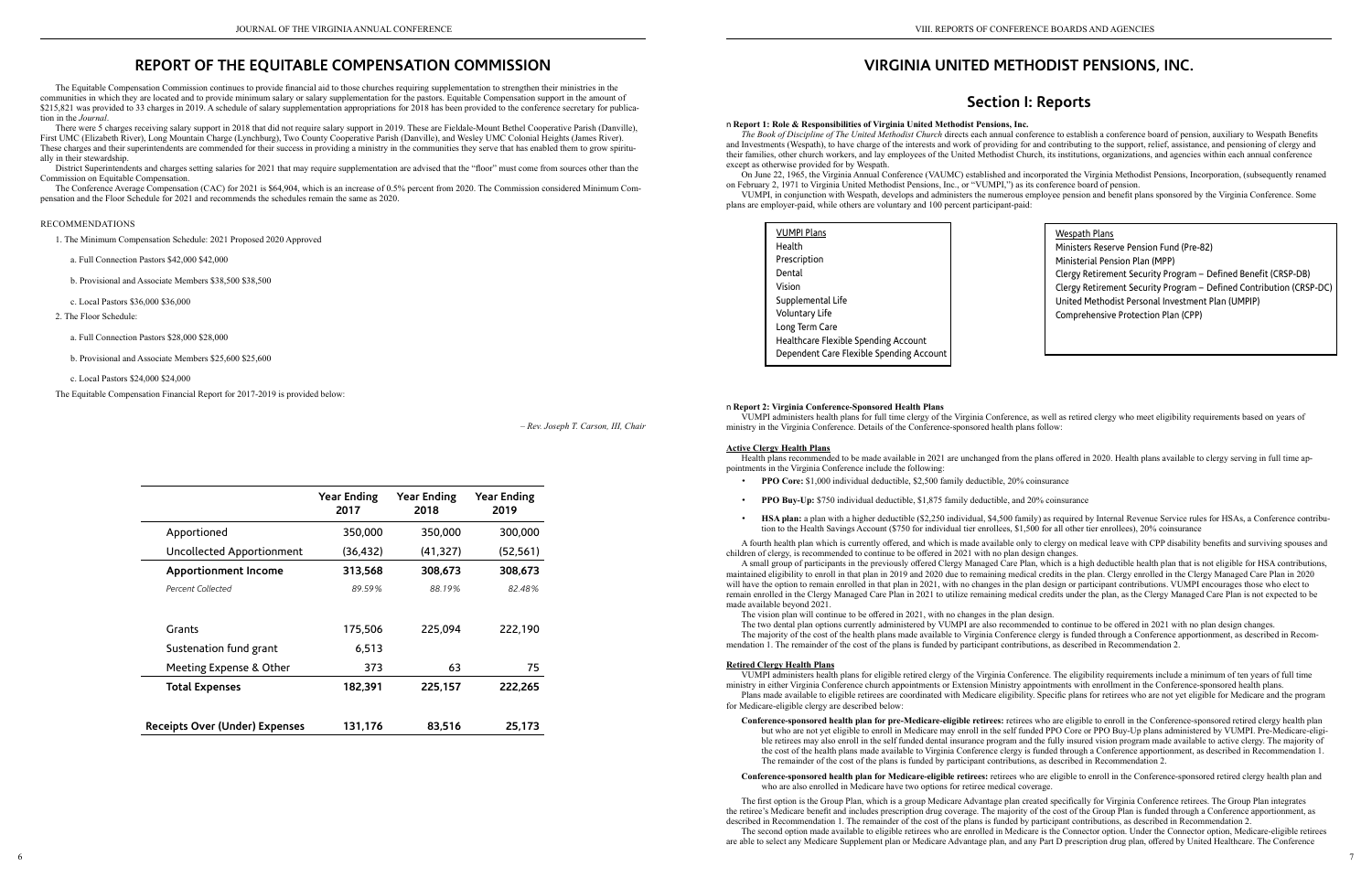will provide funding through a Retiree Reimbursement Account ("RRA"), and those funds can be used to partially or fully offset the cost of the coverage elected through the Connector option. The RRA funding made available to retirees who elect coverage through the Connector option is funded through a Conference apportionment, as described in Recommendation 1. The remainder of the cost of the elected health plan coverage, if any, is paid by the retiree directly to United Healthcare.

#### n **Report 3: Pension Plan Structure**

There are four components to the Clergy Retirement Security Program (CRSP):

Simultaneous to Wespath calculating each participant's defined benefit, it calculates each annual conference's cost to provide these defined benefits. Wespath bills each annual conference the amount due. Each annual conference, or in our case, VUMPI, then in-turn bills and apportions our local churches for the cost of these plans.

- A. Ministers Reserve Pension Fund (Pre-82) for service and benefits accrued on and/or prior to December 31, 1981.
- B. Ministerial Pension Plan (MPP) for service and benefits accrued on and/or after January 1, 1982 through December 31, 2006.
- C. Clergy Retirement Security Program Defined Benefit Plan (CRSP–DB) for service and benefits accrued on and/or after January 1, 2007.
- D. Clergy Retirement Security Program Defined Contribution Plan (CRSP–DC) for service and benefits accrued on and/or after January 1, 2007.

Wespath refers to plans A – C above as defined benefit ("DB") pension plans. That is, each year an eligible clergy member of the Virginia Conference served/serves and received/receives pension credit, the applicable plan will pay a certain benefit, or "defined" monthly income during retirement. Hence, the term "defined benefit." Defined benefit plans do not maintain participant account balances since the employer, or in our case, Wespath, has the responsibility to manage the funds in a manner sufficient to pay the monthly defined benefit.

In addition to these defined benefit plans, annual conferences provide their clergy pension benefits from the CRSP-DC, a defined contribution ("DC") plan. Each year an eligible clergy member of the Virginia Conference serves and receives pension credit, the Virginia Conference determines how much pension contribution each clergy participant will receive in his/her pension account. VUMPI bills local churches for the required amount of pension contribution, then in-turn, makes monthly contributions into the clergy CRSP-DC accounts.

- For Clergy disabled on or after Jan. 1, 2002, the CPP disability benefit equals 70 percent of Plan Compensation, with compensation capped at 200 percent of the DAC.
- For Clergy disabled prior to Jan. 1, 2002, they will continue to receive the same CPP disability benefit per the plan document in-force at the time their disability claim originated.

- **•** Participant: \$50,000, payable in 12 monthly installments or one lump sum
- **•** Spouse of active participant: 20% of DAC in the year of death
- **•** Surviving spouse of active participant: 15% of DAC in the year of death
- **•** Child of active participant: 10% of DAC in the year of death
- **•** Annual surviving spouse annuity benefit of 20% of DAC, less the annuity benefit payable from CRSP and other Church-related sources
- **•** Annual surviving child benefit of 10% of DAC, payable in 12 monthly installments (for those age 17 and younger; benefits are paid through the month in which the child attains age 18)
- Annual surviving child educational benefit up to 20% of DAC, payable in equal installments (for those age 18 through 24 and attending school full-time)

#### n **Report 4: Welfare Plans Structure**

The welfare plans made available to Virginia Conference clergy include the Comprehensive Protection Plan ("CPP") sponsored by Wespath, as well as supplemental benefits sponsored independently by VUMPI.

The CPP disability benefits are as follows:

- In combination, the CPP and Conference Supplemental Death Benefit provide total death benefits as follows:
- **•** \$75,000 to beneficiaries of active clergy participants
- **•** 30% of the DAC + \$5,000 (or \$25,400 for those retiring January 1, 2013 or later) to beneficiaries of retired clergy participants

The following generally describes the death benefit amounts payable under the CPP to eligible participants and their beneficiaries:

*Active Participant Death Benefits:* payable upon the death of an eligible active CPP participant, as follows:

For 2021, VUMPI recommends a total Clergy Benefit Apportionment of \$15,770,000. This represents a reduction of \$750,000 from 2020's Clergy Benefits Apportionments, and is the seventh consecutive year in which VUMPI's recommended apportionments are either unchanged from or less than the preceding year's apportionments. The total benefits apportionment amount includes funding for the Active Clergy Health Plan (which includes health care coverage for eligible clergy on medical leave and widowed spouses of active clergy) and the Retired Clergy Health Plan. The apportionment total is allocated between these components as follows:

#### **Clergy Benefits Apportionment Recommendations**

**Active Clergy Health** 

#### **Retired Clergy Health**

#### **TOTAL CLERGY BENEFIT APPORTIONMENTS**

*Retired Participant Death Benefits:* to be eligible for death benefits in retirement, a clergyperson must have been covered in CPP for a specified number of years. The 2012 General Conference approved a change to the CPP program which increases the length of service requirement for retirees. Retirees with 25 or more years of enrollment in CPP are eligible for the death benefits in retirement, and the eligibility criteria for those with fewer than 25 years in CPP is phased in with one-year increments, as detailed in the table on the next page:

> While there continues to be an unfunded liability associated with the Pre-82 pension program, VUMPI is not recommending a Pre-82 apportionment in 2021. The Pre-82 funding obligation that will be required to be paid in 2021 will be paid from VUMPI's financial reserves. The suspension of the Pre-82 apportionment in 2021 is made possible by VUMPI's financial reserve strategy, under which certain reserve assets have been notionally made available to fund the ongoing Pre-82 pension

| itions - 2020 |
|---------------|
| \$9.710.000   |
| 6.060.000     |
| \$15,770,000  |

| <b>Retirement Year</b> | <b>CPP Enrollment Requirement for</b><br><b>Death Benefit Eligibility</b> |
|------------------------|---------------------------------------------------------------------------|
| 2013                   | 6 of last 10 years                                                        |
| 2014                   | 7 of last 10 years                                                        |
| 2015                   | 8 of last 11 years                                                        |
| 2016                   | 9 of last 12 years                                                        |
| 2017                   | 10 of last 13 years                                                       |
| 2018                   | 11 of last 14 years                                                       |
| $2019+$                | 12 of last 15 years                                                       |

The death benefit amounts associated with retired participants are detailed in the table below:

| <b>Plan Provision</b>                                                  | <b>Clergy Who Retired Before</b><br>Jan. 1, 2013 | <b>Clergy Who Retire</b><br>Jan. 1, 2013 or Later |
|------------------------------------------------------------------------|--------------------------------------------------|---------------------------------------------------|
| Death of retired participant                                           | 30% of DAC in the year of death                  | \$20,400                                          |
| Death of retiree's spouse                                              | 20% of DAC in the year of death                  | \$15,300                                          |
| Death of retiree's surviving spouse                                    | 15% of DAC in the year of death                  | \$10,200                                          |
| Death of retiree's child                                               | 10% of DAC in the year of death                  | \$8.160                                           |
| Annual surviving child benefit,<br>payable in 12 monthly installments  | 10% of DAC                                       | 10% of DAC                                        |
| Annual surviving child educational<br>benefit, payable in installments | 20% of DAC                                       | 20% of DAC                                        |

The Conference Supplemental Death Benefit for active eligible clergy under episcopal appointment, and who are enrolled in CPP, is \$25,000. The Conference Supplemental Death Benefit is payable in addition to the CPP death benefit. During retirement, a \$5,000 Conference Supplemental Death Benefit will be payable to CPP participants, in addition to the CPP death benefit. The beneficiary will receive the Conference Supplemental Death Benefit payable in one lump sum. The Conference pays the entire cost of this Supplemental Death Benefit.

#### **Gift Benefit**

VUMPI currently elects to provide a one time \$1,500 gift at the time of retirement or disability (once awarded disability benefits under the Comprehensive Protection Plan) to each clergyperson who has served at least ten years of service in a full-time Virginia Annual Conference episcopal appointment in the Virginia Conference with pension credit. Further, a gift to the family of each clergyperson meeting the eligibility criteria above who dies in active service is paid in the same amount as the gift to retired or disabled clergypersons.

#### n **Report 5: Denominational Average Compensation**

Several of the pension and welfare plans incorporate the Denominational Average Compensation ("DAC") into the formula for determining the plan benefit. The formula VUMPI uses for funding those plans relies on the DAC, as well. As reported by Wespath, the DAC is projected to increase from 2020 to 2021 as follows:

| <b>Denominational Average Compensation</b> |          |  |  |  |
|--------------------------------------------|----------|--|--|--|
| \$72,648<br>2020                           |          |  |  |  |
| 2021                                       | \$74.199 |  |  |  |

## **Section II: Recommendations for Annual Conference Approval**

#### n **Recommendation 1: 2021 Pension and Health Plan Apportionment Recommendations**

VUMPI recommends the above Active Clergy Health and Retired Clergy Health apportionments as part of its broad strategy focused on maintaining adequate health plans for Virginia Conference active and retired clergy, while moderating the financial impact on local churches and individual participants to the extent possible.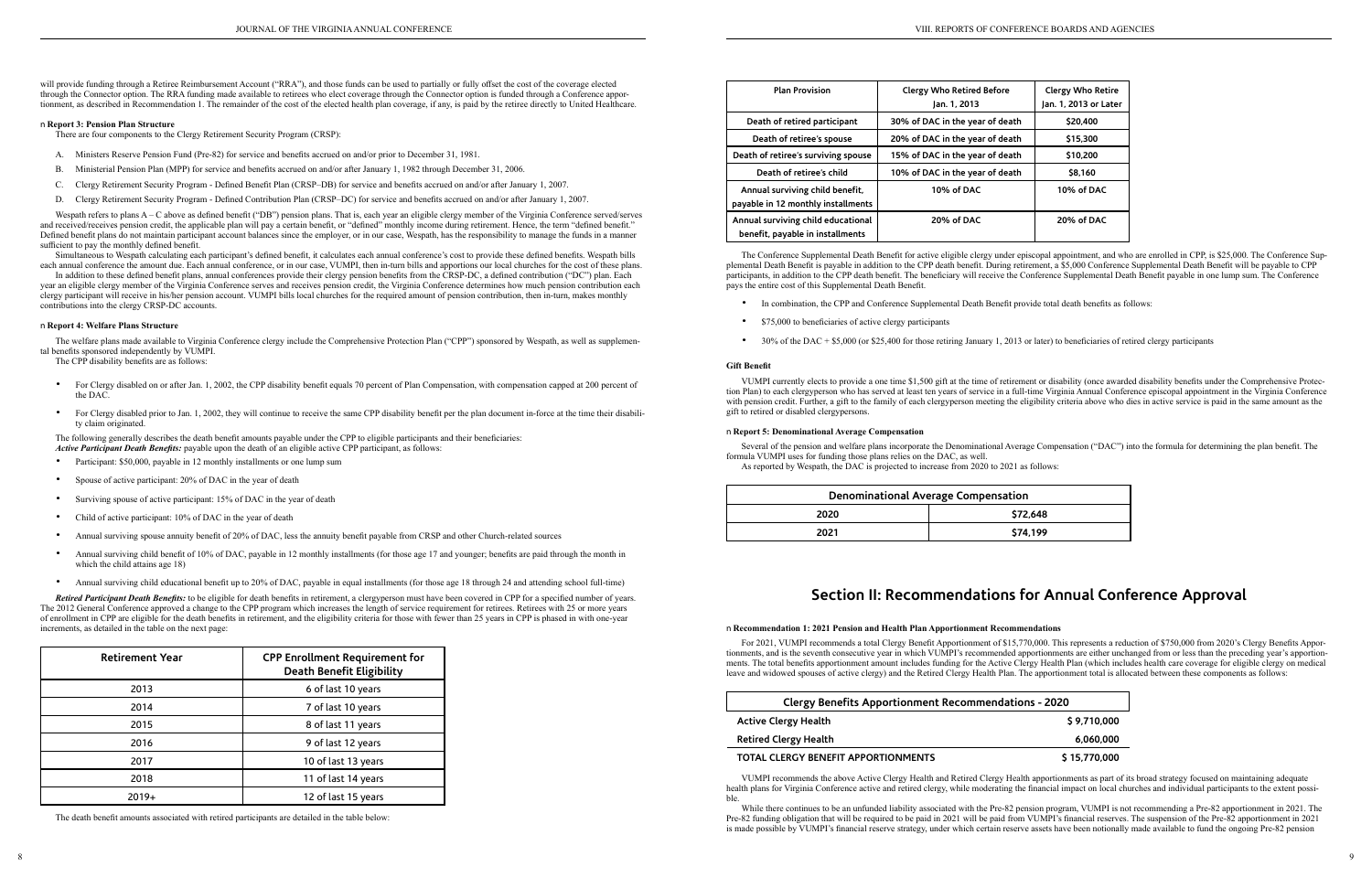liability. It is possible that the Pre-82 pension apportionment could be reintroduced in the future.

VUMPI will continue to bill Conference-responsible salary-paying-units (such as Extension Ministries) in 2021. The amount billed will be \$11,664 (\$972 per month) for each eligible clergyperson, plus their applicable Participant Contributions for active clergy as noted in Recommendation 2: 2021 Participant Contribution Recommendations.

#### n **Recommendation 2: 2021 Participant Contribution Recommendations**

*Note: active clergy have the opportunity to earn a \$15 reduction in Individual contribution rate or \$30 reduction in Family contribution rate through participation in the Virginia Conference wellness program.*

A key component of VUMPI's strategy is the administration of clergy health plans which provide sufficient and affordable health care coverage. VUMPI works closely with consultants and advisors to construct plan designs which are designed for long term financial sustainability, while optimizing both coverage and costs for enrolled clergy and their families. VUMPI is recommending no changes in participant contributions for any of the Conference-sponsored health plans for 2021.

#### **Active Clergy:**

|                              |                 | <b>Medical Plans</b>        | <b>Dental Plans</b> |      |       |
|------------------------------|-----------------|-----------------------------|---------------------|------|-------|
|                              | <b>PPO Core</b> | <b>PPO</b><br><b>Buy-Up</b> | <b>HSA</b>          | Core | Major |
| <b>Clergyperson Only</b>     | \$102           | \$130                       | \$80                | \$13 | \$34  |
| Clergyperson + Spouse        | \$308           | \$351                       | \$263               | \$49 | \$98  |
| Clergyperson +<br>Child(ren) | \$312           | \$357                       | \$269               | \$51 | \$100 |
| Family                       | \$325           | \$389                       | \$280               | \$60 | \$109 |

|              |  |  | Clergy on Voluntary Leave, Sabbatical, or Retired Under ¶358.2.a (With Twenty Years of Service) or ¶358.3 (Prior to Age 62 With Fewer Than Thirty Years |  |  |
|--------------|--|--|---------------------------------------------------------------------------------------------------------------------------------------------------------|--|--|
| of Service): |  |  |                                                                                                                                                         |  |  |

|                           | <b>Medical Plans</b> |                             | <b>Dental Plans</b> |       |
|---------------------------|----------------------|-----------------------------|---------------------|-------|
|                           | <b>PPO Core</b>      | <b>PPO</b><br><b>Buy-Up</b> | Core                | Major |
| <b>Clergyperson Only</b>  | \$642                | \$723                       | \$31                | \$60  |
| Clergyperson + Spouse     | \$1,429              | \$1,549                     | \$51                | \$124 |
| Clergyperson + Child(ren) | \$1,548              | \$1,678                     | \$53                | \$126 |
| Family                    | \$1,994              | \$2,162                     | \$64                | \$137 |

**Clergy on Medical Leave with CPP Benefits & Under Age 65 Surviving Spouses of Clergy** 

|                           | <b>Medical Plans</b>   |      | <b>Dental Plans</b> |  |
|---------------------------|------------------------|------|---------------------|--|
|                           | PPO (\$500 deductible) | Core | Major               |  |
| <b>Clergyperson Only</b>  | \$112                  | \$13 | \$34                |  |
| Clergyperson + Spouse     | \$171                  | \$49 | \$98                |  |
| Clergyperson + Child(ren) | \$174                  | \$51 | \$100               |  |
| Family                    | \$185                  | \$60 | \$109               |  |

**Retired Clergy Under Age 65 – Retired Under ¶358.1, ¶358.2b, ¶358.2c, or ¶358.3**

| <b>Years of Qualifying Virginia</b> |                        | <b>PPO Core</b> |                        | PPO Buy-up |
|-------------------------------------|------------------------|-----------------|------------------------|------------|
| <b>Conference Service</b>           | <b>Retiree</b><br>Only | Family          | <b>Retiree</b><br>Only | Family     |
| $10 - 14$                           | \$701                  | \$1,600         | \$834                  | \$1,901    |
| $15 - 19$                           | \$568                  | \$1,295         | <b>S675</b>            | \$1,539    |
| $20 - 24$                           | \$434                  | \$991           | \$516                  | \$1,177    |
| $25 - 29$                           | \$301                  | \$686           | \$357                  | \$814      |
| $30+$                               | \$167                  | \$381           | \$199                  | \$453      |

| <b>Years of Qualifying Virginia</b> |                        | <b>Dental Core</b> | <b>Dental Major</b>    |        |  |
|-------------------------------------|------------------------|--------------------|------------------------|--------|--|
| <b>Conference Service</b>           | <b>Retiree</b><br>Only | Family             | <b>Retiree</b><br>Only | Family |  |
| $10 - 14$                           | \$31                   | \$58               | \$60                   | \$131  |  |
| 15-19                               | \$31                   | \$58               | \$60                   | \$131  |  |
| 20-24                               | \$31                   | \$58               | \$60                   | \$131  |  |
| 25-29                               | \$31                   | \$58               | \$60                   | \$131  |  |
| $30+$                               | \$31                   | \$58               | \$60                   | \$131  |  |

### **Optional Voluntary Vision Benefit Plan for Clergy and Lay Employees Enrolled in a Conference-sponsored Anthem Medical Plan**

|                       | Vision  |
|-----------------------|---------|
| <b>Employee Only</b>  | \$8.34  |
| Employee + Spouse     | \$15.05 |
| Employee + Child(ren) | \$15.05 |
| Family                | \$24.19 |

### **Retired Clergy Age 65 or Over – Retired Under ¶358.1, ¶358.2b, ¶358.2c, or ¶358.3**

Under the Conference-sponsored medical plan for Medicare-eligible retirees of the Virginia Conference, there will continue to be two coverage options, as described below.

**Group Plan Option:** The group plan is a group Medicare Advantage plan. The group plan has a required participant contribution based on full time years of service in the Virginia Conference. The recommended 2021 participant contributions for the group plan coverage option are as follows:

| Medicare-eligible Retirees - Monthly Personal Contributions |            |        |  |  |  |
|-------------------------------------------------------------|------------|--------|--|--|--|
| <b>Years of Service</b>                                     | Individual | Family |  |  |  |
| $10 - 14$                                                   | \$375      | \$750  |  |  |  |
| 15-19                                                       | \$310      | \$620  |  |  |  |
| 20-24                                                       | \$245      | \$490  |  |  |  |
| $25 - 29$                                                   | \$180      | \$360  |  |  |  |
| $30+$                                                       | \$115      | \$230  |  |  |  |

**Connector Option:** The Connector option allows qualifying clergy to select any available Medicare Supplement or Medicare Advantage plan, and any Part D prescription drug plan, offered by United Healthcare. Retirees electing coverage through this option receive Retiree Reimbursement Account ("RRA") funding, which can be used to offset the cost of the selected coverage. VUMPI recommends 2021 monthly RRA funding based on qualifying years of Virginia Conference service as follows:

| <b>Connector Option - Monthly RRA Funding</b> |                     |                           |  |  |  |
|-----------------------------------------------|---------------------|---------------------------|--|--|--|
| <b>Years of Service</b>                       | <b>Retiree Only</b> | <b>Retiree and Spouse</b> |  |  |  |
| 20-24                                         | \$150               | \$300                     |  |  |  |
| $25 - 29$                                     | \$200               | \$400                     |  |  |  |
| $30+$                                         | \$250               | \$500                     |  |  |  |

The monthly RRA funding amounts will be prorated for qualifying retirees and/or spouses of qualifying retirees who gain Medicare eligibility or otherwise gain eligibility for retiree coverage within a calendar year. Any RRA funds remaining at the end of a calendar year will roll over into the subsequent year for use by the enrolled retiree and/or spouse for qualifying medical expenses.

### **General Virginia Conference Health Plan Information**

**For participants enrolled in the Anthem health plans, either as active clergy or as a retiree not yet eligible for Medicare, 2021 health plan selections will be made during the open enrollment period in the fall of 2020. If an eligible clergyperson does not elect coverage options during the annual open enrollment period, the default enrollment option is the prior year's plan selections (except for Flexible Spending Account or Dependent Care Spending Account contributions), and enrollees will be subject to the associated individual personal contribution rates. If not selected during the open enrollment period, no Flexible Spending Account contributions can be made during 2021, in accordance with federal laws. All who are eligible to enroll in a Virginia Conference health plan are strongly encouraged to participate in online open enrollment in the fall of 2020.** 

**Details will be distributed through normal annual open enrollment means.**

Virginia Conference clergy members earn a year of service towards his or her Total Years of VAUMC Service as indicated in the coverage options above for each

year that Virginia Annual Conference health plan eligibility is met. Eligibility for the Conference-sponsored retiree medical plans requires a minimum of ten years of full time ministry in the Virginia Conference. Virginia Con-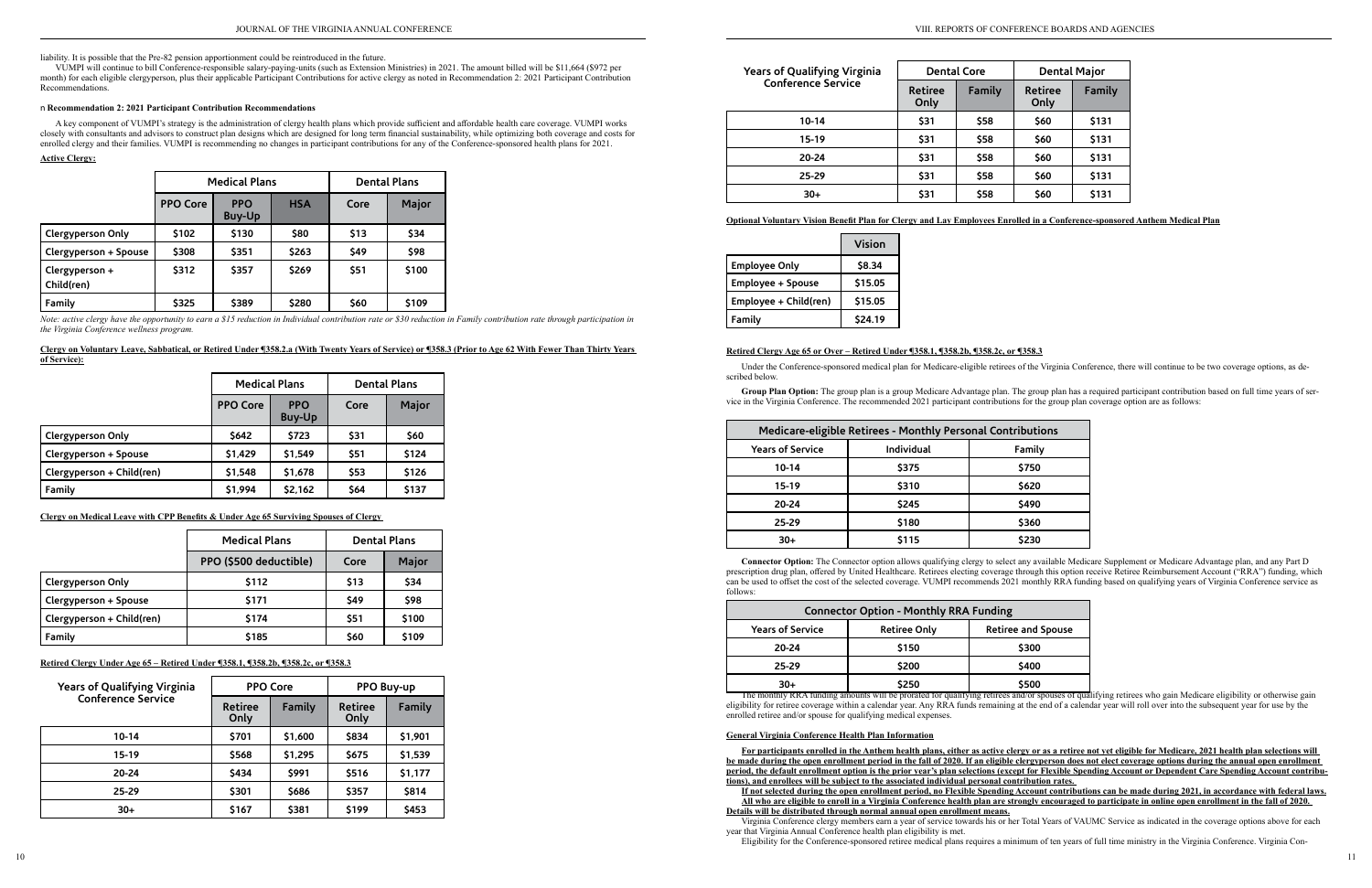ference clergy on approved leave or serving in an Extension Ministry appointment earn credit towards retiree medical plan eligibility only if enrolled in the Conference-sponsored health plan while on leave or while serving an Extension Ministry appointment.

#### n **Recommendation 3: 2021 Pre-82 Pension Past Service Rate**

The Pre-82 pension provides a benefit to all eligible clergy who have served in the Virginia Conference prior to 1982. This program pays the greater of the following:

- **•** An annual benefit equal to the Past Service Rate (PSR) times years of pre-1982 service, or
- **•** An annuity amount based upon the participant's cash balance in his or her Defined Benefit Service Money Account

The Virginia Annual Conference establishes the PSR each year. For 2021, VUMPI recommends that the PSR be increased from \$575 to \$580.

#### n **Recommendation 4: 2021 CRSP/CPP/Supplemental Plan Funding Recommendations**

#### **Clergy Retirement Security Program (CRSP)**

The 2021 CRSP Contribution from the local churches and/or salary-paying-units for each appointed eligible clergy member under episcopal appointment at that location shall be:

- **•** For the Defined Contribution component of CRSP: Plan Compensation (base salary plus housing allowance or parsonage rate in accordance with the Internal Revenue Service), times 3%.
- For the Defined Benefit component of CRSP: Plan Compensation (base salary plus housing allowance or parsonage rate in accordance with the Internal Revenue Service, up to 135% of the Denominational Average Compensation ("DAC")) times 9%.

The 2012 *Book of Discipline* ¶1506.6 requires that each annual conference develop, adopt and implement a formal comprehensive funding plan for funding all of its benefit obligations. The funding plan shall be submitted annually to Wespath Benefits and Investments (Wespath) for review and be approved annually by the annual conference, following the receipt and inclusion of a favorable written opinion from Wespath. This document is only a summary of the information contained in the actual signed funding plan and does not contain all the information required for a comprehensive view of the conference's benefit obligations. You may request the full contents of the 2021 comprehensive benefit funding plan from the VUMPI office.

Local churches and salary-paying units are to make their monthly CRSP payments to VUMPI.

#### **Comprehensive Protection Plan (CPP)**

The 2021 CPP contribution from the local churches and/or salary-paying-units for each appointed eligible clergy member under episcopal appointment at that location shall be:

Plan Compensation (base salary plus housing allowance or parsonage rate in accordance with the Internal Revenue Service, up to 200% of the Denominational Average Compensation) times 4.4%.

Local churches and salary-paying units are to make their monthly CPP payments to VUMPI.

If, for any reason, CPP contributions are more than 30 days in arrears, participation in the CPP is suspended. If contributions are more than six consecutive months in arrears, participation in the CPP is terminated. For terminated participants, readmission into the CPP requires payment of seven months of contributions and submission of medical statement of good health.

Erroneously enrolled clergy who are ineligible to participate in the CPP have no right to benefits under the CPP. Eligible clergy who have not been properly enrolled in the CPP have no rights under the CPP until after proper enrollment.

#### n **Recommendation 5: 2021 Comprehensive Funding Plan**

Supplement One to the Clergy Retirement Security Program (CRSP), also known as the Pre 82 Plan, provides clergy with a pension benefit for their years of ministry with The United Methodist Church prior to 1982. The Pre 82 Plan was replaced by MPP effective January 1, 1982. If a clergyperson retires within the Conference (and does not terminate), the minimum benefit payable is based on the clergyperson's years of service with pension credit and the conference pension rate (Past Service Rate or PSR), which may change from year to year.

### **CLERGY RETIREMENT SECURITY PROGRAM (CRSP)**

The Clergy Retirement Security Program (CRSP) is an Internal Revenue Code section 403(b) retirement program providing lifetime income and account flexibility designed for those who serve as clergy of The United Methodist Church. The program is designed to provide participants with one portion of their overall retirement benefits. CRSP replaced the Ministerial Pension Plan (MPP) effective January 1, 2007, which had previously replaced the Pre 82 Plan for service rendered prior to January 1, 1982.

CRSP consists of both a defined benefit (DB) plan, which provides a monthly benefit at retirement based upon years of credited service to The United Methodist Church, and a defined contribution (DC) plan, which provides a retirement account balance established and funded by the annual conferences.

The Clergy Retirement Security Program (CRSP DB) annuities total liability as of January 1, 2019, is \$(1,913,258,514), while total plan assets are \$2,049,273,913, resulting in a current plan funded ratio of 107%. The Virginia Conference portion of the liability is 4.1493% and the 2021 contribution is \$4,363,096. General Conference 2012 approved a change to CRSP that provides each annual conference the discretion to determine whether to cover three quarter and/or half time clergy. The Virginia Conference has elected to cover clergy serving 50%+.

Effective January 1, 2014, the CRSP DC plan was reduced from a 3% to a 2% of plan compensation non matching contribution. Clergy can earn up to an additional 1% CRSP DC contribution by contributing at least 1% of their plan compensation to UMPIP; therefore, if a participant contributes at least 1% of plan compensation to UMPIP, the individual will receive a contribution of 3% to CRSP DC. The 2021 CRSP DC contribution is anticipated to be \$1,571,702.

### **MINISTERIAL PENSION PLAN (MPP)**

Supplement Three to the Clergy Retirement Security Program (CRSP), also known as the Ministerial Pension Plan (MPP), provides clergy with a pension benefit for their years of ministry with The United Methodist Church from 1982 through 2006. MPP is an Internal Revenue Code section 403(b) retirement plan. MPP requires that exactly 65% of the account balance must be annuitized when the funds are to be distributed. The remainder may be rolled over to UMPIP, another qualified plan or an IRA, or it may be paid in a lump sum.

The Ministerial Pension Plan (MPP) annuities' total liability as of January 1, 2019 is \$(3,718,398,163), while total plan assets are \$3,997,635,453, resulting in a current plan funded ratio of 108%. The required contribution for 2021 is \$0. The Virginia Conference's percentage of the total liability is 3.4091%. Future MPP annuitants have a total account balance of \$3,231,280,101 and the Virginia Conference's portion of that balance is \$116,481,000 or 3.60% of the total.

WHEREAS, the religious denomination known as The United Methodist Church (the "Church"), of which this Conference is a part, has in the past functioned and continues to function through ministers of the gospel (within the meaning of Internal Revenue Code section 107) who were or are duly ordained, commissioned, or licensed ministers of the Church ("Clergypersons");

#### **PRE-82 PLAN**

WHEREAS, the practice of the Church and of this Conference was and is to provide active Clergypersons with a parsonage or a rental/housing allowance as part of their gross compensation;

WHEREAS, pensions or other amounts paid to active, retired, terminated, and disabled Clergypersons are considered to be deferred compensation and are paid to WHEREAS, pensions or other amounts paid to active, retired, terminated, and disabled Clergypersons in consideration of previous active service; and

WHEREAS, the Internal Revenue Service has recognized the Conference (or its predecessors) as an appropriate organization to designate a rental/housing allowance for Clergypersons who are or were members of this Conference and are eligible to receive such deferred compensation; NOW, THEREFORE, BE IT RESOLVED:

The number of years of service with pension credit is multiplied by the pension rate, and the product is the minimum annual benefit payable to those clergy eligible for Pre-82 Plan benefits. In certain situations, the benefit received from the Pre-82 plan may vary based on the applicability of what is referred to as Defined Benefit Service Money (DBSM), which is the defined contribution feature of the Pre-82 Plan. At the time that a participant retires, the DBSM account is converted to a life based benefit and, at that point, the clergy's benefit is the greater of the PSR or DBSM benefit. If the conference increases the PSR, the clergy's benefit is recalculated; but the DBSM based benefit does not change.

As indicated in Recommendation 3 above, the 2021 PSR recommended to the Virginia Conference will be \$580, representing a 1% increase from the 2020 rate. The contingent annuitant percentage is recommended to remain at the 70% level.

### **ACTIVE HEALTH BENEFIT PROGRAM**

The Virginia Conference sponsors a self funded health benefit program for full-time active clergy. The cost of the program for 2021 is anticipated to be approximately \$13,200,000, which will be funded primarily by apportionments and health plan participant contributions.

#### **POST-RETIREMENT MEDICAL BENEFIT PROGRAM (PRM)**

The Virginia Conference currently sponsors a self funded health benefit program for pre-Medicare-eligible retirees and a Group Medicare Advantage plan for Medicare-eligible retirees, with optional RRA funding for the purchase of individual supplemental plans through a retiree medical exchange. The projected annual plan benefit cost for 2021, including health plan premiums, Retiree Reimbursement Account contributions and other plan expenses, is approximately \$7,250,000, which will be funded primarily by apportionments and health plan participant contributions.

#### **COMPREHENSIVE PROTECTION PLAN (CPP)**

The Comprehensive Protection Plan (CPP) provides death, long term disability and other welfare benefits for eligible clergy of The United Methodist Church and their families. It is an Internal Revenue Code 414(e) "church plan" funded by plan sponsor insurance premiums. Generally, clergy are eligible to participate in CPP if they satisfy the eligibility requirements, including full time appointment with plan compensation of at least 25% of the Denominational Average Compensation (DAC). Plan sponsors may elect to cover participants with three quarter time appointments and/or to continue to cover clergy who, due to certain leaves or appointments, are not otherwise eligible to continue coverage.

For 2021, the Virginia Conference has an expected required contribution to the Comprehensive Protection Plan of \$1,556,685, which is anticipated to be funded by direct billing to local churches.

#### **UNITED METHODIST PERSONAL INVESTMENT PLAN (UMPIP) FOR LAY AND CLERGY**

The United Methodist Personal Investment Plan (UMPIP) is an Internal Revenue Code section 403(b) defined contribution retirement savings plan for clergy and lay employees of The United Methodist Church and affiliated organizations. Participants may make before tax, Roth and/or after tax contributions through payroll deductions. Participant contributions, various optional plan sponsor contributions and investment earnings comprise the individual's retirement account balance.

#### **OTHER DEFINED CONTRIBUTION (DC) OBLIGATIONS**

VUMPI currently offers a supplemental life insurance benefit that supplements the CPP life insurance benefit. The estimated cost of this supplemental benefit for 2021 is \$300,000.

#### **CONCLUSION**

The 2021 Comprehensive Benefit Funding Plan and this summary document incorporates, to the best of our understanding, the Virginia Conference's obligations and funding requirements of the benefits provided to the clergy and laity of the Virginia Conference.

#### n **Recommendation 6: VUMPI Board of Directors Structure Change**

VUMPI recommends a change to the Virginia Conference Standing Rule V.15, which addresses the structure of VUMPI's Board of Directors. Under the current rule, the Board is to consist of 24 members, and to be arranged in two classes serving eight year terms. VUMPI recommends the Conference's approval of a revision, with a new Board structure to consist of four classes. The intent of this rule change is to eliminate the rotation of half of the Board's membership off the Board of Directors at one time, which is the case under the current Board structure. If approved, the Board will continue to have 24 members, and terms will still be eight years. However, in order to implement the new structure, the terms of six current Board members will be shortened by two years and the terms of six Board members being appointed in 2020 will be shortened to six years. For all subsequent Board classes, the terms will be eight years, as required by Virginia Conference rules. If approved by the Virginia Annual Conference, Standing Rule V.15 will be changed to read as follows: "Pensions and Related Benefits, Virginia United Methodist, Inc. This agency, which is incorporated as Virginia United Methodist Pensions, Inc., shall be composed of twenty-four (24) members serving eight-year terms, and arranged into classes at the agency's discretion. It is recommended that all classes consist of one-third laywomen, one-third laymen, and one-third clergy," etc.

#### n **Recommendation 7: 2021 Housing Allowance/Exclusion**

#### **Resolutions Relating to Rental/Housing Allowances for Retired, Disabled, or Former Clergypersons of the Virginia Conference**

The Virginia Conference (the "Conference") adopts the following resolutions relating to rental/housing allowances for active, retired, terminated, or disabled clergypersons of the Conference:

THAT an amount equal to 100% of the pension, severance, or disability payments received from plans authorized under *The Book of Discipline of The United Methodist Church* (the "*Discipline*"), which includes all such payments from Wespath Benefits and Investments, during the period January 1, 2021 through December 31, 2021 by each active, retired, terminated, or disabled Clergyperson who is or was a member of the Conference, or its predecessors, be and hereby is designated as a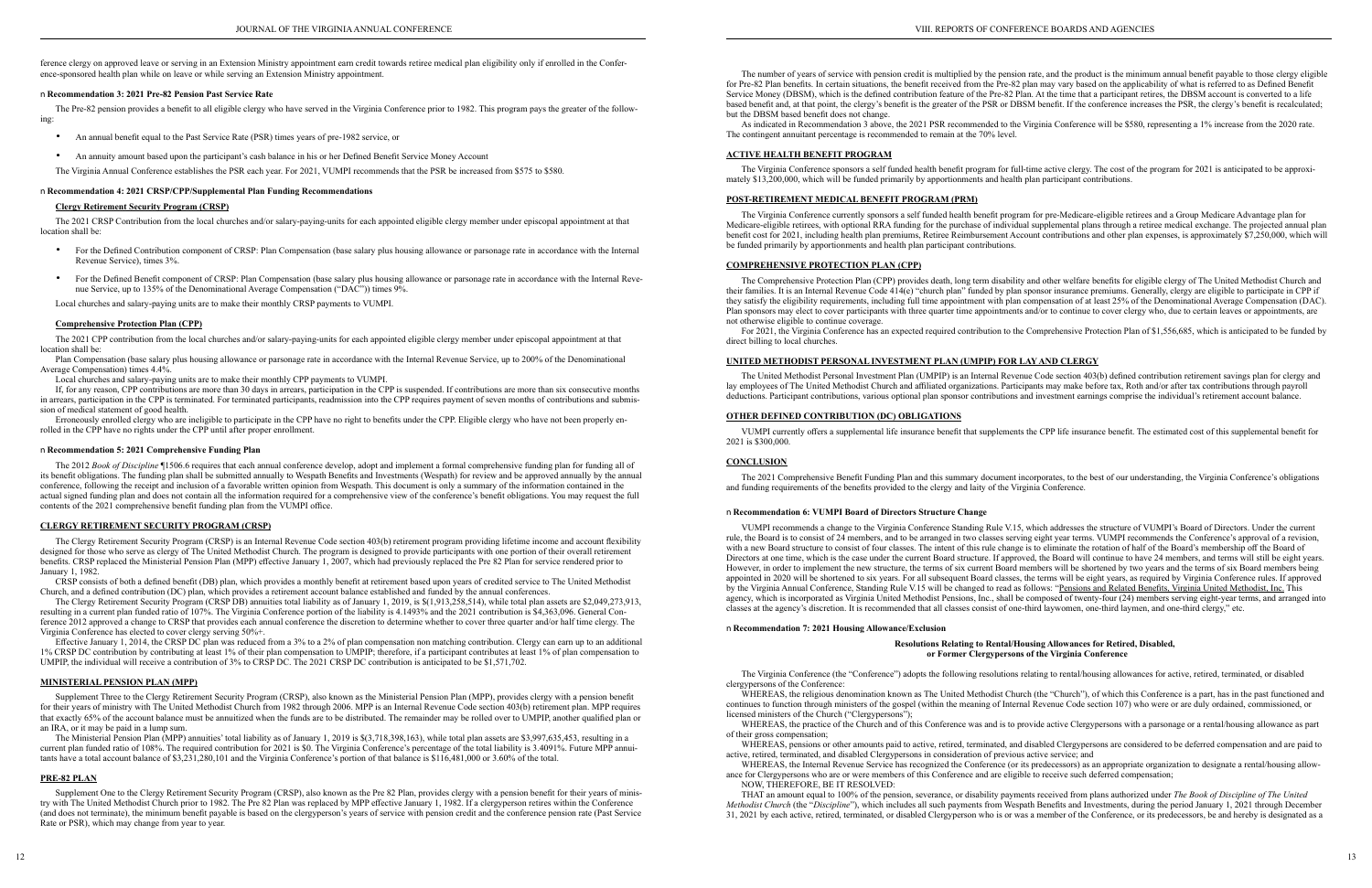rental/housing allowance for each such Clergyperson; and

THAT the pension, severance, or disability payments to which this rental/housing allowance designation applies will be any pension, severance, or disability payments from plans, annuities, or funds authorized under the *Discipline*, including such payments from Wespath and from a commercial annuity company that provides an annuity arising from benefits accrued under a Wespath plan, annuity, or fund authorized under the *Discipline*, that result from any service a Clergyperson rendered to this Conference or that an active, a retired, a terminated, or a disabled Clergyperson of this Conference rendered to any local church, annual conference of the Church, general agency of the Church, other institution of the Church, former denomination that is now a part of the Church, or any other employer that employed the Clergyperson to perform services related to the ministry of the Church, or its predecessors, and that elected to make contributions to, or accrue a benefit under, such a plan, annuity, or fund for such an active, retired, terminated, or disabled Clergyperson's pension, severance, or disability plan benefit as part of his or her gross compensation.

*NOTE: The rental/housing allowance that may be excluded from a Clergyperson's gross income in any year for federal (and, in most cases, state) income tax purposes is limited under Internal Revenue Code section 107(2), and regulations thereunder, to the least of: (a) the amount of the rental/housing allowance designated by the Clergyperson's employer or other appropriate body of the Church (such as this Conference in the foregoing resolutions) for such year; (b) the amount actually expended by the Clergyperson to rent or provide a home in such year; or (c) the fair rental value of the home, including furnishings and appurtenances (such as a garage), plus the cost of utilities in such year. Each clergyperson or former clergyperson is urged to consult with his or her own tax advisor to determine what deferred compensation is eligible to be claimed as a housing allowance exclusion.*

*– Ken Peterson, Chair*

## **COMMON TABLE FOR CHURCH VITALITY**

The unprecedented events of this past year have offered the Common Table fruitful insight into the function, operation and shortfalls of our committee. In the wake of the COVID-19 pandemic we have sought to deepen our understanding of why we exist beyond the sole operational dynamic of function. A recap of events and their respective timeline can best explain our Common Table experiences, ministry efforts and leadership efforts and the proposals for this *2020 Book of Reports*.

Our recap begins with the Vision of the Annual Conference adopted in our 2017 session. We remain grateful to Bishop Lewis for the Chat and Chews that led to the very clear concise vision of "…*to be disciples of Jesus Christ who are lifelong learners who influence others to serve.*"

With this Virginia Conference Vision enthusiastically embraced in 2017, it became the responsibility of the Common Table to implement the Vision. Alignment and implementation of the Vision became the primary goal of the Common Table in the fall of 2019. Thus, in the fall of 2019, the Common Table approved an alignment process that addressed structural, financial and human resources. The process led to structural recommendations in early November, financial recommendation in late January and staff/human resources adjustments in early March of 2020. At the core of the alignment is a deep dive focus and organizing around the three core parts of the Vision: Lifelong Learning, Influence and Serve/Service.

- will be a blessing of God's universal love and grace.
- to encourage ecumenical engagement in the conference, the district, and the local church.
- VCC.
- with other faith groups of the VCC.

The Vision alignment work enabled the Common Table to emerge with a renewed commitment and determination to better understand the purpose of the Common Table to more effectively resource our districts, laity, churches and clergy. However, COVID-19 simultaneously presented challenging financial apportionment dynamics that required drastic adjustments at all levels of ministry, especially the rescheduling of Annual Conference as a virtual session.

With the Vision alignment items of structure, finances and human resources completed in the Spring of 2020, the Common Table next turned our attention to clarification of purpose and function. Additionally, we acknowledged a need to enter into a process of group building and deeper levels of trust. The decisive leadership Bishop Lewis gave the Virginia Conference in identifying a Conference Vision was demonstrated as she stepped in to give critically needed leadership to the Common Table in matters of trust, understanding of purpose and charter revision proposals.

The Common Table is preparing Charter revisions for a year of prayerful discernment. The proposed Charter revisions will be released after the 2020 Annual Conference for possible adoption at the 2021 session of Annual Conference.

> *The following reports, from page 52 to page 75, fall under the umbrella of the Common Table for Church Vitality*.

## **REPORT OF THE ECUMENICAL STUDY GROUP**

The 2019 Annual Conference passed a resolution that "the Common Table conduct a study to improve the relationship of the Virginia Conference of the UMC with the Virginia Council of Churches regarding the aspirations to strengthen the ties with the larger Body of Christ in Virginia, the extending of Holy conversations, worship, and ministries that affect the ministry of love and grace of our Lord, and the encouraging of a positive witness of Christian unity and hope to our neighbors. I ask that this study involves a diverse team to include the Grants Committee, the Common Table, and others appointed who have interests and familiarity with ecumenical matters. This study with recommendations should report to the 2020 Virginia Annual Conference." In October 2019 a Study Group was formed consisting of:

Rev. Larry Lenow, VAUMC Ecumenical Representative, Chair

Dr. Ted Smith, Director of Connectional Ministries

Mrs. Unsil Choi, Grants Committee

Rev. Harold White, Common Table

Rev. Larry Thompson, former President, VCC

Rev. Charles Swadley, Resolution author

The Committee met in November, December and January. We first heard a presentation from Rev. Charles Swadley outlining the spirit and rationale of the resolution as well as the history of the relationship between the Virginia Council of Churches and the Virginia Annual Conference. We identified points of study. Next we met with Rev. Mary Anne Glover, Transitional General Minister of the VCC and clarified what is the present situation and hopes for the future. Then we finalized our conclusions and recommendations. They are as follows:

1. Ecumenism is critical, because we live in a world increasingly divided by hostilities and distrust. Ecumenical cooperation is a visible sign of hope and of the active presence of the Spirit. It is biblical (John 17), historical and an articulated need in our age of disunity. It is, thus, a tangible sign of the unity of hearts, hands, mind and Spirit, striving in concrete ways together to make visible the in-breaking of the Kingdom of God on earth. Current expressions of this cooperation include the Virginia Council of Churches (VCC); the Virginia Interfaith Center for Public Policy (VICPP); and Virginia LARCUM (Lutheran, Anglican, Roman Catholic, United Methodist.) Virginia Methodists have been an important part of the VCC since its inception 75 years ago. How we enlarge this effort

2. Real ecumenism must take place at the local level: Christians living and working side by side united in spirit animates God's love for all persons. Paradoxically, however ecumenism must be promoted at the judicatory level. Leadership at the highest level is paramount to inspire and to energize. Bishops and equivalent judicatory officials, leading by example, must encourage clergy and churches to become engaged. Therefore we encourage our bishop and cabinet

3. The Virginia Council of Churches is currently in a time of rebirth and renewal following program and personnel changes. We urge development of services that would jointly minister to the needs of all God's children with the goal to stimulate mutual ecumenical efforts to live out Matthew 25:31-45. We must ask how can we care for the homeless, the disabled living and working on the edges of life, those suffering addiction from opioids, the increasing demands of an aging society, and recognizing the diminishing resources of individual faith communities; how we can bring, in a stronger diversity, a fresh wind of faith and renewed discipleship. We express confidence and support of the leadership and articulated vision of Transitional General Minister Mary Anne Glover of the

4. This is an era of financial pressure for the Virginia UM Annual Conference, as well as for the other 33 denominations of the VCC. We believe that the VAUMC current level of financial support of the VCC is minimally appropriate and should be reviewed for stronger support in collaboration and collegiality

Members of the Annual Conference may not be aware that the VCC is a very diverse body. Our participation with it has the potential to help bridge the racial,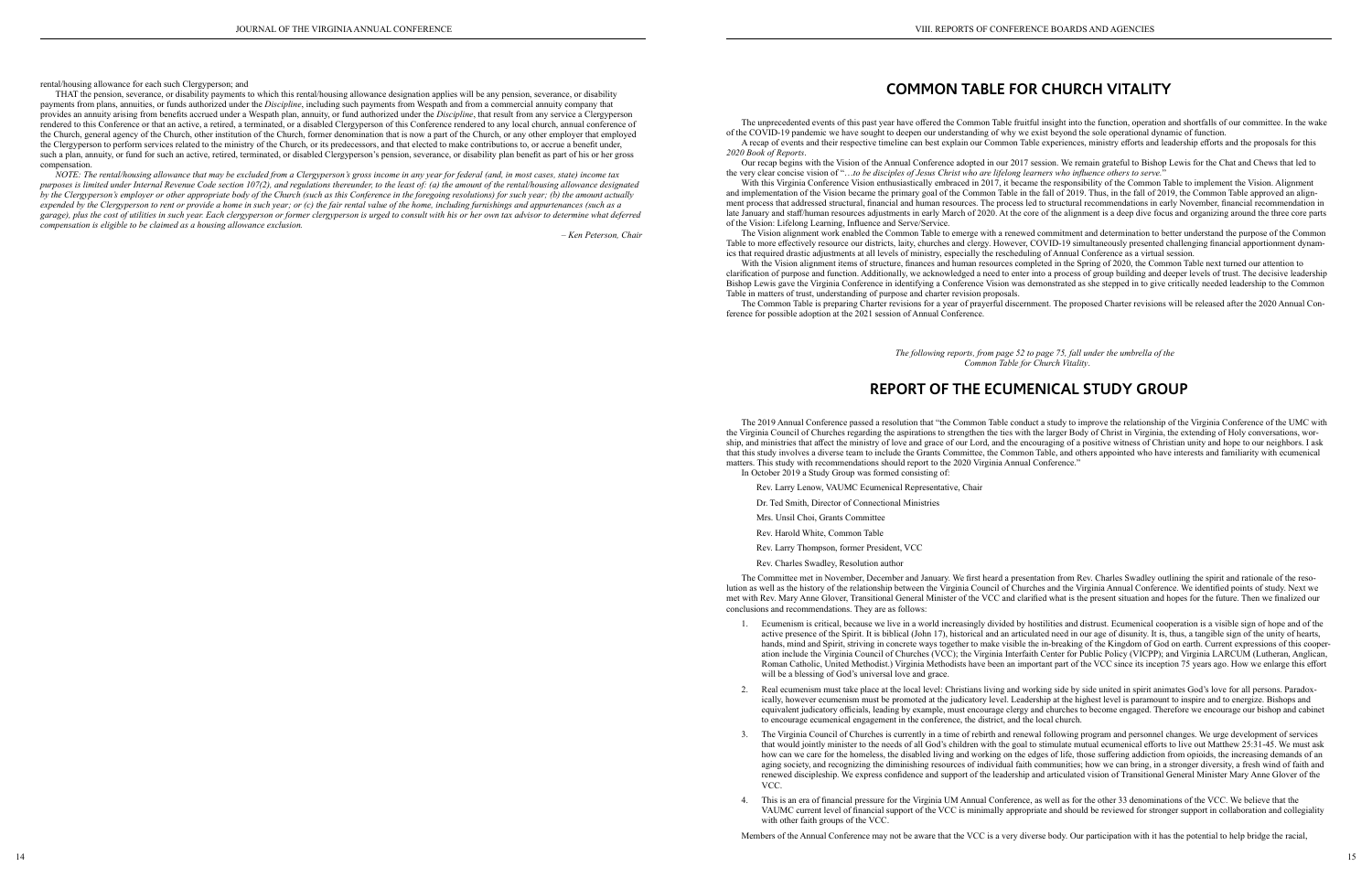social, economic, ethnic, and generational divisions in the Commonwealth. We must re-imagine our roles in the midst of challenges for ecumenical and denominational unity in the 21st century.

*– Ecumenical Study Group*

## **BOARD OF CHURCH AND SOCIETY**

*The United Methodist Book of Discipline* (1629) specifies the purpose of the Conference Board of Church and Society. The Conference Board is to help the conference, districts and congregations employ our Social Principles to connect our faith communities to the world around us. This work is both individual and societal. We are called to invite faithful disciples of Christ to lead the church prayerfully into the world.

We have organized our board to follow the issues raised by our United Methodist Bishops' letter: "God's Renewed Creation: Call to Hope and Action." In this 2009 letter, UMC bishops raised virtually the same issues, as did Catholic Pope Francis in 2015, namely that the world is awash in 1. Violence, 2. Environmental Destruction, 3.Poverty.

Following the need to address these three interconnected disasters, we have organized three work areas: 1. Peace and Non-Violence, 2. Caretakers of God's Creation, and 3. Eradicating Poverty/Criminal Justice and Mercy Ministries.

#### **Peace with Justice Sunday:**

The Conference Board promotes the Peace with Justice Sunday Special Offering, one of the six Church-wide offerings that The United Methodist General Conference asks of each local church. In 2019, only a fraction of our churches gave to this Special Offering, but their giving has allowed the conference to fund key ministries within the conference. We expect the 2020 total will show more churches taking the offering. One half of the offering stays in the annual conference, the other half is used by the General Board.

#### **Caretakers of God's Creation:**

The Board's Caretakers of God's Creation work area has started a program of district workshops to help churches become "Green Churches". The Caretakers are also working to help congregations divest of stocks of thermal coal companies as required by the resolution voted on at conference in 2015. Caretakers also co-sponsored the National Caretakers of God's Creation Climate Justice Conference held at Mt. Olivet United Methodist Church in Arlington. Each year, Caretakers awards a conference church, the Green Church of the Year award.

#### **Peace and Non-violence Work Area:**

Previously, the conference communications staff and the board spent the majority of their time producing and supporting the conference's monthly magazine, the *Virginia United Methodist Advocate*. Producing a printed magazine is a labor-intensive effort, and it is a communications medium that continues to increase in cost while decreasing in readership. The *Advocate* had been running a deficit for several years, and despite multi-pronged ideas and efforts, readership continued to decline. Circulation fell to 1,600 people in a conference with over 300,000 members. We were therefore reaching less than 1% of our membership with our primary communications vehicle. To better live out our *Discipline* mandate, we needed to improve the way we communicate and engage with the membership of our conference. We therefore made the difficult decision to discontinue the *Advocate* in December 2019.

The Peace and Non-violence Work Area has been active with NFoR to care for immigrants and refugees.

Reflecting our mission to serve people in need, Church and Society provided a Peace With Justice Grant to NoVa Friends of Refugees (NFoR), an interfaith grassroots network of people who welcome, assist, and advocate for refugees. During the 2018-2019 grant period the NFoR network grew 30% and became a respected referral resource for helping resettling refugees.

Working closely with the conference communications director and staff, the board has spent the last year reviewing current conference communications tools, identifying potential new tools that could support this ministry, and reaching out to clergy and laity across the conference to get their input. In early 2019, we conducted 19 listening sessions in five different locations, and were able to ask in-depth questions about the communication needs of 98 people from 10 districts. This helped us gather a variety of great ideas on how we could improve conference communications.

#### **Eradicating Poverty/Criminal Justice and Mercy Ministry:**

The Eradicating Poverty Work Area is exploring ways to better serve our brothers and sisters who have been incarcerated to help them to be functional in society again.

#### **United Methodist Day at the General Assembly:**

This year was the 28th anniversary United Methodist Day at the General Assembly. We partnered with the Virginia Interfaith Center on Public Policy to hold the United Methodist Day at the General Assembly. Each year, United Methodist Day at the General Assembly is held on the first Thursday in February. We hold this event jointly with the United Methodist Women and the Conference Legislative Network. We look forward to Bishop Lewis helping to lead the event in future years. *– James Page, Clergy Co-Chair*

## **THE BOARD OF COMMUNICATIONS**

Over the last several years, the Board of Communications has been reflecting on our role as stated in the *Discipline* to "meet the communication, publication, multimedia, public and media relations, interpretation, and promotional needs of the annual conference." (¶ 646) We have reviewed all of the ways we communicate as a conference, and our effectiveness in meeting the needs of the entire annual conference.

In June and July 2019, we distributed a communications survey conference-wide to help test the ideas we gathered in the listening sessions. We received 2,147 survey responses, with good representation from both clergy and laity across the conference.

The survey confirmed a strong interest in expanded digital communications. The top digital communications tool for both clergy and laity is the weekly *e-Advocate* newsletter. This will be the primary conference communications tool moving forward. It is quick and efficient, and provides much more timely updates. The conference will also continue to share news, events, and ministry stories through the conference website, social media, and the weekly *Sunday Advocate* bulletin insert.

The Board of Communications is working with the conference communications director and staff to help implement some of the key survey learnings. This work will continue into 2021. To view a copy of the survey results, and links to sign up for all the conference communications tools, please visit www.VAUMC.org/survey. *–Jill W. Gaynor, President*

## **BOARD OF DISCIPLESHIP**

The Board of Discipleship desires to be a resource for the conference. All over the conference, we have available trained coaches who can assist churches of any size. Coaches are available to work with churches at reigniting the fires of discipleship, understanding and implementing Intentional Discipleship Plans and learning more about Membership to Discipleship within their churches. These coaches are clergy and laity within the conference who are now available for little or no cost to churches. This year we have been converting a comprehensive work on Intentional Discipleship Planning written by Don Jamison into seed packets which can be planted over time in specific situations to reap a growing harvest of disciples within any church. You can look over or pick up seed packets at the Discipleship Table during Annual Conference. In addition, Kathy Gochenour, chair of the Board, along with our Regional Directors are available to work with churches in understanding what it means to begin a discipleship movement within the local church. The Resource Group continues to develop a database that can be accessed through the www. vaumc.org. There you will find links to internet resources, stories of successful discipleship within the conference and lists of books and other resources to help with your journey. Our goal is constantly to be a resource for the local churches of the Virginia Annual Conference. We continue to work with the Bishop's Steering team too as we align what we do with the other parts of the Common Table. Each year the Board of Discipleship awards one youth, one laity and one Clergy the Denman Evangelism award. This year, we had no local congregational responses to our invitation for receiving the One Matters award for recognition of turn around success in growth, professions of faith and fruitfulness. Each year we endorse candidates to be a General Evangelist in the United Methodist Church and this year with great acknowledgement of his work we endorse Greg West (Chaplain of Wesleyan College) as a General Evangelist. We also participate in the Christian Education Sunday and use those funds for scholarship and grant requests for Education in our local churches, districts and conference. We work closely with the Office of Bishop by facilitating conference wide activities like the Bishop's Convocation of Prayer. Members of the Board continually work with the Conference Staff and Cabinet in areas of Discipleship and have participated in the Mid-Size and Small Church Initiatives. It has been my honor to serve as Chair this year as we focus on being disciples of Jesus Christ who are life-long learners influencing others to serve.

*– Kathy Bennett Gochenour, Chair*

## **Older Adult Council**

The Older Adult Council is tasked with engaging and equipping pastors and laity of local churches and districts with knowledge and skills for ministry to, for, by and with older adults within congregations and in the community at large. The Council works to provide lifelong learning and spiritual growth in discipleship throughout life, appreciating the great resource our older adults are to the Body of Christ. The Council works to combat the negative influence of ageism and to develop intergenerational sharing of the Good News. The Council, now advised by Age Related Ministries, strives to increase intergenerational programing and encourage older adults to share their rich spiritual legacy with all ages while continuing to develop their own discipleship skills. As the tsunami of aging adults, now including the Baby Boomers, present churches with significantly changing physical, emotional and spiritual needs, the Council provides resources through the Conference website, and offers classes, speakers and presentations. A curriculum on Spiritual Legacy has been provided to each District Office. Classes on Sacred Circle Dance and Ways of Experiencing God have been offered and well attended. In April the Council joined Pinnacle Living and the Beard Center on Aging of Lynchburg University in sponsoring the third annual Faithful Aging Conference held at Culpeper, Virginia. At the time of this writing a 2020 conference is planned for Roanoke. Faithful Aging is among the first statewide, faith-based, nondenominational, conferences on aging. Speakers included healthcare providers, chaplains, pastors, gerontologists, and other experts on issues faced by the aging population. Representatives from the Virginia Conference are serving in leadership roles with the Southeastern Jurisdictional Wisdom and Grace Conference held each year in Lake Junaluska. For more information, see the Conference website under Departments>Next Gen Ministries>Older Adult Council.

*– Suzanne Spencer, Chair*

## **Conference Council on Youth Ministries**

Grace and peace to you in the name of Jesus Christ!

We write to you as your 2020 Co Chairs of the CCYM. This spring the CCYM (conference council on youth ministries) met to review and award YSF (youth service fund) requests, we had an overwhelming number of applications. We were able to help fund 16 groups with the \$5,900 we raised this year, including mission trips and projects to help churches grow their youth ministries. In the coming year, we hope that all districts will actively seek and submit youth nominees for CCYM. To do so, please email Juli (juliodell1982@gmail.com). *– Chris Ganoe and Ally Shipe, Co-Chairs* 

## **CONFERENCE MISSIONAL MINISTRIES BOARD**

*"Engaging, Connecting and Equipping Clergy and Laity of the Virginia Conference for God's mission."*

The Missional Discipleship and Engagement Team includes the interrelated work of several Conference Committees: Health and Welfare, Disaster Response, Partnerships of Hope, Volunteers in Mission and Voices of Youth, emphasizing missional discipleship and advocating for increased communication from and with the local church, district and conference leadership for effective outreach.

Initiatives of Hope (IOH) has changed its name to **Partnerships of Hope (POH)** under the leadership of Rev. Clarence Brown: Grace and peace in the name of our Savior! I am thankful to God for allowing us to partner with the church around the globe in service to those who are in need. As you know, we have for some years committed as an Annual Conference to partner with Methodist mission initiatives in Mozambique, Brazil and Cambodia abroad and locally with our Native American brothers and sisters. That work has proven fruitful, both in terms of meeting needs and spreading the gospel.

The health of children is cared for through the clinic and orphanage in Cambine, and others are cared for through the Chicuque Rural Hospital. Widows are cared for through the compound we have built in Massinga. Women are gathering productive skills through the fashioning of apparel that are sold for a profit. Men are learning woodworking skills for supporting themselves. Rice fields are productive. Acres of vegetable help feed many. Chickens are raised, eggs are sold to the end that the areas might become self-sustaining.

Shade and Fresh Water projects, supported by our wonderful missionaries on the ground – Gordon and Teca Greathouse – continue to serve children at risk, pro-In Cambodia classes are being taught; hygiene kits are being gathered to promote healthy living. Medical teams have gone in support. And more teams are needed.

tecting them from gang related activity and providing both teachers and materials so that they might learn, grow and thrive. Wells have been dug to provide fresh water for villages that have been sharing pond water with their animals. New housing has been built for persons who had previously lived in insect infested mud huts IOH has continued to support new initiatives and relationships with Native Americans and is helped sponsor "Nitapewak" (FRIENDS) Family Camp last July at Camp Rockahok. It was open to all Native Americans and Friends of Every Nation including an Intertribal Powwow.

And that, perhaps, is the appeal of this annual report. In this day of declining revenues, the thing that is needed more than anything else is the transformation of lives into fuller discipleship. And I know of nothing more transformative than meeting Jesus as we serve others. The relationships developed, the satisfaction of helping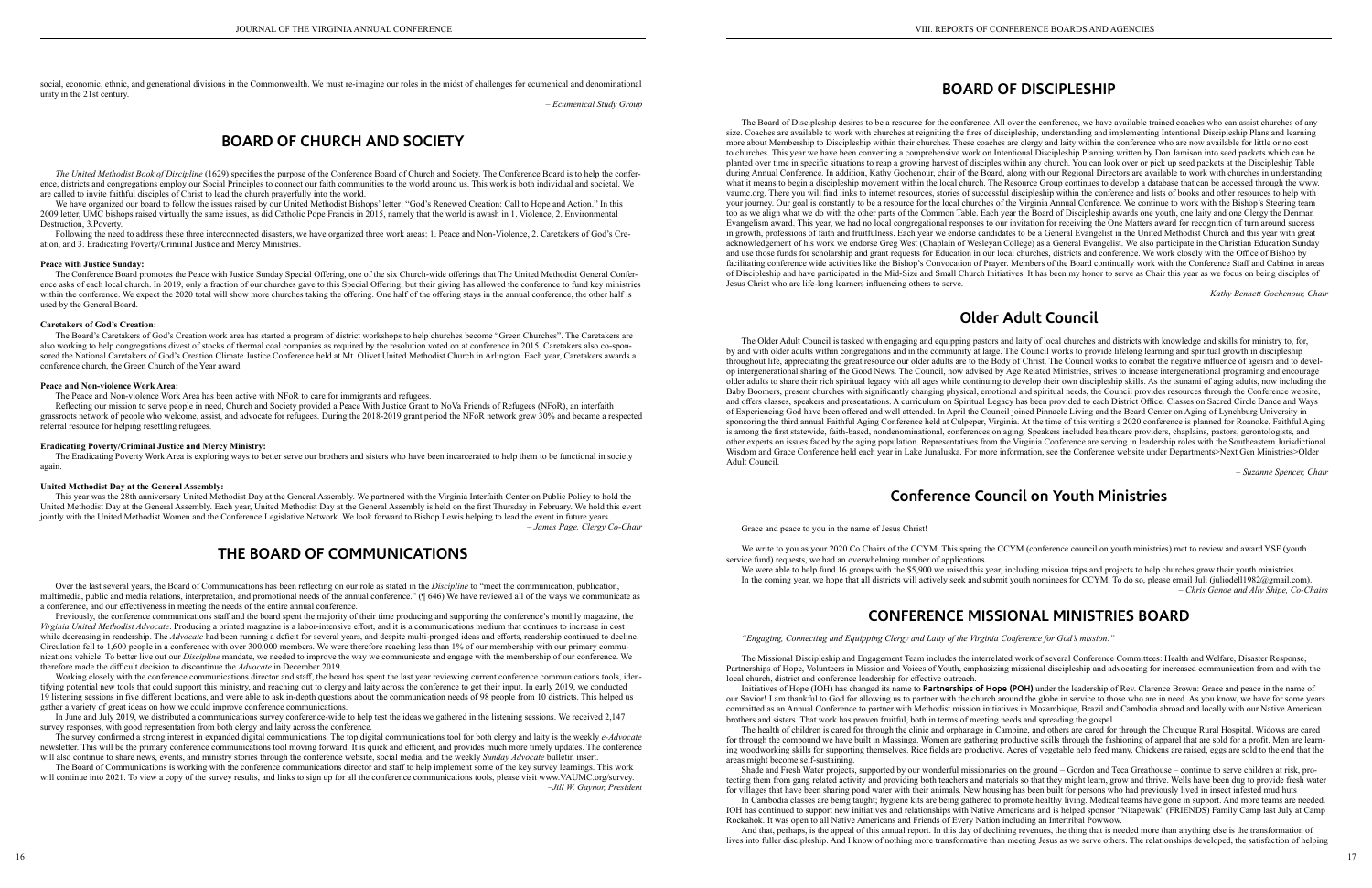the kingdom come into fuller view, the extension of generosity, the extending and receipt of hospitality fostered by missional engagement may indeed be the place that invites a disbelieving world into life-saving relationships with Christ.

So we are partners with Christ in this endeavor, and I end with the offering that our committee together has made the decision to rename our endeavor "Partners" In Hope." My deepest thanks go to Judy Fender, Sue Boltz, Juanita Csontos, Larry Jent, Nancy Forrest, Rebecca Makowski , Lynda Moore, Nancy Robinson, David Vaughan, Nancy Yarborough, and our conference staff person, Glenn Rowley for their great work and constant encouragement. Partner with us, my Friends, as we go beyond borders and boundaries in becoming learners and influencers with brothers and sisters around the globe.

**The Virginia Conference Disaster Response Team** has been supporting Long Term Recovery efforts in the Danville District following the flooding from 2018 hurricanes. This effort has been led by the Rev. Lisa Nordan and Rev. Jon Woodburn who is the Danville District Disaster Response Coordinator. This recovery project has cost over \$75,000 and was done solely with donations from the Annual Conference.

Major efforts are underway to revitalize our large fleet of disaster trailers and equipment. This will ensure everything in the trailers is ready at a moment's notice to deploy in support of response and recovery efforts in the conference and beyond. Repositioning several trailers to fill "ready for deployment "gaps has decreased the wait times for several regions to have equipment on site.

The new UMCOR Early Response Team training and registration protocol has decreased the credentialing turnaround time making sure that trained and equipment conference ERT teams are in place to respond when called upon to disasters in the Commonwealth.

At the time of this writing the Conference Disaster Response Team is readying equipment for possible deployment to the Ohio Conference in support of flood recovery efforts as well as to Nashville in support of tornado recovery efforts.

The Virginia Conference Disaster Response Team is an active member of the Virginia State VOAD (Voluntary Organizations Active in Disaster) and the South Eastern Virginia Regional VOAD. This allows for close coordination, collaboration, communication and cooperation between Federal, State, Local Emergency management agencies and other disaster response volunteer organizations.

As always this important mission and ministry cannot function without your support. Volunteering and becoming an UMCOR ERT trained and credentialed responder is one way to help immediately following any disaster. Please also give generously to the Special Advance for Disaster Response #5037. That fund is how we provide training and maintain our disaster equipment throughout the conference.

Mozambique: Chicuque Rural Hospital - #09734A • Congo: North Katanga Wings of the Morning - #08597A • Liberia: Ganta United Methodist Hospital - #15080N • Cambodia: Mission Initiative - #00230A • Cambodia: Street Children Ministry - #14921A • Macedonia: Macedonia in Mission Together - #00220A • Brazil: Ministry with Children, Shade and Fresh Water Project - #11580A • Israel: Bethlehem Bible College - #12017A • Eurasia: Eurasia Mission Initiative, Ukraine, Moldova - #14053A • Sierra Leone: Child Rescue Program - #14377A • Sudan: Sudan Development - #184385 • Global: Anti-Human Trafficking - #333615 • Global: Sustainable Agriculture - #982188 • Mexico: Give Ye Them To Eat - #07629A • Sierra Leone Water and Development Ministry - #181000 • Vietnam Mission Initiative  $-$  #14932A

Thank you to all for your continued support of this vital mission and ministry of the Virginia Annual Conference. *– Bob Pihlcrantz*

**Volunteers in Mission (UMVIM)** coordinated by Rebecca Makowski has organized UMVIM team leader training events with a renewed commitment to training team leaders throughout the conference with consistent and updated curriculum. In 2019, six volunteers were oriented as UMVIM trainers and provided several trainings for team leaders throughout the conference. Churches within the Virginia Conference deployed 33 UMVIM teams to domestic and international locations. Information was provided through the Conference communications channels about ministries and volunteer opportunities through the General Board of Global Ministries (specifically, full time mission service and the Mission Volunteers program). Those interested in mission volunteer opportunities are encouraged to visit the UMVIM webpage on the conference website (https://vaumc.org/vaumvim) and Facebook page (https://www.facebook.com/VirginiaUMVIM/) for upcoming training events, best practices, information, and the conference policy for short term volunteer in mission teams.

**Voices of Youth (VOY)** is a group of youth and adults with a passion for music and mission and combine those two gifts into a unique service experience. VOY will not be sending a team this summer.

Mrs. Anne Klotz, Missionary Itineration Coordinator, has facilitated connections and visits for many missionaries with their covenant churches during the past year.

**Mission Encounter** is a cooperative school offered by the Conference Missional Ministries Board and the United Methodist Women to help us understand God's work in our world and our involvement as United Methodists. Mission Encounter 2020 will be offered July 24-26 at Smith Mountain Lake 4-H Center.

**Conference Committee on Mission Personnel (CCMP)**, chaired by Kip Robinson, guides and mentors interested persons through the application and discernment process for mission service. Applicants can access the Personnel Information Form (PIF– Application for Missionary Service) and other application materials from the Virginia Conference web site under Ministries - Center for Justice and Missional Excellence - Committee on Mission Personnel (CCMP) - Related Documentation. All completed application materials should be sent to the Virginia Conference Committee on Mission Personnel, The Virginia Conference Center for Justice and Missional Excellence, P. O. Box 5606, Glen Allen, VA 23058. It should NOT be sent to the General Board of Global Ministries.

*– Nancy Robinson, Chair*

## **ADVANCE SPECIALS**

### **INTERNATIONAL**

dementia friendly. Team members have become Dementia Friends Champions, offering general information sessions to help everyone understand five key messages 19 Yet, we cannot rest on these laurels. Our board of directors is eagerly exploring opportunities for expanded services and new ventures with the potential to impact a greater number of seniors across the Commonwealth. Quality is one of our Core Values, making continuing education and lifelong earning important aspects of our mission and culture. The *Pinnacle Scholars Program* offers scholarships to team members. *The Faithful Aging Conference* with leadership from Pinnacle Living continues to enhance and expand older adult ministries in the local church. Pinnacle Living has taken an active role in guiding churches and communities to become

### **NATIONAL**

Mississippi: Choctaw United Methodist Mission - #761544 District of Columbia: Christ House - #381215 Kentucky: Red Bird Mission, Inc., Beverly - #773726 Kentucky: Henderson Settlement, Frakes - #773365 South Dakota: Tree of Life Ministry - #123615 Tennessee: Jubilee Project, Inc., Sneedville - #781350 USA: Justice for Our Neighbors Immigration Ministry - #901285 USA: Volunteers in Mission, Southeastern Jurisdiction - #901875 USA: Society of St. Andrew - #801600 USA: Response and Recovery to Natural Disaster - #901670

### **VIRGINIA**

Agape Christian Children's Community Center, Inc.- #5020 Caretakers of God's Creation - #5016 Crossroads Mission Center - #5028 Disciple Bible Outreach Ministries of Virginia - #5029 ESL and Immigrant Ministries Childcare Support - #5036 Heart Havens - #6442 Henry Fork Service Center - #5008 Highland Support Project - #5007 Journey Community Center - #5009 Just Neighbors Ministry, Advance - #803002 Kids Soar (formerly UM Community Outreach Prog. of Roanoke) - #5004 Park View Community Mission - #5019 Pathways Virginia Advance - #5045 Rising Hope United Methodist Mission Church - #5043 Teens Opposing Poverty, Inc. (TOPS) - #5010 Tuesday's Table - #5024 Una Familia - #5027 Virginia Conference Disaster Response & Recovery - #5037 Wesley Community Service Center - #5025 Abukloi Enterprises, Inc. – new Basic UMC-Hispanic & God's Table Ministry – new Belmont UMC – Belmont Community Resource Services - new

## **PARTNERSHIP REPORTS**

## **Heart Havens**

Heart Havens continues its mission of empowering people with a developmental disability to live and thrive in their community. From paint nights and tailgate parties to the gym and church choir, our VAUMC friends empower the people we support to be active members in their community. Your financial gifts and volunteer engagement make our mission of empowerment possible!

We continue to operate group homes across the Conference. Heart Havens was born out of listening; it was listening to the needs and desires of people with a developmental disability and their families that led to the startup of Heart Havens. Through this listening, we have learned that it is time to offer new services and means of more individualized support. In 2019, Heart Havens ceased operating the Winchester location and added a Chester home. In the first part of 2020, Heart Havens will be opening a day program and community engagement program. These programs reflect our mission of empowerment; Heart Havens is about people, not houses. We are blessed with the support of congregations and small groups throughout the Conference. Heart Havens shared our message of empowerment in February during Heart Havens Month. Additionally, we welcomed many volunteers from churches, businesses, and civic groups. These volunteers blessed us by planting flow-

ers, assisting with maintenance, and organizing nights of fellowship.

Heart Havens recognized Buck Hodges as the 2019 Brian Manwiller "In HIS Grip" Award winner. Buck has made contributions throughout the years by planning and hosting dinners and picnics. Through his leadership, Buck has demonstrated friendship and fellowship to Heart Havens and especially to the women in the Macleigh-Holland home.

With your vital support, Heart Havens can continue to empower people with a developmental disability by doing more than just providing the basics but also enabling them to live vibrant, independent lives. As brothers and sisters in Christ, we invite you as the church to continue to advocate for Heart Havens and support people with a developmental disability.

*–Jennifer Boyden, Chief Executive Officer*

## **Pinnacle Living**

Driven by our mission of **Enriching Life's Journey**, Pinnacle Living has celebrated several significant accomplishments in the last conference year:

- v Cedarfield was designated as the first Dementia Friendly Business in Henrico County.
- v Renovations and/or expansions are underway at all five of our communities.
- v Our Person-Centered culture is making a difference in the lives of our residents. Pinnacle Living is committed to changing the culture of how senior living services are offered and experienced. Among our residents are 16 centenarians (100 years of age or older).
- v Weekly worship services have seen an increase in participation. Residents and team members have created Advent and Lenten devotionals. Spiritual life retreats, Bible studies and religious life fellowship groups engage our residents in spiritual growth and discipleship.
- v Our residents and team members are actively involved in community partnerships that make a difference in their local areas. During our Fiscal Year 2019, our communities offered workforce development initiatives for 166 students, providing 4,010 hours of supervised internships, onsite training and career exploration opportunities. We partnered with 102 not-for-profit organizations and community programs to impact the lives of other seniors as well as children and families.
- v Our communities have received local, state and national recognitions including the Richmond Times Dispatch Top Workplaces award and being voted among Best Nursing Homes in Virginia.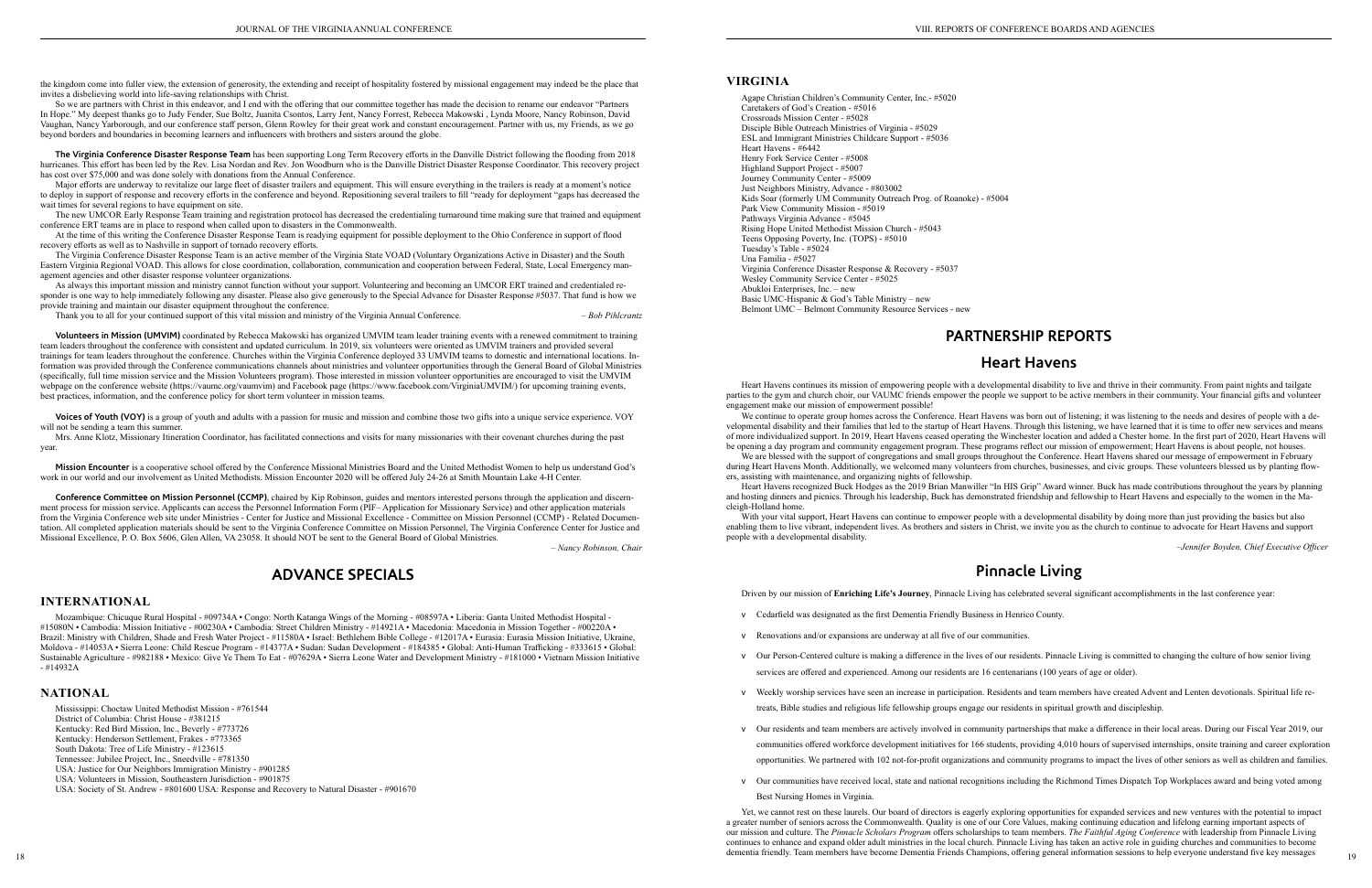about dementia, how it affects people and how we can make a difference in the lives of people living with dementia in all its varied forms. Contact us if you would like to involve your church in these educational and awareness efforts.

Pinnacle Living is grateful to all the churches that supports the Samaritan Program. This benevolent assistance has been given in Pinnacle Living communities since the organization was founded. We are privileged to recognize the following congregations as the 2019 Samaritan Award Churches offering the highest level of giving to the Samaritan Program:

- v Reveille (Richmond District)
- v Fairfax (Alexandria District)
- v Silverbrook (Alexandria District)
- v Fairmount (Richmond District)
- v Gum Springs (Richmond District)
- v Shady Grove Mechanicsville (Richmond District)
- v Walker Chapel (Arlington District)
- v Raleigh Court (Roanoke District)
- v New Hope (York River District)
- v Monumental (Elizabeth River District)
- v Great Falls (Arlington District)
- v Clarendon (Arlington District)

The adage says, "It takes a village to raise a child." Yet, this is not just true for children. It takes a village to nurture one another across the lifespan, from childhood through young adult life to our years of elderhood. Thank you for your continued support, prayer and generosity for the mission and ministry of Pinnacle Living. *– Martha Stokes, Director of Church and Community Relations*

We are unwavering champions for high-risk children and families across Virginia, collaborating with communities to help them reach their full potential. We help children find loving families through our programs in foster care, adoption, and kinship care. We help children and families heal through our residential treatment programs and our work in specialized therapies. We help guide students in our specialized education schools. We help children and families build brighter futures through our functional family therapy and intensive care coordination services. In 2019 we served 2,367 high-risk children. While many of our programs are focused on children, we strive to support the entire family, helping us touch the lives of 13,620 high-risk children and families in 190 communities in Virginia.

*– Charles W. Wickham, Director of Donor Development – Christopher P. Henderson, President and CEO*

## **UMFS - United Methodist Family Services of Virginia**

In 2020, UMFS celebrates 120 years of service to children, teens and families. Our journey has been filled with twists and turns as the needs of children, families and communities have shifted, presenting complex challenges and opportunities for growth along the way. From the Virginia Conference Orphanage of 1900, to the Virginia Methodist Children's Home of the 1950's, to the present day state-wide agency bringing hope and healing to the whole family, UMFS has partnered with churches and church members to live out our mission.

We are grateful for the support of the Virginia Conference and for your partnership with us as unwavering champions for high-risk children and families. Together, we can create a world where caring, opportunity and generosity are passed on from generation to generation, empowering all children to contribute to society as engaged citizens.

Since 1900, the churches of the Virginia Conference have partnered with us as advocates for high-risk children and families. Churches help recruit and support foster and adoptive families, provide much-needed financial support, and donate countless gifts-in-kind. Church members serve as dedicated volunteers, mentoring and tutoring, helping at events, and providing transportation for children and families. Our church partners, Child Champion Councils and the UMFS Auxiliary are critical resources for the children and families we serve.

Wesley Housing's vision is that everyone in the greater Washington, DC region has a safe, quality, affordable home, serving as a foundation to thrive, and has a place of value in the community. This guides our mission of building up the lives of our most vulnerable community members by creating and operating healthy, inclusive, stable, affordable housing communities and providing supportive resident services. For over four decades, we have served over 25,000 residents in the Washington, DC metropolitan area. We currently manage 25 properties (more than 3,200+ residents) in Alexandria, Arlington, Manassas, Fairfax County, and the District. We also manage 9 Community Resource/Support Service Centers that offer a full range of crucially needed programs and services to support children, adults, seniors, those with chronic disease, and those with disabilities to regain their dignity and renew their lives.

As we celebrate 120 years of service, we also look to our future to ensure we can continue to serve high-risk children and families in Virginia for another 120 years and beyond. We are investing to upgrade facilities and technologies while building capacity for our programs to address some of the most pressing challenges facing our communities today. The Be a Champion Capital Campaign is the first comprehensive effort to revitalize our 33-acre Richmond campus since the 1950s. We will fund this project through charitable gifts, a long-term land lease on the front of our property, and internal refinancing and debt reduction. We will begin by upgrading the Child & Family Healing Center residential program from post-WW II cottages to a state-of-the-art treatment facility. In the second phase, we will build an addition to Charterhouse School which will enhance our career and technical education and expand services for elementary students and students with autism.

> v **Housing Stability Initiative:** Every month, 400+ adults take advantage of housing stability and eviction prevention programs such as crisis intervention, referrals to community resources, financial literacy, household budgeting, resume building and job search assistance, computer training, and certification courses. Through the work of our Housing Stability Specialists, 99% of "high priority" referrals (712 households) maintained their housing in 2019, 118 residents participated in English proficiency courses, and 47 individuals obtained new and/or improved employment. Over 277 children and teens participated in youth

*– Michael Giancaspro Chair, UMFS Board of Directors – Greg Peters, President and CEO*

## **Virginia United Methodist Housing Development Corporation**

The Virginia United Methodist Housing Development Corporation ("VUMHDC") is a covenant partner with the Virginia Annual Conference with the mission to expand the supply of affordable housing to low-income families and seniors and other special populations in Virginia. VAUMHDC has an annual goal of developing, renovating, partnering in, and/or refinancing at least one new facility a year.

VUMHDC is led by President Larry Dickenson, a lay member of Raleigh Court UMC in Roanoke. He is assisted by the three corporate officers making up the Executive Committee, and the other eleven (11) Directors. Currently, our Board includes five UMC clergy.

VUMHDC currently owns and operates sixteen (16) projects and is the non-profit minority partner of an additional sixteen (16) properties. Totaling these 36 properties, VUMHDC has approximately 1850 apartment units across the conference. The approximate value of our assets is \$72,000,000. These apartment properties serve approximately 3000 residents, equally mixed between seniors and families.

Over the past year, we completed sale of our interests in several properties as a means of solidifying our financial base, enabling a more robust development program in the future. For the period 2020-21, we are engaged in planning for potential new projects in Franklin County, Appomattox and the Eastern Shore. We are also partnering with two for-profit developers on three tax credit applications for projects Emporia, Augusta County and Richmond with a combined total of nearly 400 units.

The year 2019 also marked two major milestones in VUMHDC's legacy leadership, with the retirement of Jim Branscome, our long-time Treasurer, and the passing of Rev Robert Regan, our founder and president from 1975-2010.

*– Larry Dickenson, President*

# **Wesley Housing**

#### **REAL ESTATE DEVELOPMENT**

With many exciting projects budding in our real estate development department, Wesley Housing concluded 2019 with 791+ units in development (including renovation).

The following development projects recently received funding awards:

v Senseny Place in Winchester, VA was awarded \$2 million through U.S. Department of Housing and Urban Development's Section 202 funding. This new con-

v The Arden in Alexandria, VA (Fairfax County) received \$800,000 in Amazon Reach funding and \$1.6 million from the Virginia Housing Trust Fund (HTF) and the National Housing Trust Fund (HTF). This 126-unit new construction, which will also be home to our new main office headquarters is expected to break

v The Cadence in Arlington, VA received \$700,000 from the Virginia Housing Trust Fund (VHTF) and is expected to break ground in summer 2020.

v Knightsbridge Apartments in Arlington, VA received \$125,000 the TD Charitable Foundation, the charitable giving arm of TD Bank as part of the foundation's

- struction will result in 63 units of affordable housing for seniors.
- ground in late April.
- 
- Housing for Everyone grant competition. We are rehabilitating all 37 units located in this Buckingham apartment community.
- and construction start.
- 
- 15 month long community engagement and entitlement process.

v Final site plans were submitted for The Waypoint at Fairlington in Alexandria, VA (81 units). Designs are advancing to poise the project for a late 2020 closing

v Renovations on Brookland Place (DC, 84 units) and Culpepper Garden (Arlington, 204 units) are continuing and will be completed in spring 2020.

v Wesley Housing received Planned Unit Development (PUD) approval to redevelop 1 Hawaii Avenue Apartments in the District from 37 units to 70 units after a

#### **RESIDENT SERVICES**

- programming, with 95 attending our learning intensive summer camp.
- 

v **Volunteerism & Season Campaigns:** In 2019, volunteers provided 10,500 hours of service by helping with food security initiatives, after school programs, adult education including ESOL, health and fitness classes, and summer camp. Additionally, 500 youth received new school supplies from our annual drive,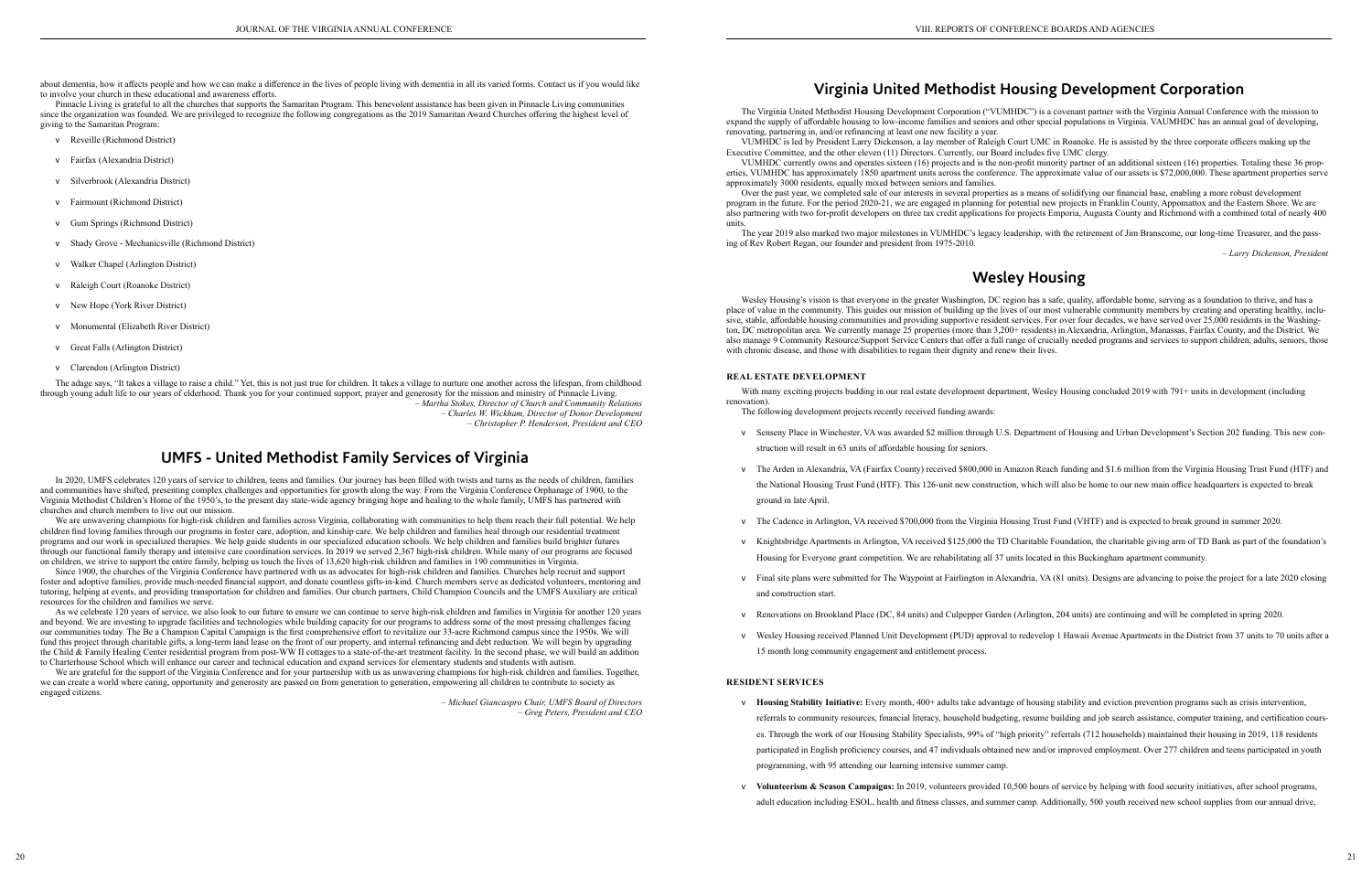more than 150 households received food boxes during the holy season of Ramadan through our partnership with Islamic Relief USA, and 772 residents were supported during the holiday season.

- v **Organization and Administrative**
- v Two of our properties in Fairfax County, Strawbridge Square Apartments and The Fallstead at Lewinsville Center, received the National Affordable Housing Management Association's (NAHMA) "Communities of Quality" recognition, both meeting NAHMA's high standards in physical maintenance, financial management, programs and services, employee credentials, endorsements, and several other categories.
- v Wesley Property Management was named 5x Winner of SatisFacts National Resident Satisfaction "Superior" Award from resident ratings of Wesley communities and recognized as 2019 Top 10 Annual Survey Company Award Winner.
- v In February, Wesley Housing announced its refreshed brand, including new logo, tagline and website. Details regarding our new brand can be found in our latest blog post: https://wesleyhousing.org/our-new-look-and-feel/

*– Shelley S. Murphy, President/CEO*

## **THE BOARD OF HIGHER EDUCATION AND CAMPUS MINISTRY (BHECM)**

The mission of campus ministry in the Virginia Conference is that of the United Methodist Church, "To make disciples of Jesus Christ for the transformation of the world."

The Board of Higher Education and Campus Ministries oversees the mission and ministry of the 13 campus ministries related to and supported by the Virginia Conference. As such, the board's role is to partner with local boards and campus ministers to support their mission and vision. To meet this commitment the board has focused on three objectives this academic year.

We invite you to read the stories shared by each of our campus ministries in this *Book of Reports*. Further, we invite you to pray for the continued fruitfulness of Higher Education ministries. Our campus ministries touch the lives of tens of thousands of students with invitations and opportunities "to explore, engage, and embody an active faith in God." As part of this process, they are actively involved in partnerships to shape the quality of individual and community life on our campuses. *– John E. Dunning, Chair*

- **A. Training and Development:** All campus ministers and local boards will have the necessary information and skills to effectively execute their mission of discipleship, student leadership development, and campus transformation.
	- 1. The fall semester was dedicated to training new campus ministers and working with all campus ministers to develop Ministry Action Plans. The Campus Ministry Operational Team led this effort with reports from board members Paulo Lopes and Drew Ensz.
	- 2. The spring semester was dedicated to designing and delivering training for local boards. Based on a training needs assessment, and on the analysis of annual campus ministry reports, a comprehensive training program has been developed that includes on-site visits, webinars, centralized training, and a local board training resources website.
- **B. Property Oversight and Management:** Implement the Wesley Foundation Property Task Force recommendations regarding long-term financial sustainability.
	- 1. Explore Property Partnerships: This involves examining the interest of universities in purchasing campus ministry properties to include a provision for a long-term lease. It also involves examining the interest of universities and community groups in leasing space in our properties for student education programs.
	- 2. Develop Property Financial Sustainability Plans: Five-year plans are being prepared that identify property maintenance requirements and the financial actions that local boards must take to ensure property income will meet or exceed property expenses. Currently there are six Wesley Foundation, Inc. properties. The BHECM property committee is in the process of evaluating and validating the feasibility of each plan.
	- 3. Improve Property Management Oversight: A new Wesley Foundation, Inc. Board of Trustees will be appointed to provide conference property oversight. The Conference Board of Local Property Managers will be re-established with a focus on mutual support and property management responsibilities.
- **C. Communication:** Improve the level of interaction between the BHECM, campus ministers, local boards, and the conference staff. To accomplish this objective, each BHECM member has been appointed as a liaison to a campus ministry. They will attend local board meetings and facilitate two-way communications. In addition, BHECM newsletters are being sent to campus ministers, local board chairs, and each individual local board member.

As we wrap up one school year and begin to prepare for another, we cannot wait to witness what the Holy Spirit will continue to do through the doors of IGNITE. With God's help, we look forward to the fire that IGNITE's work will kindle in the hearts of our students, in our college community, and in Norfolk as a whole.

#### **Reports**

We have been blessed with the appointment of four new campus ministers. They are Michael Dean Burnett, United Campus Ministries at Christopher Newport University; Jasmyn Graham, Wesley Foundation at Virginia State University (FLOW); Elizabeth Snader, Campus Christian Community, University of Mary Washington; and, Randy Timmerman, Wesley Foundation at Old Dominion University (IGNITE).

We love the interactions we have with local congregations on Tuesday nights and our students enjoy sharing a meal with persons they may not otherwise meet It has been an exciting and busy year of ministry and we are working on planning for the coming year.

# **WESLEY FOUNDATIONS**

## **Ignite Norfolk - Wesley Foundation at ODU**

The past year at IGNITENorfolk has seen our ministry go through a number of transformations that, both in looking back and looking forward, we can celebrate what God has done and what we expect God to continue to do.

In July of 2019, the Director position at IGNITE transitioned away from being a full-time appointment. Partnering with Larchmont United Methodist Church (the local UMC that is closest to Old Dominion's campus), IGNITE's Director shifted to part-time and, concurrently, served as Larchmont's part-time Associate Pastor. During the 2019-2020 school year, there have been a few opportunities for our students to interact and serve alongside Larchmont's congregation (supporting their Pumpkin Patch fundraiser, providing nursery workers, etc.) It is our hope that in the next year, we will find even more ways to serve together.

Alongside the input of IGNITE students, a temporary year-long vision was cast: "ReIGNITE a love of God through humble service." The spirit behind this vision was that, since its inception, IGNITE has been a place where people come to experience God through service and mission first (what we call IGNITE's "front door"). After our volunteers have those experiences of humble service, we strive to build meaning behind those very experiences on a foundation of Jesus Christ. We seek to inspire our students to live out the Great Commission before they even realize it!

As always there is much to celebrate. Over the past year we have began the process of growing a closer relationship with Otterbein UMC, seeking to bridge generational gaps and demonstrate to the world that churches need not be in competition but instead find ways to complement one another's ministry. Together, we opened a coffee shop called Just Java in downtown Harrisonburg right across from the courthouse that seeks to be a place where restorative justice is brought to the public awareness. Also, as part of this effort, we are currently working on creating an outreach ministry for folks coming out of incarceration. One piece of this larger effort, which we are calling the Just Love Initiative, is a ministry called WITH, which offers hospitality to folks visiting loved ones at the jail, which is across the street from our building, on Saturday and Sunday mornings. We also continue with a strong food backpack ministry sending food home with around 45 elementary aged students and their families every weekend. Lastly, this past year saw the start of a partnership with a JMU fraternity called Acacia in developing a unique clothing ministry for middle and high school students dealing with poverty called Secret Boutique.

In the daily work of IGNITE, we are excited to share that the IGNITEpantry that started about 5 years ago has begun to explode over the last few months. In October 2019, we started a collaboration with the brand-new Panera Bread near campus and we now receive twice weekly pastry pick-ups from them. In November 2019, the IGNITEpantry was featured on the front page of the ODU website which garnered a lot of attention from the community and helped us find passionate partners who wanted to do canned food fundraisers to support our ministry. In February 2020, through our partnership with the Food Bank of Southeastern Virginia, we were partnered with the brand-new ALDI grocery store near campus and receive twice weekly pick-ups of close to expired produce, meats, dairy, and a variety of other things. Because of these developments, during the first two months of 2020, we have already received 249 visits with 70 of those visits being households new to the pantry itself. These 249 visits already account for close to 60% of the visits that the pantry had in the entirety of 2019. God is good!

Behind the scenes, an Operations team has been formed, in partnership with some coaches from the Virginia Conference, to work through the Spiritual Leadership Inc. system of Loving, Learning, and Leading in order to help IGNITE's ministry go from being a solo mission to becoming a generative ministry. This work has been tough, as it requires us to take a hard look at who IGNITE is and what we want IGNITE to become; however, through this work, a more permanent vision has been cast, through this team's collaboration, that we feel encapsulates our core values in a succinct and memorable way: Everybody fed, full, and faithful.

*–Randy Timmerman, Director*

# **The Wesley Foundation at Longwood University & Hampden-Sydney College**

It has been a very busy and exciting year here at the Wesley Foundation at Longwood and Hampden-Sydney. Our students are living into the vision of being a campus ministry where all members of the campus feel welcomed and love for who God has created them to be. Our student leadership and Board has worked to also provide a place where students belong. WE have had mission opportunities locally and regionally, worship, small groups, on campus activities and be involved with the greater community of Farmville.

Elwoods Cabinet is an adventure what we and the Student Government Association at Longwood have developed over the past year. There is a great need for food insecure students to have access to food not only here on our campuses but campuses around the country. Elwood is the mascot of Longwood and the Cabinet has been recognized by both secret organizations on campus, CHI (the spirit of Longwood) and Princeps (Leadership), for the work that they are doing to help with the ongoing needs of the student body.

We have been under construction here at Wesley doing some much needed upgrades of our physical building. We are nearing the completion of these projects and feel as though we have a building that is very conducive to providing the ministry we envision here.

*– Justin A. Hicks, Director*

# **The Pace Center - Wesley Foundation at VCU**

The Pace Center has a mission to help bring the gifts and passions of VCU students to life in order to build community on campus. That is exactly what happens every Thursday at our Community Café: \$1 Thursday Lunch. VCU is an incredibly diverse campus. Students' gifts and passions come to life as they take turns cooking from their favorite family recipes to feed their fellow VCU students, faculty, and staff. Guests of the café learn about and experience the culture of the chef. In the process, they have built a place where people from all over campus and from all different background come to form a community. Pace's motto is Gather | Eat | Share. We believe doing so among a diverse group of people truly is a foretaste of the Kingdom of God.

Pace's Community Café came out of our Servant Leadership Institute in which students learn how to identify and bring to life the gifts and passions of others. By the end of 2020, more than 100 students will have interviewed over 2,500 fellow students asking them about their dreams, skills, and passions. These interviews form the foundation for community building events at Pace which are led by VCU students based on the dreams of their colleagues. Past events have included: Mindfulness Meditation, Multicultural Thanksgiving, Open-Mic Night and Community Conversations around topics such as mental health, physical health, and what motivates people to vote. Pace's Wednesday Lunch Church worship service and Friday Bible Study help Pace leaders to stay in touch with the Kingdom of God that they are striving to be a foretaste of. We can't wait to see what the Spirit will do next!

*– Katie Gooch, Director*

## **RISE Faith Community - JMU**

In the past we have submitted lengthy and rather detailed reports for the *Book of Reports*, often exceeding our suggested word count. We are committed to be concise this year. We realize that there is probably too much puffed up, flowery rhetoric in the world already and really people just need to read and hear the straight truth without much spin. So here you go. Here's the straight truth about RISE.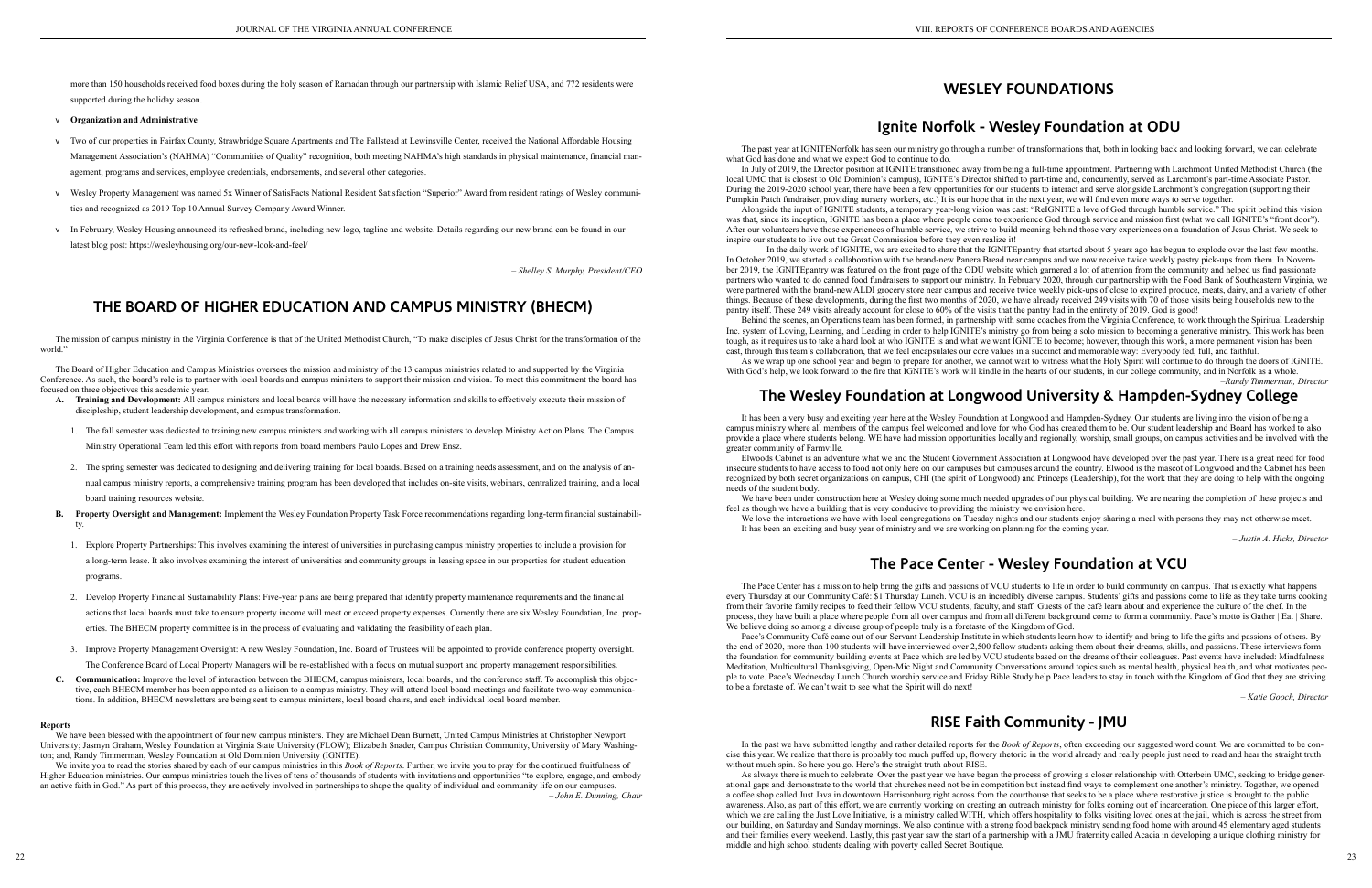To close, we leave you with this wonderful truth. In everything we do, in everything we hope for, and in everything we may fear, we are not alone. Or put more succinctly, "Best of all, God is with us."

In the midst of all this hope, we are also wrestling with the reality of changing times. We are deeply invested in conversations about how to remain vital and vibrant in the years to come. We are putting all aspects of our ministry and leadership under the microscope and seeking the wisdom of the Holy Spirit and trusted mentors and voices to guide us in making any necessary changes to our leadership structure and ministry emphases. Remaining nimble and flexible as inevitable changes come, be they financial, structural, or leadership, is going to be important for us like everyone else. But we believe we are up to the task.

## **The Wesley Foundation at UVA**

The day after Ash Wednesday this spring, in our "God this Week" small group, we reflected on what it was like to spend most of the day walking around with black smudges on our foreheads. One student thoughtfully said that it made her more aware of "people who wear their religion" in more obvious ways than we usually do, specifically Muslim women who wear head coverings. As we reflected on her comment, we realized how easy it is to make "Muslim" the first thing we notice about some people in ways that almost never happen to us except for this one day when we walk around with smudged foreheads. We were not used to and sometimes uncomfortable being immediately called "the Christian" or "the religious one" in class, based only on one quick glance at our faces. As we began the conversation, we had no idea we'd end up contemplating our own connection to Muslims because of our Ash Wednesday experiences.

That's where a great conversation with faithful students can take us. That's where openness to the Holy Spirit opens us to a wider community than we were expecting.

Last spring, as Ramadan and final exams overlapped in the calendar, we joined together with several other campus ministries to host Iftar meals (dinners to break the fast in the evenings) for our Muslim neighbors. Over the course of 3 nights we welcomed 300 Muslim friends and volunteers! Throughout the week, new Muslim friends came up to thank the volunteers for providing these meals. They expressed how nice it was to gather as a larger community for prayer and the Iftar meal each night, noting that often when Ramadan falls during the school year students will go out to restaurants in small groups. They made a point of telling us that it was really special to be together in such large numbers. The Christian and Jewish volunteers stood by quietly each night as we listened to the beautiful call to prayer, a lovely melodic moment of communal hush before the bustle of getting the meal on the tables.

As many of you know, we hosted UVA's LGBTQ student group in our Wesley Foundation building. This hospitality began in the early 1970s when a student active in both groups asked campus minister Jim McDonald if the newly-formed Gay Student Union (as it was then called) could meet here. Meeting on the UVA campus was risky and too public for students who needed to keep their group membership anonymous. In the past year this relationship of hospitality has ended. I'm happy and relieved to say that this did not happen because of the 2019 General Conference but, rather, because the university has changed enough in all this time, that LGBTQ students don't need to meet here anymore, out of sight and just off campus. With changing attitudes, more diversity in the student population, and a brand new set-aside gathering space at UVA, the Queer Student Union no longer needed the anonymity and hospitality we provided for so long. Though we miss hosting them, this is a success story for the church: we offered something crucial and timely to our neighbors in need (and in danger) when there was no other place for them to go.

This past year it was never more evident that this approach is critical to the continued success of our ministry at Wesley at Virginia Tech. There were many obstacles hindering our vision "to be a grace filled community where all people feel safe and supported in their journey to explore and grow in their faith and their relationships with each other without condition or preconceived notions. We strive to develop and send out all people as peacemakers and disciples in the world rooted in faith and the relationships they build in our community." Several of these include: Our new Core Ministry Team was spread across the world making it difficult to plan and get ready for new students in the fall. A new dorm was being built beside our building (very exciting when it gets done!) and blocked our building from the campus. That same new dorm flooded our building with sewer water the day before and day of move-in! However, because of Wesley's team-based approach our students stepped into action using their gifts and passions to do what was needed in order to welcome new students to our community. It was amazing to see students step into roles and carry out our vision!

The Wesley Foundation at UVA became the Virginia Conference's first Reconciling campus ministry last spring, making official what we have been living for a long time. Student-led and board-supported, it was our first response to General Conference 2019. In the fall, we developed an Advent devotional called "Voices from the Wilderness" as another response, our effort to center and amplify and listen to the voices of those we have all been talking so much about. We are grateful to and humbled by the students, alumni, UVA faculty, and friends who generously offered their reflections to help guide us through Advent. United Methodists emphasize connectionalism, but we at Wesley are profoundly humbled that these siblings in Christ remain connected to The United Methodist Church—sometimes quite tenuously—even now.

This is where campus ministry with faithful students can take us, where openness to the Holy Spirit opens us to a wider community than we were expecting. *– Rev. Deborah Lewis, Campus Minister & Director*

## **The Wesley Foundation at Virginia Tech**

Wesley's team-based approach to ministry enables us to create an environment where all students are engaged in the ministry using their gifts and grace to "Love Out Loud" on Virginia Tech's campus, in the community and around the world.

Our team(s) at Wesley allow our students to grow in their leadership, spirituality, and fellowship with one another creating an atmosphere of trust, healthy conflict, commitment and accountability. It fosters an environment where we can help others grow spiritually, make disciples, and experience love and grace. Here are some of the "Glory Sightings" that have emerged this past year:

- v Our Communities of Grace (CoGs Small Groups) increased to 10
- v Worship continues to be vital for around 40-50 students each week
- v Leading Youth Retreats and Campus Exploration Weekends for youth around the Conference
- v We became a Reconciling Ministry and continue to be a safe space for LGBTQ+ folx on our campus
- v Our Food Pantry (209 Manna Ministries) continues to serve food insecure students on our campus
- v We had 30 students travel to Edenton, NC for a Spring Break Mission Trip
- v Our Fall Retreat had 30 students attend to hear from Halleemah Nash about Call and Vocation
- v At FUN143 our students continue to transform the lives of over 10 Middle and High School students tutoring and mentoring them twice weekly.
- v First UMC in Salem, VA came up to provide "family dinner" for our students and we then packed 10 shoeboxes for Operation Christmas Child.
- v We have 3 Prayer Circles with 6-10 students at each praying for our community, the campus, and the world.
- v We held two 24-hour prayer vigils over reading day
- v For Welcome Week we took our life-sized game night to the Eggleston Quad and had a great turnout
- v We handed out over 480 hot dogs to students downtown on a Friday night to share God's love
- v Our Outreach Team took 200 cookies to the library on several occasions to invite students to worship and other ministry events
- v We collected over 750 cake mixes for the Montgomery County Christmas Store to give families a nice dessert for their Christmas dinner
- v Our building continues to be a space that students gather every day to study, relax, enjoy fellowship, and grow together

All of this could not happen without incredible student leadership and teams that desire to live out their faith together. Our students commit themselves to the work of making disciples of Jesus Christ and it is witnessed over and over again in the ways they are creating an affirming, welcoming, and grace-filled environment for all people.

*– Bret Gresham, Campus Minister*

## **The Wesley Foundation at William & Mary**

When a hateful, judgmental preacher spent over three hours attacking primarily women and LGBTQIA+ students. Wesley showed up in support of the students who had gathered and offered a very different vision of what Christianity calls us to. Max shared with the students that Jesus taught "Love your neighbor as yourself," and "Love your enemies." And that Paul said that the entirety of the law is summed up in one commandment, "Love your neighbor as yourself." Wesley students brought the banner from in front of the Wesley House and witnessed to God's love for all people. After the preacher left, many of the students wanted to take a photo with the banner in the very spot where the preacher had been standing. Hate was replaced with love.

This is what Wesley does on campus. We offer the love of God through Jesus in so many tangible and intangible ways, from partnering with groups and offices across the campus, to offering meals and the Campus Food Pantry to help hungry students (this past semester the food pantry served over 60 students, including over 120 visits), to offering community, worship, and safe/brave spaces to worship and discuss our faith. The house is almost always full of people coming together to study, eat, share, and grow. Also, our small groups exploded this fall semester to over 20 students participating, as we discussed Nadia Bolz-Weber's book, Shameless. We also provided 61 weeks of housing through the Wesley house and community partners to students who were unhoused. Furthermore, students who have left their faith are finding in Wesley a Christian community in which they can engage their faith again. Here are a few testimonies from students about the Wesley community:

v "The people at Wesley welcomed me in an honest and genuine way that I hadn't felt before, even in other religious settings. I never saw myself joining a reli-

v "Wesley gave me a place to stay when I needed to get out of my home situation, so I am forever thankful for that. I am just happy to be a part of a group that is

- 
- gious group on campus, but looking back, I can definitively say that I can't imagine myself at William and Mary without imagining myself at Wesley too."
- inclusive, rallying for radical change and love of everyone and anyone, and whose morals and values stand with mine so well. Thank you, Wesley, for making my college experience so much better!!"
- 
- 

v "I was raised Christian, but I'm not a Christian anymore. But I've never seen Christians, or a pastor do what y'all did, so I wanted to come see what y'all are all

about, and I feel welcomed and loved." (This is a student now active in Wesley who did so in response to our standing with other students in response to a hate

group on campus last spring.)

Because of the firm foundation of faith, community, and a clear purpose, students are empowered to go across the campus and live out their faith. But it doesn't stop at the campus. This past year, because of our partnership with Williamsburg UMC to bring Palestinian Christian Daoud Nassar from Tent of Nations to Williamsburg and to campus, one of our students ended up being the summer camp coordinator for Tent of Nations this summer. The entire experience has changed her life and empowered her in her faith.

Wesley impacts students in innumerable way to empower them to not only grow in their faith, but to live it out. Very simply: students are hungry, and we feed them. Students are homeless, and we provide them a home. It's students serving students in the food pantry and cooking the community meals. It's Wesley having the space to house students, but it's the Wesley students welcoming them and embracing them that makes it a home. As our vision statement says, "Through following Jesus, we embrace God's radical hospitality for all." Thanks for being an annual conference that loves and supports campus ministry!

*Max W. Blalock, Campus Minister*

# **ECUMENICAL MINISTRIES**

## **Arise Campus Ministry at GMU**

This year has been a year of tremendous excitement and a great challenge at Arise Campus Ministry. Arise continues to be an ecumenical campus ministry that has a call to live out a partnership between the various denominational partners. They are the United Methodist Church, Episcopalian Diocese of Virginia, National Capital Presbytery, the Potomac Association of the United Church of Christ, the Evangelical Lutheran Church in America, and the Disciples of Christ. Our vision statement is because we believe in Jesus, we welcome all, share God's universal love and compassionately live out our faith on campus and in the community. We continue to help students experience the richness of a new and transformed life in Jesus Christ through a network of Life-groups throughout campus. Life-groups are small groups that meet for community to discuss life and faith issues. We have Life-groups that meet every day between Sunday and Thursday. We also have an off-campus Life-group that meets Thursday evenings primarily made up of students from NOVA Community Colleges and George Mason University.

We have seen the growth of unique and diverse students involved in Arise. Many of our students have had unfortunate experiences in churches before and come to us in need of pastoral care. Through their experiences at Arise, we have seen a number of them decide to reconnect in a local church. We also continue to experience students choosing to join or be baptized in their local congregations. This past month we had two students go through Confirmation at local churches. This relationship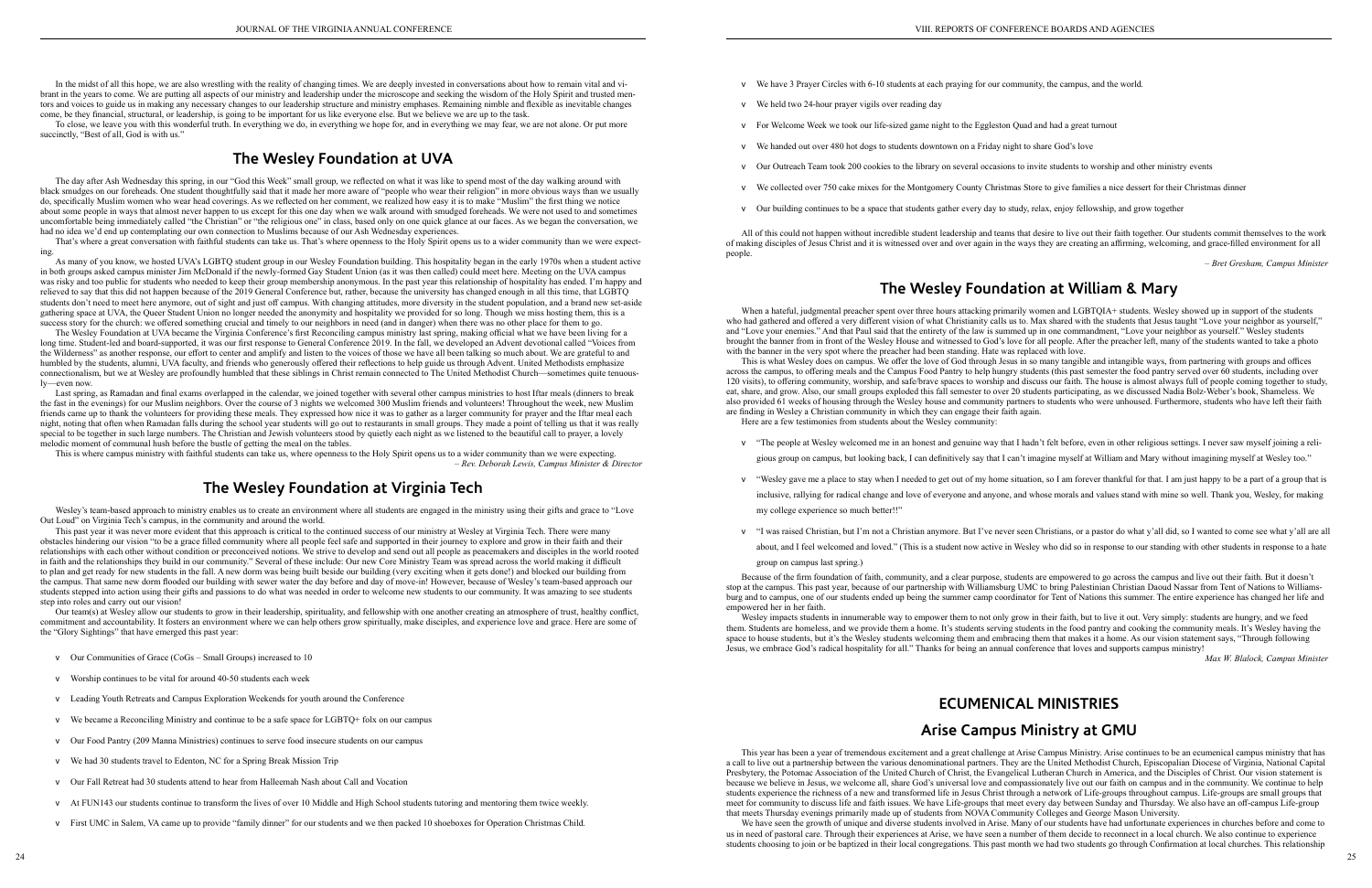building with local churches of all the denominations continues to be essential for the long-term health of the denominations that support Arise. Being this bridge to the local church is an integral part of our vision to live out our faith in the community.

Arise students also live out their faith through missions and service work. This year we helped with multiple hypothermia shelters in Fairfax County alongside our denominational partners. We also had the opportunity to host a Rise Against Hunger event, which we partnered with St. Matthews UMC as well as Burke Presbyterian Church. Arise also is planning on working with Fairfax Presbyterian Church in their Rebuilding Fairfax Day. Our partnership with the George Mason University pantry continues to be thriving, and we are excited about how we are living out Jesus's call to feed those in need. Over the winter break, we took students to the Leadership Center in Honduras. The mission trip was an incredible opportunity to meet young Honduran women who are trying to make a difference in their communities through education and growing in entrepreneurial and leadership skills. We look forward to returning in January 2021. Through these activities with the help of all of our supporting congregations, we continue to serve and grow in faith.

This year has also been a very challenging one for Arise Campus Ministry. On September 21, 2019, the Ministry Director officiated a wedding as part of his duties and a part of the ecumenical partnership at Arise, which requires him to respect the tradition of all of the denominations, which the Virginia Annual Conference agreed to abide. As of the writing of this report (March 6, 2020), he continues to be under active complaint for violating the *Book of Discipline* from multiple parties. When the board wrote to the Bishop regarding the Ministry Director, whom we employ, we were informed nothing could be shared. We are hopeful that his case is dismissed so that he and all of the students and staff at Arise can continue to do the fruitful and vital work of making disciples in campus ministry. We want to thank the many leaders, clergy, and laity from all the denominations who have reached out to us in support. We also want to thank our donors, staff, board, and students who have continued to reach the students at GMU and beyond during this difficult time. We look forward to a day when all of God's children will be able to be welcomed in the Virginia Annual Conference, just as all persons are welcome at Arise Campus Ministry. I humbly submit this report.

*–Andy Greis, Board Chair*

## **Campus Christian Community at the University of Mary Washington**

There has been a lot of change for the Campus Christian Community throughout this past year. We said goodbye to our Campus Minister of five years, Shannon Waite, and hired our new Campus Minister, Elizabeth Snader. The start of the semester brought a lot of excitement for the students, Elizabeth, and the board! The Board and Elizabeth dove into several visioning sessions, and together they were able to see where God is leading the CCC.

And finally, Community College Ministries is host to mission and service opportunities for other campus ministries, colleges, churches, and agencies of the church. We have 72 home repair projects waiting for volunteers in the Appalachian region of the Commonwealth with housing and project supervision ready and available. The president of the board is Sandy Saunders of Danville, VA. The vice president of the board is Muriel Mickles of Lynchburg, VA. Thank you for your support of this vital ministry with all the love, grace, and mercy of our Lord Jesus Christ!

Our weekly programming this year provided students opportunities to connect and deepen their faith. During Bible Study we worked through the book of Luke and enjoyed conversation about our reading. We also had various Table Talk Dinners on Thursday nights where we enjoyed home cooked meals from our supporting churches and experienced worship and fellowship together. On Fridays we would gather for "coffeeology" and discuss various theological topics. In addition to our weekly programming we also participated in things like the Out of the Darkness Walk, paint night, roller skating, retreats, etc. Spirituality and faith discovery is a passion of the students at the CCC. This past year we had one student decide they wanted to be baptized!

We continue to boast 100% participation in all school sponsored events. As Director, I was asked to offer Invocation at the Alumni Annual Recognition Dinner and Freshman Convocation as well as offer grace for the sold out Community Breakfast. Once again, the school invited WWF to host the Annual Family Weekend Worship service. We provided the music, the message, welcomed the parents and introduced Campus Ministry to persons who joined us for worship. Worship is always concluded with a family Brunch on campus. This is a great way to engage new students and their parents.

Throughout the past year the CCC has been very involved in the community of the University of Mary Washington and the community of our supporting churches. We had many church visits and were able to participate in various church activities such as Trunk or Treat, Young Adult Events, etc. We are thankful for the way the VAUMC and the local church has and is welcoming and supporting us.

*– Elizabeth Snader, Campus Minister*

## **Community College Ministries of Southwest Virginia**

which was decorated during Homecoming for Halloween. Our flyer and ministry went viral on campus and Student Activities shared interest in future partnership with us. Our Ministry Retreat led by Dr. Lisa Johnson was phenomenal.

Community College Ministries is your campus ministry with community colleges in southern Virginia where over 50,000 students deal with faith, family, classes, careers, and a wide range of challenges every single day! Colleges include Virginia Western in Roanoke, Blue Ridge in Weyers Cave, Dabney Lancaster in Clifton Forge, Central Virginia in Lynchburg, Danville Community College, New River in Dublin, Patrick Henry in Martinsville, Wytheville Community College, Virginia Highlands in Abingdon, Southwest in Richlands, and Mountain Empire in Big Stone Gap. The Presbyterian Church USA and Cherrystone Missionary Baptist Church are also partners.

Community College Ministries sponsors Alliance for Excellence involving hundreds of students with African American congregations, launched in 1986 with support from GHGM EMLC and the United Methodist Self-Development Fund.

Alliance for Excellence provides vital ministries through fellowships, seminars, choirs, and mission, and outreach, including "Hoops Don't Shoot" with youth facing the pressures of violence and poverty. This program led to a partnership with the Center for Truth, Racial Healing, and Transformation at Duke University. The Racial Healing program offers a model for changing the narrative of race in our colleges, churches, and communities.

We will continue to focus on ways to enhance our Lay Servant Ministry under the direction of Conference Director Richard Speirs and Mentor David Bailey. Lay Servant Academy is scheduled for July 17-19, 2020 at Randolph Macon College. Local District courses are being created and offered throughout the year in most districts. Certified Lay Ministers are being certified through cooperation of the Lay Servant Ministry and the Board of Ordained Ministry.

We continue to advocate for the United Methodist Women and United Methodist Men. Conference Director of Scouting Ministries, Bill Chaffin, has been working tirelessly this year on many aspects of this impactful ministry for local churches. The United Methodist Church celebrates 100 years this year of sponsoring Scouting units in our United Methodist Churches.

For the ninth year now, Community College Ministries sponsors the "Rally in the Valley" bringing community college students of faith together from across the entire Commonwealth.

Our newest program is outreach among young people coming to college from foster care settings in cooperation with the Great Expectations program of the Virginia Community College System, Open Table, UMFS, and Presbyterian Children's Homes.

*– The Rev. Stephen Darr* 

## **The Wesley-Westminster Foundation at NSU**

The Wesley-Westminster Foundation (WWF) at Norfolk State University (NSU) has received numerous accolades and awards over the past six years. Just this year, the Director, Rev. Dr. Joy Carrington was selected as a Leading Lady on campus. We continue to strive to be a sought-after voice for the spiritual well being of persons on the campus and in the community. WWF Campus Ministry is an ecumenical ministry of the United Methodist and Presbyterian Churches seeking to impact the College, the Community, and the Current Culture with Christian Principles, Open Hearts and Open Minds. It is our mission to provide a safe place to explore and to experience one's faith, while offering a respectful and non-threatening environment of love, service to others and learning. We believe we accomplish this in each activity we host.

Ms. Wanda Boone, our on-campus advisor is helpful in assuring that our planned activities are approved and hosted on campus. We host several Open Mic Nights, Worship Services, and Bible Studies throughout the semester. Family Dinner is always a hit. We have been blessed with a Tidewater Community College Student studying culinary arts who serves as our resident chef. The students and I love her cooking. During Family Dinner we pray together and share in conversations that motivate. One of our most successful events was Harvest Night. More than 200 students and community members joined in food, fellowship and visiting the house

Instead of a Back to School Cookout, this year we hosted several Open Houses at the Campus House and entertained many new students who joined campus ministry. We realized that because of our students' varying schedules many of our events had to be changed and or adjusted to accommodate their schedules. Outreach is paramount to us and #Lunchbag is where we fix lunches and distribute them in several locations where people hang out in the community. Our Small Groups, Choir, Outreach and Game Nights are just a few other ways we seek to provide ministry opportunities. We continue to offer food, fellowship and friendship to our students. Some issues remain. Many involved in campus ministry are academically astute but continue to struggle financially. It is our prayer that in the future we may be able to offer scholarships and or internship opportunities to some of our students to help alleviate the great strain of their financial burden to attend college.

## **BOARD OF LAITY**

The vision Bishop Lewis brought to us in 2017: to be disciples of Jesus Christ who are lifelong learners who influence others to serve, continues to be the board's driving focus. The Board over the past several months re wrote the existing Board of Laity bylaws to more closely reflect this vision by allowing our District Lay Leaders to be closer together in work/prayer groups in geographical areas. Responding to local church ministries is driving lay leadership training. September District Lay Leader/ Lay Servant Director Training by Discipleship Ministries will strengthen our call to the local church through trained leadership.

We have celebrated the leadership of six District Lay Leaders whose terms have ended on the Board, Joe Amend, Marquette Mitchell, Gene Cross, Sue Mayo, Gary Denette, Gloria Phillips. We thank them all for service to our Districts. They are servants among us always. In addition we have celebrated new faces joining the Board. We welcome Karen McElfish, Arlington, Eileen Fraedrich, Alexandria, Susan Custer, Richmond, Darlene Amon, Elizabeth River, Geraldine Sanderson, Farmville and Andrew Harbick, Harrisonburg. We thank Rev. Danny Kesner, for continuing as our Cabinet representative, Rev.Teresa Keezel one of our Clergy members. We thank Rev. Mark Ogren our Staff representative for guidance and support. Thanks to MaryKaye Cochran, Administrative Assistant for invaluable assistance and gifted wisdom always.

Bishop Sharma D. Lewis challenged us in June 2017 with a Vision for our conference - I repeat it here, A Disciple of Christ is a Lifelong learner who Influences others to Serve. We pray for Bishop Lewis as she continues to heal. Her partnership with the laity is ever before us. I am so very thankful for her presence and pray for her guidance daily.

As I end this report of the Conference Board of Laity I also end my term as your Conference Lay Leader. You, the laity of the Virginia Annual Conference know God is leading you. You are not special, you are God's called laity for this time and in your place. You are "all called." John Wesley said: "I want you to be all love" You are "all Love." All love means love all until all love God.

*– Warren R. Harper, Conference Lay Leader*

## **THE CHURCH DEVELOPMENT TEAM**

The Church Development Team (CDT) continues to work diligently to fulfill its mission to assist in creating New Faith Communities and to promote vitality in existing churches under the All Things New initiative.

The Five Talent Academy offers training related to worship, financial stewardship, discipleship, evangelism, and ministry with the poor. In November, Reverend Jacqui Lewis, Reverends Andy and Anjie Woodworth, Bishop Ken Carter, and Reverend Michael Adam Beck led a session focused on community transformation. The Equipping Planter Team directs the invitation, discernment, and training of planters for new faith communities in the Virginia Conference. Those with potential interest in serving as a planter engage in a process of discernment regarding their gifts for this unique ministry. The first stage of this occurs at the Church Leadership Institute which is held annually in the fall. The team is working with other conferences to develop a document that captures the characteristics of successful pastors in multi-site churches, and is working to offer additional opportunities for planters to get together and learn from one another's experiences.

The New Faith Community subgroup of the CDT strives to create a culture of excellence, fruitfulness, and vitality for new faith community development in the conference. To this end, we provide resources and encourage recently launched new faith communities, local churches, district Boards of Mission and their equivalents, the Cabinet, and others in the conference who live out the "All Things New" strategy through the planting of new faith communities. The New Faith Community subgroup also reviews proposals for new faith communities and makes recommendations for approval and funding to the CDT. In 2019, the CDT approved applications for new faith communities for Restoration South Reston and for New Life International at St. Andrew's. CDT also approved leadership grants for ongoing Next Level Innovations programs for the Elizabeth River District and the Richmond District. In addition, the CDT invited churches to apply for Fresh Expressions microgrants, an initiative that should gain momentum in the years ahead.

The CDT continues to partner with Large, Medium, and Small Church leadership teams to offer programs for pastors who are moving (Just in Time training), as well as initiatives focused on increasing vitality for all clergy and laity.

All the members of the CDT remain grateful for the outstanding work by Mark Ogren and MaryKaye Cochran without which our efforts to make All Things New within the Virginia Conference could not succeed.

*– Paul S. Baker, chair*

## **COMMISSION ON DISABILITIES**

Members of the Commission on Disabilities (COD) committee continues to strive to uphold our mission statement by providing advocacy, education, and direct service on behalf of persons with challenging conditions. We do this by affirming the responsibilities of the Church to be in ministry with all persons regardless of their physical and/or mental conditions. The Commission continues to promote full inclusion of persons with disabilities and other challenging conditions in the life of the local church and the VA Annual Conference.

We meet at least three times annually at the Conference Center Office. Our committee is made up of numerous clergy and laity throughout our VA Conference and we strive to have a representative from each district in our VA Conference. We continue to have a good relationship with our Camp Rainbow committee and Heart Havens by supporting them in all ways possible. We have a representative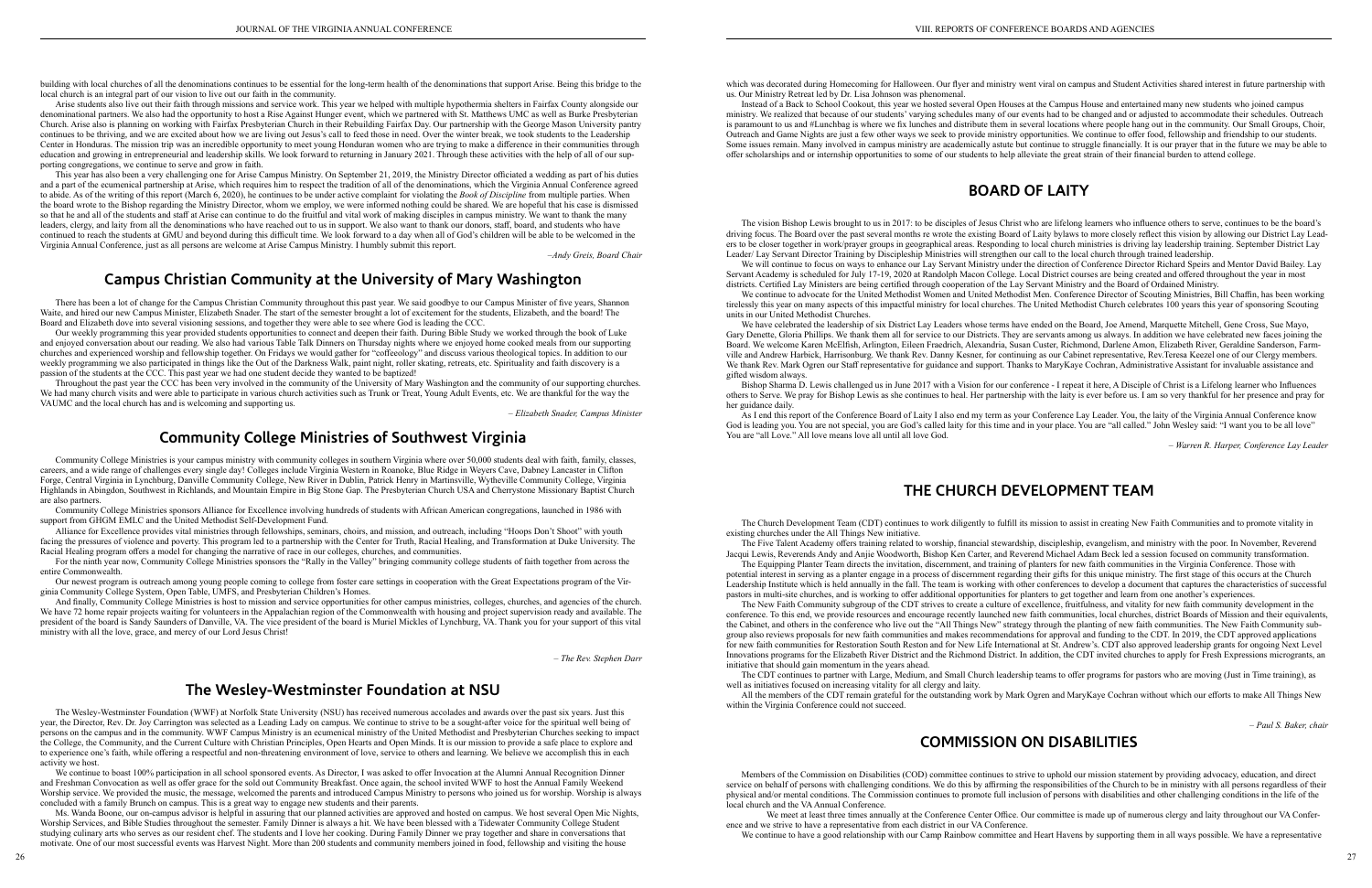from COD that connects with Camp Rainbow and a representative from Heart Havens that is a member of our committee. We are currently working on an information video to be used for training purposes throughout our VA Conference.

We would like to thank all our clergy and laity with their support toward our COD committee and if you would like to be a part of our committee in some way you can visit us at our display table at our Annual Conference. We look forward at helping empower our churches and people to continue to strive to be inclusive and be a people with *Open Hearts, Open Minds, and Open Doors.*

*– Rev. Neil W. McLaughlin, chair*

## **THE COMMISSION ON ETHNIC MINORITY CONCERNS AND ADVOCACY (CEMCA)**

The Commission on Ethnic Minority Concerns and Advocacy (CEMCA) serves to be the prophetic voice for the full and equal participation of all ethnic and racial constituents into the total life and mission of the Virginia Annual Conference. This year our work focused on education, strategic planning, advocacy, and accompaniment into account God's church at all levels (General, Conference, District, and Local). We believe that our commission can stimulate individual and group agency that will move the Virginia Annual Conference forward in more inclusive, ethnically-diverse, and racially just ways.

We represent: African-American Ministries, the Immigration Task Force, Asian-American Ministries, Native American Ministries, Black Methodists for Church Renewal (BMCR), VA FOCUS 2020, Methodists Associated for the Cause of the Hispanic-American (MARCHA), National/ South-Eastern Jurisdictional (SEJ) Hispanic-Latino Caucus, VAUMC's Latino Clergy Caucus, along with Inter-Ethnic collaboration and integration across the annual conference. CEMCA supports and provides an advocating voice for GCORR grant recipients, like the FaithJustice Foundation (https://www.faithjusticefoundation.org/), through social justice work in the annual conference and across the UM connection.

We encourage all members of the Annual conference to focus on the talking points outlined in the Race & Reconciliation Convocation's resources when engaging in difficult, faith-driven conversations as we continue the journey ever closer to becoming the Beloved Community.

This year were served as a multicultural resource for VAUMC's SEJ/GC Delegation in response to last year's elections at the 2019 annual conference. That statement can be found here on the VAUMC website: http://www.vaumc.org/ncfilerepository/CEMCA/CemcaAC2019Statement.pdf . In the fall, CEMCA facilitated an inter-ethnic dialogue which has already generated change toward a more beloved and diverse community in our annual conference. The full details of this meeting and the sequential action steps, is found here: http://www.vaumc.org/ncfilerepository/CEMCA/CEMCAMinutes10\_5\_19.pdf As a commission we are pleased to facilitate changes in the confernece's Leadership Development team process (known as CLDDT) and each of the Ethnic Caucuses leading our general conference delegation meetings through worship and vital conversations about issues that affect all ethnicities. In addition, multiple districts hosted successful Race & Reconciliation Events in response to CEMCA's call to action to facilitate interethnic dialogues in each district.

We continue our conference monitoring efforts this year in conjunction with CoSROW. This year at annual conference we invite all laity and clergy to complete both the CEMCA and the CoSROW surveys found and in your conference packet. The CEMCA survey is also online (https://vaumc.org/cemca). This information helps in our continued efforts to be sure all voices are heard, present, and represented in our annual conference.

With the help of each member of the annual conference, guidance by the Holy Spirit, and by the healing love that can only come from Christ our Savior, we look forward to continuing our partnerships in educating and resourcing our conference, at each district, and through the local church, in this divine work of reknitting the fabric that injustices and prejudices have torn.

*– Lori Valentine de Segovia (Laity) and Rev. Lyle Morton ( Clergy), CEMCA co-chairs*

## **COMMISSION ON THE STATUS AND ROLE OF WOMEN (COSROW)**

Here is a recent note received from C.F., a former offender: "I am at home writing this note because of the love and encouragement of a former Chaplain at Greensville Correctional Center. Suffice it to say that he taught me, through Jesus, to reach for my Bible instead of a gun or drugs. His counsel literally transformed my life and re-directed my eternal destiny from damnation to truly amazing grace."

The Commission on the Status and Role of Women (COSROW) encourages participation of women in the full life of the United Methodist church. At each Annual Conference, COSROW works with the Committee on Ethnic Minority Concerns and Advocacy (CEMCA) to observe and record the participation of women, minorities, youth and young adults, and persons with disabilities in the leadership roles of the church. This data collection continues at Annual Conference 2020.

Regardless of the modern challenges that threaten to rend the fabric of our Christian unity, the commands of Jesus Christ transcend all controversies and schisms. Whether conservative or liberal, or something in between, all Christians acknowledge that Christ commanded His followers to minister to the imprisoned: "I was in prison, and ye came unto me" (Matthew 25:36b, KJV). Equally, as He hung in agony on the cross, Jesus assured the repentant thief who revered Him: "Verily, I say unto thee, Today shalt thou be with me in paradise" (Luke 23:43). Love so deep and eternal is beyond human understanding or any disagreements, and is indeed the first step of the "Stairway to Heaven." We thank the Virginia United Methodist Conference for laboring with GraceInside, over the past 100 years, to build that stairway - soul by soul, tear by tear, prayer by prayer.

At the 2019 Annual Conference, COSROW and CEMCA worked together to collect demographic data on our Laity. We will repeat this process at AC 2020. Approximately 1,300 Lay Delegates attend Annual Conference each year. Here are the results of our survey:

We received 462 completed surveys, about 35% of delegates attending. Surveys were completed anonymously and asked for basic demographic information: Gender, Ethnicity, and Age range. Over time, we strive for more ethnic diversity and more delegates in the 18-34 age range.

Of the 462 surveys, 64.5% were women, 35% were men. (Three surveys (.65%) were marked "Prefer not to answer.") Under Ethnicity, 90% were White (Not Hispanic or Latino/a), 4% were Black or African American; 1.3% were Hispanic or Latino/a; 1.8% were Asian; .22% American Indian (one respondent.) 3% of respondents marked "Other or Prefer Not to Answer," a total of 16 surveys. The category of age was more balanced, however, we still have work to do. The 65-74 age category was the largest at 39%, then 35-64 at 36%; 75+ was 16%; 18-34 is 4% and under 18 also 4%.

Although the survey findings might not be surprising --lay delegates are majority white and women between 35-74--this survey sets a benchmark observation from which we can grow.

COSROW encourages our District Representatives to begin gatherings of women in the district for local ministry support and advocacy, such as a listening post or networking. COSROW can also send trained representatives to your district to hold a Listening Post.

COSROW encourages all to consider participating in the World Council of Churches Thursdays in Black campaign. We all have a responsibility to speak out against violence, to ensure that women and men, boys and girls, are safe from rape and violence in homes, schools, work, streets – in all places in our societies. More information at our COSROW display and oikoumene.org/en/get-involved/thursdays-in-black.

Like us on Facebook for news, events, and updates at "Commission on the Status and Role of Women – VA United Methodist Conference."

COSROW holds two in-person meetings and two conference call meetings per year. Meeting dates are announced on the Conference Calendar and on our Facebook page.

– *Mary Dadisman, Clergy Chair*

*The following four reports are from agencies that have been awarded Conference Benevolence Grants:*

# **GRACEINSIDE**

#### **United Methodist affiliated GraceInside staff:**

Chaplain Michael Blythe (Greensville Corr. Ctr. – S-1 Cluster) Chaplain Donna Smith (Greensville Corr. Ctr. – S-2 Cluster) Chaplain Paul Ritter (Keen Mtn. Corr. Ctr. & Marion Corr. Treatment Center)

#### **Methodist Representatives serving on GraceInside's Board of Trustees:**

Rev. Marilyn Heckstall, Liaison to the Bishop (Virginia Conference UMC) Mr. Lindell Tinsley, Member at Large Vacant seat designated for the Holston Conference UMC (per Bishop Taylor's selection)

GraceInside's mission to "save lives from the inside out" is realized by staffing 30 Chaplains in 30 of Virginia's 45 state prisons. Among our greatest blessings has been the loyal support of the Conferences and local congregations of the United Methodist Church, which stood among our founding denominations in 1920. Our partnership with the Virginia United Methodist Conference has forged an enduring commitment to bring Christ into the prisons and transform the lives of incarcerated men and women. Because of the generous help of the VAUMC, thousands of offenders have found a connection to Jesus Christ and His amazing grace. GraceInside strives to enhance public safety and to teach former criminals to depart from violence and to re-enter society by embracing Christian love instead of the world's darkness and hatred. We endeavor to turn hearts of stone into hearts of flesh.

*– Rev. J. Randy Myers, President*

## **SOCIETY OF ST. ANDREW**

2019 marked the Society of St. Andrew's 40th year, dedicated to stewardship of earth's resources and sharing healthy food with hungry neighbors. Once again in 2019, the Virginia Conference and its congregations were foundational to all aspects of SoSA's work. We are so grateful for this partnership in ministry that has only strengthened through the years and now moves into its fifth decade.

In 2019, SoSA recovered and shared 3.25 million pounds of nourishing food in Virginia (10 million servings), or about 11 servings for each person struggling to access food in the Commonwealth. Top produce items shared were Irish potatoes, sweet potatoes, apples, sweet corn, collard greens, peaches, watermelons, squash, strawberries, turnips, and pumpkins. We jumped at an opportunity to share quality proteins with feeding agencies this year as well, sharing more than 10,000 pounds of chicken and beef and 11,000 gallons of milk. 217 agency partners—food banks, food pantries, soup kitchens, shelters, emergency and disaster relief programs, senior and child nutrition programs, schools, and more—ensured that the healthy food SoSA shared reached people in greatest need.

301 VAUMC congregations and the Virginia Conference itself gave financially to support the work in 2019, giving more than \$115,000. The Hunger Trust and a family charitable trust held through the VA United Methodist Foundation provided additional support.

16 congregations gleaned with us, six sent groups to Harvest of Hope mission workcamps. 17 congregations received and distributed food in their communities through SoSA, and six congregations held crop drops in 2019. Altogether, more than 1,000 Virginia United Methodists volunteered with SoSA this year, many of them multiple times throughout the year.

Spiritual life resources published by the Society of St. Andrew fed spiritual hungers of 183 VAUMC congregations at Advent, 204 VAUMC congregations at Lent and 21 VAUMC congregations at Vacation Bible School.

SoSA adopted a new Strategic Plan for 2020-2025 in the fall of 2019. This plan puts more boots on the ground in more places, organizing field and farmers' market gleanings in more locations. It initiates a Share Our Surplus program for home gardeners; promotes "produce pickups" – a mini-version of crop drops perfect for smaller congregations; and implements an abundance preparedness program that will encourage large congregations to prepare in advance for a short-notice call to host a crop drop. All of these programs will engage more people in helping feed their own communities, reduce the number of miles good food travels to reach people who need it, and get healthy food on tables sooner. They'll also offer even more opportunities for Virginia United Methodists to get involved!

## **THE VIRGINIA COUNCIL OF CHURCHES**

For over seventy-five years, the Virginia Council of Churches has encouraged Christians in Virginia to walk together in oneness. This unity has seen the Council become the most widely known expression of our unity in Christ within the Commonwealth of Virginia. As the oldest ecumenical agency in Virginia, the council includes thirty-eight judicatories of eighteen Catholic, Orthodox, and Protestant denominations, reflecting a membership of over 600,000 people. Our Covenant declares that:

 "The Virginia Council of Churches is a community of communions which in response to the gospel as revealed in Scriptures, confess Jesus Christ, the incarnate Word of God, as Savior and Lord. Therefore, we covenant with one another to manifest ever more fully the unity of the Church. Relying upon the transforming power of the Holy Spirit, we gather in common mission, serving in all creation to the glory of God and our neighbor's good." (VCC "New Covenant" adopted 11/2003). Our work includes the promotion and facilitation of ecumenism through education and bridge building. It also provides a "special home" for a wide range of ecumenical programs such as disaster response, Rural Family Development Head start in Caroline County, addressing shared concerns for reducing poverty, human trafficking, and the criminal justice system, solitary confinement, the death penalty, ministry with the VA Indian Tribes, Faith and Order, LARCUM, and Interfaith Dialogue. New efforts have emerged like the Next Generation of Ecumenists, Anti-racism Pro-conciliation and Covenant Congregations. The Life Net Health Inc. Faith

Leaders' Summit on "Life, Death, and Donation" is in the beginning conversation with medical and faith opportunities and concerns around the gift of organ and tissue donation.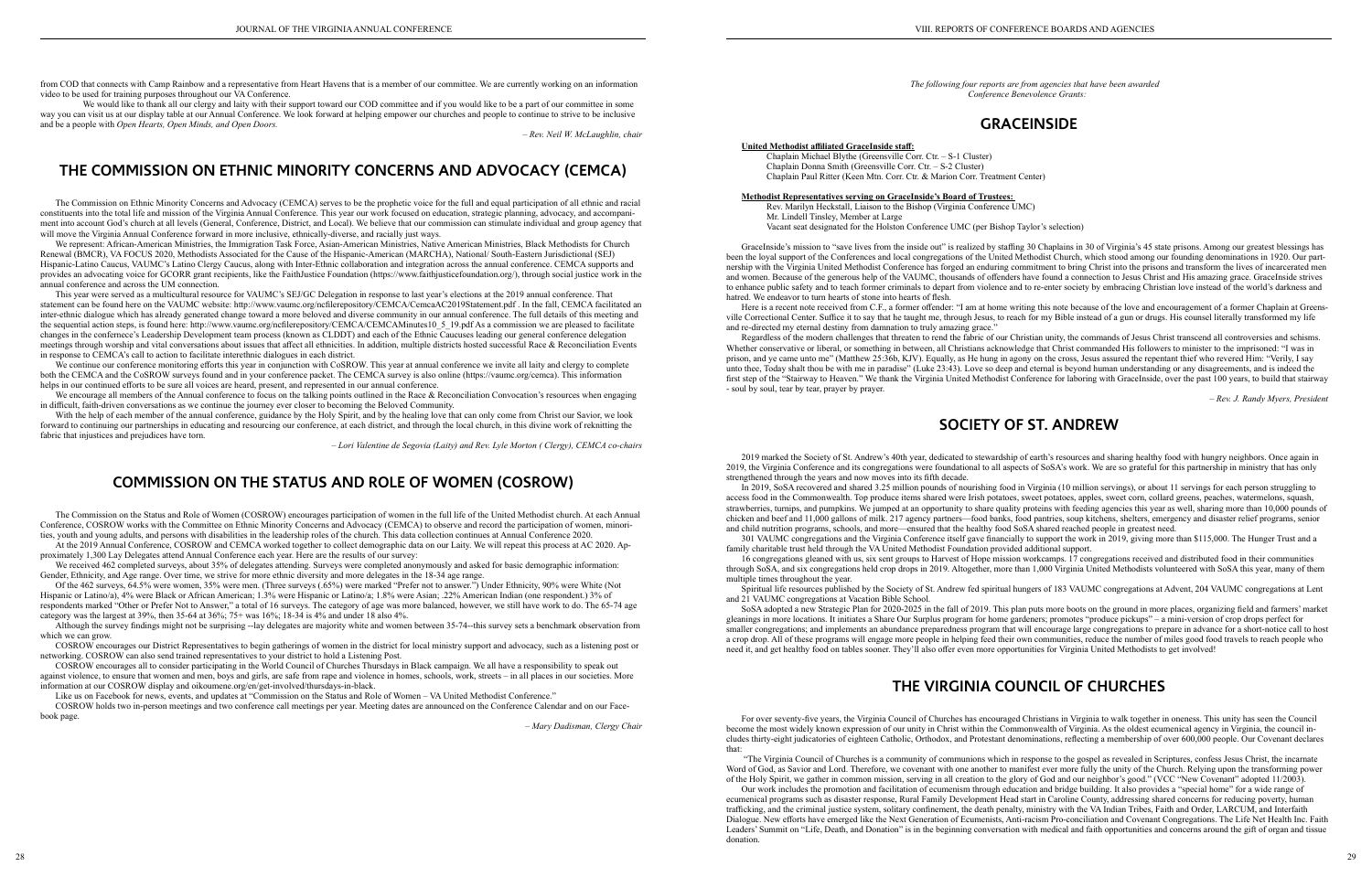The Council established in 1944, builds on Cooperative Church Activity dating back to1875. The Holy Spirit moving through the churches led to the creation of a history of churches laboring to come together as the unified witness to one common Lord and Savior. In the twentieth century, the ecumenical movement gained momentum and differences among churches on ethical matters seemed marginal. Service, mission, social justice advocacy and moral witness were areas in which the church easily came together. The VCC provides support to the Virginia Annual Conference in the embodiment of the Body of Christ through the connecting of various Christian traditions and encouraging ministry and mission together to witness in strength and support for one another. During disaster response within the Commonwealth by serving as the link between the State EOC, FEMA, VDEM, and VOAD providing the Conference with current accurate information.

 In 2019, the Council hosted the National Council of Churches Christian Unity Gathering in New Port News. This gathering marked 400 years since the arrival of the first enslaved Africans in America. The 2019 theme: "Confronting the Hierarchy of Human Value: Revisiting Our Past and Naming God's Preferred Future" focused on systemic racism which continues to ravage our churches, communities and lives. In 2008, the Council convened a conference with Regent Divinity School, the World Council of Churches, the National Council of Churches and the Virginia Council of Churches on the clash of three cultures: Native, African, European as part of the 2007 Commemorations. The culmination of this conference was the book, Remembering Jamestown: Hard Questions for Christian Mission.

In the twenty first century, a new "normal" is required, a new approach, suited to the present moment. We need an ecumenism that does not live off of expectations of new breakthroughs. Despair and complacency conspire to remove ecumenism from the new normal. A new "normal" ecumenism would seek to deepen the real, but limited communion which already exists. How about the following: more open forums, providing "open" space for encounter, mutual learning, encouragement and whatever common initiatives that might develop? Actually, a new normal is already occurring: bilateral relations; Larcum; UMC and ELCA dialogues; a new "normal" ecumenism must seek common mission, where common mission is possible; our common mission and witness must also occur in our central witness to Christ, and to God's saving work. Our sense of what counts as ecumenical dialogue needs to expand. In the past, many officially sponsored dialogues among experts almost always produced an agreed-upon text, which participants hoped would move the churches to closer unity. This process has reached limited returns. More important, perhaps, will be unofficial engagements across confessional boundaries, not either official or unofficially sponsored dialogues among experts, but both official and unofficial dialogues which directly links theological discourse with life collectively, then individually.

The vision of the Virginia Annual Conference and the vision of the Virginia Council of Churches are the same, we both seek ways in which we can move congregations and denominations beyond the present, to dream dreams of what might be. We both "envision churches where all God's people are welcome at the table, nurtured, and transformed to be Christ to others in the World." The very existence of the Council speaks to the movement from competition to the synergy of the churches coming together. The spirit of ecumenism is born in renewal and is nurtured in the constant cycle of renewal.

So, ecumenism today is rooted in a sense that things are not what they should be. As Christians, we take our name from the One who came to break down the walls of division; disagreement, even dispute may be a permanent part of Christian experience. Paul told the Corinthians, "There must be factions among you in order that those who are genuine among you may be recognized" (I Corinthians 11:19). The journey forward together is through hope, consistent renewal and transformation. *– The Rev. Mary Anne Glover, Transitional General Minister*

## **VIRGINIA INTERFAITH CENTER FOR PUBLIC POLICY (VICPP)**

The Virginia Interfaith Center for Public Policy (VICPP) is grateful for its partnership with the Virginia Annual Conference of the United Methodist Church. VICPP engages people of faith and good will in advocating economic, racial, social and environmental justice in Virginia's policies and practices.

#### **Policy Highlights**

- v Leading a campaign to get a Paid Sick Day standard in Virginia. VICPP partnered with the United Methodist Women to lead a campaign to get a Paid Sick Day standard in Virginia. UMW advocates met with legislators, signed petitions and educated communities about the need for a standard. As of the writing of this report, it appears that a bill will pass the General Assembly providing five paid sick days to workers in businesses with 15 or more employees. This will help approximately 600,000 low-wage workers in Virginia.
- v Stopping and deterring wage theft. VICPP has worked for the last three years to address the crisis of wage theft in Virginia. Two wage theft bills passed the 2019 General Assembly and it appears that four wage theft reform bills will pass in 2020. Together, these bills will help workers in low-wage jobs get more of their legally owed wages.
- v Curbing Predatory Lending. VICPP worked with the Virginia Poverty Law Center to pass two comprehensive reform bills to curb predatory lending in Virginia. United Methodist clergy helped lead the way on this fight by joining prayer vigils, sending emails and advocating at the General Assembly.
- v Raising the minimum wage. VICPP has been active in the statewide coalition to raise the minimum wage in Virginia.
- v Creating environmental justice standards in Virginia. Virginia Interfaith Power and Light, which is the environmental program of VICPP, led policy efforts at the General Assembly to codify the Environmental Justice Council and create a statewide policy that agencies must use around environmental justice. In addition, we supported efforts to decrease the energy burden (cost of electricity) on low-income families.
- v Making Virginia more welcoming to immigrants. VICPP supported coalition efforts to enable immigrant students who meet Virginia's residency requirements to receive in-state tuition and create a driver's license for immigrants.

#### **Organizing and Advocacy Highlights**

- v Supporting UMC advocacy. As in past years, VICPP helped staff the United Methodist Day at the General Assembly.
- v Building Living Wage Certification programs. VICPP continued throughout 2019 to build its living wage certification programs. Programs are running in in Richmond, NOVA, Charlottesville and Harrisonburg, and Blacksburg is in the planning phase. If you'd like to learn more about these programs or help with

one of the local committees, email Amanda Silcox at Amanda@virginiainterfaithcenter.org.

- v Expanding congregational support. VICPP began recruiting Congregational Liaisons in 2019 to help us do a better job connecting with congregations. Please help us connect with a Congregational Liaison for your church. Email Dora Muhammad at Dora@virginiainterfaithcenter.org.
- v Tapping volunteer "witnesses" at the Capitol. VICPP had a team of volunteer Witnesses at the Capitol during the 2019 and 2020 General Assembly. Our Witnesses worked hard and spent countless hours testifying in committees, meeting with legislators and their aides, distributing fact sheets, and helping with grassroots advocacy. United Methodists Warren Hottle, Bill Botts and Rev. Dr. Pat Shipley were rock-star UMC Witnesses. If you would like to be a "Witness" in 2021, please email Kim Bobo at Kim@virginiainterfaithcenter.org.
- v Reaching more people. VICPP staff members reached more than 10,000 people in 2019 by leading workshops, giving presentations and meeting with groups about our work. Invite VICPP staff members, chapter leaders or board members to speak at an adult forum, social justice committee or UMW chapter.
- v Encouraging interfaith relationships. VICPP continued promoting interfaith relationships and dialogues, including the Interfaith Seder Service.

Welcoming immigrants. Many VICPP chapters are active in efforts to advocate more welcoming policies by local officials. For more information or to engage your congregation, email either Yanet Limon-Amado at Yanet@virginiainterfaithcenter.org or Jase Hatcher at Jase@virginiainterfaithcenter.org. *– Kim Bobo, Executive Director of VICPP*

## **THE CONFERENCE LEADERSHIP DEVELOPMENT DISCOVERY AND DEVELOPMENT TEAM**

31

Ted Smith, *Director of Connectional Ministries* Warren Harper, *Conference Lay Leader*

*Monitors:* Neil McLaughlin, *Commission on Disabilities* Mary Dadisman, *COSROW* Lyle Morton, *CEMCA*

*District Representatives:*

Alexandria –John Meeuwissen Arlington – Ellen LaCroix Fillette Charlottesville – Charles Winner Danville – Jaeyong Song Eastern Shore – Greg Duncan Elizabeth River – Samantha Hudler Farmville – Geraldine Sanderson Harrisonburg – Gordon Meriwether James River – Susan Petrey Lynchburg – Jennifer Moore Rappahannock River – Bert Cloud Richmond – Scotty Doyle Roanoke –Joanna Paysour Staunton – Beth Christian Winchester – Daniel Wray York River District – Melissa White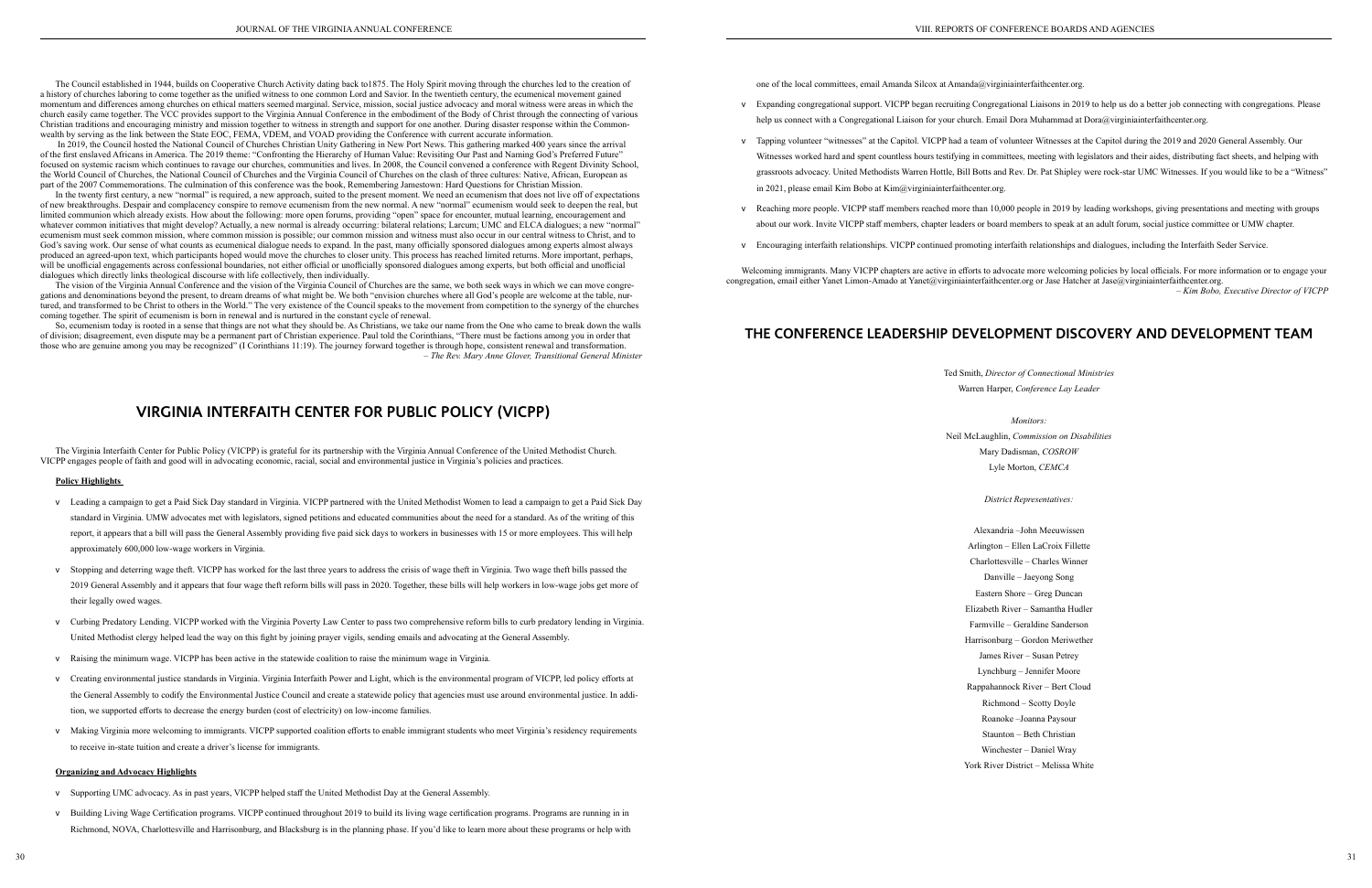*Clergy:* s Athearn **Browder** 0. Casey Casey E. Crabbs dmonds, Jr. . Freeman k Hughes, Jr. John ret Kutz a Lewis Iartin, Jr. NeSmith . Price Sheaffer I. Smith 1 Taylor  $\Gamma$  Thomas Rucker, Jr. 1 Wrenn Ziegler ng Kim enn Hollar orton

|                | <b>NOMINATIONS</b>                                                  | John Mee                 |
|----------------|---------------------------------------------------------------------|--------------------------|
|                |                                                                     | Linda<br>Jessie S        |
| CLDDT Nominee: | <b>Common Table for Church Vitality</b><br><b>Bishop's Nominee:</b> |                          |
| Donald Jamison | Terry Bain                                                          | <b>Commission on Arc</b> |
|                |                                                                     | Cler                     |
|                | <b>Board of Church and Society</b>                                  | W. James                 |
|                | Clergy:                                                             | Michael 1                |
|                | Gordon Meriwether                                                   | Carlton D                |
|                | Deborah Porras                                                      | Robert T                 |
|                | Dan Purdom                                                          | Linda E. F               |
|                | Daniel Wray                                                         | Raymond Eo               |
|                |                                                                     | William R.               |
|                | Lay:                                                                | H. Hasbrouck             |
|                | Jennifer Greer                                                      | James                    |
|                | Julianne Paunescu                                                   | Margare                  |
|                | Tootie Urrutia                                                      | Barbara                  |
|                |                                                                     | John T. M                |
|                | <b>Church Development Team</b>                                      | Samuel E.                |
|                | Clarence Brown                                                      | John C.                  |
|                | Amanda Garber                                                       | Lee B. S                 |
|                | Kotosha Griffin                                                     | James M<br>Elizabeth     |
|                | Ellen Heatwole                                                      | Arthur D.                |
|                | Chad Herndon                                                        | Rudolph E.               |
|                | Hieu Phan                                                           | Raymond                  |
|                | <b>Board of Discipleship</b>                                        | Gary Z                   |
|                | Matthew Sergent                                                     | Seonyou                  |
|                | Jeffrey Smith                                                       | Barry Pen                |
|                | George Warner                                                       | Al Ho                    |
|                | Nancy Yarborough                                                    |                          |
|                |                                                                     | La                       |
|                | <b>Older Adult Council</b>                                          | Mary Ashto               |
|                | <b>Brenda Brooks</b>                                                | Kelly B                  |
|                | Wayne Reynolds                                                      | Robert S                 |
|                |                                                                     | Ann D. C                 |
|                | <b>Board of Higher Education and Campus Ministries</b>              | Jesse Fa                 |
|                | Drew Ensz                                                           | Nina Fre                 |
|                | Joshua McCauley                                                     |                          |
|                | Ryan LaRock                                                         | Virginia United Methodis |
|                |                                                                     | Cler,                    |
|                | <b>Missional Ministries Board</b>                                   | Patricia                 |
|                | Clergy:                                                             | Andrew                   |
|                | Justin Hicks                                                        |                          |
|                | Nancy Robinson                                                      | La                       |
|                | <b>Bob Talbott</b>                                                  | Rachel S                 |
|                | Ken Thrasher                                                        |                          |

*Clergy:* a Kelley / Ware

 $\ddot{y}$ : Sanders

#### *Lay:*

euwissen Rody Swann

### **Commission on Archives and History**

#### *Lay:*

ton Athearn Blosser . Brock Callender anshaw ederick

#### ist Communications, Inc.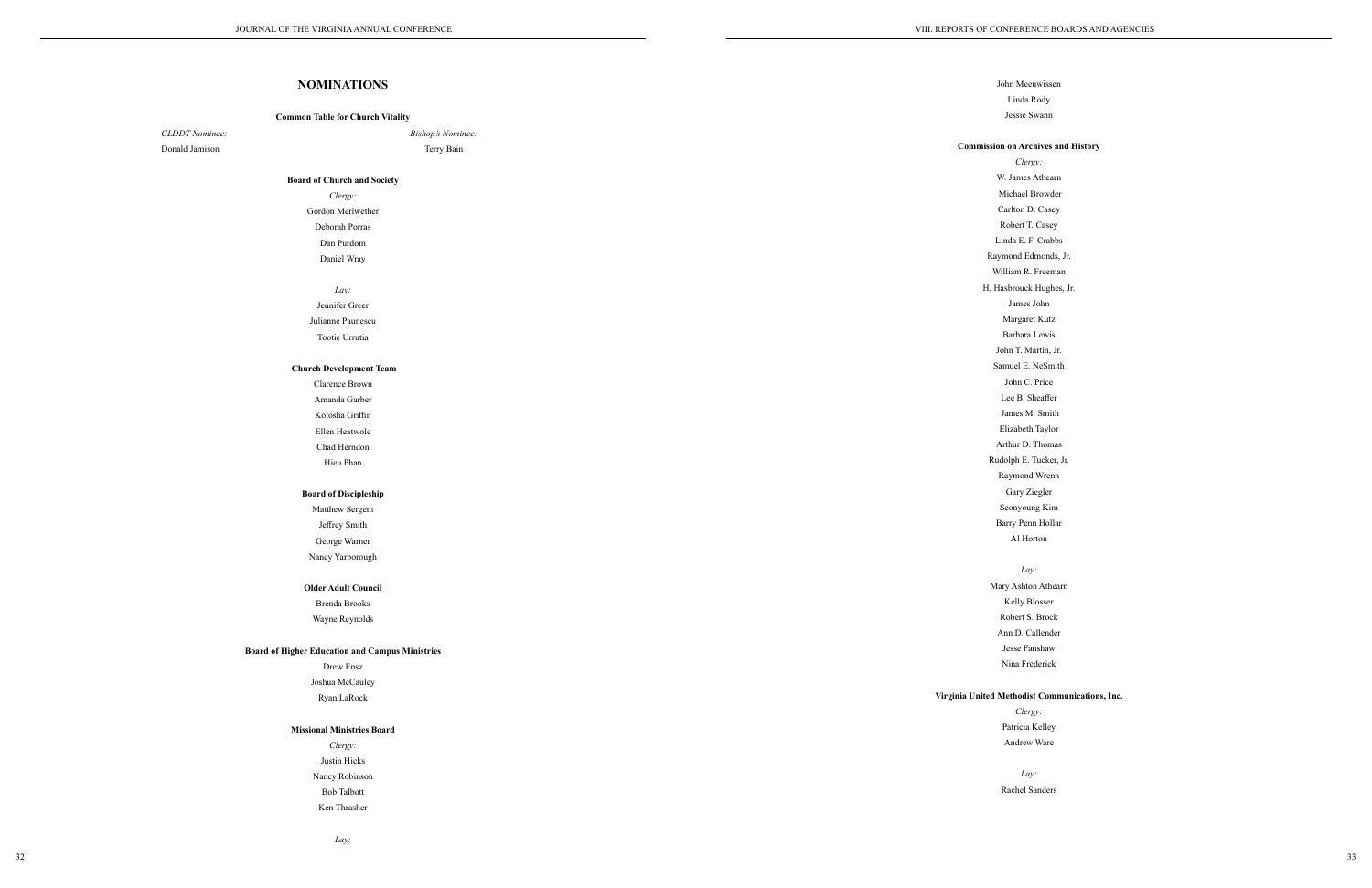Commission

| <b>Commission on Disabilities</b>              |                                |
|------------------------------------------------|--------------------------------|
| Clergy:                                        | $\mathbf H$                    |
| Ashley Allen                                   | Mart                           |
| Keith Moore                                    | L                              |
| Ray Sandifer                                   | $\mathbf D$                    |
|                                                | St                             |
| Lay:                                           | G <sub>1</sub>                 |
| Charles Bowles                                 | Mei                            |
| Susan Rigg                                     | Ŋ                              |
| Clarissa Shepherd                              |                                |
|                                                | Comm                           |
| <b>Equitable Compensation Commission</b>       |                                |
| Clergy:                                        | Π                              |
| Tom Durrance                                   | La                             |
| Ray Sandifer                                   |                                |
|                                                |                                |
| Lay:                                           | Joe                            |
| Bill Sharp:                                    | Bk                             |
|                                                |                                |
| ssion on Ethnic Minority Concerns and Advocacy | Commission on the Status and R |
| Clergy:                                        |                                |
| Maggie Hasselbach                              | Je                             |
|                                                | Suz                            |
| Lay:                                           |                                |
| Les Kurtz                                      | Site Sele                      |
|                                                |                                |
| <b>Council on Finance and Administration</b>   | S                              |
| Clergy:                                        |                                |
| Kirk Nave                                      |                                |
|                                                | Tri                            |
| Lay:                                           | Eliza                          |
| Rhona Alexander                                |                                |
| Ken Peterson                                   | Confe                          |
| Bill Talley, IV                                |                                |
|                                                | Jir                            |
| <b>United Methodist Foundation</b>             | Sandra                         |
| Gary Bonnewell                                 |                                |
| Sara Harrison-McQueen                          |                                |
| Mark Manasco                                   | Beth                           |
| Linda Monroe                                   | Ca                             |
| W. Richard Smith, III                          |                                |
|                                                | Bishop                         |
| Virginia United Methodist Pensions, Inc        |                                |
| Clergy:                                        | Bar                            |
| Nancy Johnson                                  | M                              |
| Meredith McNabb                                |                                |
| Paul Oh                                        |                                |
|                                                | Society                        |
| Ed Walker                                      | Ja:                            |
|                                                | Mi                             |

*Clergy:* Tim Barth ne Spigener

*Clergy:* ennifer Day zanne Joyner

### **Section Committee**

*Clergy:* m O'Quinn Benton Plasters

*Clergy:* rbara Cousar likang Kim

### **y** of St. Andrew

son Brown chael Smith

### *Lay:*

Hoyte Cole

tha Dommisse

Linda Hart

Debbie Iwig

teve Martin

Gregg Snow

rrion Walker

Neal Wise

### **Committee on Rules**

*Lay:*

elle Gotwals air Mitchell

### **Cole of Women in the Church (COSROW)**

*Clergy:* Steve Hay

*Lay:*

ish Vaughan abeth Russell

### **Conference Trustees**

*Lay:*

Godwin-Joes arl Moravitz

### **Bishops' Foundation**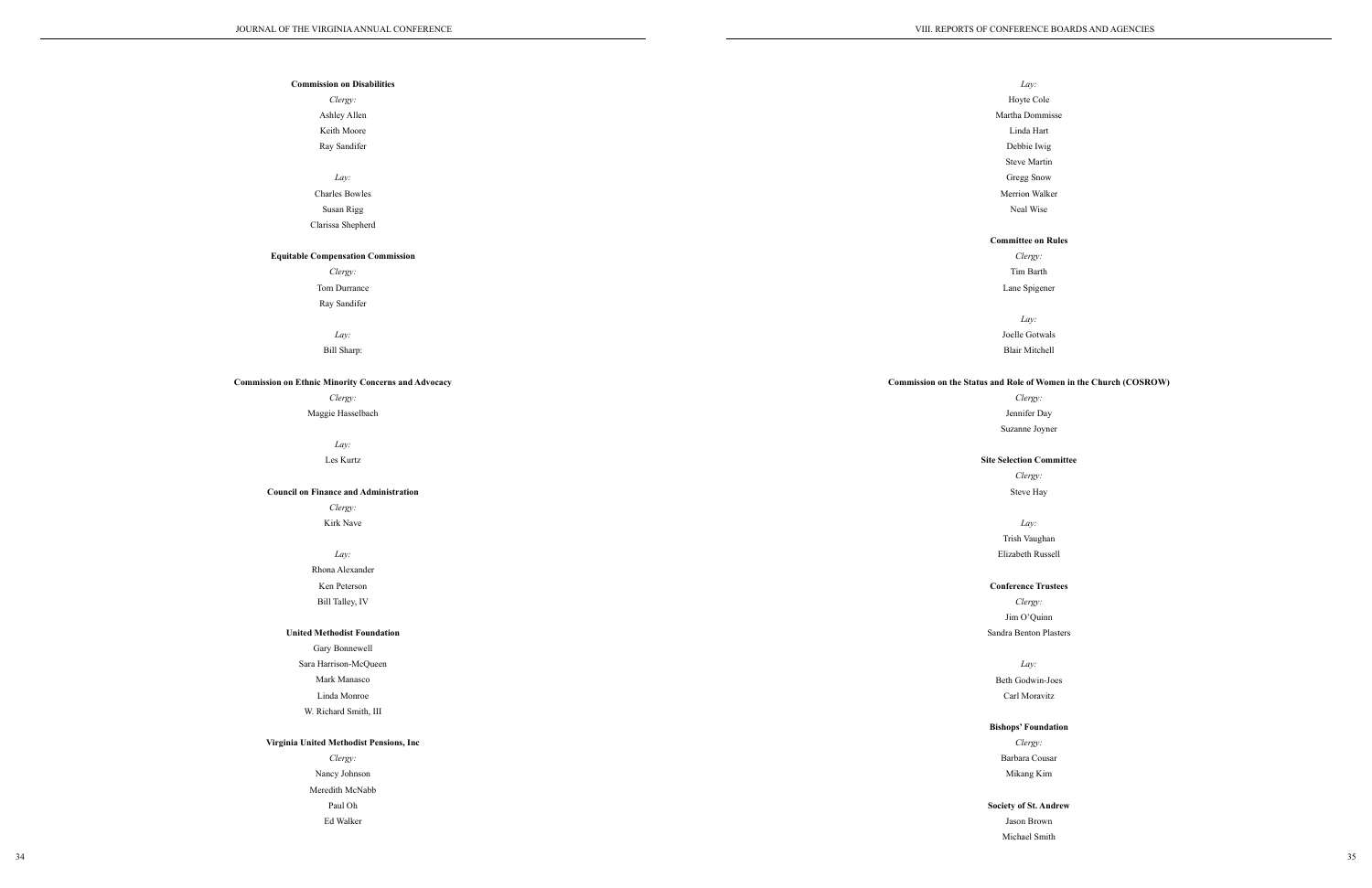Eric Anderson  $E$ Alonzo Neese Katie

#### **Randol**

Eve Ke<sup>l</sup> Robert B. Dee Cri Ad **Shena** La

#### **Virginia**

### Jim Tongue

### $Fe$

Ron

#### **Randolp**

| errum College              |                          | ъ             |                                        |      |                                       |       |        |     |               |                          |               |                           |       |
|----------------------------|--------------------------|---------------|----------------------------------------|------|---------------------------------------|-------|--------|-----|---------------|--------------------------|---------------|---------------------------|-------|
| Jeffrey Knotts             |                          |               | ъ                                      |      |                                       |       |        |     | Į             |                          |               |                           |       |
| nald E. Singleton          |                          |               |                                        |      | ţ                                     |       |        |     |               |                          |               |                           |       |
|                            |                          | rentBag       | ni Rostovni oz Prefs<br>Chintina Falli |      |                                       |       | H      |     | Į             |                          |               | 省                         |       |
| ph-Macon Academy           |                          |               |                                        |      | aland is (ag) form<br>Hatala (Chacles |       |        |     |               | NutChange is his release |               | E,                        |       |
| Eric Anderson              |                          | ļ.            |                                        | 建筑   |                                       |       |        | È   |               |                          |               |                           |       |
| Edward Morris              |                          |               |                                        |      |                                       |       | i<br>E |     | ŧ             |                          | Perez Ca      | $\mathbf{F}_{\mathbf{z}}$ | ÷     |
| Alonzo Neese               |                          |               |                                        | H    |                                       | Î     |        | Į   |               |                          |               |                           |       |
| e McIntyre Tewell          |                          |               |                                        |      |                                       |       |        |     | £             |                          |               |                           |       |
| <b>Brian Bogart</b>        |                          | na pr         | J                                      | Į    | Į                                     | Ł     |        |     |               |                          |               |                           |       |
|                            |                          |               |                                        |      |                                       |       |        |     |               |                          |               |                           |       |
| Iph-Macon College          | America                  | 35,575        | 435                                    | Э    | Б                                     | 127   | 442    | 31d | 36,653        | $\overline{\mathbf{z}}$  | -09%          | 11,000                    | 패     |
| erett B. Birdsong          | Afrytm                   | 27,527        | 353                                    | -118 | ĸ,                                    | 12    | 40     | 133 | 27,639        | -311                     | $-1.1 -$      | 12,511                    | ᅎ     |
| elly K. Domson             | Charlotteraile           | 12.52         | 87                                     | σ    |                                       | о     | 모      | 182 | <b>12,277</b> | -75                      | -0.5 %        | щ.                        | 두     |
| ert B. Lambeth, Jr.        |                          |               |                                        |      |                                       |       |        |     |               |                          |               |                           |       |
| e A. Raubenstine           | Danisla                  | 10,407        | 题                                      | -225 | -31                                   | 75    | 47     | 177 | 5,931         | -42                      | $-1.5 -$      | <b>국1포</b>                | 31    |
| ristin K. Traylor          | Eastern Shore            | 6425          | $\boldsymbol{x}$                       | -51  | 14                                    |       | z      | 105 | 6,335         | -51                      | $-1.4 - 1.5$  | 1,56                      | -and  |
| dam T. Vasquez             | Eizabeth River           | 2,12          | 283                                    | 32   |                                       | J٣    | 52     | 25  | 25,819        | $\overline{\phantom{a}}$ | $-127$        | 4,57                      | 212   |
| andoah University          | Famoule.                 | 11,500        | 피                                      | 10   | -14                                   | 10    | zī     | 165 | 11,337        | $\mathbb{Z}^n$           | $-19.5$       | 平                         | Е     |
| Scott Miller               |                          |               |                                        |      |                                       |       |        |     |               |                          |               |                           |       |
| auren Peterson             | <b>Harrisonburg</b>      | 17,074        | 78                                     | 39   | 즤                                     | 1     | z      | 234 | 16,954        | -12                      | $-0.7 -$      | 54-1                      | П     |
| Susan Helsey               | James River              | 17,538        | 144                                    | -46  | Z1                                    | Б     | л      | 243 | 77,23         | $\mathbf{z}$             | $-14 -$       | 4.956                     | 111   |
|                            | Lynthury                 | 15,751        | 124                                    | 48   | ъ                                     | 17    | z      | 21  | 书题            | −₽                       | -0.5%         | 54-8                      | 특     |
| <b>Wesleyan University</b> |                          |               |                                        |      |                                       |       |        |     |               |                          |               |                           |       |
| Robert Kohler              | <b>Reportement River</b> | 18,245        | 2001                                   | 18   | 51                                    | 474   | Е      | πı  | 17,754        | -477                     | $-26.5$       | <b>E</b> 2005             | 143   |
| lavis McKenley             | Richmand                 | <b>99,219</b> | 350                                    | 87   | SS.                                   | П     |        | 335 | 35,200        | -15                      | <b>D.O.S.</b> | 540                       | z     |
| nthony Walters             | <b>Rounder</b>           | 19,817        | 95                                     | 60   | Б                                     | а     | z      | 21  | 국자과           | $-114$                   | -0.5%         | 4.50                      | 57    |
| Doug Wilson                | Standard                 | 12,112        | 87                                     | -33  |                                       | æ     |        | 173 | 11,959        | -19                      | $-127$        | ąш                        | ø     |
|                            |                          |               |                                        |      |                                       |       | ы      |     |               |                          |               |                           |       |
|                            | Wintesta                 | 17,07         | 173                                    | 45   | Ð                                     | 135   | 革      | 172 | $T$ , $T$     | -91                      | $-0.4 - 1$    | 5,354                     | 127   |
|                            | Yat Hive                 | 25,154        | юı                                     | 35   | ы                                     | э     | 71     | 29  | 24,943        | $-211$                   | $-0.8 -$      | انتصبت                    | 133   |
|                            | Totals for 2019          | 317,584       | 2,770                                  | 43   | 511                                   | 1,770 | 1,464  |     | 3,398 314,276 | $-3,308$                 | $-1.0%$       | 96,072                    | 1,991 |
|                            |                          |               |                                        |      |                                       |       |        |     |               |                          |               |                           |       |

Robert Kohler  $M\varepsilon$ Anthony Walters

# **REPORT OF THE CONFERENCE STATISTICIAN**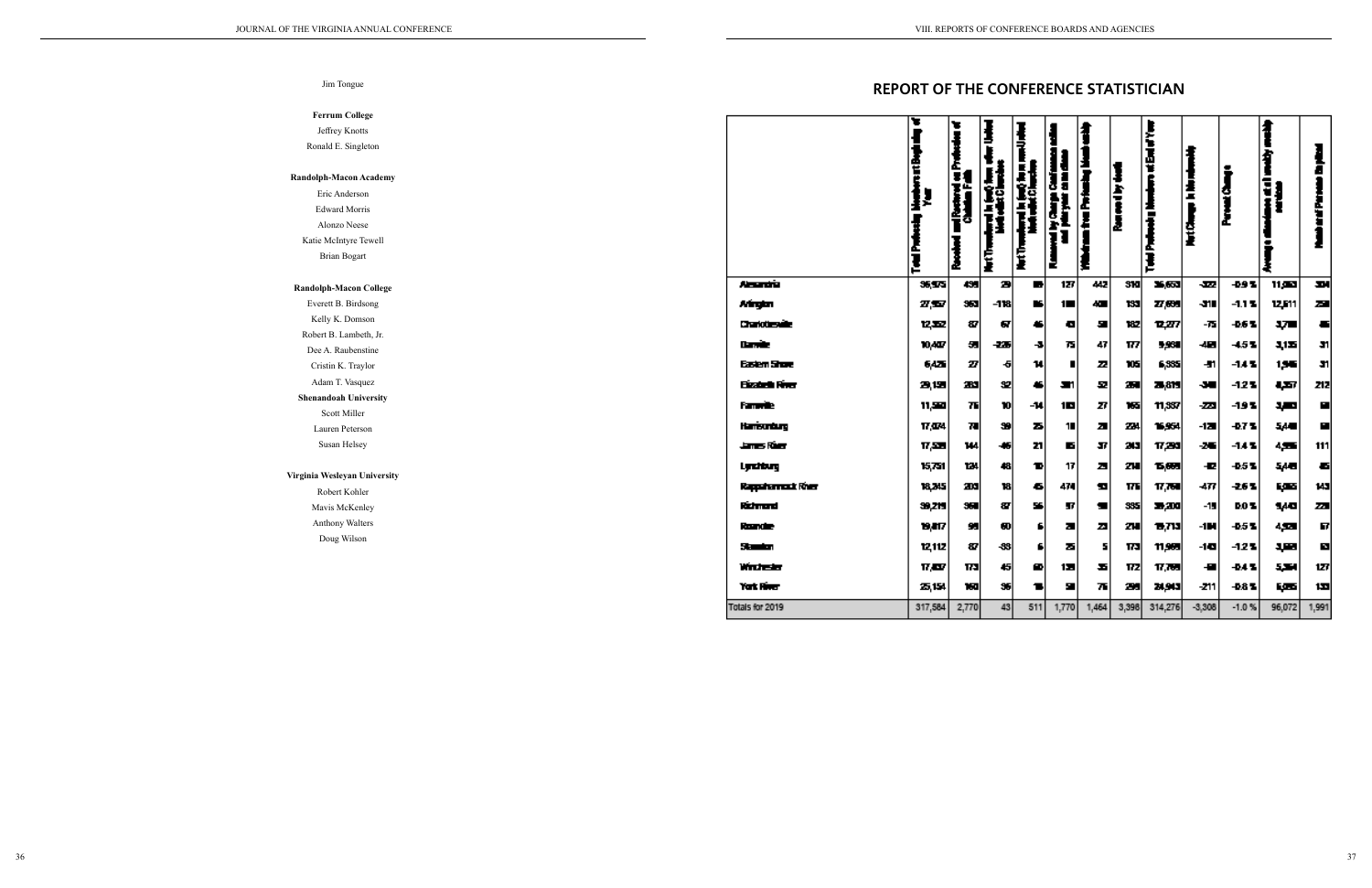# Virginia Annual Conference of The United Methodist Church **Balance Sheets**

|                                  | 12/31/2019  | 12/11/2010  |
|----------------------------------|-------------|-------------|
| ASSETS                           |             |             |
| Carrent Assets:                  |             |             |
| Cash                             | 1,144,958   | 1.945.912   |
| <b>Investments</b>               | 6.243.417   | 5.697.044   |
| <b>Receivables</b>               | 2,572,252   | 2.640.081   |
| <b>Prepaid expenses</b>          | 99.384      | 93.771      |
| <b>Total Current Assets</b>      | 10,000.011  | 10,374,000  |
| <b>Flood Assets:</b>             |             |             |
| Land                             | 793.019     | 793.019     |
| <b>Buildings</b>                 | 5,132,247   | 5.017.597   |
| <b>Furniture &amp; listures</b>  | 369.337     | 318.708     |
| <b>Equipment and vehicles</b>    | 772.076     | 740,555     |
| <b>Software</b>                  | 21.735      | 21.735      |
| <b>Accumulated depreciation</b>  | (2,789,658) | (2,547,632) |
| <b>Total Phond Accets</b>        | 4.208.756   | 4,343,982   |
| Other Assets:                    |             |             |
| Francis Asbury Education Fund    | 1.169.672   | 1.022.666   |
| Loans receivable                 | 620.629     | 149.848     |
| <b>Total Other Asiats</b>        | 1,700,900   | 1,172,514   |
|                                  | 10.149.067  | 15,443,304  |
| LiABHITIES and MET ASSETS        |             |             |
| Coment Liabilities:              |             |             |
| Accounts payable                 | 4,089,980   | 4,079.364   |
| <b>Accrued expenses</b>          | 18.014      | 22.712      |
| <b>Unearned revenue</b>          | 86.553      | 73.900      |
| <b>Total Linkilities</b>         | 4,194,547   | 4,175,576   |
| Net Assets:                      |             |             |
| Unrestricted conference reserves | 3.240.974   | 3.082.876   |
| Net assets with restrictions     | 8.713.546   | 8.634,452   |
| <b>Total Net Assets</b>          | 11.954,520  | 11.717.320  |
|                                  |             |             |

## **REPORT OF THE CONFERENCE TREASURER**

### **FINANCIAL COMMITMENT REPORT** December 31, 2009 **Yuginia Conference**

|      |                                                    | ŦЮ                  | T.               | <b>Ingenieur</b> | Fd.       | Tatal 7674      | Tatul 2010    | <b>FLL FA</b>  | <b>Pri M</b> |
|------|----------------------------------------------------|---------------------|------------------|------------------|-----------|-----------------|---------------|----------------|--------------|
|      | <u>Apprimed</u> Fast                               | 12/11/2011          | 12/31/2010       | [Decreas]        | ten, gaze | فسيرية          | <u>agent </u> | <u>2004 - </u> | 2 M I        |
|      | <b>Conference Approximates in</b>                  |                     |                  |                  |           |                 |               |                |              |
| 40.  | <b>Contenente Micron &amp; Ministries</b>          | 2.531.636           | 1.017.000        | (13738)          | -1.30%    | 3,221,000       | 1,200,000     | 取材料            | 87.21%       |
| 402  | <b>Doniensure Services</b>                         | 1.756.TB            | <b>1,417,768</b> | 137L755          | 9.SCA     | 1,571,600       | 1,646,000     | <b>MATA</b>    | 医环光          |
| 463  | District Separintendents                           | 1,714,327           | 1.500.012        | السبال           | -4.77%    | 2.000.000       | 2.023.000     | <b>num</b>     | 医反应          |
| 424  | <b>Equitable Compression</b>                       | 217.42 <del>0</del> | 335,579          | (D.BI)           | -19.00%   | 330,000         | 330.000       | ID 47          | <u>mast</u>  |
| 451  | <b>Church Extension &amp; Deadopment</b>           | <b>MAL 238</b>      | 60.10            | 46. CCH          | 131%      | 1.121.00        | 1,000,000     | 不工夫            | IB 327       |
| 435. | <b>Virginia Education Fund</b>                     | 30.164              | 63.DI            | (الكار)          | -17.34%   | 700,000         | 200,000       | 77.33%         | IZ. 445      |
|      | Suidhich                                           | 7,544,223.          | 7,579,523        | (24,1Q)          | -2.97%    | 5,230,000       | ww            | 医双角            | IT.RGA       |
|      | <b>Clong Acacid Approximatesis</b>                 |                     |                  |                  |           |                 |               |                |              |
| 407  | Active Clergy Health Beachts                       | <b>LEATE</b>        | 8.FA.ILI         | (西瓜时)            | 九石市       | 5,710,000       | 5,710,000     | IT ST.         | 도니하          |
| 455  | <b>Retired Clergy Health &amp; Pensions</b>        | 3,246,350           | 3,433,713        | (28,12)          | 一旦回家。     | <b>ELECTROP</b> | 6.860.000     | na mili        | 50. DE 76    |
| 423. | Pension Listing Amendment-Pre 22                   | <b>PE, 700</b>      | 医电无相             | الاحمد           | -21.20%   | 70 M.           | 1,50,000      | ID. 477.       | ПIJ.         |
|      | Subtrated                                          | 14.333.348          | 11,131,161       | أسديم            | 4.50%     | 15, 120, 000    | 16,770,000    | 17.134         | エスウ          |
|      | <b>General &amp; AristicTional Approximates in</b> |                     |                  |                  |           |                 |               |                |              |
| 419  | Episonyal                                          | 714,530             | 779,325          | (FL.331)         | 化不定       | 873,000         | 500,000       | BL71%          | na mb        |
| 411  | Warid Sening                                       | 233.057             | 2.343.061        | (LAJM)           | 七出版       | 3.000.000       | 3.040.000     | 不可杂            | ЕΜ.          |
| 412  | <b>General Connectional</b>                        | 326.604             | 332,433          | (aux)            | -7.34%    | 420.000         | 426.000       | 77.764         | IZ 70.       |
| 413  | <b>Marketed Education</b>                          | 766.223             | 641.280          | استدارا          | 一头无力。     | 1,000,000       | 土田切贞村         | 不成             | IZ DS.       |
| 414  | <b>Basic College</b>                               | 313.CO              | 玉贵师兄             | (الاقرام)        | -7.41%    | بيب معه         | 430,000       | 不工作            | <u>ie Tõ</u> |
| 413  | <b>Amos University</b>                             | 医双体                 | 77.15            | 11.80            | 11175     | 50.000          | 54.000        | SIL 70%        | 13. SSS      |
|      | 415 Interdemovimetrical Comp.                      | 63,640              | ЕЦИИ             | 化平止              | -7.71%    | 30.000          | 紀加國           | 71.76%         | M.ZÓ         |
|      | Suidhimi                                           | 4.EQ.730            | 北西山区             | (mazn)           | $-7.33$   | 18400           | 1,579,000     | 71164          | <b>ELTS</b>  |
|      | Total Appendicum Fords                             | <b>TELE1</b>        | 法解决者             | 化双环              | 4.75%     | 五丘氏上面           | 31. MA 400    | 루네 그리아         | بارده        |
|      |                                                    |                     |                  |                  |           |                 |               |                |              |

#### **Plane Japane General Planetpits**

| Advance Specials                     |                                                                                                                                                                                                                                |                       |                          |                    |
|--------------------------------------|--------------------------------------------------------------------------------------------------------------------------------------------------------------------------------------------------------------------------------|-----------------------|--------------------------|--------------------|
| EX H                                 |                                                                                                                                                                                                                                | <b>Bultis Localis</b> | (2014) -19.73%           |                    |
| Va. Conference Advance Specials      | 187,442                                                                                                                                                                                                                        | BL STYL               | 21,457 -                 | 农工作                |
| Special Corp                         |                                                                                                                                                                                                                                |                       |                          |                    |
| Herrer Retailers                     | 5,710                                                                                                                                                                                                                          | 11,273                |                          | (1700) -1330)      |
| <b>Dre Great Hoar of Staring</b>     | 모모                                                                                                                                                                                                                             | 111,207 -             |                          | (고프) -고교초          |
| Rathe American Ministries            |                                                                                                                                                                                                                                | 10,306 13,269         |                          | $(1, 22)$ - 20.2%  |
| <b>Peace with lastice</b>            |                                                                                                                                                                                                                                | 6,400 11,525          |                          | $(1, 07)$ $-43.05$ |
| World Communist                      | 17,190 - 17,190                                                                                                                                                                                                                | 17,04                 |                          | (254) -1.11%       |
| <b>UM Student</b>                    | 6,771                                                                                                                                                                                                                          | وي ال                 |                          | (1992) - 23.00%    |
| What Final                           |                                                                                                                                                                                                                                |                       |                          |                    |
| Twith Service                        | 212.                                                                                                                                                                                                                           | 334.                  | (19) -                   | -40.1876           |
| <b>Financie Living</b>               |                                                                                                                                                                                                                                | 13,426 23,161         | (U,N7)                   | 46.90%             |
| U 5                                  | 75,162 and the set of the set of the set of the set of the set of the set of the set of the set of the set of the set of the set of the set of the set of the set of the set of the set of the set of the set of the set of th | 49.350                | zuer de                  | <b>not</b>         |
| <b>Donne on Doub (Comp Reinterer</b> | 21,100                                                                                                                                                                                                                         | <u> 16. mai</u>       |                          | 4,277 20.77%       |
| Armul Conference Offering            | 121,510                                                                                                                                                                                                                        | 149,000               | (البط)                   | -16.87%            |
| Diese i                              | 181,534                                                                                                                                                                                                                        | 10,630 m              | 医反应性                     | <u> 445.51% </u>   |
| Total than Appentioned Foods         |                                                                                                                                                                                                                                | 10173 15422           | [WC32]                   | -9.15%             |
|                                      |                                                                                                                                                                                                                                |                       |                          |                    |
| <b>Total Claust Bearings</b>         |                                                                                                                                                                                                                                |                       | 2014년 2022년 (107,01) 5호가 |                    |

| тс     | n 7           | ш<br>7 E        |
|--------|---------------|-----------------|
| æß     | لاتحت         | <u>н эр</u>     |
| æн     | U 174         | mari.           |
| ZС     | m w Y         | <u>mut</u>      |
| ÆЪ     | 17.00%        | 17.00%          |
| 2013   | 医动物           | m.st.           |
| 2014   | त. तक         | हा, जर्के       |
| 2013.  | 드고치           | 드고층             |
| 2012   | П.Ж.          | П.Ж.            |
| 2011   | 드코라니          | <u>s 230.</u>   |
| 75 M   | ظیر پر        | a astr          |
| 20B    | n st          | <u>от</u>       |
| 20 O B | لراسي         | 도로스             |
| 20V    | 꼬펴게           | 모퍼게             |
| 7305   | <u>916</u>    | 916.            |
| 20 M   | 고자노           | 五万九             |
| 2004.  | 94.79%        | 94.75%          |
| 20 Q.  | فيسد          | su sek          |
| ÆΦ     | 57.DCM        | 57.ESS          |
| 201    | 도고치           | 5.37.           |
| 200    | 玉瓜            | 도자              |
| 158    | <b>NJON</b>   | HJZ.            |
| 1566   | <u>sm</u>     | <u>ent</u>      |
| 150    | 鬼がみ           | 鬼の赤             |
| 156    | n. aik        | 医发射             |
| 156    | <u>m ví</u> t | 83.             |
| 1954   | <u>m satu</u> | <u>in 33</u> 5. |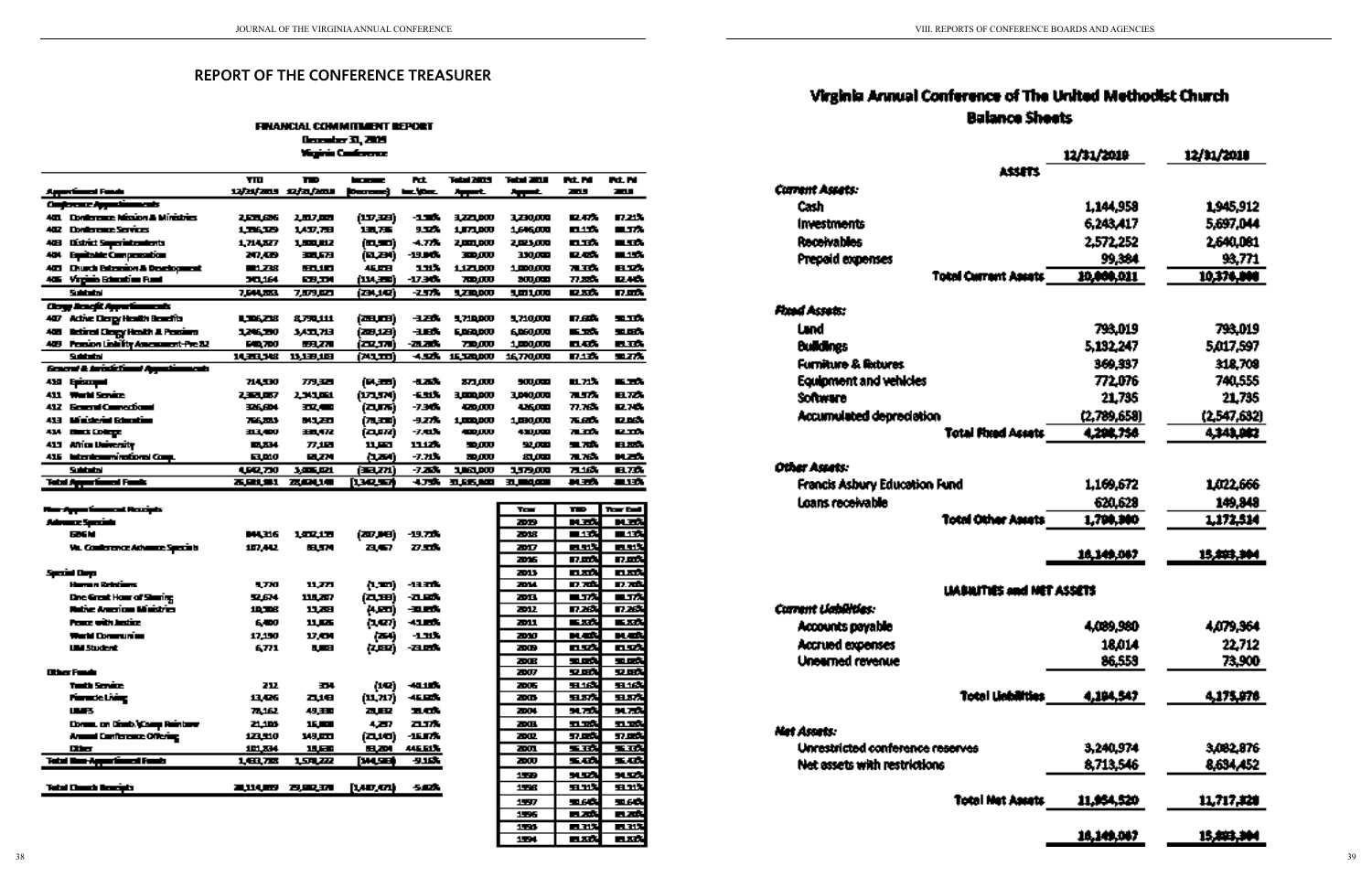# Virginia Annual Conference of the United Methodist Church

## **Statement of Changes in Unrestricted Conference Reserves**

For the Year Ending December 31, 2019

| <b>Income directly attibuted to Conference Reserves:</b> |                  |
|----------------------------------------------------------|------------------|
| Net gain on investments held at the Foundation           | 649,343          |
| Dividends and interest.                                  | 7254             |
| <b>Indigible institution forfatted funding</b>           | 53,607           |
| Miscellaneous income                                     | 4,130            |
| Tatal income                                             | <b>781,734</b>   |
| Expenses directly attibuted to Conference Reserves:      |                  |
| Special funding - VUMAC closing                          | (47개             |
| <b>Bank service charges</b>                              | 17,705           |
| <b>Total Expenses</b>                                    | 17,219           |
|                                                          |                  |
| Income Over/(Under) Expenses                             | 763,515          |
| <b>Apportionment Closeouts:</b>                          |                  |
| 401 - Conference Mission and Ministries                  | 156,610)         |
| 402 - Conference Services                                | (335,512)        |
| <b>403 - District Superintendents' Fund</b>              | <b>[138,469)</b> |
| 404 - Equitable Compensation Fund                        | 25,174           |
|                                                          |                  |
| <b>Totel Appartimenent Closeants</b>                     | (66,417)         |
| Net increase/[decrease] in Conference Reserves           | <b>158,096</b>   |
| <b>Beginning Indance</b>                                 | 3.002.676        |
| Ending Balance                                           | 3,240,974        |
|                                                          |                  |



401 - Conference Mission & Ministry Recorded Seminary

| Conference transmission despite<br>172171.19<br>取読書<br>300<br><b>mans</b><br>فساف<br><b>MAD</b><br>CT has folk Standard og Ungels<br>burumi<br>.<br>天王王<br>医生物学<br>不要不可<br><b>XXX</b><br>-<br>termina Parcia<br>花草根<br>医心理的<br>一つのみ<br><b>MORLE</b><br>東東縣<br>机原本<br>見楽しな<br>ويبي<br>Course Middle<br>71.0.1<br>花面房<br><b>REMOVAL</b><br>تبهين<br>机不整<br>天下の日<br><b>Bill</b><br>-<br>Przypara ili Downi Administrativa<br>M.<br>1201037<br>先はま<br><b>LEMMA</b><br>فسيجسخ<br>从事时<br>Philaph Phontinum Node<br>机高压的<br>高原原<br>三方形式<br>سيجب<br>التكاتب<br>300<br>$\overline{a}$<br>Phiscola Maculination Brank<br>2.Q.R<br><b>MARINA</b><br><b>PLANES</b><br><b>TANK AN</b><br>₩<br>利用模拟性<br>174,745<br><b>SALMARI</b><br>1,000,00<br>五米万<br>お食い気味<br>机果果<br><b>3404.41</b><br>Schedule L - Fragers & Beard Administrative<br>ملفلا سيجمئ<br>2.12.15<br>فسيبوغ<br>1534<br><b>Links</b><br>30.00<br>₩<br>$\overline{a}$<br><b>Departmental Administration</b><br>فسيسيط<br>MJ 2<br>电压频<br><b>BURGER</b><br>电平极<br><b>MARKET</b><br>$\overline{\phantom{a}}$<br>Rand & Agency Administration<br>M.<br>医下层<br>医不明度<br>日本語<br>تعجدا<br>1,679.99<br>医療の病<br>Personal Code - Caracter Table<br><b>134002</b><br>上京大学大学<br>上海山東山市<br>机原料<br>77.50.71<br>-<br>医腹膜膜<br>Outrouwed Graphic Darius Supr<br><b>THE</b><br><b>RAID</b><br>부거부<br>سيجدد<br>استان<br>د ده<br>$\overline{\phantom{0}}$<br>Video Pandagitan<br><b>MARINE</b><br><b>Links</b><br>نجحا<br>m<br>والمتعالية<br>1,000,00<br>u.s<br>Conveilles 21 Intern<br>usur<br><b>Links</b><br><b>Little</b><br>كبيب<br>استبريط<br>मान<br>-<br><u>croatigada</u><br>ومحالة<br>والمتعالية<br>كالنجاب<br><b>ABO</b><br><b>WA 20</b><br>表示<br>$\overline{\phantom{0}}$<br>$\blacksquare$<br>$\overline{\phantom{a}}$<br><b>SURVEY</b><br><b>LUMBER AT</b><br>信用品<br><b>LEWIS 20</b><br>1.7<br><b>BARAN</b><br>花期の<br>$\overline{\phantom{a}}$<br>$\overline{\phantom{a}}$<br>Super By Rhobin ? - Dywinwiai Adobitication<br>Convertised Middelein Oliver<br>백주조<br><b>LAND</b><br>3,53,5<br>加速道<br>12,374,40<br>≖<br>-<br>$\qquad \qquad \blacksquare$<br>مرااب سينطرسوس<br>wz<br><b>URS</b><br>والروتي<br>فسيبست<br>1,000<br><b>RO</b><br>أنوط أسباقهمهم<br>uxw<br><b>MARINE</b><br>7333<br><b>buscuri</b><br>1,57,57<br>-<br>$\overline{a}$<br>Holen ad & Hastriye Uffice<br>فسعين<br>和歌曲<br>電吹け<br>天文天天<br>三次之间<br>₩<br>-<br>ويبا مشرفها بعيا أربي برابراي ليرج<br>내내고<br>كالله<br>منسد<br>n an an a<br>-<br><br>Jacks and Minimal Incol.<br><b>BARBAR</b><br>دست<br>دهد<br><b>The Contract</b><br>私無罪<br>.<br>۰<br>-<br><b>RAMA</b><br>医尿病<br>無罪地<br><b>MARK</b><br>長春天<br>$\overline{\phantom{a}}$<br>$\overline{\phantom{a}}$<br>$\overline{\phantom{a}}$<br>Superflucture(s): 3- Send & Agency Administration<br><b>Randel Chards &amp; Sedate</b><br><b>Litrus</b><br>مبيين<br>نصوبها<br>-<br>ta a<br>1727<br>Minimul Ministria Urani<br><b>MAR</b><br>فليبيذ<br>hamani<br>us.v<br>1.原来<br><b>IJWA</b><br>≖<br><b>Randel Communications</b><br><b>MARITA</b><br>化不正常<br>زربيسيا<br><b>The S</b><br>발달교<br>1873<br><b>Road of History Adventiser</b><br>1,000,07<br>æ<br>2.00.07<br>والمحاذ<br>نسبحة<br><b>BALL</b><br>$\overline{a}$<br><b>Rand of Distributio</b><br><b>LAVE</b><br>र क<br>740.D<br>733630<br>ᇒ<br>ی سا<br>Chuck Bendessant Tour<br>1,000<br>78.8<br>يست<br>राज<br>リルス<br>때서<br>tanda lain<br>राज<br>リスズ<br><b>WALK</b><br><b>LIMA</b><br>ی ہے<br>يسببه<br>-<br><b>CRADE</b><br>1,000<br>132.00<br>ومرود<br>再帰<br>もまま<br>زیر بربر<br>$\overline{a}$<br>استان<br>再移<br><b>CRAIN</b><br>77.77<br>77.5<br>医耳的<br>23<br>$\overline{\phantom{0}}$<br>Correiniaren Medelitar<br>1,010,<br>بسبب<br><br>1,53.75<br>シロボ<br>هدي<br>₩<br>Conventions 23 Interna<br><b>LUXUS</b><br><b>LUNATI</b><br>استبرارا<br><b>LUTTER</b><br>20. J.H<br><b>The S</b><br>$\blacksquare$<br><u> Carrollien en Minim Parross</u><br>استكادا<br>TIME TO<br>an an<br>1444<br>الأباكة<br><b>The Second Second</b><br>$\blacksquare$<br>$\blacksquare$ |                 |                      | Associatement Transfer to!    |       | ai-   | <b>Table</b> | Tubi     | <b>Readers</b><br>Desertated in | <b>Cleaned:</b><br>to Conference | Partner by | ستلبث                    |
|------------------------------------------------------------------------------------------------------------------------------------------------------------------------------------------------------------------------------------------------------------------------------------------------------------------------------------------------------------------------------------------------------------------------------------------------------------------------------------------------------------------------------------------------------------------------------------------------------------------------------------------------------------------------------------------------------------------------------------------------------------------------------------------------------------------------------------------------------------------------------------------------------------------------------------------------------------------------------------------------------------------------------------------------------------------------------------------------------------------------------------------------------------------------------------------------------------------------------------------------------------------------------------------------------------------------------------------------------------------------------------------------------------------------------------------------------------------------------------------------------------------------------------------------------------------------------------------------------------------------------------------------------------------------------------------------------------------------------------------------------------------------------------------------------------------------------------------------------------------------------------------------------------------------------------------------------------------------------------------------------------------------------------------------------------------------------------------------------------------------------------------------------------------------------------------------------------------------------------------------------------------------------------------------------------------------------------------------------------------------------------------------------------------------------------------------------------------------------------------------------------------------------------------------------------------------------------------------------------------------------------------------------------------------------------------------------------------------------------------------------------------------------------------------------------------------------------------------------------------------------------------------------------------------------------------------------------------------------------------------------------------------------------------------------------------------------------------------------------------------------------------------------------------------------------------------------------------------------------------------------------------------------------------------------------------------------------------------------------------------------------------------------------------------------------------------------------------------------------------------------------------------------------------------------------------------------------------------------------------------------------------------------------------------------------------------------------------------------------------------------------------------------------------------------------------------------------------------------------------------------------------------------------------------------------------------------------------------------------------|-----------------|----------------------|-------------------------------|-------|-------|--------------|----------|---------------------------------|----------------------------------|------------|--------------------------|
|                                                                                                                                                                                                                                                                                                                                                                                                                                                                                                                                                                                                                                                                                                                                                                                                                                                                                                                                                                                                                                                                                                                                                                                                                                                                                                                                                                                                                                                                                                                                                                                                                                                                                                                                                                                                                                                                                                                                                                                                                                                                                                                                                                                                                                                                                                                                                                                                                                                                                                                                                                                                                                                                                                                                                                                                                                                                                                                                                                                                                                                                                                                                                                                                                                                                                                                                                                                                                                                                                                                                                                                                                                                                                                                                                                                                                                                                                                                                                                                          | <b>Reductor</b> | <b>Project Moone</b> | <b><i><u>Property</u></i></b> | استاذ | سيبيا | t            | بيجيبهما | مسجا                            | <b>Bank and</b>                  | Manu       | Water                    |
|                                                                                                                                                                                                                                                                                                                                                                                                                                                                                                                                                                                                                                                                                                                                                                                                                                                                                                                                                                                                                                                                                                                                                                                                                                                                                                                                                                                                                                                                                                                                                                                                                                                                                                                                                                                                                                                                                                                                                                                                                                                                                                                                                                                                                                                                                                                                                                                                                                                                                                                                                                                                                                                                                                                                                                                                                                                                                                                                                                                                                                                                                                                                                                                                                                                                                                                                                                                                                                                                                                                                                                                                                                                                                                                                                                                                                                                                                                                                                                                          |                 |                      |                               |       |       |              |          |                                 |                                  |            |                          |
|                                                                                                                                                                                                                                                                                                                                                                                                                                                                                                                                                                                                                                                                                                                                                                                                                                                                                                                                                                                                                                                                                                                                                                                                                                                                                                                                                                                                                                                                                                                                                                                                                                                                                                                                                                                                                                                                                                                                                                                                                                                                                                                                                                                                                                                                                                                                                                                                                                                                                                                                                                                                                                                                                                                                                                                                                                                                                                                                                                                                                                                                                                                                                                                                                                                                                                                                                                                                                                                                                                                                                                                                                                                                                                                                                                                                                                                                                                                                                                                          |                 |                      |                               |       |       |              |          |                                 |                                  |            |                          |
|                                                                                                                                                                                                                                                                                                                                                                                                                                                                                                                                                                                                                                                                                                                                                                                                                                                                                                                                                                                                                                                                                                                                                                                                                                                                                                                                                                                                                                                                                                                                                                                                                                                                                                                                                                                                                                                                                                                                                                                                                                                                                                                                                                                                                                                                                                                                                                                                                                                                                                                                                                                                                                                                                                                                                                                                                                                                                                                                                                                                                                                                                                                                                                                                                                                                                                                                                                                                                                                                                                                                                                                                                                                                                                                                                                                                                                                                                                                                                                                          |                 |                      |                               |       |       |              |          |                                 |                                  |            | uu a                     |
|                                                                                                                                                                                                                                                                                                                                                                                                                                                                                                                                                                                                                                                                                                                                                                                                                                                                                                                                                                                                                                                                                                                                                                                                                                                                                                                                                                                                                                                                                                                                                                                                                                                                                                                                                                                                                                                                                                                                                                                                                                                                                                                                                                                                                                                                                                                                                                                                                                                                                                                                                                                                                                                                                                                                                                                                                                                                                                                                                                                                                                                                                                                                                                                                                                                                                                                                                                                                                                                                                                                                                                                                                                                                                                                                                                                                                                                                                                                                                                                          |                 |                      |                               |       |       |              |          |                                 |                                  |            |                          |
|                                                                                                                                                                                                                                                                                                                                                                                                                                                                                                                                                                                                                                                                                                                                                                                                                                                                                                                                                                                                                                                                                                                                                                                                                                                                                                                                                                                                                                                                                                                                                                                                                                                                                                                                                                                                                                                                                                                                                                                                                                                                                                                                                                                                                                                                                                                                                                                                                                                                                                                                                                                                                                                                                                                                                                                                                                                                                                                                                                                                                                                                                                                                                                                                                                                                                                                                                                                                                                                                                                                                                                                                                                                                                                                                                                                                                                                                                                                                                                                          |                 |                      |                               |       |       |              |          |                                 |                                  |            |                          |
|                                                                                                                                                                                                                                                                                                                                                                                                                                                                                                                                                                                                                                                                                                                                                                                                                                                                                                                                                                                                                                                                                                                                                                                                                                                                                                                                                                                                                                                                                                                                                                                                                                                                                                                                                                                                                                                                                                                                                                                                                                                                                                                                                                                                                                                                                                                                                                                                                                                                                                                                                                                                                                                                                                                                                                                                                                                                                                                                                                                                                                                                                                                                                                                                                                                                                                                                                                                                                                                                                                                                                                                                                                                                                                                                                                                                                                                                                                                                                                                          |                 |                      |                               |       |       |              |          |                                 |                                  |            |                          |
|                                                                                                                                                                                                                                                                                                                                                                                                                                                                                                                                                                                                                                                                                                                                                                                                                                                                                                                                                                                                                                                                                                                                                                                                                                                                                                                                                                                                                                                                                                                                                                                                                                                                                                                                                                                                                                                                                                                                                                                                                                                                                                                                                                                                                                                                                                                                                                                                                                                                                                                                                                                                                                                                                                                                                                                                                                                                                                                                                                                                                                                                                                                                                                                                                                                                                                                                                                                                                                                                                                                                                                                                                                                                                                                                                                                                                                                                                                                                                                                          |                 |                      |                               |       |       |              |          |                                 |                                  |            |                          |
|                                                                                                                                                                                                                                                                                                                                                                                                                                                                                                                                                                                                                                                                                                                                                                                                                                                                                                                                                                                                                                                                                                                                                                                                                                                                                                                                                                                                                                                                                                                                                                                                                                                                                                                                                                                                                                                                                                                                                                                                                                                                                                                                                                                                                                                                                                                                                                                                                                                                                                                                                                                                                                                                                                                                                                                                                                                                                                                                                                                                                                                                                                                                                                                                                                                                                                                                                                                                                                                                                                                                                                                                                                                                                                                                                                                                                                                                                                                                                                                          |                 |                      |                               |       |       |              |          |                                 |                                  |            | 医尿病                      |
|                                                                                                                                                                                                                                                                                                                                                                                                                                                                                                                                                                                                                                                                                                                                                                                                                                                                                                                                                                                                                                                                                                                                                                                                                                                                                                                                                                                                                                                                                                                                                                                                                                                                                                                                                                                                                                                                                                                                                                                                                                                                                                                                                                                                                                                                                                                                                                                                                                                                                                                                                                                                                                                                                                                                                                                                                                                                                                                                                                                                                                                                                                                                                                                                                                                                                                                                                                                                                                                                                                                                                                                                                                                                                                                                                                                                                                                                                                                                                                                          |                 |                      |                               |       |       |              |          |                                 |                                  |            |                          |
|                                                                                                                                                                                                                                                                                                                                                                                                                                                                                                                                                                                                                                                                                                                                                                                                                                                                                                                                                                                                                                                                                                                                                                                                                                                                                                                                                                                                                                                                                                                                                                                                                                                                                                                                                                                                                                                                                                                                                                                                                                                                                                                                                                                                                                                                                                                                                                                                                                                                                                                                                                                                                                                                                                                                                                                                                                                                                                                                                                                                                                                                                                                                                                                                                                                                                                                                                                                                                                                                                                                                                                                                                                                                                                                                                                                                                                                                                                                                                                                          |                 |                      |                               |       |       |              |          |                                 |                                  |            |                          |
|                                                                                                                                                                                                                                                                                                                                                                                                                                                                                                                                                                                                                                                                                                                                                                                                                                                                                                                                                                                                                                                                                                                                                                                                                                                                                                                                                                                                                                                                                                                                                                                                                                                                                                                                                                                                                                                                                                                                                                                                                                                                                                                                                                                                                                                                                                                                                                                                                                                                                                                                                                                                                                                                                                                                                                                                                                                                                                                                                                                                                                                                                                                                                                                                                                                                                                                                                                                                                                                                                                                                                                                                                                                                                                                                                                                                                                                                                                                                                                                          |                 |                      |                               |       |       |              |          |                                 |                                  |            |                          |
|                                                                                                                                                                                                                                                                                                                                                                                                                                                                                                                                                                                                                                                                                                                                                                                                                                                                                                                                                                                                                                                                                                                                                                                                                                                                                                                                                                                                                                                                                                                                                                                                                                                                                                                                                                                                                                                                                                                                                                                                                                                                                                                                                                                                                                                                                                                                                                                                                                                                                                                                                                                                                                                                                                                                                                                                                                                                                                                                                                                                                                                                                                                                                                                                                                                                                                                                                                                                                                                                                                                                                                                                                                                                                                                                                                                                                                                                                                                                                                                          |                 |                      |                               |       |       |              |          |                                 |                                  |            |                          |
|                                                                                                                                                                                                                                                                                                                                                                                                                                                                                                                                                                                                                                                                                                                                                                                                                                                                                                                                                                                                                                                                                                                                                                                                                                                                                                                                                                                                                                                                                                                                                                                                                                                                                                                                                                                                                                                                                                                                                                                                                                                                                                                                                                                                                                                                                                                                                                                                                                                                                                                                                                                                                                                                                                                                                                                                                                                                                                                                                                                                                                                                                                                                                                                                                                                                                                                                                                                                                                                                                                                                                                                                                                                                                                                                                                                                                                                                                                                                                                                          |                 |                      |                               |       |       |              |          |                                 |                                  |            |                          |
|                                                                                                                                                                                                                                                                                                                                                                                                                                                                                                                                                                                                                                                                                                                                                                                                                                                                                                                                                                                                                                                                                                                                                                                                                                                                                                                                                                                                                                                                                                                                                                                                                                                                                                                                                                                                                                                                                                                                                                                                                                                                                                                                                                                                                                                                                                                                                                                                                                                                                                                                                                                                                                                                                                                                                                                                                                                                                                                                                                                                                                                                                                                                                                                                                                                                                                                                                                                                                                                                                                                                                                                                                                                                                                                                                                                                                                                                                                                                                                                          |                 |                      |                               |       |       |              |          |                                 |                                  |            |                          |
|                                                                                                                                                                                                                                                                                                                                                                                                                                                                                                                                                                                                                                                                                                                                                                                                                                                                                                                                                                                                                                                                                                                                                                                                                                                                                                                                                                                                                                                                                                                                                                                                                                                                                                                                                                                                                                                                                                                                                                                                                                                                                                                                                                                                                                                                                                                                                                                                                                                                                                                                                                                                                                                                                                                                                                                                                                                                                                                                                                                                                                                                                                                                                                                                                                                                                                                                                                                                                                                                                                                                                                                                                                                                                                                                                                                                                                                                                                                                                                                          |                 |                      |                               |       |       |              |          |                                 |                                  |            |                          |
|                                                                                                                                                                                                                                                                                                                                                                                                                                                                                                                                                                                                                                                                                                                                                                                                                                                                                                                                                                                                                                                                                                                                                                                                                                                                                                                                                                                                                                                                                                                                                                                                                                                                                                                                                                                                                                                                                                                                                                                                                                                                                                                                                                                                                                                                                                                                                                                                                                                                                                                                                                                                                                                                                                                                                                                                                                                                                                                                                                                                                                                                                                                                                                                                                                                                                                                                                                                                                                                                                                                                                                                                                                                                                                                                                                                                                                                                                                                                                                                          |                 |                      |                               |       |       |              |          |                                 |                                  |            |                          |
|                                                                                                                                                                                                                                                                                                                                                                                                                                                                                                                                                                                                                                                                                                                                                                                                                                                                                                                                                                                                                                                                                                                                                                                                                                                                                                                                                                                                                                                                                                                                                                                                                                                                                                                                                                                                                                                                                                                                                                                                                                                                                                                                                                                                                                                                                                                                                                                                                                                                                                                                                                                                                                                                                                                                                                                                                                                                                                                                                                                                                                                                                                                                                                                                                                                                                                                                                                                                                                                                                                                                                                                                                                                                                                                                                                                                                                                                                                                                                                                          |                 |                      |                               |       |       |              |          |                                 |                                  |            |                          |
|                                                                                                                                                                                                                                                                                                                                                                                                                                                                                                                                                                                                                                                                                                                                                                                                                                                                                                                                                                                                                                                                                                                                                                                                                                                                                                                                                                                                                                                                                                                                                                                                                                                                                                                                                                                                                                                                                                                                                                                                                                                                                                                                                                                                                                                                                                                                                                                                                                                                                                                                                                                                                                                                                                                                                                                                                                                                                                                                                                                                                                                                                                                                                                                                                                                                                                                                                                                                                                                                                                                                                                                                                                                                                                                                                                                                                                                                                                                                                                                          |                 |                      |                               |       |       |              |          |                                 |                                  |            | $\overline{\phantom{a}}$ |
|                                                                                                                                                                                                                                                                                                                                                                                                                                                                                                                                                                                                                                                                                                                                                                                                                                                                                                                                                                                                                                                                                                                                                                                                                                                                                                                                                                                                                                                                                                                                                                                                                                                                                                                                                                                                                                                                                                                                                                                                                                                                                                                                                                                                                                                                                                                                                                                                                                                                                                                                                                                                                                                                                                                                                                                                                                                                                                                                                                                                                                                                                                                                                                                                                                                                                                                                                                                                                                                                                                                                                                                                                                                                                                                                                                                                                                                                                                                                                                                          |                 |                      |                               |       |       |              |          |                                 |                                  |            |                          |
|                                                                                                                                                                                                                                                                                                                                                                                                                                                                                                                                                                                                                                                                                                                                                                                                                                                                                                                                                                                                                                                                                                                                                                                                                                                                                                                                                                                                                                                                                                                                                                                                                                                                                                                                                                                                                                                                                                                                                                                                                                                                                                                                                                                                                                                                                                                                                                                                                                                                                                                                                                                                                                                                                                                                                                                                                                                                                                                                                                                                                                                                                                                                                                                                                                                                                                                                                                                                                                                                                                                                                                                                                                                                                                                                                                                                                                                                                                                                                                                          |                 |                      |                               |       |       |              |          |                                 |                                  |            | -                        |
|                                                                                                                                                                                                                                                                                                                                                                                                                                                                                                                                                                                                                                                                                                                                                                                                                                                                                                                                                                                                                                                                                                                                                                                                                                                                                                                                                                                                                                                                                                                                                                                                                                                                                                                                                                                                                                                                                                                                                                                                                                                                                                                                                                                                                                                                                                                                                                                                                                                                                                                                                                                                                                                                                                                                                                                                                                                                                                                                                                                                                                                                                                                                                                                                                                                                                                                                                                                                                                                                                                                                                                                                                                                                                                                                                                                                                                                                                                                                                                                          |                 |                      |                               |       |       |              |          |                                 |                                  |            |                          |
|                                                                                                                                                                                                                                                                                                                                                                                                                                                                                                                                                                                                                                                                                                                                                                                                                                                                                                                                                                                                                                                                                                                                                                                                                                                                                                                                                                                                                                                                                                                                                                                                                                                                                                                                                                                                                                                                                                                                                                                                                                                                                                                                                                                                                                                                                                                                                                                                                                                                                                                                                                                                                                                                                                                                                                                                                                                                                                                                                                                                                                                                                                                                                                                                                                                                                                                                                                                                                                                                                                                                                                                                                                                                                                                                                                                                                                                                                                                                                                                          |                 |                      |                               |       |       |              |          |                                 |                                  |            |                          |
|                                                                                                                                                                                                                                                                                                                                                                                                                                                                                                                                                                                                                                                                                                                                                                                                                                                                                                                                                                                                                                                                                                                                                                                                                                                                                                                                                                                                                                                                                                                                                                                                                                                                                                                                                                                                                                                                                                                                                                                                                                                                                                                                                                                                                                                                                                                                                                                                                                                                                                                                                                                                                                                                                                                                                                                                                                                                                                                                                                                                                                                                                                                                                                                                                                                                                                                                                                                                                                                                                                                                                                                                                                                                                                                                                                                                                                                                                                                                                                                          |                 |                      |                               |       |       |              |          |                                 |                                  |            |                          |
|                                                                                                                                                                                                                                                                                                                                                                                                                                                                                                                                                                                                                                                                                                                                                                                                                                                                                                                                                                                                                                                                                                                                                                                                                                                                                                                                                                                                                                                                                                                                                                                                                                                                                                                                                                                                                                                                                                                                                                                                                                                                                                                                                                                                                                                                                                                                                                                                                                                                                                                                                                                                                                                                                                                                                                                                                                                                                                                                                                                                                                                                                                                                                                                                                                                                                                                                                                                                                                                                                                                                                                                                                                                                                                                                                                                                                                                                                                                                                                                          |                 |                      |                               |       |       |              |          |                                 |                                  |            |                          |
|                                                                                                                                                                                                                                                                                                                                                                                                                                                                                                                                                                                                                                                                                                                                                                                                                                                                                                                                                                                                                                                                                                                                                                                                                                                                                                                                                                                                                                                                                                                                                                                                                                                                                                                                                                                                                                                                                                                                                                                                                                                                                                                                                                                                                                                                                                                                                                                                                                                                                                                                                                                                                                                                                                                                                                                                                                                                                                                                                                                                                                                                                                                                                                                                                                                                                                                                                                                                                                                                                                                                                                                                                                                                                                                                                                                                                                                                                                                                                                                          |                 |                      |                               |       |       |              |          |                                 |                                  |            |                          |
|                                                                                                                                                                                                                                                                                                                                                                                                                                                                                                                                                                                                                                                                                                                                                                                                                                                                                                                                                                                                                                                                                                                                                                                                                                                                                                                                                                                                                                                                                                                                                                                                                                                                                                                                                                                                                                                                                                                                                                                                                                                                                                                                                                                                                                                                                                                                                                                                                                                                                                                                                                                                                                                                                                                                                                                                                                                                                                                                                                                                                                                                                                                                                                                                                                                                                                                                                                                                                                                                                                                                                                                                                                                                                                                                                                                                                                                                                                                                                                                          |                 |                      |                               |       |       |              |          |                                 |                                  |            | $\overline{\phantom{a}}$ |
|                                                                                                                                                                                                                                                                                                                                                                                                                                                                                                                                                                                                                                                                                                                                                                                                                                                                                                                                                                                                                                                                                                                                                                                                                                                                                                                                                                                                                                                                                                                                                                                                                                                                                                                                                                                                                                                                                                                                                                                                                                                                                                                                                                                                                                                                                                                                                                                                                                                                                                                                                                                                                                                                                                                                                                                                                                                                                                                                                                                                                                                                                                                                                                                                                                                                                                                                                                                                                                                                                                                                                                                                                                                                                                                                                                                                                                                                                                                                                                                          |                 |                      |                               |       |       |              |          |                                 |                                  |            |                          |
|                                                                                                                                                                                                                                                                                                                                                                                                                                                                                                                                                                                                                                                                                                                                                                                                                                                                                                                                                                                                                                                                                                                                                                                                                                                                                                                                                                                                                                                                                                                                                                                                                                                                                                                                                                                                                                                                                                                                                                                                                                                                                                                                                                                                                                                                                                                                                                                                                                                                                                                                                                                                                                                                                                                                                                                                                                                                                                                                                                                                                                                                                                                                                                                                                                                                                                                                                                                                                                                                                                                                                                                                                                                                                                                                                                                                                                                                                                                                                                                          |                 |                      |                               |       |       |              |          |                                 |                                  |            |                          |
|                                                                                                                                                                                                                                                                                                                                                                                                                                                                                                                                                                                                                                                                                                                                                                                                                                                                                                                                                                                                                                                                                                                                                                                                                                                                                                                                                                                                                                                                                                                                                                                                                                                                                                                                                                                                                                                                                                                                                                                                                                                                                                                                                                                                                                                                                                                                                                                                                                                                                                                                                                                                                                                                                                                                                                                                                                                                                                                                                                                                                                                                                                                                                                                                                                                                                                                                                                                                                                                                                                                                                                                                                                                                                                                                                                                                                                                                                                                                                                                          |                 |                      |                               |       |       |              |          |                                 |                                  |            |                          |
|                                                                                                                                                                                                                                                                                                                                                                                                                                                                                                                                                                                                                                                                                                                                                                                                                                                                                                                                                                                                                                                                                                                                                                                                                                                                                                                                                                                                                                                                                                                                                                                                                                                                                                                                                                                                                                                                                                                                                                                                                                                                                                                                                                                                                                                                                                                                                                                                                                                                                                                                                                                                                                                                                                                                                                                                                                                                                                                                                                                                                                                                                                                                                                                                                                                                                                                                                                                                                                                                                                                                                                                                                                                                                                                                                                                                                                                                                                                                                                                          |                 |                      |                               |       |       |              |          |                                 |                                  |            |                          |
|                                                                                                                                                                                                                                                                                                                                                                                                                                                                                                                                                                                                                                                                                                                                                                                                                                                                                                                                                                                                                                                                                                                                                                                                                                                                                                                                                                                                                                                                                                                                                                                                                                                                                                                                                                                                                                                                                                                                                                                                                                                                                                                                                                                                                                                                                                                                                                                                                                                                                                                                                                                                                                                                                                                                                                                                                                                                                                                                                                                                                                                                                                                                                                                                                                                                                                                                                                                                                                                                                                                                                                                                                                                                                                                                                                                                                                                                                                                                                                                          |                 |                      |                               |       |       |              |          |                                 |                                  |            |                          |
|                                                                                                                                                                                                                                                                                                                                                                                                                                                                                                                                                                                                                                                                                                                                                                                                                                                                                                                                                                                                                                                                                                                                                                                                                                                                                                                                                                                                                                                                                                                                                                                                                                                                                                                                                                                                                                                                                                                                                                                                                                                                                                                                                                                                                                                                                                                                                                                                                                                                                                                                                                                                                                                                                                                                                                                                                                                                                                                                                                                                                                                                                                                                                                                                                                                                                                                                                                                                                                                                                                                                                                                                                                                                                                                                                                                                                                                                                                                                                                                          |                 |                      |                               |       |       |              |          |                                 |                                  |            |                          |
|                                                                                                                                                                                                                                                                                                                                                                                                                                                                                                                                                                                                                                                                                                                                                                                                                                                                                                                                                                                                                                                                                                                                                                                                                                                                                                                                                                                                                                                                                                                                                                                                                                                                                                                                                                                                                                                                                                                                                                                                                                                                                                                                                                                                                                                                                                                                                                                                                                                                                                                                                                                                                                                                                                                                                                                                                                                                                                                                                                                                                                                                                                                                                                                                                                                                                                                                                                                                                                                                                                                                                                                                                                                                                                                                                                                                                                                                                                                                                                                          |                 |                      |                               |       |       |              |          |                                 |                                  |            |                          |
|                                                                                                                                                                                                                                                                                                                                                                                                                                                                                                                                                                                                                                                                                                                                                                                                                                                                                                                                                                                                                                                                                                                                                                                                                                                                                                                                                                                                                                                                                                                                                                                                                                                                                                                                                                                                                                                                                                                                                                                                                                                                                                                                                                                                                                                                                                                                                                                                                                                                                                                                                                                                                                                                                                                                                                                                                                                                                                                                                                                                                                                                                                                                                                                                                                                                                                                                                                                                                                                                                                                                                                                                                                                                                                                                                                                                                                                                                                                                                                                          |                 |                      |                               |       |       |              |          |                                 |                                  |            |                          |
|                                                                                                                                                                                                                                                                                                                                                                                                                                                                                                                                                                                                                                                                                                                                                                                                                                                                                                                                                                                                                                                                                                                                                                                                                                                                                                                                                                                                                                                                                                                                                                                                                                                                                                                                                                                                                                                                                                                                                                                                                                                                                                                                                                                                                                                                                                                                                                                                                                                                                                                                                                                                                                                                                                                                                                                                                                                                                                                                                                                                                                                                                                                                                                                                                                                                                                                                                                                                                                                                                                                                                                                                                                                                                                                                                                                                                                                                                                                                                                                          |                 |                      |                               |       |       |              |          |                                 |                                  |            |                          |
|                                                                                                                                                                                                                                                                                                                                                                                                                                                                                                                                                                                                                                                                                                                                                                                                                                                                                                                                                                                                                                                                                                                                                                                                                                                                                                                                                                                                                                                                                                                                                                                                                                                                                                                                                                                                                                                                                                                                                                                                                                                                                                                                                                                                                                                                                                                                                                                                                                                                                                                                                                                                                                                                                                                                                                                                                                                                                                                                                                                                                                                                                                                                                                                                                                                                                                                                                                                                                                                                                                                                                                                                                                                                                                                                                                                                                                                                                                                                                                                          |                 |                      |                               |       |       |              |          |                                 |                                  |            |                          |
|                                                                                                                                                                                                                                                                                                                                                                                                                                                                                                                                                                                                                                                                                                                                                                                                                                                                                                                                                                                                                                                                                                                                                                                                                                                                                                                                                                                                                                                                                                                                                                                                                                                                                                                                                                                                                                                                                                                                                                                                                                                                                                                                                                                                                                                                                                                                                                                                                                                                                                                                                                                                                                                                                                                                                                                                                                                                                                                                                                                                                                                                                                                                                                                                                                                                                                                                                                                                                                                                                                                                                                                                                                                                                                                                                                                                                                                                                                                                                                                          |                 |                      |                               |       |       |              |          |                                 |                                  |            |                          |
|                                                                                                                                                                                                                                                                                                                                                                                                                                                                                                                                                                                                                                                                                                                                                                                                                                                                                                                                                                                                                                                                                                                                                                                                                                                                                                                                                                                                                                                                                                                                                                                                                                                                                                                                                                                                                                                                                                                                                                                                                                                                                                                                                                                                                                                                                                                                                                                                                                                                                                                                                                                                                                                                                                                                                                                                                                                                                                                                                                                                                                                                                                                                                                                                                                                                                                                                                                                                                                                                                                                                                                                                                                                                                                                                                                                                                                                                                                                                                                                          |                 |                      |                               |       |       |              |          |                                 |                                  |            |                          |
|                                                                                                                                                                                                                                                                                                                                                                                                                                                                                                                                                                                                                                                                                                                                                                                                                                                                                                                                                                                                                                                                                                                                                                                                                                                                                                                                                                                                                                                                                                                                                                                                                                                                                                                                                                                                                                                                                                                                                                                                                                                                                                                                                                                                                                                                                                                                                                                                                                                                                                                                                                                                                                                                                                                                                                                                                                                                                                                                                                                                                                                                                                                                                                                                                                                                                                                                                                                                                                                                                                                                                                                                                                                                                                                                                                                                                                                                                                                                                                                          |                 |                      |                               |       |       |              |          |                                 |                                  |            |                          |
| والمراجعين<br>1,000.00<br>ويحمي<br>有限期<br>in an an T<br>真理工<br>$\overline{\phantom{0}}$<br>$\blacksquare$                                                                                                                                                                                                                                                                                                                                                                                                                                                                                                                                                                                                                                                                                                                                                                                                                                                                                                                                                                                                                                                                                                                                                                                                                                                                                                                                                                                                                                                                                                                                                                                                                                                                                                                                                                                                                                                                                                                                                                                                                                                                                                                                                                                                                                                                                                                                                                                                                                                                                                                                                                                                                                                                                                                                                                                                                                                                                                                                                                                                                                                                                                                                                                                                                                                                                                                                                                                                                                                                                                                                                                                                                                                                                                                                                                                                                                                                                |                 |                      |                               |       |       |              |          |                                 |                                  |            | $\blacksquare$           |

### 12/31/2019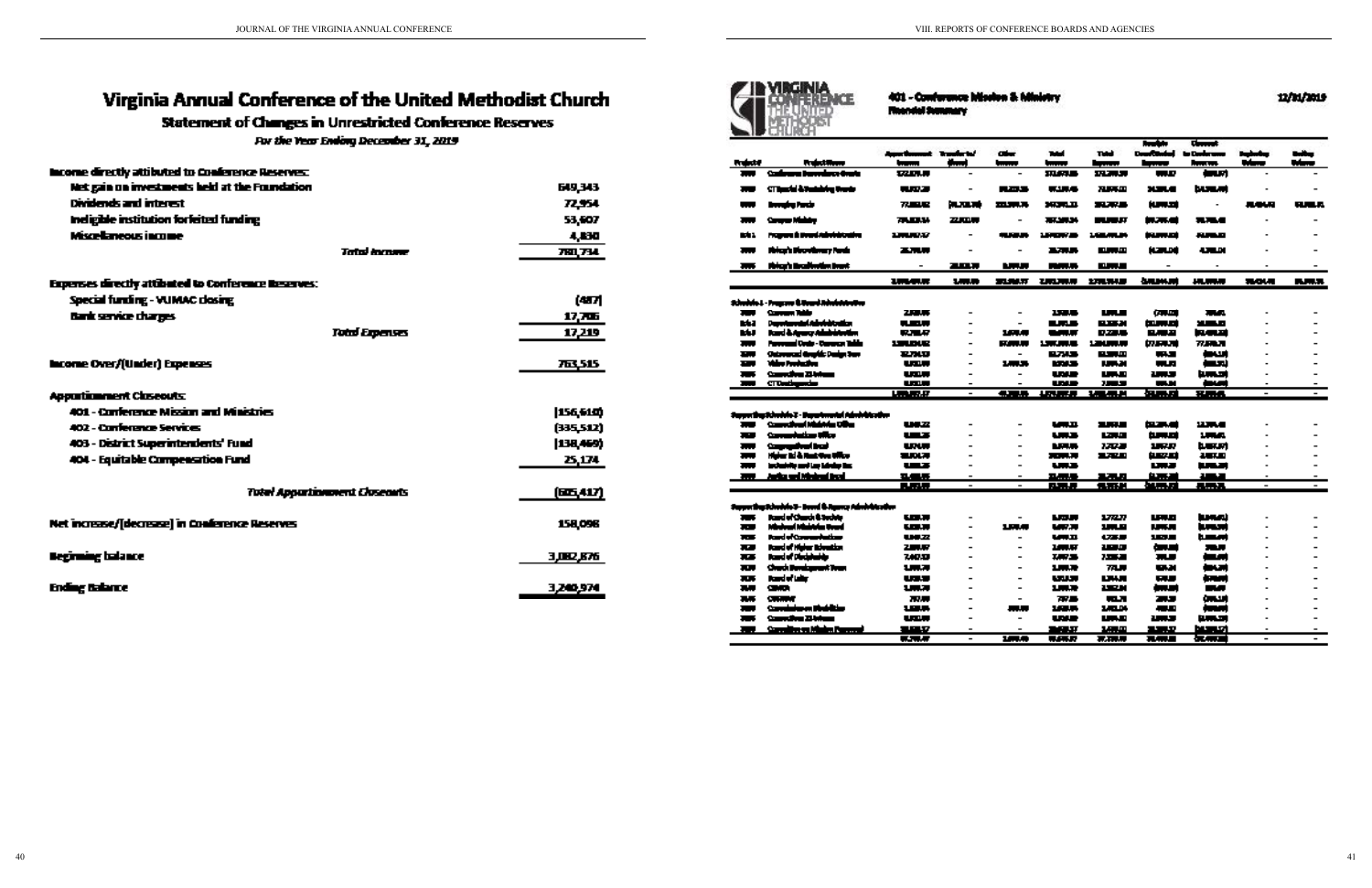## CFA Designated Funds with Conyover Balances

### **December 81, 2019**



402 - Conference Services

**Financial Semmary** 

|             |                                             | Anne Ann-      | Teacher                   |                |                         |                                                                   | <b>Personal</b>                            | <b>Cheesest</b>          |                       |                |
|-------------|---------------------------------------------|----------------|---------------------------|----------------|-------------------------|-------------------------------------------------------------------|--------------------------------------------|--------------------------|-----------------------|----------------|
|             |                                             |                | w                         | ويغو           | لمسح                    | الضي                                                              |                                            | Over/jUnderje Conference | <u> De altar de a</u> | <b>Culture</b> |
| Project O   | <b>Project Hame</b>                         | <b>Albany</b>  | <b><i><u>they</u></i></b> | ha anns        | فسيجيب                  | <b>Legender</b>                                                   | <u> Tanzania de la provincia de la pro</u> | <b>Program</b>           | <b>Delance</b>        | tuhan          |
|             | <b>Funds that Class to Reservect</b>        |                |                           |                |                         |                                                                   |                                            |                          |                       |                |
| 2000        | Transre's Olice                             | 有限的            | $\blacksquare$            | 北大原地           | <b>GLOW</b>             | 手足的                                                               | 仅用                                         | <b>77.77</b>             | $\blacksquare$        |                |
| 3130        | Computer Services                           | 134.000        | 여전                        | 20.            | <b>TAT.</b>             | 11459                                                             | لارتبا                                     | 고,ㅠ                      |                       |                |
| 2130        | James Conference Senton                     | 29.JRL         | $\blacksquare$            | 1.54           | 27.17.                  | 20.AV                                                             | (M.SCS)                                    | 兵馬                       |                       |                |
| 2130        | Conf Publications Committee                 | 71.54          | ×.                        | 1.7            | 11.777                  | 21.111                                                            | فيجه                                       | <b>Page</b>              |                       |                |
| 7140        | Council on Playman & Admin                  | 2,220          |                           | $\blacksquare$ | 2.73                    | <b>LAW</b>                                                        | لاتتلأ                                     | 1.770                    |                       |                |
| 21.77       | Fourt of Trustees                           | 1,373          |                           | $\blacksquare$ | 1.75                    | <b>Latin</b>                                                      | 偏                                          | (au)                     |                       |                |
| 21.00       | Committee on Entropyce                      | 1.771          |                           |                | 1.771                   | <b>2.77</b>                                                       | ŊИ,                                        | mе                       |                       |                |
| 200         | Holydyd Jodgir                              | 7,365          |                           |                | 7.165                   | 7.77.                                                             | <b>Cart</b>                                | 157                      |                       |                |
| 31.50       | fastdant in Månn                            | 71.45          |                           |                | 71.475                  | <b>DATE</b>                                                       | is. and                                    | <b>Lay</b>               |                       |                |
| 7190        | <b>Cabinet Directionery Pand</b>            | 71,400         | <b>A</b>                  | н.             | 11,495                  | IJ.                                                               | 11,444                                     | 似似                       |                       |                |
| <b>TEO</b>  | Padar Reboution Transition                  | D.M            | ×.                        |                | 15.701                  | 5.74                                                              | <b>MAT</b>                                 | 血力                       |                       |                |
| 220         | Estraged Ratchers                           | $\blacksquare$ | ×.                        | 高原市            | 7.OD                    | <b>TART</b>                                                       | 保护力                                        | 机索                       |                       |                |
| 330         | Extremed Turket Surveyt                     | 花杯             | ÷                         | $\blacksquare$ | <b>71.877</b>           | 25.SU                                                             | فسال                                       | 1,52                     |                       |                |
| <b>THE</b>  | Conference Unidity Incorpora                | 71,577         | ×                         |                | 11.TD                   | 17,500                                                            | <b>D.TTT</b>                               | 1. ND                    |                       |                |
| 72 O        | <b>Universit Comformation Culturation</b>   | UNA.           | $\blacksquare$            |                | UH.                     | 5.444                                                             | 1,53                                       | 民間                       |                       |                |
| <b>THE</b>  | <b>Contingente</b>                          | ĻП.            | $\blacksquare$            | EJR.           | 74.274                  | 44,971.                                                           | 信加功                                        | 11.ZP                    |                       |                |
| <b>THE</b>  | Militê Permunel Costo                       | ZM. 750        | ×                         |                | <b>NJS</b>              | $\overline{z}$ , $\overline{z}$ , $\overline{z}$ , $\overline{z}$ | <b>ELTS</b>                                | 妈面                       |                       |                |
| <b>TIM</b>  | Cargy Doubless Adoby.                       | <b>M.E.T</b>   |                           |                | 1435                    | 7.747                                                             | <b>LST</b>                                 | (UTT)                    |                       |                |
| <b>TIM</b>  | <b>Deard of Cedated Master</b>              | <b>M.STL</b>   | ×                         |                | لاركاك                  | GJD.                                                              | ليرين                                      | SU)                      |                       |                |
| <b>TH</b> O | ICA - Makintal Supert                       | 以本             | ×                         | 21 m           | TIOT.                   | 12.7                                                              | $\overline{11}$                            | 血质                       |                       |                |
| 740         | Podaga, Printing 6. Phone                   | 得取             | $\blacksquare$            | 4.77           | 鬼頭                      | 44.1.15                                                           | 25.                                        | p.com                    | $\blacksquare$        |                |
|             |                                             | 1.271.500      | 医麻                        | 1.7.20         | 1.011.445               | 154104                                                            | وبهت                                       | $\mathbf{m}_{\text{H}}$  | $\blacksquare$        | $\mathbf{u}_i$ |
|             |                                             |                |                           |                |                         |                                                                   |                                            |                          |                       |                |
|             | CIA Designated Fonds with Converse Informat |                |                           |                |                         |                                                                   |                                            |                          |                       |                |
| Æ۰          | United Mathedat Conter                      | <b>TLAT</b>    | 74.99                     | 151,576        | 52115                   | <b>TELET</b>                                                      | <b>CRATE</b>                               | ×                        | C.S.T                 | لسبح           |
| æ٠          | Puhing Mukturanga Pumi                      | $\blacksquare$ | $\bullet$                 | $\blacksquare$ | $\mathbf{r}_\mathrm{c}$ |                                                                   | $\blacksquare$                             | ×                        | 20. Juni              | 23.CH)         |
| æ۰          | Türke kondeks ist.                          | $\blacksquare$ | h. an I                   |                | h. an b                 | п                                                                 | il. Ist                                    | ×                        | 4. W                  | $\blacksquare$ |
| - 0         | سمحوا أسبا                                  | ن کا           | $\bullet$                 |                | a sa                    | 24 J.W                                                            | 机氧基酸                                       | <u>an in</u>             | الحاليان              | п.             |
| a a B       | Employee Islaning Pund                      | $\blacksquare$ | $\bullet$                 | $\blacksquare$ | $\mathbf{r}_\mathrm{c}$ | ш                                                                 | $\blacksquare$                             | ×                        | <b>Carry</b>          | <b>LTR</b>     |
| æ           | استقادته                                    | <b>M.E.</b>    |                           | 4. ST          | 18.65                   | 150000                                                            | 55                                         | Æ                        | <b>DASTR</b>          | turd           |
|             | <b>Sustantston Purd</b>                     |                |                           | $\blacksquare$ | $\blacksquare$          | $\blacksquare$                                                    |                                            | ×                        | ZM.                   | 有点             |
|             | Miker Seriaut: Volkbergten                  | $\blacksquare$ | $\blacksquare$            | <b>D.R.</b>    | 21.03                   | 2.15                                                              | 51                                         | <b>A</b>                 | <b>میں</b>            | $\blacksquare$ |
|             |                                             | 27.00          | <b>18.40</b>              | <b>UP ST</b>   | والكلابة                | GLUT.                                                             | فتورجهن                                    | سم                       | <b>URSER</b>          | <b>TIZATI</b>  |

**December 21, 2019** 



**Wounded Servicery** 

|                            |                                     | Appearing-               | Translur                     |                          |                              |                          | <b>Receives</b>          | <b>General</b> |                                  |            |
|----------------------------|-------------------------------------|--------------------------|------------------------------|--------------------------|------------------------------|--------------------------|--------------------------|----------------|----------------------------------|------------|
|                            |                                     |                          | $\blacksquare$               | <b>**</b>                | tul                          | Tasi                     | Over/Rederive Conference |                | <b><i><u>Designation</u></i></b> | Infine     |
| <b><i><u>THERE</u></i></b> | Profess Hame                        | <b>Monte</b>             | in ni                        | <b>MARK</b>              | <b><i><u>INGLISH</u></i></b> | <b>MARKA</b>             | <b>THEFT</b>             | <u> Inance</u> | <b>Report</b>                    | trince     |
| क्र<br>4KO                 | Urbed Marketin Camar                | 1.1.79                   | x.x                          | 狐爪                       | 13.LV                        | سمان                     | MLAN                     |                | 4.50                             | باللذات    |
| <b>MAD</b>                 | <b>Odking Mahamora Para</b>         |                          |                              |                          |                              |                          |                          |                | 30.000                           | 30,000     |
| ٠Ð                         | Wedgy Roundscien Inc.               | $\overline{\phantom{a}}$ | <b>KAB</b>                   |                          | <b>KUM</b>                   |                          | puna                     |                | 48                               |            |
| MO                         | lani bomov                          | mæ                       | $\qquad \qquad \blacksquare$ |                          | 로써                           | 3MJ 30                   | 비치사이                     | ᅖ              | <b>MAZIM</b>                     |            |
| WО                         | Englang Madag Pand                  |                          |                              |                          |                              |                          |                          |                | 4,279                            | 429        |
| MO.                        | Anthras                             | -<br>54.300              |                              | w                        | 北府                           | 18.000                   | m                        |                | 世界社                              | 19,500     |
| WО                         | turumuhn had                        |                          |                              |                          |                              |                          |                          |                | 39,000                           | 39,000     |
|                            |                                     |                          |                              |                          |                              |                          |                          |                |                                  |            |
| WD.                        | <b>Makep Strangle Collaboration</b> | 再用                       | <b>38,400</b>                | 보버<br>初期                 | سد<br>t                      | 21,20<br>主义              | 川野<br><b>PRASH</b>       | 功能             | 0.000<br>100.300                 | 波源         |
| <b>Connectable</b>         |                                     |                          |                              |                          |                              |                          |                          |                |                                  |            |
| um                         | Advocata Publication                |                          |                              | 模様                       | 이버                           | ñл                       | ببريين                   |                | 14175                            | 迈索         |
| œ                          | <b>Ley Surrous Alt Section</b>      |                          |                              | 1,000                    | 7,000                        | LW.                      | واللباع                  |                | 120                              | 2,000      |
| منه                        | Goard of Lake Spacial Project       |                          |                              |                          |                              |                          |                          |                | 487                              | 4,867      |
| œ                          | CommonTable Youth Commigneer        |                          |                              |                          | $\overline{\phantom{a}}$     | $\overline{\phantom{a}}$ |                          |                | an.                              | œ          |
| œ                          | Campus Ministry Team                |                          |                              |                          | $\overline{\phantom{a}}$     | 7,200                    | 7.200                    |                | 1,500                            | 2,277      |
| œo                         | Carry Falsbow                       |                          |                              | 44,425                   | 시성                           | 7.W                      | 12,200                   |                | 33.300                           | 却然         |
| œ                          | Commission on Directivity           |                          |                              | w                        | m                            | <b>UW</b>                | <b>DOM:</b>              |                | 1,400                            | 7,300      |
|                            |                                     |                          |                              |                          |                              |                          |                          |                |                                  |            |
| <b>GUD</b><br>GU.          | <b>UM WM</b><br>UMWH - Held         |                          |                              | 10<br>31.20              | 10                           | LW.<br>4.NI              | 風邪                       |                | 写版                               | اللثلا     |
|                            |                                     |                          |                              |                          | 지체                           |                          | (15,417)                 |                | 하세                               | 49,480     |
| œ                          | Waday Pilas Cop Impresentation      | ببديه                    | $\blacksquare$               | 211394                   | 48.710                       | 120.00                   | الاخلالا                 |                | $\blacksquare$                   | 세계         |
| œ                          | Waday Roundadon Maknamanza          | <b>H.H.</b>              | 새로                           | 以解                       | STLM.                        | 14.80                    | 71.000                   |                | ۰                                | 72,000     |
| 80                         | Monail Hould: Conference            |                          | -                            |                          |                              |                          |                          |                | هنا                              | 129        |
| HW                         | All Goffs Officien Care             |                          |                              | 71.679                   | 71,671                       | <b>M.MO</b>              | بسم                      |                | 发展                               | 91.00      |
| ud                         | Suit Steateries Training            |                          |                              |                          |                              |                          | $\blacksquare$           |                | 232                              | 2,822      |
| œ                          | <b>Ret Talant Academy - Beans</b>   |                          |                              | محجد                     | 法期                           | <b>LLINE</b>             | بسير                     |                | 750                              | 4,799      |
| Œ                          | <b>From Committee</b>               |                          |                              | am                       | 2,00                         | 21,761                   | pu,                      |                | ۰                                | <b>GW)</b> |
| œ                          | <b>CITTING INNE</b>                 |                          |                              |                          |                              | $\overline{\phantom{a}}$ |                          |                |                                  |            |
| 88                         | Staal Chards Fagers                 |                          |                              | $\overline{\phantom{0}}$ | $\overline{\phantom{a}}$     | <b>LDID</b>              | <b>D.D.W</b>             |                | 144                              |            |
| œ                          | Mid-Bie Church Lead Parent          |                          |                              | ж.                       | m                            | ببدع                     |                          |                | (HN)                             |            |
| æ                          | Legs Chards Land Poetro             |                          |                              | 74                       | w                            | 7.50                     | LW.                      |                | ラブモ)                             |            |
| œ                          | Ourgewoman's Conciding Info.        |                          |                              |                          |                              | w                        | 1,50                     |                | 1.00                             | 24         |
|                            |                                     | 美里                       | ᡂ                            | 秋城                       | 孤瀬                           | MART                     | יטא                      |                | يبرون                            | 仙坂         |
|                            | Joan a crémul binine                |                          |                              |                          |                              |                          |                          |                |                                  |            |
| MID                        | Weicons Med e AC                    |                          |                              | $\overline{\phantom{a}}$ | $\overline{\phantom{a}}$     | 1,309                    | 1,300                    |                | 1,830                            | 40         |
| WО                         | Orderei Ostazio                     |                          |                              | 1,849                    | 114                          | 141                      | N                        |                | 1111                             | 1,45       |
| MO                         | Leoni Partor's Restaurance          |                          |                              | m.                       | m                            | m                        | pm,                      |                | 120                              | æ          |
| MО                         | Orderei Gebru                       |                          |                              |                          |                              | $\overline{\phantom{a}}$ |                          |                | 627                              | 4,277      |
| MO                         | Spouse Remain                       |                          |                              | 1.81                     | щ                            | w                        | واللباز                  |                | w                                | gm,        |
| MD                         | Sunhary Scholarships                |                          |                              | 34.410                   | 其都                           | 24,429                   | 1                        |                | 20                               | 21         |
| MЮ                         | <b>COM Training Brease</b>          |                          |                              | 1,421                    | س                            | w                        | 102                      |                | 1.004                            | 2,000      |
| am.                        | frii Fund-Josephen Daniela          |                          |                              | 74,000                   | 70.000                       | 7.E1                     | فملو                     |                | 1300                             | đ٣         |
| 中山                         | <b>College 21.</b>                  |                          |                              | ᄴ                        | 사제                           | 21.70                    | 粒                        |                | 14,000                           | 54,900     |
| æ                          | AC Comp Sponso Landiaco             |                          |                              |                          |                              |                          |                          |                | 2,70                             | 2,70       |
| ᅘ                          | Minimum' Convocation                |                          |                              |                          |                              | w                        | <b>NADI</b>              |                | 11,679                           | 17,200     |
| æ                          | Contention .                        |                          |                              | 1361                     | w                            | 134                      | ШĄ                       |                |                                  | ببري       |
| 470                        | <b>Plants</b>                       |                          |                              | 18,000                   | 12,000                       | 17.MI                    | LW.                      |                | 1,50                             | 2,948      |
| æ                          | <b>Cres Crime Cres Redal</b>        |                          |                              |                          |                              |                          |                          |                | 237                              | 2,947      |
| m                          |                                     | 44.000                   |                              |                          | 4.00                         | 치과                       | بببريم                   |                |                                  |            |
|                            | <b>Widerly Laudentide Program</b>   |                          | $\overline{a}$               | $\overline{\phantom{a}}$ |                              |                          |                          |                | 13LAN                            | فالرفاذ    |
| 40D                        | Condition formit                    | $\overline{a}$           | $\overline{a}$               | 2.004                    | 7.800                        | N.SI                     | فالبلا                   |                | 1,000                            | H,         |
| WD.                        | (kening Sthon)                      | 44,000                   | -                            | -<br>171.111             | <b>AMI</b><br><b>22, W</b>   | 24.00<br><b>294,000</b>  | والتعراق                 |                | Į                                | 107,000    |
|                            |                                     |                          |                              |                          |                              |                          |                          |                |                                  |            |
| fami                       |                                     | 300,170                  | 34300                        | 625,000                  | 147434                       | 1,444,362                | 29,342                   | 221,000        | 714,000                          | 100,000    |
|                            |                                     |                          |                              |                          |                              |                          |                          |                |                                  |            |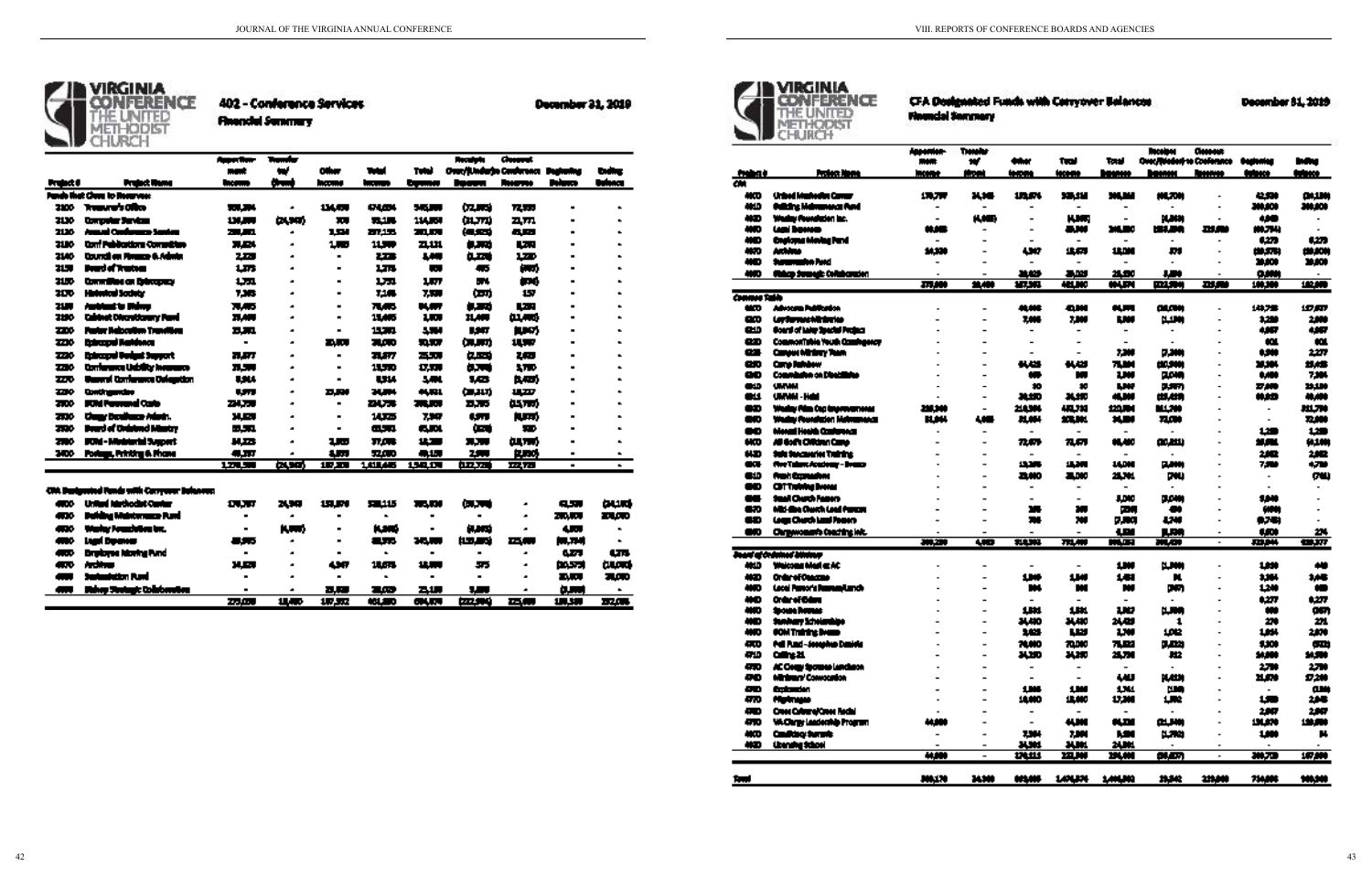| REIM |
|------|
|      |
|      |
|      |

|                          | Donor Designated and Miccellencous Pun- |
|--------------------------|-----------------------------------------|
| <b>Financial Summery</b> |                                         |

| movs Funds |  |  |
|------------|--|--|
|            |  |  |
|            |  |  |

December \$1, 2019

|                          |                                                              | Appenden-<br><b>COLOR</b> | <b>Transfer</b><br>w     | <b>DAY</b>                       | Tual                     | Test                             | heceipar<br>Over/Rinder] to Confirmate | Овмове                                               | <b><i><u>Business</u></i></b> | tadas              |
|--------------------------|--------------------------------------------------------------|---------------------------|--------------------------|----------------------------------|--------------------------|----------------------------------|----------------------------------------|------------------------------------------------------|-------------------------------|--------------------|
| 110032                   | <b>Product Home</b>                                          | lacama                    | han i                    | tana                             | <b>MARINE</b>            | tanny                            | temp                                   | <u> Immers</u>                                       | <b>Reference</b>              | hhan               |
|                          | <b>Property &amp; September</b>                              |                           |                          |                                  |                          |                                  |                                        |                                                      |                               |                    |
|                          | 4000 Prosent-A Instrument Punk                               |                           |                          |                                  |                          | <b>111</b>                       | 19.220                                 |                                                      | <b>AM M</b>                   | $-10.77$           |
|                          |                                                              |                           | $\overline{a}$           | $\overline{\phantom{a}}$         | $\overline{\phantom{a}}$ | ŧ                                | بعنجاز                                 | $\overline{\phantom{a}}$                             | <b>COMPO</b>                  | Í                  |
|                          |                                                              |                           |                          |                                  |                          |                                  |                                        |                                                      |                               |                    |
|                          | Cherch Basaden fund<br>4900 Church Council as Panel          | 41.20                     |                          | 1274                             | <b>MALL</b>              | 74.00                            | <b>1. Mil</b>                          |                                                      | 131.30                        | 1.11.22            |
|                          |                                                              | 要求                        | $\overline{a}$           | w                                | <b>WALL</b>              | 74.00                            | 集業                                     |                                                      | <b>SAMI</b>                   | 141.92             |
|                          |                                                              |                           |                          |                                  |                          |                                  |                                        |                                                      |                               |                    |
| <b>Conter restatuted</b> |                                                              |                           |                          |                                  |                          |                                  |                                        |                                                      |                               |                    |
| 440                      | Inimerial Discussor Funds                                    | 비전                        |                          | m                                | 机以出                      | 出半                               | 山梨                                     |                                                      | ML BI                         | 横坂                 |
| <b>COMO</b>              | Disciplini its Choice                                        |                           |                          |                                  |                          |                                  |                                        |                                                      | 浅脚                            | 21.22              |
| tar                      | Procis Advey Greenian Pund                                   |                           | -                        | 10130                            | 10130                    | 17.114                           | ᄁᆑ                                     |                                                      | 1,03,79                       | 1,570.00           |
| 4500                     | Inistance of Hape                                            |                           |                          | t.                               | t.                       | <b>AMH</b>                       | <b>HAMM</b>                            |                                                      | 14,200                        | 20.000             |
| 440                      | IOM - Massachique                                            |                           |                          | -                                | $\overline{\phantom{0}}$ | t.ne                             | بعنك                                   | $\overline{\phantom{0}}$                             | 14.700                        | فالبلة             |
| 6811                     | DH-Mul                                                       |                           |                          | $\overline{\phantom{0}}$         | -                        | 1,000                            | 비싸피                                    | $\overline{\phantom{0}}$                             | 28.001                        | 21,201             |
| ŧШ                       | <b>Sum Light</b>                                             |                           |                          | $\blacksquare$                   |                          | 1,34                             | <b>H.MA</b>                            |                                                      | 1,300                         |                    |
| <b>MA</b>                | Kiti - Cumbodis                                              |                           |                          | $\overline{\phantom{a}}$         |                          | 1,348                            | 出版                                     | $\overline{\phantom{a}}$                             | 10.01                         | 浅原                 |
| ŧШ                       | Maini Music School                                           |                           |                          | 光灯の                              | 18,000                   | 18,000                           |                                        |                                                      |                               |                    |
| ŧш                       | fizates intrimie                                             |                           |                          | 1,000                            | 1,000                    |                                  | 1,000                                  |                                                      | w                             | 10.201             |
| 4500                     | <b>COMCA-Higgeric Aid Pand</b>                               |                           |                          | -                                | $\overline{\phantom{a}}$ |                                  |                                        | $\overline{\phantom{a}}$                             | w                             | 147                |
| 4360<br>4000             | District Foundation<br>Wedgy Foundrates Processis            |                           | 吐木場                      | 1400<br>$\overline{\phantom{a}}$ | 1,000<br><b>PANG</b>     | 1,47<br>$\overline{\phantom{0}}$ | œ,<br>医肌肉                              | $\overline{\phantom{0}}$<br>$\overline{\phantom{0}}$ | 1.IV<br>妖魔                    | LШ<br><b>SNLAN</b> |
| m                        | Discourt Indial Pond                                         |                           |                          | 236                              | 로너                       | 21.116                           | ᄲ                                      |                                                      | 1434                          | 出版                 |
| an a                     | Youth Service Pand                                           |                           |                          | tm                               | um                       | 11.123                           | 医不明                                    | $\overline{\phantom{0}}$                             | M.                            | جلله               |
| س                        | Peace with Justice                                           |                           |                          | 1,170                            | 1,30                     |                                  | 1,300                                  |                                                      | 14.00                         | 2000               |
| معب                      | Habre Amaliam Agreement Sun.                                 |                           |                          | ᄖ                                | LH.                      | 地坂                               | <b>H.MA</b>                            | $\overline{\phantom{a}}$                             | 21.23                         | 功職                 |
| نهن                      | Civingen Dibranton Special Pd                                |                           |                          |                                  |                          | 1,000                            | 出版页                                    | ٠                                                    | w                             | w                  |
| til 10                   | Maria Jeograph                                               |                           |                          |                                  |                          |                                  |                                        | $\overline{\phantom{0}}$                             | 먹                             | 型                  |
| 440                      | Transport Chamba                                             |                           |                          |                                  |                          | 24                               | m                                      | $\overline{\phantom{0}}$                             | щ                             | IJ.                |
| 441                      | Mashow Recovery Grant                                        |                           |                          |                                  |                          |                                  |                                        |                                                      | 11LW                          | <b>111.730</b>     |
| tW                       | VidCOR-2nd Marshaw Recor Grand                               |                           |                          |                                  |                          | LM.                              | 風神田                                    |                                                      | w                             |                    |
| t M                      | 2010 Mushar Racover                                          |                           | -                        |                                  |                          | 兵族                               | 東城                                     | $\qquad \qquad$                                      | w                             | au an              |
| ٣U                       | bandh hazmay                                                 |                           | -                        | 쁘쁘                               | الغلا                    | 以以                               | <b>PELINU</b>                          | $\overline{\phantom{a}}$                             | m                             | (KLMN)             |
|                          |                                                              | 通歴                        | <b>B2.5%</b>             | <b>SRAU</b>                      | 41.00                    | 福林                               | <b>4.30</b>                            | $\overline{\phantom{a}}$                             | <b>2.00.000</b>               | <b>LOWN</b>        |
|                          |                                                              |                           |                          |                                  |                          |                                  |                                        |                                                      |                               |                    |
|                          | Micellumew Connectional funds<br><b>Pandumic Relativised</b> |                           |                          |                                  |                          |                                  |                                        |                                                      |                               |                    |
| <b>MM</b>                |                                                              |                           | $\overline{a}$           |                                  |                          | ۰                                | 69                                     | $\overline{\phantom{0}}$                             | $\qquad \qquad \blacksquare$  | m                  |
| m                        | 2010 SIJ COU Leadership hing<br>Called Septon Training Board |                           | $\overline{a}$           | 31.214                           | 31.114                   | 4.14                             | <b>NL780</b>                           | $\overline{\phantom{a}}$                             | HЮ                            | االلك              |
| 1011<br><b>MAR</b>       |                                                              |                           |                          |                                  | M.MI                     | œ۵<br>فعال                       | xv                                     |                                                      | D۴                            | 먹                  |
| 660                      | Weekly FOCUS 3000<br>2010 SU Himerical Section               |                           |                          | N.H<br>1.441                     | 1.44                     |                                  | ιw<br>LШ                               |                                                      | 北市<br>医横纵                     | 17.00              |
|                          | Hat Net of UM Cong Developers                                |                           |                          |                                  |                          |                                  |                                        |                                                      |                               |                    |
| ---<br>m                 | Close several former.                                        |                           |                          | <b>HAME</b><br>т                 | <b>Hand</b><br>ᅃ         | tun                              | y m<br>N. MI                           | $\qquad \qquad \blacksquare$                         | . .<br>h, Mil                 | 1,000              |
| <b>MAD</b>               | Merkeye                                                      |                           |                          |                                  |                          | w                                | <b>KRI</b>                             |                                                      | ĻW.                           | œ                  |
| time <b>a</b>            | Straing Canyone                                              |                           | $\overline{a}$           | $\overline{\phantom{a}}$         | $\overline{\phantom{a}}$ | $\overline{\phantom{0}}$         | $\overline{\phantom{a}}$               | $\overline{\phantom{a}}$                             | LW.                           | ببي                |
| til 10                   | Value of Volab                                               |                           | $\overline{a}$           | <b>NJAD</b>                      | <b>JULIO</b>             | 基本体                              | محالي                                  | $\overline{\phantom{0}}$                             | 10.00                         | <b>LMI</b>         |
| 66.00                    | <b>ANNAS</b>                                                 |                           | $\overline{\phantom{0}}$ | 光灯                               | 18.KD                    | 8.000                            | w                                      | $\overline{\phantom{a}}$                             | 20,70                         | 21,539             |
| <b>MAP</b>               | Nicharad Ares Existend effice                                |                           | -                        | $\overline{\phantom{0}}$         | $\overline{\phantom{0}}$ | -                                | $\overline{\phantom{0}}$               | -                                                    |                               |                    |
| 1000                     | <b>Consulting of God's Crustian</b>                          |                           | -                        | æ                                | WO.                      | m.                               | m                                      | $\overline{\phantom{0}}$                             | LM 1                          | w                  |
| 1819                     | Bished's Convectation - Prayer                               |                           | -                        | 144                              | 1.91                     | LM1                              | 風味の                                    |                                                      | œ                             | 期                  |
| m                        | Disher's Corp: - Dags & Recon                                |                           |                          | -                                |                          |                                  |                                        |                                                      | 皿                             | 1.GH               |
| an a                     | <b>Conference Data Intelastra</b>                            |                           |                          | $\overline{\phantom{a}}$         | $\overline{\phantom{0}}$ | -                                | $\overline{\phantom{0}}$               |                                                      | 一本山                           | 머리                 |
| 柳                        | Sodal Compilenza                                             |                           | $\overline{a}$           | æ                                | w                        | ш.                               | C.                                     | $\overline{\phantom{0}}$                             | м                             | m                  |
| <u>and</u>               | <u>Culture linner</u>                                        |                           |                          |                                  |                          | <u>64.</u>                       | t۴                                     | $\blacksquare$                                       | TU.                           | النائل             |
|                          |                                                              | $\blacksquare$            | $\blacksquare$           | <b>FW</b>                        | <u>nm</u>                | <b>ULEY</b>                      | 真理                                     | $\blacksquare$                                       | <b>N.T.P</b>                  | 401                |
|                          |                                                              |                           |                          |                                  |                          |                                  |                                        |                                                      |                               |                    |
|                          | Tool Denorthenriched and hitradiances.                       | <b>UL71</b>               | <b>DZES</b>              | 101.071                          | 我们                       | 49.43                            | LMD.                                   | $\blacksquare$                                       | 2,211,420                     | 1,19,900           |

|                                                       | <b>Council on Finance and Administration</b>    |                     |                    |                      |                  |                |  |  |  |
|-------------------------------------------------------|-------------------------------------------------|---------------------|--------------------|----------------------|------------------|----------------|--|--|--|
|                                                       | SECTION 1 - Proposed Conference Budget for 2021 |                     |                    |                      |                  |                |  |  |  |
|                                                       | 5th.                                            | 730                 | 2021               | <b>Just Besteget</b> | to the l         | ЪDу.           |  |  |  |
| <b>Conference Approtionments</b>                      |                                                 |                     |                    |                      |                  |                |  |  |  |
| 401 - Conference Mission & Ministries                 | A                                               | 3.140.000           | 2.510.000          | 9.DI Y               | (EE),DOO)        | -31.16%        |  |  |  |
| 402 - Conference Services                             | ш                                               | <u>1.541.100 </u>   | 1.EXLIDO           | 6.57X                | (140,000)        | 長山城            |  |  |  |
| 403 - District Superintendents Fund                   | c                                               | <u> 1 AQLIDQ</u>    | <u> 1 kalima</u>   | 65AY                 | 110,000          | 一身工作者          |  |  |  |
| 404 - Equitable Compensation                          |                                                 | <u> 251.000 </u>    | 20 W CH            | D. <i>Te</i> m       | رودم معر         | -21.10%        |  |  |  |
| 485 - Charch Extension & Development                  |                                                 | 1.791.100           | 501.100            | <b>J.77K</b>         | روام هاور        | 一万瓜加           |  |  |  |
| 406 - Virginia Education Fund                         |                                                 | FALLOW              | 421.139            | 151¥                 | lin bed          | $-11124$       |  |  |  |
| <b>Total Conference Appartisments</b>                 |                                                 | <b>SLIED, DOG</b>   | 7,680,000          | 77.STK               | (1, 320, 000)    | -15.34%        |  |  |  |
| <b>Copy Bondits Agent increasts</b>                   |                                                 |                     |                    |                      |                  |                |  |  |  |
| 407 - Active Clergy Health                            |                                                 | 9.711.IDO           | 9.711.000          | <b>BLEFY</b>         |                  | ппж            |  |  |  |
| <b>400 - Retired Clargy Health</b>                    |                                                 | <u> 6 DET 1100 </u> | <u> 6 DEN 1100</u> | 21.TW                |                  | ппж            |  |  |  |
| 405 - Pension Liability Assessment - Pre 82           |                                                 | 750.IDO             |                    | <b>D.DOW</b>         | nso son          | <b>ATLIDY</b>  |  |  |  |
| <b>Total Clergy Beacht Apportionments</b>             |                                                 | 16,570,000          | 15,770,000         | 56 E.T.K             | <b>LESP DEED</b> | 4.54%          |  |  |  |
| <b>General &amp; Aristictional Appartisments</b>      |                                                 |                     |                    |                      |                  |                |  |  |  |
| 410 - Episcopal Fund                                  |                                                 | <b>ITALIS O</b>     | <b>HSJDO</b>       | 1 11 Y               | 0.000 ي          | <b>JUSTS</b>   |  |  |  |
| 411 - Warld Service                                   |                                                 | 19500               | 2,150,000          | <b>7.TAY</b>         | (775,000)        | -26.50%        |  |  |  |
| 412 - General & Interdemonizational Fund              |                                                 | 4.ALLAND            | 12 J.DQ            | LDY                  | (155,000)        | -32.29%        |  |  |  |
| 413 - Ministerial Education                           |                                                 | <b>MALLON</b>       | 675.DDQ            | 1 LZY                | (315,000)        | <u>-31 KPX</u> |  |  |  |
| 414 - Mack College Fund                               |                                                 | 15 M                | 315.000            | 1 1 TV               | رووم میں         | -21.25%        |  |  |  |
| 415 - Africa University Fund                          |                                                 | <u>sa ma</u>        | 71.000             | DJSK                 | التنابين         | -22.22%        |  |  |  |
| <b>Total General &amp; AutorSchool Approximatests</b> |                                                 | 5,750,000           | 4,400,000          | 15.DFT               | 11.50,000        | 七小縣            |  |  |  |
| <b>Tetal Appartments</b>                              |                                                 | 31,650,000          | <b>77,250,000</b>  | 194.BTX              | 低声响              | -1145%         |  |  |  |
|                                                       |                                                 |                     |                    |                      |                  |                |  |  |  |

NOTE: Regiming in 2021, the Appartionment 415 - Intendencementional Cooperation Fund has been combined with the Appertishment 412 - General and Jurisdictional Fund Apportionment. The total apportionment for 2021 Interdenominational Cooperation Fund is \$10,000.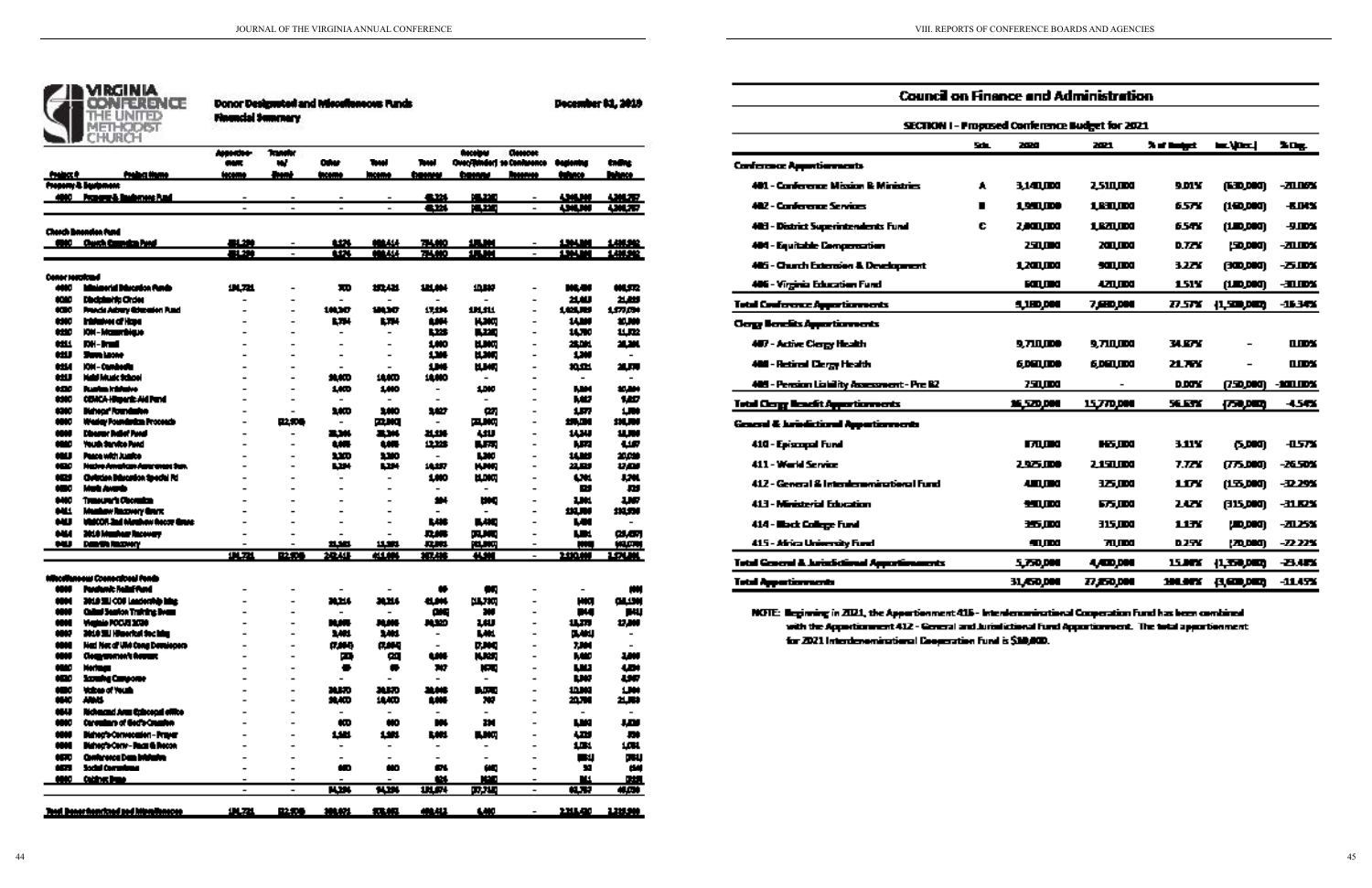| Schedule A - Apporticmment 401 - Conference Mission & Ministries |                                              |           |           |        |                    |          |  |
|------------------------------------------------------------------|----------------------------------------------|-----------|-----------|--------|--------------------|----------|--|
|                                                                  |                                              | 2020      | 2021      |        | Budget Inc.\(Dec.) | X Oct    |  |
|                                                                  | <b>Common Table Directed Ministries</b>      |           |           |        |                    |          |  |
| A.                                                               | <b>Program &amp; Board Administrative</b>    | 1,379,200 | 1,125,000 | 4.04%  | (石人)面              | -16.43%  |  |
| п.                                                               | <b>Benevolence Grants</b>                    | 2111,000  | 160.EEU   | 化反光    | (40,000)           | -20.00%  |  |
| c                                                                | Special & Sustaining Grants                  | 66,000    | 50 JULI   | 9.1.64 | (16,000)           | -24.24%  |  |
| D.                                                               | <b>Conference Programs</b>                   | 见0回       | 80.CET    | 化乙烷    | (10,000)           | -11.11%  |  |
| E                                                                | <b>Campus Ministries</b>                     | 830,000   | 800.EED   | 28%    | فتتقرقن            | -5.88%   |  |
|                                                                  |                                              | 2.566.200 | 2,215,000 | 7.95%  | (370,200)          | -14.32%  |  |
|                                                                  | Other Ministries                             |           |           |        |                    |          |  |
|                                                                  | <b>Wedey Foundation Capital Improvements</b> | 321,000   | 100,000   | 电球光    | (221,0000)         | -BLEX    |  |
|                                                                  | <b>Wedey Foundation Maintenance</b>          | 60,000    | ஹை        | 8225   |                    | 0.00%    |  |
|                                                                  | <b>Bishop's Discretionary Fund</b>           | 30,000    | 20,000    | ao X   | (10,000)           | -33.33%  |  |
|                                                                  |                                              |           |           |        |                    |          |  |
|                                                                  | Total Ministry Expenses                      | 2,996,200 | 2五四       | B. SOM | (601,200)          | - 20.07% |  |
|                                                                  | Contingency Funds - Budget Shortfall         | 16. KD    | 115.990   | 0.41%  | 医眼的                | -20.03%  |  |
|                                                                  | <b>Total 401 Apportionment</b>               | 3,141,000 | 2,510,000 | 9.01%  | (130, 000)         | -20.06%  |  |
|                                                                  | Supporting Details for Line Rems Above       |           |           |        |                    |          |  |
|                                                                  | A. Program & Board Administrative Expenses   |           |           |        |                    |          |  |
|                                                                  | 1. Common Table                              | 3,500     | 3,000     | aoix   | 1500)              | -14.25%  |  |
| z                                                                | Departmental Administration                  | 57,900    | 50.OUI    | 0.14%  | 伊罗斯                | -13.64%  |  |
| з.                                                               | <b>Agency Administration</b>                 | 60,000    | 50,000    | 0.1.04 | (سمعر س)           | -17.76%  |  |
| 4.                                                               | Personnel Custs                              | 1,230,000 | 1,000,000 | 3. 200 | فسروح              | -16.70%  |  |
| 5.                                                               | <b>Outsourced Graphic Design Services</b>    | 7,000     | 6.000     | aax.   | (1,000)            | -14.25%  |  |
| 6.                                                               | <b>Video Production &amp; Documentation</b>  | 10,000    | سم        | a os X | 亿000               | -20.00%  |  |
| Т.,                                                              | Contingency                                  | 10,000    | 8 M H     | a oriš | 亿000               | - 20 OCK |  |
|                                                                  |                                              | 1,379,200 | 以本如       | 4.04%  | (254,200)          | -18.45%  |  |

| <b>Board of Critained Ministry [see helow]</b><br>1 |
|-----------------------------------------------------|
|                                                     |
| Bishop's Assistant<br>7.                            |
| <b>AMLEI CONTENEDE SESSION</b><br>٦.                |
| Treasurer's Office<br>4.                            |
| 5.<br><b>Computer Services</b>                      |
| Richmund Area Episcopal Expense<br>Б.               |
| <b>Pastor Relocation &amp; Transition</b><br>7.     |
| <b>Arthives</b><br>R.                               |
| Council on Finance and Administration.<br>٠         |
| 111 Historical Scriety                              |
| 11 Board of Trustees                                |
| 12 Telephone Service                                |
| 13. Insurance                                       |
| 14. Pustage & Printing                              |
| 15 Building Operations & Services                   |
| 16. Conference Publications                         |
| 17. Contingency Funds for Unforeseen Expenses       |
| 18. Legal                                           |
| 19. Audit                                           |
| 211 Episcopal committee                             |
| 21. General Conference                              |
| 22 Contingency Funds - Budget Shurtfall             |
|                                                     |

| Board of Ordained Ministry |  |  |  |  |
|----------------------------|--|--|--|--|
|----------------------------|--|--|--|--|

- 1. Minister's Family Counseling
- 2 Candidates' Evaluation
- 3. Sexual Ethics Response Team
- 4. Conference Clergy Leadership Program
- 5. Center for Clergy Excellence
- **E.** Personnel Costs
- 7. Board of Crdained Ministry Administration

- 1 Salaries & Pension
- 2. Travel & Meetings
- 3. Continuing Education & Other
- 4. Contingency Funds Conference Budget Shortfall

| 70 M      | 2. DA (  | प्रमुख | les (pec) | <b>KOE</b>   |
|-----------|----------|--------|-----------|--------------|
| 411,000   | 344,500  | 1.23K  | (66,500)  | -16.18%      |
| 15.000    | 五四       | 0.20%  | فسري      | 五ぷ           |
| 245,000   | 26,III   | IL REA |           | 医面质          |
| 450,000   | 425,000  | 1.45%  | (بسره)    | -10.11%      |
| 130,000   | 120.MM   | na X   | (سعر س    | -7.87%       |
| 26,500    | 26,500   | 0.10X  |           | o an S       |
| 12,000    | 7,500    | 叫好     | (4,500)   | -37.SDK      |
| 20,000    | 20.AM    | norx   |           | ears         |
| 2.500     | 2,000    | n an K | (500)     | -20.00%      |
| 4,000     | 4,000    | naiX   |           | o.com/s      |
| 1,500     | 1,000    | n.com% | (SCO)     | -1133%       |
| 10,000    | 10,011   | nows   |           | o ank        |
| 15,000    | 18. JULI | næx    | 3,000     | 20.OK        |
| 33,000    | wer      | 0.12X  |           | o an X       |
| 190,000   | 175,900  | 山市光    | (15,000)  | -7.89%       |
| 12,000    | 7,5M     | n ok   | (4,500)   | -37.50%      |
| 25,000    | 15,000   | næX    | فتتقرمن   | -40.00%      |
| 200,000   | 200 A.D  | 0.72%  |           | o ank        |
|           | 6.AN     | 0.16%  | 6,000     | NA.          |
| 2,000     | 2,000    | naiX   |           | o.com/s      |
| 10,000    |          | n.com/ | (10,000)  | -100 MW      |
| 105,500   | 94,000   | ших    | (11,500)  | -10.90%      |
| 1,990,000 | 1,630.MM | 6.57%  | (161,000) | <b>B.OKK</b> |
|           |          |        |           |              |
| 15,000    | a,am     | n ok   | (7,000)   | -46.67%      |
| 21,000    | 15,000   | n os X | (6,000)   | 21.57%       |
| 2,000     | 2,000    | n ar K |           | o ank        |
| 36.500    | 20.AM    | nazX   | (16,500)  | -621%        |
| 15,000    | 14,500   | nas K  | 红草        | 4.3%         |
| 245,000   | 215,000  | 山水     | (سعرت)    | -12.24%      |
| 75,500    | 70.CLT   | 0.25X  | 医一种       | -7.28%       |
| 411,000   | 344.SID  | 1.23%  | (66,500)  | -15.57%      |

Schedule B - Apportionment 402 - Conference Services

Schedule C - Apportionment 403 - District Superintendents Fund

| 200       | 70 L          | Budget. | Inc. (Dec.) | N Chp.         |
|-----------|---------------|---------|-------------|----------------|
| 1,665,000 | 1,645,900     | 5.91X   | (سمره)      | -2375          |
| 140,000   | 130,000       | 0.47%   | فسرس        | -7.1 <b>4%</b> |
| 45,000    | 30,000        | uuki    | بسمرحه      | -11.33%        |
| 130,000   | 15,900        | п ти    | فسردتن      | -88.46%        |
| 2,000,000 | <u>Lazoum</u> | 6.54%   | ز160,000 (  | 头顶光            |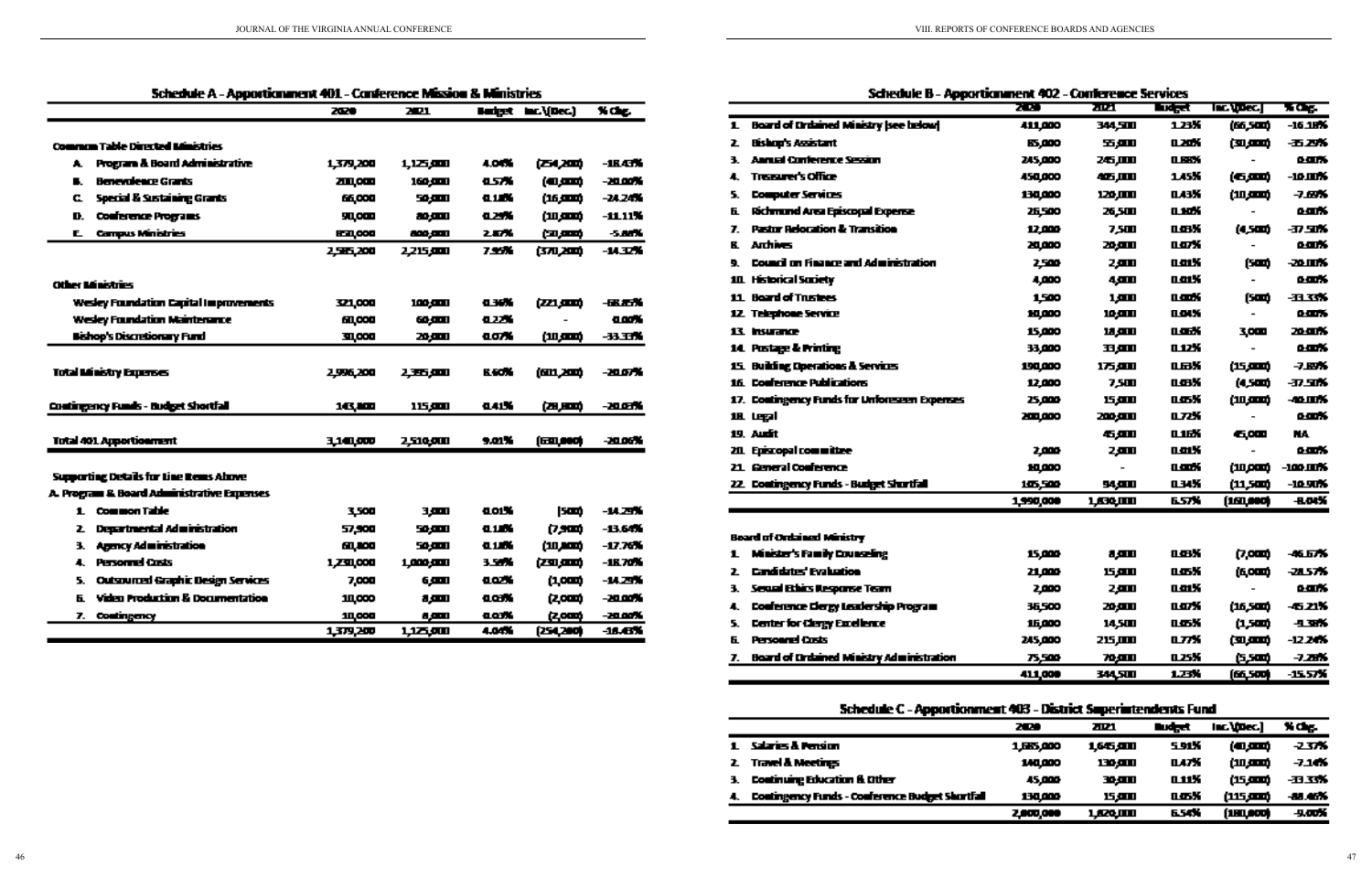### **SECTION II - Recommended Appertisements to Districts and Local Clurches**

#### A. Total Recommended Apportionment Levels:

The Council of Finance and Administration (CPA) recommends that the amounts apportioned from the General, Jorisdictional, and Annual Conference be apportioned to the districts as follows:

### 2021 Virginia Annual Conference Apportionments

| 401-Conference Mission & Ministries    | S | 2,510,000  |
|----------------------------------------|---|------------|
| 402-Conference Services                |   | 1,830,000  |
| 403-District Superintendents Fund      |   | 1,820,000  |
| 404-Equitable Compensation             |   | 200,000    |
| 405-Church Extension & Development     |   | 900,000    |
| 406-Virginia Education Fund            |   | 420,000    |
| 407-Active Clergy Health               |   | 9,710,000  |
| 408-Retired Clergy Health              |   | 6,060,000  |
| 410-Episcopal Fund                     |   | 865,000    |
| 411-World Service                      |   | 2,150,000  |
| 412-General & Interdenominational Fund |   | 325,000    |
| 413-Ministerial Education Fund         |   | 675,000    |
| 414-Black College Fund                 |   | 315,000    |
| 415-Africa University Fund             |   | 70,000     |
|                                        | S | 27,850,000 |

### **B. CONFERENCE APPORTIONMENT RECOMMENDATION SPECIFICS:**

The Conference Appertianments are intended to carry out the mission and ministry of the Virginia Annual Conference. All balances at the end of the year are to be closed to Conference Reserves onless an exception is granted by the Conference Council on Finance and Administration.

#### 401-Conference Mixion & Ministries

· This apportionment provides funding for the Conference Common Table benevolences and ministries, including Campus Ministries, other Common Table Program Routh and Agencies support.

#### **402-Conference Services**

· This apportionment primarily covers the administrative requirements of the Book of Discipline and **Conference award properties.** 

#### **463 District Superintendents Fund**

. This upportionment covers the personnel and towel costs of the District Superintendents.

#### **404 Equitable Comperentium**

. This upportionment is nequired by the Book of Discipline and is administered by the Equitable Compensation Commission to provide clergy sakey supplementation breed upon their policies and procedures.

#### 445-Charth Extension and Development Fund (CEP)

. This upportionment is based on recommendations of the Common Table and is directed to the Church. Development Team for one in providing conference-wide grants to men and existing charches in accordance of the policies of the Common Table.

#### **446-Virginia Education Fund**

### . This appearing meet is appearies ed to the districts at \$420,000 for 2021. Hered on recommendations of the Common Table, the following percentage distribution of the Fund is proposed for 2021:

### **Virginia Education Fund Allocation**

| Femum College             | 23.OX  |
|---------------------------|--------|
| Randolph-Macon College    | 22 D.X |
| Randolph-Macon Academy    | 12.OX  |
| Shenandoah University     | 21.5%  |
| Virginia Wesleyan College | 21.5%  |

### **Report on 2019**

- As set out in the Annual Conference procedures, the Annual Conference is informed, through this report, of shortfalls in the Apportionments that impact Conference Reserves. These shortfalls were managed through budget cuts, contingency funds and Conference reserves in accordance with Annual Confinence-approved policy. Below are the stated Apportionments for 2019.
	- 401 Conference Mission & Ministric 402 Conference Services 403 District Superintendents 404 Equitable Compensation

### **SECTION III — Appartionment Procedures**

- A. APPOKTIONMENT FORMULA:
- . All Appenbenments except for the Active Clergy Health Benefits Apportimments are calculated using the last year of available statistics of each local church (i.e. 202) apportionments are calculated using 2010 statistics). The formula is based on total net paid expenses which are the total expenditures of the church minus expenditures for benevolent causes, apportionments, capital improvements, and payments on loans and martgages. The apportionments for each church are sent to each district lused on decimal ralculations from the formula below:

| C%. |   | 96,600  |
|-----|---|---------|
| m.  |   | 92.400  |
| U%. |   | 50.400  |
| 5%. |   | 90.300  |
| 5%  |   | 90.300  |
|     | s | 420.000 |

|    | Shortfall |
|----|-----------|
| 25 | 565,314   |
|    | 278,471   |
|    | 290,173   |
|    | 52.561    |
|    | 1,186,519 |
|    |           |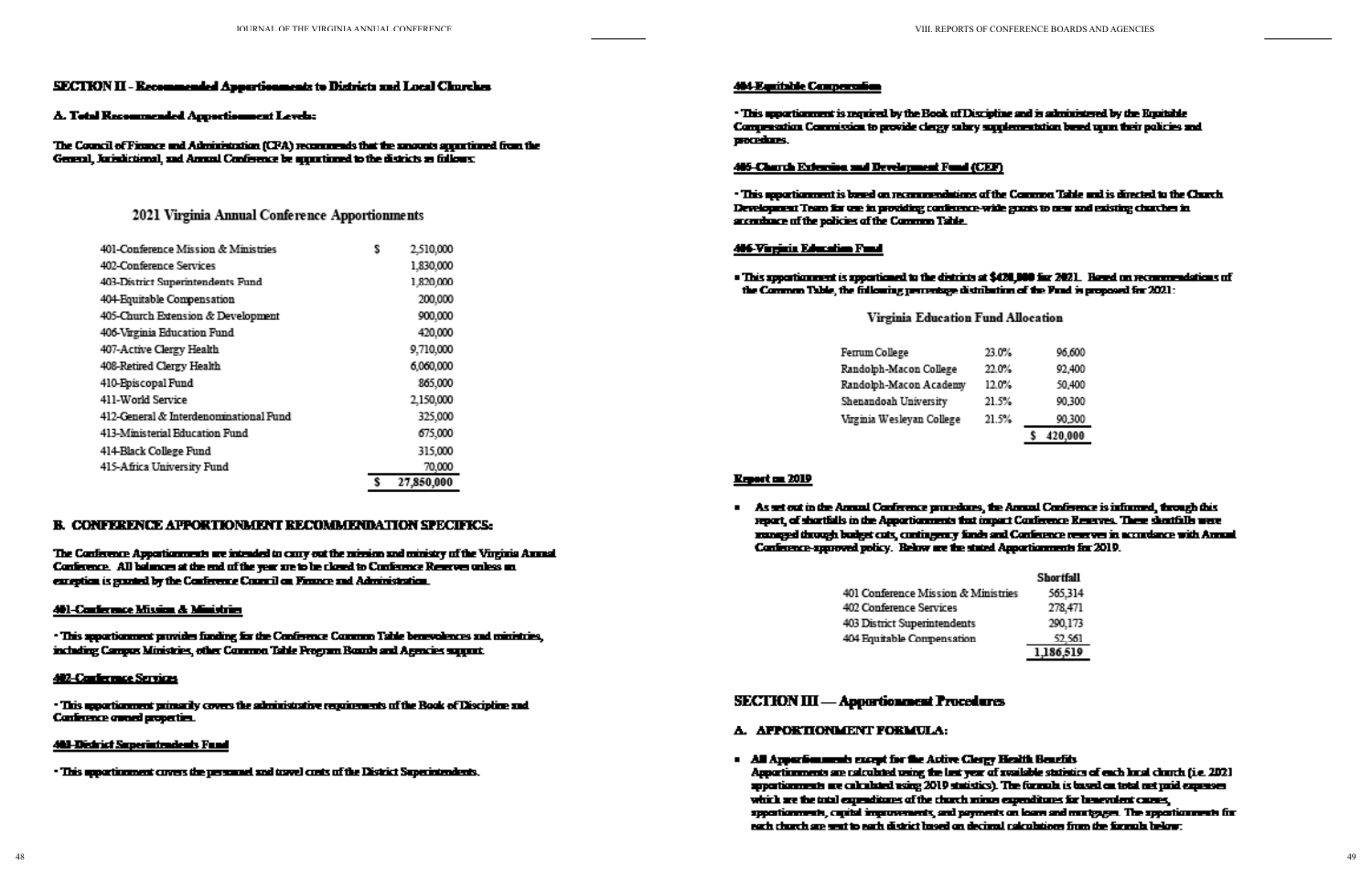### Individual Charch Net Paid/Total of all Conference Charches Net Paid = Charch Decimal

Active Clergy Health Benefits Apportionment Formula

The costs of the active clergy bealth benefits will be apportioned oning a two-tier calculation. The first tier will consist of a fixed dollar amount (\$5,000) per health plan eligible clergy based upon the July 1, 2020 appointment list. The nemaining costs after the tier one calculation will be apportioned to the thurthes losed upon total clergy (regardless of classification) compensation (salary plus accountable usindows ement) poid by a clorch divided by the total clergy compensation poid in the last year of mulable statistics (2019 for 2021 apportunements).

- . The district then passes the apportionments on to the local clurch according to recommendations developed by the district superintendents and the district stewards.
- . The Council on Finance and Administration, in consultation with the Church Development Team and Cabinet, her the authority to set a policy for approximing mosty chantered charches, Legacy charches, and 2<sup>nd</sup> sites of chartered charriers.
	- o Riferire Isnany 1, 2016, the price will be to phase in the apportionments for new chartered churches over a five year period with the first year beginning at 20% and increasing 20% for each subsequent was until the church is at 100%.
	- o Riferire Lannry 1, 2016, for a Legacy church as determined by the Church Development Team and the Cabinet, the district superintendent may present a projected budget of expenses to be used in the Legacy church's approximated culturation for the first 12 months of its cleating in a Legacy chuch.
	- $\alpha$  Rifferirve Lanuary 1, 2016 for a 2<sup>nd</sup> site (satellite d: multi-site) locations that are recognized as new frith communities by the Clout h Development Team and the Cabinet, the existing chartered church may exclude direct expenses of the second site from the apportionment calculation haved upon the following schedule:

| 042 mm in   | 100% |
|-------------|------|
| 41-54 mmin  | ÆЖ   |
| SS-56 mmtn  | en v |
| 67-78 mm in | 40%  |
| 79-90 mmte  | 20¥  |

- o Rifective Lanzary 1, 2017, for a Renewal church location as determined by the Claurch Development Team and the Cahinet, the existing chantered charch will be treated in the same moner as a newly chartered church.
- o Rifective Isnuary 1, 2020, Romenical (multi-denominational) charches will be direct billed for health insurance when they are served by an eligible United Methodist pastor and will not be subject to the 407 apportionment.

### **B. REPORTING CUIDELINES:**

- . District superintendents will report the apportioned amounts for each church to the Conference treasurer and the apportioned appeares will be shown on the monthly Treasurer's report sent to each clouds.
- . Apportionments are to be calculated and distributed annually rather than on a quadrennial basin.
- . The Annual Conference will raise World Service funds only through contributions from the local clustines. CFA urges that district superintendents, pastors, and local church leaders seek to fully implement Section 812 of the 2016 Discipline.

### **C. IMPORTANCE OF WORLD SERVICE:**

\* The importance of World Service to the life of the Church is lifted up to the Annual Conference. "The World Service Ford is ben't in the financial program of The United Methodist Church. The World Service approximated represents the minimum meets of the general agencies of the Church. Payment in ful of these appartments by local charches and annual conferences is the first benevalent responsibility of the Church." (Section \$12 of the 2016 Discipline).

## **SECTION IV - Annual Conference Special Offerings**

Armal Conference offerings particle important and life-giving support for key Conference programs. The following are recommended for approval for 2021:

- . United Methodist Panily Services. It is recommended that December he designated as United Methodist Family Services Month and that each charch promote an offering during this time for this purpose.
- . Pinnacle Living (Samuritan Fund). It is recommended that the period between Mother's Day and Father's Day be designated in support of the Pinnacle Living (Samuritan Pumil), and that local church. offerings collected during that period be dedicated to this ministry.
- . Heat Havens. It is uscommended that February be designated as Heart Havens Month and that each church promote an effering during this time for this purpose.
- . Annual Conference Offering, CPA recommends continued support for this important offering.

## **SECTION V - Policies**

### A. DISTRICT SUPERINTENDENT'S FUND **Overall Policies for the Pund:**

- . In compliance with the Rock of Discipline, the corrent submies and experience for district superintendents (DS), and three under special appointment, will be published in the Conference Journal with each DS's
	- sakey individually calculated and assigned each year or part of the appointive process, using the following collection
		- o Rach District Superintendent's salary shall be \$90,000.
		- the Annual Conference.
		- benefits, towel by vuscher, centiming education, and other Cabinet related expenses.
		- current approved decimal system (upon recommendation of CFA).
		- o All other District Superintendent's crets, such as huming, district office expenses and staff, are to be puid at the district level.

### **B. TRAVEL & MEETING EXPENSES**

Board and Agency members and staff engaged in Conference business are provided and sue to be managed as follows:

- . The milesce primburgement rate is set at 45 cents for Conference stuff. The milesce primburgement rate for volunteers is set at half the IRS rate for volunteers (corrently 29 cents) for those serving boards and **gancies of the Conference.**
- . Meals are to be reimborsed at actual costs, but not to exceed \$20 per 24-hour period. (Resolution the date of depositore from home/office is not accepted; dinner on the date-of setors is not accepted, except when the arrival to home/office is after  $7 \, \mathrm{p.m.}$ ).
- . Reinbursement for duly room charges is set at \$100, if the travel incurred extends to a period over three hours prior to the stating time of 10 a.m. on the day of the meeting.

o Bark year, the sumal valuties of the District Superintendents are to be recommended by CFA to

o CFA also administers salary-related expresses, to include such items as persions, supplemental o The total cost of salaries and related expenses apportioned to Districts are to be based on the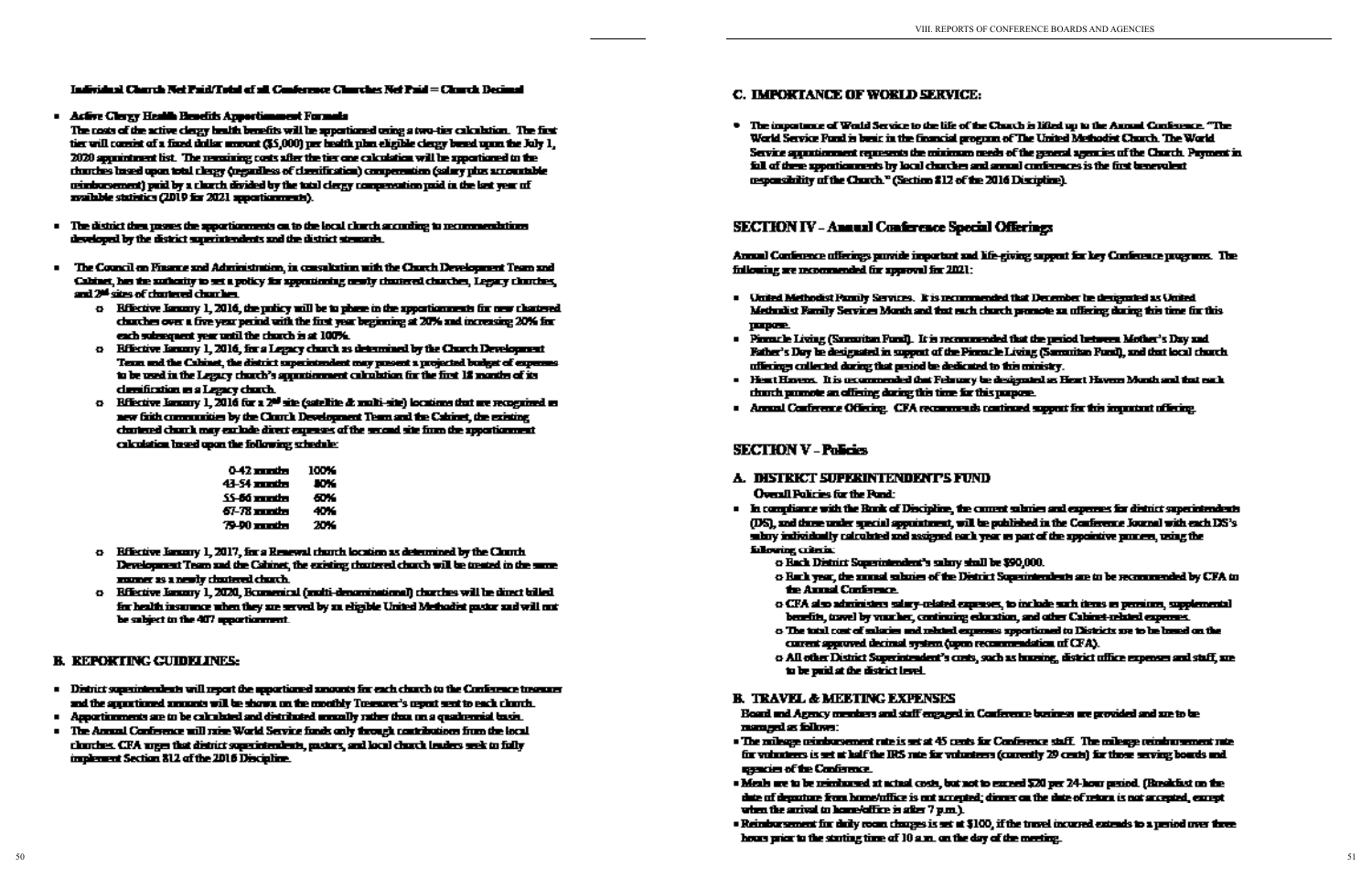- · Spouse expenses are not part of allowable expenses.
- . To encourage stewardship in this area, CFA suggests: (1) that advance reading materials be purvided for study prior to meetings; and  $\left( 2\right)$  that there be use of teleconferencing, where feasible.

#### **C. INDIVIDUAL EXPENSES FOR ANNUAL CONFERENCE** Provided for and managed as fullows:

- . Each charge is responsible for the expenses of both the clergy and by members (including diarcast ministers) from that charge to the annual conference, working out its own plan of compensating for actual 1001111
- . Persons not covered through local church appointment shall receive annual conference reinhorsement not to exceed \$170 a night for mileage, mesh and ladging; the Conference treasurer shall reimburge the claiment through youther of approved expenses. Coverage under this section extends to:
- retired clergy who retired with pension under one of the Disciplinary options and who are not O) serving full-time;
- dergy on medical lense; Ф.
- clergy on subbutical leave who are members of the Virginia Annual Conference; œ.
- retired dimensal ministers who served at least eight years in the Virginia Conference and who are 面 granted a retired relationship by the Conference;
- persons expecting their first appointment; Θ
- members of the conference who have been appointed to attend a theological school; 曲
- those serving as chaptains in Anmed Porces; 囱
- desceneres under appointment; œ,
- Ø. forbughed missionary members of the Virginia Annual Conference,
- those on loan to other monal conferences, whose expenses are not otherwise purvided for; and O.
- clergy returning from an approved leave of absence receiving local clurch pretoonl appointments. œ.
- . Each district is responsible for the expenses of its district superintendent, youth members and members-मं-माहर
- . Each board, agency or committee is responsible for the expresses of its chairpersons, if that person is not a clergy or by member whose casts are covered by their charge or district.

### **D. CONFERENCE RESERVE FUNDS**

### Policies on the Maintenance of Renewe Pund Levels:

. The Council manitors the Conference Reserves to ensure the shifty to cover future contingencies including.

- a) Reserve finds for emergencies and catastrophic needs related to the maintenance of Conference property held by the Conference trustees, and include: (1) Virginia United Methodist Center; (2) Wesley Foundation buildings; and (3) the Episcopal residence. [The total value of these properties is estimated at more than \$15 million.]
- b) Reserve finds for cash flow purposes.
- Reserve finds for economic and financial downtown. d.

. The Council has set the following target for Conference Reserve Funds:

### **Care Reserved**

|  | A. 20% of the Conference Budget that closes to reserver | \$1,475,000 |
|--|---------------------------------------------------------|-------------|
|  | a 401 – Conference Mission and Ministries               |             |
|  | b. 402 – Confirmate Services                            |             |
|  | c. 403-District Superintendents' Fund                   |             |
|  | d. 404 - Registable Compensation Pand                   |             |

**R** 15% of Invested A

### \$2413.000

937,000

- . Consistent with approved Annual Conference pulicies (effective January 1992), the use of investment income is authorized to maintain reserve levels. (At the discustion of CPA, excesses may be used to:  $(l)$ meet shortfalls in Conference benevolences; (2) meet shortfalls in Conference Services; and/or (3) reduce apportinements from the Annual Conference to local charches.
- . Reserve funds in the amount of \$300,000 are available to cover actions emerging from Annual Conference vate, emergencies, support of advances for companyes, and potential hidrities of the **Conference**
- . Of the amounts reserved: (1) up to \$50,000 is available for emergency mede of the Common Table, with the approval of  $CFA$ ; and  $(T)$  up to  $$100,000$  may be allocated by  $CFA$  between seemons of Annual Conference, as deserted more sony
- . The status of Conference reserves at the end of the print artical year is to be reviewed each year by CFA. and included in the Treasure's Report to the Annual Conference Service.

### **E. PASTOR RELOCATION TRANSITION FUND.**

- 1. By action of the June 2003 Annual Configuror, CFA has established Pentor Relocation Transition Ford and has provided funding through the Conference Services apportionment.
- 2. Charches/charges which are served by falltime clergy annuitated to their charge as pastor may request reimburgement on the following schedule for an incoming pastor, if the previous pastor served two years or less in the appointment to their charge.
	- maximum of \$3,000 reinbursement.
	- \$2,000 pendancement.
- 3. No moving expenses will be reimbursed that are not in compliance with the Virginia Annual Conference Guidelines for Moving Ropenses as printed in the Journal of the Virginia Annual **Conference**
- 4. Payment will be made at the end of the year bund on a pro-cata share of the upportionment receipts from the charches.

### F. CONFERENCE JOURNAL

The 2020 Jawren's to be made available by posting on the Virginia Conference website (www.yaumc.org) as a PDF file. It will be available as a printed copy upon request at a cost of \$25 which includes shipping. Requests for printed copies must be made by October 1 of the calendar year, and payment must be made at the time the order is placed. Cody a small quantity of Journals will be printed and distributed in complicance uith the Book of Discipline (606.2), to district offices, Conference staff, and those parchesing copies before the October 1 dendline.

### **G. CONFERENCE PUBLICATIONS COMMITTEE**

It is recommended that the Conference-Pannibel Publications Committee be continued, composed of the following: (1) the Director of Connectional Ministries; (2) Conference Treasurer; and (3) the Conference Eirector of Communications, who will serve as the convener of the committee. The Committee andy convene at say time at the request of any committee member as long as a majority of the committee. members are present. [The committee oversees the production and publication of the conference Journal and other such publications and mailings that are appropriate to loeping the conference members linked to the business of the Annual Conference.]

### **H. CLERCY DIRECTORY**

Case copy of the Directory of the Ministry is to be mailed to all Virginia Conference clergy (active and retired, including bay preters and diacoral ministers). Widows/widowers of clergy are also entitled to a free conv upon respect. Additional conjes mov be purchased at a cost of \$4 each furtheles shipping and harding). An updated version of the directory is available on the Conference website as a pdf file.

At December 31, 2019 the Annual Conference had reserves guarter than the target amount.

 $\bullet$  One-year appointment  $-$  Seventy-five percent of the verified moving expenses up to a

 $\bullet$  Top-year appointment  $-$  Fifty percent of the verified moving expenses up to a maximum of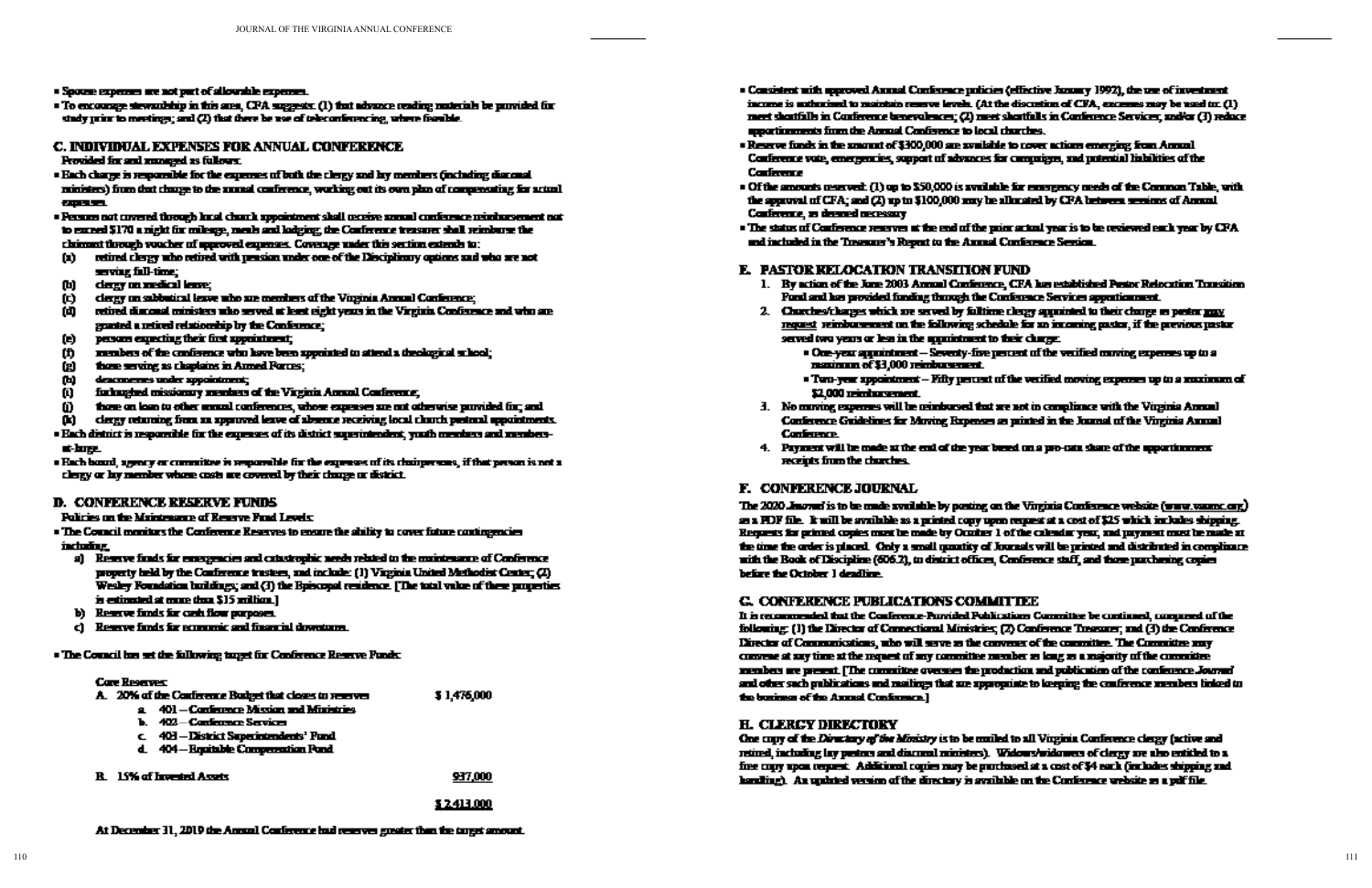### **L AUDIT REPORTS**

The Council on Finance and Administration reminds all district offices, agencies, institutions, and ergenizations receiving any financial support from conference funds or from say artherized conferenceuide appeal to be in compliance with the 2016 Book of Discipline 617.2 and 617.3 to submit audited financial statements to the Conference Treasurer on later than six months after the end of the cognization's fiscal year.

### **J. IRS RECULATIONS**

CFA reminds all church and/or charge treasurers to comply with the IRS negalations.

### **K. REQUESTS FOR BUDGET FUNDING**

CFA recommends that all groups requesting funding from CFA submit requests for budget funding to CFA by January 15 of the year the request is being made. This will allow the requests to be reviewed by CFA in sufficient time for consideration at the Annual Conference Session the following June.

### **SECTION VI - A Church in Mission**

We are a Church in Mission and a three-pamped facus of teaching, communication, and recognition. entither us as a Configure and as Christians. With it, we are able to share and hern for the what it means to enter into the vision and share concerns with many people. But more importantly, it sets out a faces throughout our Conference on the value and importance of the unique connectional relationship we have as **United Methodists** 

Our charter has already been defined for us and it is set out in Scripture. "Tast as in the luman bady, though it is made up of mony parts, is a single unit, because of these parts, though mony, ande one body, so it is with Cluist." (I Corinthians  $12:12$ ). And that body is compased of all of God's children, including the rich and poor, framd and lost, and secure and dispossessed. For as Jesus said, "Truty, I tell you, just us you did it to one of the least of these who are members of my family, you did it to me." (Matthew  $25:40$ ).

As part of that body, we are called to serve our brothers and sisters in mission throughout the connection. Recause of our coverant with God and with each other, it is our goal to fund the busic minimul witness of the United Methodist Church.

We have much to be proud of us a Conference, us we live out the fall meaning of the Stewardship of the Gospel. Our connectional giving - the impartant life blood of the work we all do together - is a reflection of the great commitment that Virginia United Methodists have to the mission and ministry work of our Lord. The budgets we dow up, while important, are more than a series of numbers. They reveal the very character of the people who build them, support them, and sat through them. They are Christ's work in the world, put into a plan for receiving and spending - collective understandings of commitments to falfilling ministries and mission priorities. It's no small thing we do individually, when collectively we are making such big impacts beyond our clouch doms.

The Stemuckship of our Conference is part of our response to the meda we know about, as well as those not yet seen. Seeing the need, then doing what liesus would do. That's trae Stewardship! It's our ficit: in artim!

**Heity Frahes, President** 

The purpose of the Board of Ordained Ministry (BOM) of the Virginia Annual Conference is "to assist disciples of Jesus Christ with God's continuing work in the areas of call, development, and collegial support.'

# **BOARD OF ORDAINED MINISTRY**

During the 2017-2020 quadrennium, the BOM continued its role as the credentialing and certifying authority to persons responding to God's call as an ordained elder, ordained deacon, associate member, provisional elder, provisional deacon, and specialized ministries (Christian Education, Youth Ministry, Music, Evangelism and Older Adult Ministry).

v **Whole Person** – In working with candidates and clergy, the whole person is considered, including their theological knowledge, emotional intelligence, practical skill,

- Three core values undergirded the BOM's ministry during the past four years:
- and cultural competency.
- ing world.
- 

v **A Changing World** – Effective ministry leadership is needed in the pulpit and far beyond it: Christ is present—and our witness is needed—in and for a rapidly chang -

v **Spiritual Discernment** – The Holy Spirit is at work in the BOM's practice of discernment; being prepared, being prayerful, and being healthy all help the Spirit to

#### move among us.

The following reports from a few workgroups reflect the additional year-long efforts of the BOM: **The Grants and Loans Committee** - Awarded \$8,500 to five candidates through the Excellence in Clergy Leadership Scholarship with the General Board of Higher Education and Ministry. Also, a total of \$135,525 was awarded to twenty candidates through Service Loans, Grants, Individual Scholarship Funds, and Clinical Pastoral Education Funds.

**The Candidacy Team** - Hosted a Candidacy Summit in January in which twenty-seven people explored their calling to ministry. God is still calling people to serve, and the next Candidacy Summit will be July 10-11, 2020, at the Roslyn Retreat Center in Richmond.

**The Ethics Committee** - Continued to work with Dr. Sondra Wheeler as she presented sessions on clergy ethics on all sixteen districts this quadrennium, making four such presentations in 2019. Also, the Ethics Committee with the Sexual Ethics Response Team (SERT) provided Ethics 101 training at Licensing School.

**Eight-Year Clergy Assessment** - General Conference 2016 required that every annual conference develop a process for ordained clergy to participate in an assessment every eight years (paragraph 349.3). Under the leadership of the Center for Clergy Excellence, Rev. Lindsey Baynham, Rev. Beth Givens, and Rev. Leigh Anne Taylor crafted an "Aldersgate Renewal" whose pilot program will launch at the close of Annual Conference June 2020. The focus for the Eight-Year Assessment in Virginia will be thriving in ministry, inviting a season of deep reflection about what God is doing in their lives, creating a meaningful connection along the journey, reconnecting to the power of the Holy Spirit in ministry and renewing call. The prayer of the Eight-Year Assessment is that the clergy of the Virginia Annual Conference will experience hearts that are "strangely warmed." Elements of the Aldersgate Renewal program include, but are not limited to, a dinner at the close of Annual Conference, a 24-hour retreat, participation in a cohort group, EM (Effective Ministry) 360 Assessment, personal goal setting, and reflection paper.

During the past year, the Center for Clergy Excellence completed its fifth cohort of the Virginia Clergy Leadership Program (enhancing vocational competencies in mis sion, disciple-making, worship leadership, and preaching).

 $112$ The Board continues its involvement with ongoing management of the Episcopal residence. Kathy Lutman serves as the Board's representative to the Episcopal

**Calling 21** - Calling 21 is a young adult, local church internship program in partnership ministry with the Center for Clergy Excellence, the Cabinet, and Shenandoah University. The purpose of the program is for college students to explore their calling through a conference-wide, grassroots, congregation-based, youth-focused approach to the Virginia Conference's emerging culture of call. These students spend a summer immersed in the life of a local church, not their own, discerning God's call on their lives, and experiencing the diverse church communities in Virginia. Three interns will be serving this summer.

The BOM expresses its sincere appreciation to the Center for Clergy Excellence for its unwavering focus "primarily on clergy leadership, which includes developing, supporting, and training clergy leaders in light of the core values of excellence and fruitfulness." The Director for Clergy Excellence is Rev. Lindsey Baynham; the Associate Director for Call and Candidacy is Rev. Joanna Dietz, and the Program and Administrative Director is Kristen Dowdy Seibert. I also wish to offer my gratitude to the members of the BOM and the District Committees on Ordained Ministry, and at-large BOM committee members for their dedicat -

ed services to the Virginia Annual Conference.

*– Rev. John R. Hall, Sr., Chair*

## **COMMITTEE ON EPISCOPACY**

The Committee on Episcopacy (COE) is responsible for the review and evaluation of the resident bishop as required by the *Book of Discipline*. A process for this review has been created and is used by all Conferences in the Southeastern Jurisdiction (SEJ). We meet with the bishop three to four times a year to engage in conversation around this process and to hear Bishop Lewis reflect on issues in the Annual Conference and the larger connection. The COE communicates the results and insights of this review with the SEJ COE for use in their assignment process. Bishop Lewis will complete her first quadrennium this year. Many United Methodists are experiencing apprehension related to issues associated with the 2020 General and Jurisdictional Conferences. The COE joins Bishop Lewis in calling the Virginia Annual Conference to prayer for the church and its leaders in this important season.

*– Rev. Tom Berlin, Chair*

## **BOARD OF TRUSTEES**

The Virginia Conference Board of Trustees held their two regularly scheduled meetings in September and March. In addition, further communication via confer ence calls during the Conference year were also held to follow-up on other issues, including General Conference and VUMAC. The Board continues to address property issues related to discontinued and/or abandoned United Methodist churches in the Virginia Conference. This is time-con suming, but important work in the stewardship of Conference church properties. Also, during this past Conference year, the sale of the Blackstone property was completed.

Coming out of the 2019 General Conference, a disaffiliation process was approved for annual conference implementation as needed for requests for disaffiliation by local churches. The Conference put together a Work Group to establish processes and steps for potential implementation. The process approved by General Confer ence revised implementation of the discipline's trust clause through agreements on pensions for active and retired clergy, apportionment status, and outstanding debts, and other items. The Work Group included participation of Carl Moravitz and Kathy Lutman from Trustees, as well as, representatives from other related areas of our Conference as set out by General Conference action. It worked toward development of a Conference Disaffiliation process that would guide implementation of poten tial requests for separation. That process was delayed due to issues surfaced by the General Conference on the accuracy of final voting in 2019. Given other proposals on UMC organizational that are being proposed at the 2020 General Conference, the Work Group process reviews on disaffiliation represents important foundational work that may be useful after the May 2020 General Conference.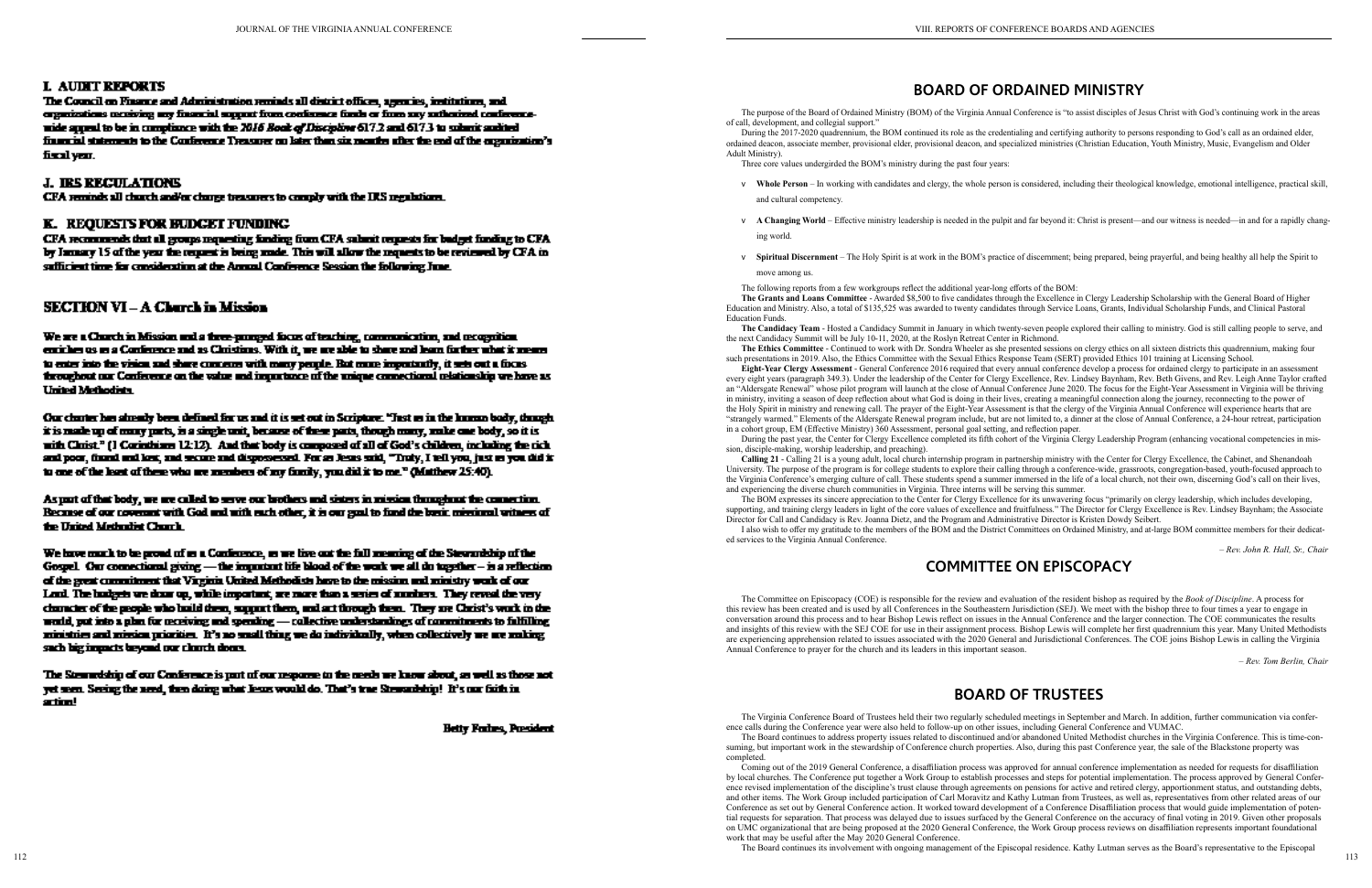Residence Committee (ERC). The annual inspection review of the Episcopal residence was completed in Fall 2019.

The Board of Trustees is directly supported by the Williams Mullen firm, which provides expert attorney services and counsel on Board of Trustees and Annual Conference matters. (Although our attorney support remained the same, it was provided through a different firm.) The firm, and, in particular, Andrew White, has integrated well into the total work of the Board, providing expert counsel to us in our current and ongoing work.

The current slate of officers for the Conference Trustees is: Carl L. Moravitz, president; Kathy Lutman, vice president; Clyde T. Nelson, secretary; David Dommisse, treasurer.

I am thankful for the dedication of all the members of our Board as we work to meet the important tasks set out for the Board by the Conference and the *Discipline*. I am especially thankful for the continued leadership of our Vice President, Kathy Lutman, who has stepped in many times over the past year, when I was unavailable, to help me in the many tasks of our Board.

As an event-sponsoring or co-sponsoring agency providing funding for clergy and laity leadership development, the foundation supported the Goodson Preaching Academy of 2020 and remains interested in supporting conference ministry programming that fosters opportunities for young adult laity and clergy to help the church in reaching all generations. Grant application forms can be found on the conference website under the tab for The Bishops' Foundation.

*– Carl L. Moravitz, President*

## **THE BISHOPS' FOUNDATION**

The Bishops' Foundation provides funding for leadership development of both laity and clergy in the areas of evangelism, spiritual formation, preaching, congregational leadership in the Wesleyan Spirit, and most recently, spiritual leadership. Funding comes from donations received in honor of retired bishops who select the Foundation as the trustee. The foundation is led by a board of directors (five clergy and four laity) nominated by the Cabinet. Endowment funds are invested with the Virginia UM Foundation. In 2014, the foundation was dissolved as a corporation and is now a board reporting to the annual conference.

Duke Divinity School launched the Duke Divinity: Black Pastoral Leadership Collaboration which will draw on original research in Black church traditions and historical examples of effective Black church leadership to train and build networks of effective leaders for the Black church of today and the future. The collaboration will be led by the Rev. David Emmanuel Goatley, research professor of theology and Black church studies and director of the Office of Black Church Studies at Duke Divinity School.

*– Kevin W. Bruny, Co-Chair*

## **UNITED METHODIST-RELATED SCHOOLS**

## **Duke University Divinity School**

Dean L. Gregory Jones, Dean of the Divinity School and Ruth W. and A. Morris Williams Jr. Distinguished Professor of Theology and Christian Ministry, had his term as dean extended for a full five years through 2023.

The Duke Endowment awarded Duke Divinity School a \$12 million grant in support of DDS's three core priorities and traditions: Thriving communities enlivened by healthy congregations and gifted pastors, embodied wisdom through rigorous intellectual vitality, and creative institutions that inspire imaginative and transformative leadership including the Thriving Communities Fellowship program, which will provide 52 new full-tuition scholarships over the next four years.

In 2019, Duke Divinity School welcomed 215 new students from 33 different states and seven other countries, including Canada, Malaysia, Singapore, South Korea, Taiwan, Thailand and Zimbabwe. The Master of Theological Studies (M.T.S.) and Master of Arts in Christian Practice (M.A.C.P.) degree programs received record enrollments of 35 students and 22 students respectively. The Master of Theology (Th.M., 14 students), Doctor of Ministry (D.Min., 20 students), and Doctor of Theology (Th.D., 4 students) all had strong enrollment. The D.Min. program was named the top online program by TheBestSchools.org. Duke Divinity's new Certificate in Theology and Health Care will enroll 8 students, all of whom are fellows with the Theology, Medicine, and Culture (T.M.C.) Initiative at the school. The M.T.S. program also includes 8 students who are T.M.C. fellows, for a record year of 16 total fellows. The M.Div. degree program gained 110 new students, with minority students comprising more than 32 percent of the incoming M.Div. class, and Black students comprising 18 percent of the incoming M.Div. class. Female students made up 44 percent of incoming M.Div. students, while males were 56 percent. There were 24 denominations represented in the M.Div. entering class, with 42 percent affiliated with The United Methodist Church.

Two new faculty members, Brent Strawn and Brett McCarty, joined the DDS faculty in July 2019. Strawn, Professor of Old Testament, is an ordained elder in the North Georgia Conference. Strawn has a secondary appointment as a Professor of Law at Duke University School of Law. Prior to joining the Duke faculty, Strawn taught at Candler School of Theology at Emory University for eighteen years.

McCarty, Assistant Research Professor of Theological Ethics, is a theological ethicist whose work centers on questions of faithful action within health care. He is associate director of the Theology, Medicine, and Culture Initiative at Duke Divinity School, and he holds a joint appointment in the School of Medicine's Department of Population Health Sciences.

Randy Maddox, William Kellon Quick Professor of Wesleyan and Methodist Studies, general editor of the Wesley Works Editorial Project, and elder in the Dakotas Conference, retires at the end of the 2019-2020 academic year.

United Methodist faculty member Brittany Wilson received tenure and promotion to the rank of Associate Professor.

Tito Madrazo joined the administrative leadership of the Divinity School as Senior Strategist for the Hispanic House of Studies. He will also serve as a consulting faculty member.

We are deeply thankful that God was with us through 2019, which was definitely a year of hills and valleys. I am thrilled to let you know that our drill team successfully defended their Air Force Association Virginia State Air Force Junior ROTC Drill Championship title. We also sent a team to the Air Force Junior ROTC Nationals Competition in Ohio, and took eighth place overall in the nation, with our dual team taking first place in their competition! We were blessed with athletic talent as our girls' soccer team and both the girls' and boys' middle school soccer teams won championships. But it was also a year in which we needed God's comfort, as our beloved English teacher Robert Davies and longtime security officer Bob Johnson both lost their battles with cancer. I am thankful for His care of our school family as we mourned their loss.

The Hispanic-Latino/a Preaching Initiative is currently in its fifth year of providing high quality theological education to current and aspiring Hispanic-Latino/a ministers. 21 students from multiple denominations are taking courses with us this year.

The Duke Endowment has also awarded Duke Divinity School a grant of \$5.5 million over five years to cultivate meaning and purpose across diverse professional schools at Duke. The Lilly Endowment has also awarded grants to Duke Divinity School to coordinate initiatives on "Thriving in Ministry" and "Thriving Congregations" across the United States.

Duke Divinity School has a partnership with Huntingdon College and Virginia Wesleyan University to create streamlined admissions process and private campus events in order to better equip students from those institutions with a calling to serve the church. In an effort to expand access for quality theological formation to students, pastors, and lay leaders in the Nashville Episcopal Area, DDS is also partnering with the Turner Center at Martin Methodist College to offer theological training for innovative and entrepreneurial ministries.

*– L. Gregory Jones, Dean of Duke Divinity School*

## **Ferrum College**

As we begin a new decade, Ferrum College is moving forward in new directions and remaining true to its mission to be a community where students enter with promise and leave with purpose. At its core, the College remains steadfast in its commitment to service, both in its approach to teaching and learning, and in many of the careers our students pursue. Commitment to service translates into integrity and servant leadership, and we are proud of our students, faculty, staff, and alumni for the many ways they shine through their service.

This year, the College became the only four-year institution in the Commonwealth to guarantee that Virgina community college graduates can complete a bachelor's degree within only two years, or they receive the remaining coursework for free. Several community colleges have already signed agreements to work with the College to promote the Ferrum Promise to their students in teacher education, agriculture, business, social work, ecotourism, and environmental science.

Another step forward this year was when we were approved by our accreditors to begin offering master's degrees for the first time in our history. The initial programs will be a master's degree in psychology and an education specialist degree. Additionally, the College was approved to offer its first fully online programs. For the first time ever, the Ferrum College Chorale was invited to perform at Carnegie Hall. The Chorale performed as part of a larger chorus of 125, under the

direction of Josh O'Dell, the choir director of Thrasher United Methodist Church in Vinton, Virginia.

The College's tradition of strong athletic programs continues with the addition of track and field and the launch of a campaign to fund improvements for our softball facilities. We also welcomed a new athletic director, John Sutyak, who is working closely with coaching staff and our Office of Institutional Advancement to build and strengthen relationships among donors and area business sponsors.

In a wonderful example of graduates giving back, a 1992 alumnus, Greg Craddock, a U.S. Army veteran and CEO of Patriot Group, International, provided a gift to create a special lounge in the College's Stanley Library. With a beautiful view of the campus, the Craddock Veteran's Lounge offers students who are current or former service members a dedicated space to study or simply to relax between classes. The lounge was dedicated in November.

Tri-Area Community Health Clinic, the College's partner for student health services, completed construction of its new facility and opened its doors in February. The clinic, consisting of a health center and a pharmacy, was formerly located beneath the College's Vaughn Chapel. Its new location which is adjacent to campus, is more spacious and will benefit our students and the wider community in ever more expansive ways. The Tri-Area Community Center will be an important partner as the College continues to increase its health sciences programs.

During spring break, the College's Dean of the Chapel, Rev. Dr. Jan Nicholson Angle, led a team of sixteen students, four faculty and staff, and one community volunteer to Baton Rouge, Louisiana, to assist with recovery efforts from Hurricane Barry. More than 600 Baton Rouge residents reported damage to their property in the days immediately following the storm, and Ferrum College students assisted some of these homeowners with cleanup and property repair.

In sum, it is gratifying to be part of a college community whose motto is a way of life and lived daily in student-centeredness. As we model "Not Self, But Others" by placing students at the center of all we do, students flourish, taking their talent well far beyond campus to live as responsibile citizens in their community, nation and world. We are grateful to the United Methodist Church for its support of the College's work to prepare students who enter with promise and leave with purpose.

*– David L. Johns, Ph.D.* 

## **Randolph-Macon Academy**

Three of our longtime employees, Robert and Janie Lewallen, who filled a variety of positions over their decades of service, and Vice President Jonathan Ezell, retired at the end of the 2018-19 school year, and our Commandant, Col Frank Link, USAF, Retired, left for family reasons. We were blessed to have just the right person for the job already on staff, as LtCol Michael Starling, USMC, Retired, R-MA Class of 1988, stepped up and filled the role.

Despite these challenges, we had a successful and exciting year full of God's blessings. We hosted our first Fine Arts Show in April, which combined musical performances with art displays and the inaugural induction of students into our new Tri-M Music Honor Society. Our senior class earned 191 college acceptances and were offered more than \$5.1 million in college scholarships.

In the fall, our Middle School students won first place in the robotics category at the local Lego League competition, and took third place overall. We opened the Betty and Dave '53 Moore Enterprise and Leadership Lab, which was named in honor of two people who are not only staunch supporters of Randolph-Macon Academy, but two of the kindest, truest Christians I have ever had the privilege to meet.

As we honor our heritage as a United Methodist Church, we continue to offer weekly chapel services, one for our Upper School students and one for our Middle School students. Our chaplain, Joshua Orndorff, has done an excellent job in connecting with our students and growing our spiritual life programs during his years here. There are many glory sightings to celebrate! In 2019, we averaged 30 students participating weekly in small group opportunities and movie nights, and 8 serve through their participation on the Praise Team. For the fifth consecutive year, we are offering confirmation classes; there are six enrolled in the UMC class.

The Interfaith Prayer Room became a reality in 2019, providing a quiet place for prayer and reflection in the center of campus. We also began a Spiritual Life Leadership Team that has 6 students and 3 faculty members involved in Campus Ministry Institute. The inaugural mission trip was a phenomenal success, with 16 students, along with six adult chaperones, assisting families through the Washington United Methodist Church Disaster Recovery Center in eastern North Carolina. Chaplain Orndorff returned with another group this year consisting of 23 students and six adult chaperones.

We have much to be thankful for. Your support and prayers are greatly appreciated as we continuously seek ways to bring our students closer to God, and for our Academy to be a "City on a Hill". God bless you all.

*– David C. Wesley, Brigadier General, USAF, Retired, President*

# **Randolph-Macon College**

Founded in 1830, Randolph-Macon College is a selective, co-educational, nationally ranked liberal arts college located in Ashland, Virginia, just minutes north of Richmond and 90 miles south of Washington, D.C. The college achieves its mission of "developing the minds and character of each student" by balancing rigorous academics with individualized attention between our exceptional faculty and students. The student-faculty ratio is 11 to 1 and the average class size is 14 students. The college has an outstanding reputation for academics, national and international internships, study abroad programs and undergraduate research opportunities. Now in our 190th year, the college is larger and more diverse than at any time in history, having experienced a significant growth in our student body in recent years. The 2019-2020 academic year opened with 1543 students from 26 states (plus the District of Columbia) and 27 countries. Of these students, 53% are female and

48% are male.

Our outstanding faculty has been recognized for its achievements on countless fronts, including superior teaching, research, and mentorship, creating personalized education for students both inside and outside of the classroom.

The EDGE Career Center is focused on preparing our students for careers and post- graduate success. Faculty serve as mentors and offer important advising, linking valuable liberal arts education with important career and post-graduate success strategies and life skills. The EDGE also offers Boot Camp, a signature two-day career-focused immersion program.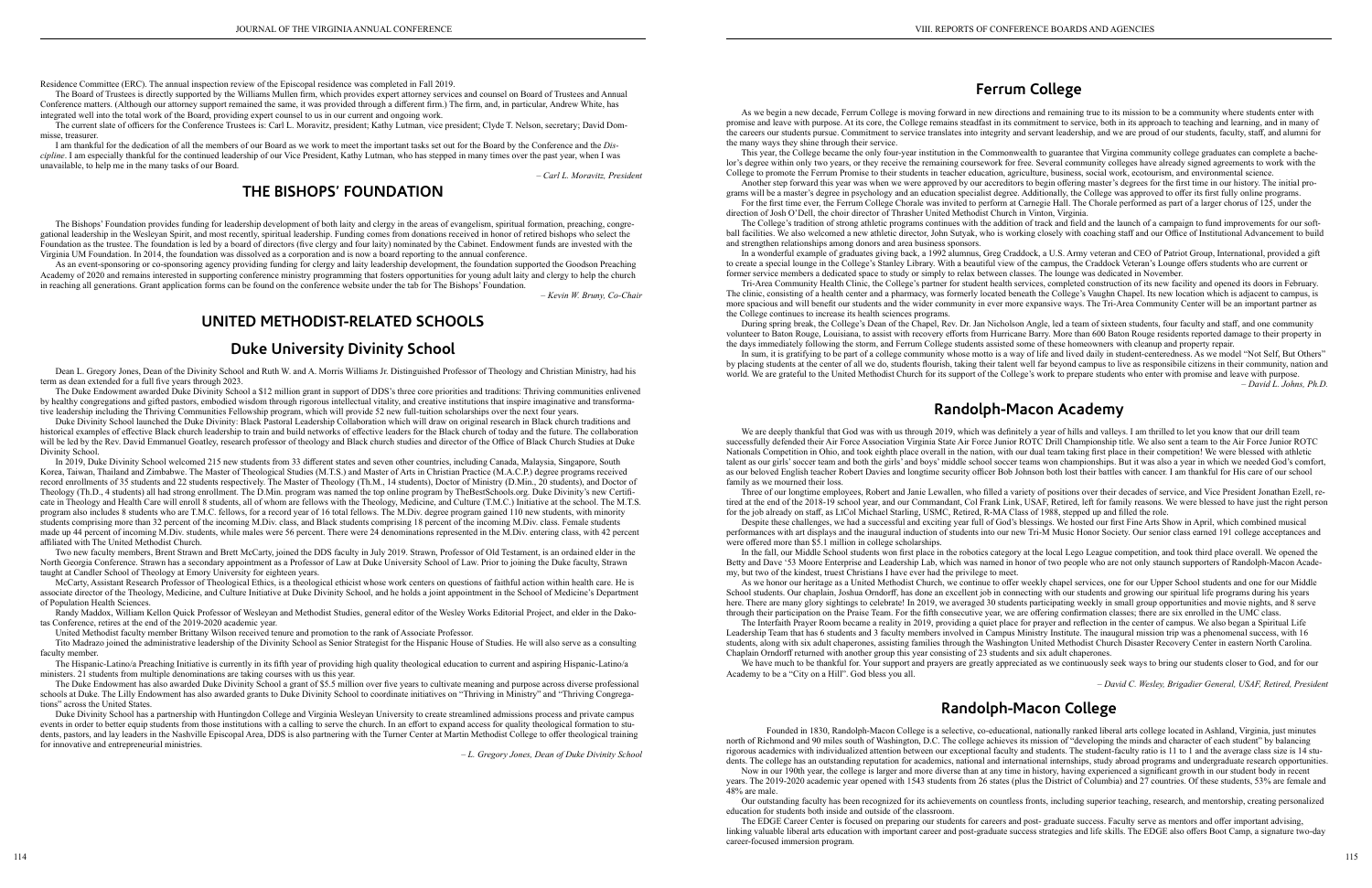R-MC's January Term (J-term) is a four-week session in which students can study abroad and immerse themselves in other cultures, conduct a regional, national or international internship, or take an on-campus course in a specific area of interest. January Term internships provide unique opportunities, and this year, 141 students performed internships.

One of the flagship programs at Randolph-Macon is the Schapiro Undergraduate Research Fellowship program (SURF), an endowment to support scholarly undergraduate research by students in all disciplines. SURF allows students the opportunity to conduct original research, under the guidance of a faculty member, and to be paid a stipend. Many students present their findings at academic and professional conferences both nationally and internationally. Now in its 23rd year, SURF has funded research opportunities for over 700 students.

R-MC offers a Four-Year Degree Guarantee, which pledges in writing that freshmen who meet all necessary requirements will graduate within four calendar years. If not, Randolph-Macon will waive tuition costs for R-MC courses needed to complete the degree.

R-MC integrates the value of diversity into the fabric of campus life. Through a wide range of student organizations and multicultural programs, Randolph-Macon seeks to build a community that upholds the inherent worth of individuals in an atmosphere of mutual respect, trust, and civility.

Randolph-Macon celebrates our strong alumni giving record. In 2019, 33% of our alumni gave back to the college. The college has experienced a campus renaissance, with over \$80 million spent on new and renovated facilities in recent years.

In 2018, the college established a new Bachelor of Science in Nursing (BSN) program, and Dr. Cindy Rubenstein was named chair. The BSN program integrates R-MC's liberal arts tradition as it prepares students to work as collaborative members of interdisciplinary healthcare teams. Payne Hall, a new, state-of-the-art building will house the BSN program. It is currently under construction and projected to be completed this September.

The A. Purnell Bailey Pre-Ministerial Scholarship Program was established in 2004 to support students who express an interest in ordained ministry in the Christian tradition. Students awarded this scholarship receive half-tuition for the first two years and full tuition for the junior and senior years. The program includes weekly mentoring, two internships in ministry settings, and support selecting and applying to theology school. As of January 2020, we have 133 living alumni who are United Methodist Clergy.

Randolph-Macon is honored to host Pathways to Science, which invites rising sophomore Hispanic girls to campus to meet scientists and explore STEM related activities. R-MC recently received an additional \$1,082,291 grant from the National Science Foundation to continue this program for an additional three years. Convergence, a 9-day event in which high school students explore the many ways that Christian faith and science come together, is now in its fourth year. Additionally, Valuing the Voices in Our Church is a new program for high school students to assist with vocational discernment.

R-MC also launched a Show Choir program. Show Choir uses vocals, choreography, staging, costuming and production to synthesize an artistic experience. The college's equestrian program continues to flourish, and in 2018, R-MC purchased Coventry Horse Farm. Located close to campus, it boasts 70 acres of pasture, has space for 33 horses, and includes an indoor riding arena, two large outdoor areas, and space for cross-country fences.

R-MC's new Cybersecurity major is a computing-based discipline that involves the creation, operation, analysis, and testing of secure systems, networks, and applications to protect against a variety of digital threats. The college's new Writing major heightens students' power to use the written word effectively and with style. R-MC also boasts a new Criminology major, the central focus of which is to understand social structure and social processes in relation to crime, criminality, and punishment.

The college offers 18 intercollegiate sports (NCAA Division III) and participates in the Old Dominion Athletic Conference (ODAC). The men's basketball team won the ODAC regular-season title, hosted and won games in the first two rounds of the NCAA Tournament, reaching the Sweet Sixteen. The baseball team won the ODAC regular-season title for the second straight year. The softball team reached the Division III World Series for the first time in program history. The women's soccer team went undefeated during the regular season, won the ODAC title and won a first-round game in the NCAA Tournament. The women's volleyball team won the ODAC regular-season title for the fifth straight year and earned an at-large bid to the NCAA Tournament.

 The college recently launched an eSports program. eSports—also known as electronic sports or e-sports—is a form of competition using video games in an online environment.

Student outreach through community service continues to be an important aspect of the Randolph-Macon College experience. In 2019-20, R-MC students collectively amassed more than 23,099 volunteer hours and donated \$48,860.64, to various causes. Students in Fraternity and Sorority Life contributed more than 13,613 hours of collective service to the community and donated nearly \$26,969.84 to various organizations and philanthropies. There are two signature events each year, The Big Event in the fall and Macon a Difference Day in April. Over 700 students participate in these events.

At Randolph-Macon College, students bond with their peers, faculty mentors and alumni to build meaningful relationships that last a lifetime.

*– Sue Schick, Chair of the Board of Trustees*

## **Shenandoah University**

I hope you will join me as we celebrate the "graduation" of the Rev. Dr. Rhonda VanDyke from Shenandoah University! Rhonda refuses to call it a retirement. Rhonda finished her time at Shenandoah University in May; for more than a decade, she has been a leader in changing the culture for our students. In her time at Shenandoah, we all started using the "do no harm, do good, and stay in love with God" three simple rules. We started using the words attributed to John Wesley, "do all the good you can, by all the means you can…" at worship services, then at graduation, and then at convocation. Students regularly send pictures of the words of John Wesley posted to their walls in their homes after they have graduated. Rhonda impacted thousands of graduates and her impact continues as others pass on these key theological foundations to generations to come. Yes, we have been blessed by Rhonda's leadership over the last fifteen years. I hope you will join me in congratulating her on doing all the good she could, to all the people she could in her time at Shenandoah University. As we launch Rhonda into a new possibilities upon "graduation," we are excited to announce that another Virginia Conference clergyperson, the Rev. Dr. Justin Allen, has been promoted to Associate Vice President for Student Affairs.

Part of Rhonda's legacy is having helped build an exceptional partnership between Shenandoah University and the Virginia Annual Conference, Wesley Theological Seminary, and the whole of the United Methodist connection. Students, faculty, and staff have been at the last four General Conference gatherings (2020, 2019, 2016, and 2012). Over 100 college-age students have been Calling21 interns in local Virginia Conference United Methodist churches as they have explored their vocation with mentors and vibrant faith communities. Finally, the Faith Seeking Justice Christian Leadership program is entering its second decade and continues to educate and inspire future clergy in small numbers and future lay leaders in large numbers.

This year, thirty students have preached at the Higher Ground worship service on campus. They have learned about exegesis and commentaries, but they have taught their peers about a vibrant and active faith in Christ that calls us to love our neighbor and to pray for our enemies. As the students have taken ownership of their own service, leading the music, prayers, and sermons with the mentorship of our dean of Spiritual Life, Rev. Dr. Justin Allen, they have started to invite their friends and the service has grown. Outside of athletic events, Higher Ground is the largest regularly occurring event on campus and brings together students from all areas of study, all political persuasions, and all Christian denominations to worship as one corporate body.

Can you help us continue the partnership with the United Methodist connection? Here are two ways you can help. First, the Shenandoah University Youth Theology Institute engages high school students in a three-credit college course over two weeks in July as students explore their faith in a diverse world. If you would like to nominate a dedicated high school student, or you are a dedicated high school student that would like to apply, please do so at su.edu/youththeology.

Second, we have notified the Site Selection Committee that the new James R. Wilkins, Jr. Athletics and Events Center on the campus of Shenandoah University might be well suited to host Annual Conference. With a capacity of nearly 5000 people, we are exploring opportunities to engage our community through large-scale regional events. I hope you will dream about what events we can hold on our campus in Winchester that might reach others as we "make disciples of Jesus Christ for the transformation of the world" and share those ideas with our Dean of Spiritual Life, Rev. Dr. Justin Allen.

Shenandoah University remains committed to educating and serving the diversity of God's people and we want to continue to build a mutually beneficial partnership with the United Methodist Church as we make disciples of Jesus Christ for the transformation of the world. We are better together. So, together let us

"do all the good we can, by all the means we can, in all the ways we can, in all the places we can, at all the times we can, to all the people we can, as long as ever we can."

*– Tracy Fitzsimmons, Ph.D., President*

# **Virginia Wesleyan University**

It has been an honor to serve as president of the National Association of Schools and Colleges of the United Methodist Church, leading the 117 Methodist-related higher education institutions during this pivotal time for the Church.

Virginia Wesleyan University continues to attract attention for its profound campus transformation over the past five years. In 2018, VWU was featured in Trusteeship, the Association of Governing Boards (AGB) magazine. In 2019, we were featured in Business Officer, the National Association of College and University Business Officers (NACUBO) magazine. Both publications not only outlined the Virginia Wesleyan University transformation, but shared key takeaways designed to inspire others confronting the current challenges of small and mid-sized institutions.

In recognition of our commitment to civic engagement, we were selected to receive the Carnegie Foundation's prestigious Community Engagement Classification—the leading framework for assessment in U.S. higher education. We are one of 119 U.S. institutions to earn this distinction in 2020. Addressing national trends, affordability remains a top priority. Virginia Wesleyan offers a multi-faceted plan of affordability that combines the third consecutive year of frozen tuition, a new endowed Batten Honors College, an expanded donor-funded student employment program, a concurrent enrollment program with Virginia community colleges, affordable out-of-semester 12-month course options, and a fifth-year tuition guarantee.

Since our 2017 transition to University status, we have added new graduate programs and several thriving online programs. Academic programs have been expanded to include two new majors: Sport and Recreation Management and Recreation Therapy. In January 2020, VWU formalized our commitment to pursue a joint Bachelor of Science in Nursing degree with Sentara College of Health Sciences. Through a gift in 2019, we established a program to expand the study of African-American history and traditions.

In the fall, Virginia Wesleyan established an Esports program, which is now flourishing in its new donor-funded state-of-the-art arena. We also opened the Malbon Center for Technology, which has both a virtual and physical home. Our new Susan S. Goode Fine and Performing Arts Center opened in Spring 2019 and has attracted world-renowned artists. This new facility, coupled with planned expansion of the original Fine Arts Building, will enhance VWU's offerings and showcase the prominence of our arts programs to the community.

Our Greer Environmental Sciences Center and highly selective Batten Honors College, both opened in 2017, continue to be national niche programs. The Greer Center has enhanced prominence in the natural sciences programs and has earned multiple accolades, including 2018 Conservationist of the Year from the Chesapeake Bay Foundation and recognition from the Elizabeth River Project for Sustained Distinguished Performance at the River Stars Model Level in 2020. We were also proud to name our first campus sustainability director recently in support of our ongoing commitment to the environment.

The Batten Honors College welcomed its third class in fall 2019 and will reach its full capacity of 160 students this fall. In February 2020, competing against 15 Virginia private colleges, VWU won the Virginia Foundation for Independent Colleges' annual Ethics Bowl for the second time in University history. Our undefeated team was entirely comprised of Batten Honors College students who earned the coveted VFIC Batten Trophy.

A third national-niche program of VWU is the Center for the Study of Religious Freedom. The center aims to create a civil society through education, respectful dialogue, and mutual understanding, and it equips students and community members to address difficult and urgent problems. We are dedicated to diversity and inclusion, and in 2020, named the University's first chief diversity officer.

Religious life on campus is vibrant as Marlin Ministries serves students of all faiths, interests, and backgrounds. Ecumenical services are offered weekly in the Monumental Chapel and Beazley Recital Hall. Several gatherings are held each week for students, faculty, and staff with various interests and journeys in their faith. The donor-funded Boyd Fellows program provides opportunities for student leaders to assist with the administrative, visionary, and programmatic aspects of religious life on campus. New agreements with the Candler School of Theology at Emory University and the Duke University Divinity School provide early assurance opportunities for students interested in pursuing careers in the ministry.

*– Scott D. Miller, Ph.D., President*

## **ASSOCIATION OF RETIRED MINISTERS AND SPOUSES**

ARMS works along with our Conference Office of Pensions and Benefits to provide for the needs and desires of our retired clergy and spouses. We had another good retreat in October at Eagle Ayrie with around 80 participants. It was a time of fellowship, good food and being encouraged for the well being of our body, mind and soul. As always we received updates on our Conference health plans and what we might expect for the future in our retirement. We look to see more of our retirees at our retreat this coming October 7 & 8. Our theme has been set for "Solid Hope in Changing Times." More information and applications will be ready for our Retirees' banquet provided by our Conference office of Pensions and Benefits. We again ask that all retirees and spouses consider donating \$10.00 annually toward expenses and defraying the cost of our retreat. Checks should be made out to the VUMC for ARMS.

*– John & Cathy Price, Co-Presidents of the ARMS Board of Directors*

## **PREACHERS' RELIEF SOCIETY**

Since its inception 150 years ago the Preachers' Relief Society had provided grants to help clergy who, for one reason or another, have been faced with financial emergencies beyond their ability to meet. In 2019 the Society was able to make grants to two clergy who were facing difficult situations. Those facing financial emergencies who are eligible for assistance from the Preachers' Relief Society include all clergy, active and retired, and the widows and

widowers of deceased clergy. Requests for assistance must come through and be endorsed by the district superintendent. The Society carefully considers all requests and responds confidentially and appropriately.

Persons wishing to help underwrite the work of the Society should contact the Society's treasurer, The Reverend Robert F. Cofield, Jr. The current directors of the Society are Robert T. Casey, President; Edward Lilly, vice-president; James R. Bergdoll, secretary; Robert F. Cofield, Jr., treasurer; Robert N. Baker, III; Sallye Bowen; Katherine Kidwell; James S. Matthews, and Harold E. White, Sr.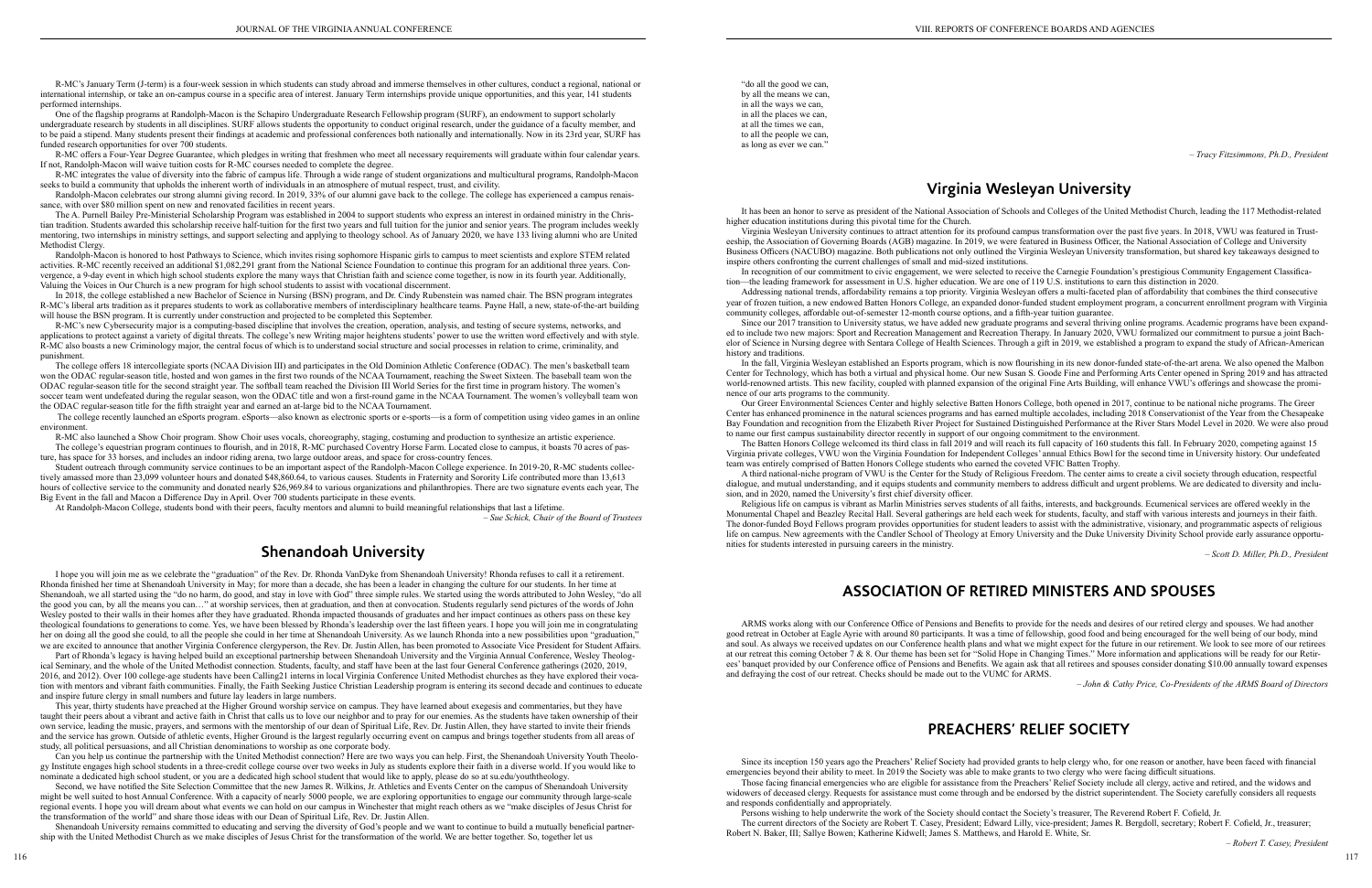## **RETIRED CLERGY HOUSING CORPORATION**

Pinnacle Living assists the RCHC Board of Directors with the financial and day-to-day management of the corporation. The board has been actively engaged in the development of policies and procedures with the ultimate goal of improving eh lives of those we serve while being good stewards of the gifts we receive.

Retired Clergy Housing Corporation (RCHC) has been serving retired clergy and their families for 87 years by providing housing following retirement for those who qualify. Currently, RCHC owns twenty (20) properties across our conference in Bridgewater, Danville, Hampton, Lynchburg, Mechanicsville, North Chesterfield, Prince George, Raphine, Roanoke, Staunton, and Winchester.

The annual operating budget for RCHC is approximately \$175,000, and the fees we charge the residents fall short of our annual costs. Contributions and other sources of revenues are needed more than ever before to ensure the long-term viability of this wonderful ministry.

The annual Covenant of Gratitude drive is one way individuals and congregations can help support the work of RCHC. The Covenant of Gratitude asks for a commitment of a minimum of \$1 per commissioned Provisional Elder and Deacon at this Annual Conference session. We appreciate the past support we received from our Covenant of Gratitude family, but this year we are asking those who can, to do a bit more! If you are a current Covenant of Gratitude supporter, or if you have never supported our ministry before, please consider increasing your gift to \$2, \$3 or even \$5 for each commissioned Provisional Elder and Deacon at this Annual Conference. Your donation will help offset basic operations and unexpected repairs. Please remember, we receive no funds from the conference for the important work we do. We also invite you to make RCHC a part of your estate planning. If you are interested in learning more about how to support this mission, please contact Rev. Charles Wickham at 804-474-8724 and he will be happy to meet with you.

We are a full service financial institution and we operate solely to serve the financial needs of our member owners. Our all-volunteer board of directors is comprised of a cross section of lay and clergy. We help our members by providing quality financial products and services, including savings and checking accounts, loans, Visa rewards credit cards, online services, and resources to assist our members with personal financial management. We also offer a product called SnapLoan that provides an educational line of credit for college students with discounted interest rates for students attending a United Methodist affiliated college or seminary. In addition, we have partnered with several local churches to establish Jubilee Assistance Funds; a program that assists churches with short-term loans to help people who may be experiencing a financial emergency. Plus, we recently partnered with a financial services firm that can assist our members with college planning/529s, annuities, long term care and saving for retirement.

On behalf of the Board, I would like to thank you in advance for any assistance you are able to give. What an honor and privilege it is to talk with the families we serve and hear them say, "You will never know what this opportunity means to us. Without RCHC, we just don't know what we would have done!" Our clergy have given themselves to the service of God and what an honor to now help support them with housing.

*– D. Michael Houff, RCHC Board of Directors, Chair*

## **THE UNITED METHODIST CREDIT UNION**

The United Methodist Credit Union is committed to offering our member churches, individuals, institutions, and the conference a primary resource for encouraging sound stewardship principles so we can all be more effective in our respective ministries. Our objective is to help our members "to earn all they can and save all they can so they can give all they can" as servants of Christ in the world.

118 **1118** 1118 **Men's Spiritual Advance:** Building on 2018's success, our Spiritual Advance weekend in the fall of 2019 continued to follow the model of the South Carolina Conference while taking into account the context of the Virginia Conference's vision. Our two-day Spiritual Advance (September 27-28) featured the author of *The Class Meeting*, Rev. Dr. Kevin Watson; General Commission on United Methodist Men (GCUMM) deployed staff member Greg Arnold; and N. Georgia YoungER Men's Ministry representative Odell Horne. Our theme was *Transforming Grace*.

Our church loan program helps local churches with loans for parsonages, renovations, and vans and buses, and with the refinancing of current loans to secure better rates and terms. We also offer project loans (up to \$50,000 unsecured) and Visa rewards credit cards for church business.

Weslevan Building Brothers (WBB) Mentoring: Advocate David Bean and his team have deployed a mentor/mentee training program. Using Wesley's 21 questions and corresponding scripture, the initiative will help us address generational gaps in our churches, provide new disciples with experienced mentors, and focus our discipleship on service (faith in action).

During the early stages of the coronavirus pandemic, The United Methodist Credit Union offered opportunities for members to skip a payment on their loans, low-interest personal loans without credit checks and with deferred payments, as well as free access to the services of GreenPath Financial Wellness, an affiliate of the credit union that provides help with debt management, bill payment assistance, and financial counseling, among other resources. Also, unsecured emergency loans were offered to churches requiring minimal paperwork and up to \$5,000 that could be disbursed in just one or two business days.

Young Men's Ministry: In coordination with the Southeastern Jurisdiction (SEJ), we have established this ministry to explore ways to integrate and grow participation by late Boomers, Gen Xers, and Millennials. To this end we have deployed a mentoring program (see WBB above), and encouraged participation in small transformational groups. Additionally, by focusing on projects not presentations, interactions not programs, and by showing, not telling, we are demonstrating our dedication to building relationships, not walls.

The United Methodist Credit Union is always looking for ways to assist member individuals and churches in their missional efforts within their respective communities and beyond. One of the newest such "missional banking projects" of the credit union that will be offered later this year is a loan program to assist members with adoptions.

**Scouting:** We serve over 16,000 youth with over 9,000 adult volunteer leaders. Scouting is a key element of our strategy to reach new people since half of scouting families do not have church homes. In 2019, Scouting Advocate Bill Chaffin was appointed to the Conference Board of Laity. We are planning 2 more Bishop's Scouting Leadership Dinners for 2020 and 2021 (Roanoke and Arlington Districts) as well as formulating our Annual Conference plan focusing on celebrating the 100th Anniversary of our BSA/UMC partnership which began on February 12, 1920. We received a \$5,000 UM Foundation grant to initiate District programs, provide scholarships to Philmont for UM scouter training during the 100th Anniversary, and funding to stabilize the Conference structure. Finally, we created a chaplain aide training program.

John Wesley was among the first to organize financial cooperatives among faithful members of the Methodist movement, and it is in the spirit of Wesley that in 1952 a group of Virginia pastors, with help from the Virginia Conference, pooled their resources and established this credit union so they could be more effective in their respective ministries. Sixty-eight years later, our membership has now grown to include United Methodist churches, church members, clergy, organizations, agencies, and institutions in the conferences of North Carolina, Western North Carolina, Virginia, West Virginia, and Baltimore-Washington (churches and organizations only). The spirit of Wesley to earn all we can and save all we can so we can give all they can is alive and well in The United Methodist Credit Union.

*– Alvin J. Horton, Chair*

## **UNITED METHODIST MEN**

As key initiatives in the past year, the Virginia UM Men have deployed a disciple mentoring program, continued to encourage the formation of Wesleyan Transformational Small Groups at fellowships, and have focused on discipleship and service ministries.

Over the next year, we will continue to pursue our goals to have our leadership be representative of our membership with particular emphasis on discipling younger men. We will update our By-laws as well as our vision, values, and goals for 2020-2023 at a leadership retreat in the fall. We will partner with Districts in sponsoring men's spiritual retreats regionally around the Conference. We will train our men on domestic violence prevention. Each of these efforts will help us fulfill the Conference vision of disciples who are life-long learners influencing others to serve.

**Vision:** Men building God's Kingdom led by the Holy Spirit through Christian fellowship

**Values:** Service, Excitement (passion), Teamwork

**2019/20 Goals (summary):**

United Methodist Women is the women's mission organization of The United Methodist Church, putting faith, hope, and love into action on behalf of women, children, and youth in the United States and internationally. We are a creative, supportive community of women organized around the Purpose, which is "to know God and to experience freedom as whole persons through Jesus Christ" and "to expand concepts of mission by participation in the global ministries of the church." Our theme this year has been "Let Your Light Shine: Ignited for Justice". We provide opportunities and resources to grow spiritually, become more deeply rooted in Christ and put faith into action. We are organized for growth, with flexible structures leading to effective witness and action. We equip women and girls around the world to be leaders in communities, agencies, workplaces, governments and churches. We work for justice through compassionate service and advocacy to change

Prepare (disciple) men for service and leadership; succession management aligned with church demographics; reach new men and their families and mentor new Christians; connect with other Conference agencies and boards: prevent domestic violence jointly with UMW; Holy Spirit led Christian fellowship through Wesleyan Transformational Small Groups (class meetings) at all fellowships; Bible studies; revise the Men's Spiritual Weekend; and ignite Younger Men's Ministry. To accomplish this, we have filled two key vacancies for Vice President for Spiritual Life and Chaplain and are working to fill our Younger Men's Ministry Advocate. Mentoring our replacements is a priority paying dividends. Please continue to pray for us!

#### **Ministries**

Unfortunately, we had a significant drop in attendance. We have revised our strategy relative to spiritual retreats and are now partnering with men regionally to conduct joint District events around the Conference each year. Our first joint event was held at Camp Overlook near Harrisonburg on January 3-4, 2020. Our next retreat is scheduled on August 15-16 with a third to be announced later this year.

**Men's Ministry:** Three certified Men's Ministry Specialists (Todd Hoar, Johnnie Draughon and David Bean) are engaged in training and support activities offering *Understanding Men's Ministry* and other courses around the Conference.

**AMEND Together** is an innovative initiative dedicated to preventing domestic violence against women and girls by engaging and educating men. The GCUMM has partnered with AMEND Together to create the *AMENDing Through Faith* training course in which men learn to recognize, respond to, and prevent violence against women. Twelve men recently completed the course by online teleconference. "Good men" must play a critical role in creating a community where all women and girls are valued and safe. Only with the support and involvement of men and boys can the cycle of gender violence be broken. The Virginia Conference UMM received a grant to help fund this initiative. To find out more, visit the GCUMM website or view the video https://youtu.be/KskVFJktm0g.

**Prayer Advocacy:** There are currently seven District prayer advocates. Districts still in need of prayer advocates are Alexandria, Arlington, Charlottesville, Danville, Harrisonburg, Lynchburg, Rappahannock, Roanoke, and Staunton. Todd Hoar, our Conference Prayer Advocate, distributed Upper Room materials throughout the year. Our first quarter 2020 goal was to contact the DS's and get recommendations for District prayer advocates. The Upper Room prayer wall can be found at http://prayer-center.upperroom.org/prayer-wall.

**Heart Havens:** The UMM, through Heart Havens Advocate David Campbell, support the developmentally disabled through fund raising, community events involving residents, and providing volunteer maintenance and repair to group homes. The Winchester District UMM is also supporting the Saratoga House in Winchester, formerly operated by Heart Havens but now under the management of

Shenandoah Valley Community Residences, Inc.

**Camp Rainbow Connection** holds a week-long respite camp once in June and once in July for individuals with developmental disabilities. While finances are a continuing challenge, an even greater challenge is getting enough camp counselors to serve. Camp Rainbow is held at Richard Bland College in Petersburg and Ron Rumsey is our Camp Rainbow Connection Advocate.

**Prison and Jail Ministries:** UMM provides volunteer and monetary support to: **Disciple Bible Outreach Ministry** (DBOM) which provides the thirty-two week Disciple Series to prisoners (Gene Mims, POC); **Good News Jail Ministry** serving inmates in Virginia's county and city Jails; **Kairos** which provides an Emmaus Walk experience for inmates of Virginia's Correctional Institutions; and **GraceInside**, a ministry supporting Prison Chaplains. We also advocate for the children of incarcerated adults through All God's Children. Each year our Conference sponsors 90 youth and children with an opportunity to grow in Christ. Thirty different children enjoy one week outdoors at 3 different camps. One-on-one mentors pair with and give spiritual support to the campers. Contact our new Prison and Jail Ministries Advocate, Andrew Kissell, if you are called to serve!

**Hunger Relief:** Wade Mays, with the Society of St. Andrew, will have provided an estimated 1.6 million servings of food by July 2020 with the help of our UMM volunteers.

**The Beacon:** Our monthly e-newsletter has strong readership (1500+) from both clergy and laity as well as subscribers outside the Conference taking regular notice of our men's activities. The Beacon is emulated by other Conferences providing insightful articles, timely news items, and promoting UMM sponsored events. Our editor, Jon Simons, always welcomes your input!

**SEJ and General Conference:** President Andrew Kissell has been elected to serve as President of the SEJ UMM beginning in July. As outgoing Conference President, Andrew would like to thank his brothers and sisters in Christ who have supported his leadership over the past four years, and he looks forward to continued growth, discipleship, and discernment in his service to the Lord alongside each of you! **Web Page:** Visit us at https://www.vaumc.org/UMM

*– Andrew Kissell, President*

# **UNITED METHODIST WOMEN**

unfair policies and systems. We provide educational experiences that lead to personal change in order to transform the world.

Virginia Conference United Methodist Women offers several opportunities to grow spiritually to women by attending retreats. Each spring a UMW Spiritual Life Retreat is held that brings together women from all over the conference. On May 15-17, 2020 the retreat theme was "Peace Be with You" with the Rev. Ileana Rosario as the retreat leader. The event was held at the 4H Camp at Smith Mountain Lake.

The second opportunity for spiritual growth is for the young women of our conference. Held in September each year is our Young Women's Retreat and is always a great opportunity for young women between the ages of 18-40 to come together for worship, music, sharing, and crafts around a theme. The event's date is September 11-12, 2020 at the Blessings Lodge at Camp Overlook in the beautiful mountains of the Shenandoah Valley. The retreat leader will be the Rev. Ashley Isernhagen. Our Mission Encounter event is held each July and is an event shared by Virginia United Methodist Church and United Methodist Women and is for everyone clergy, laity, and youth. The dates for the event for 2020 are July 24-26 at Smith Mountain Lake 4H Center. Our website vaumw.com has registration forms.

We meet each October for our United Methodist Women Annual Meeting. This meeting will be held October 24th at Smith Mountain Lake 4H Center.

*– Mary Jane Rawley, President*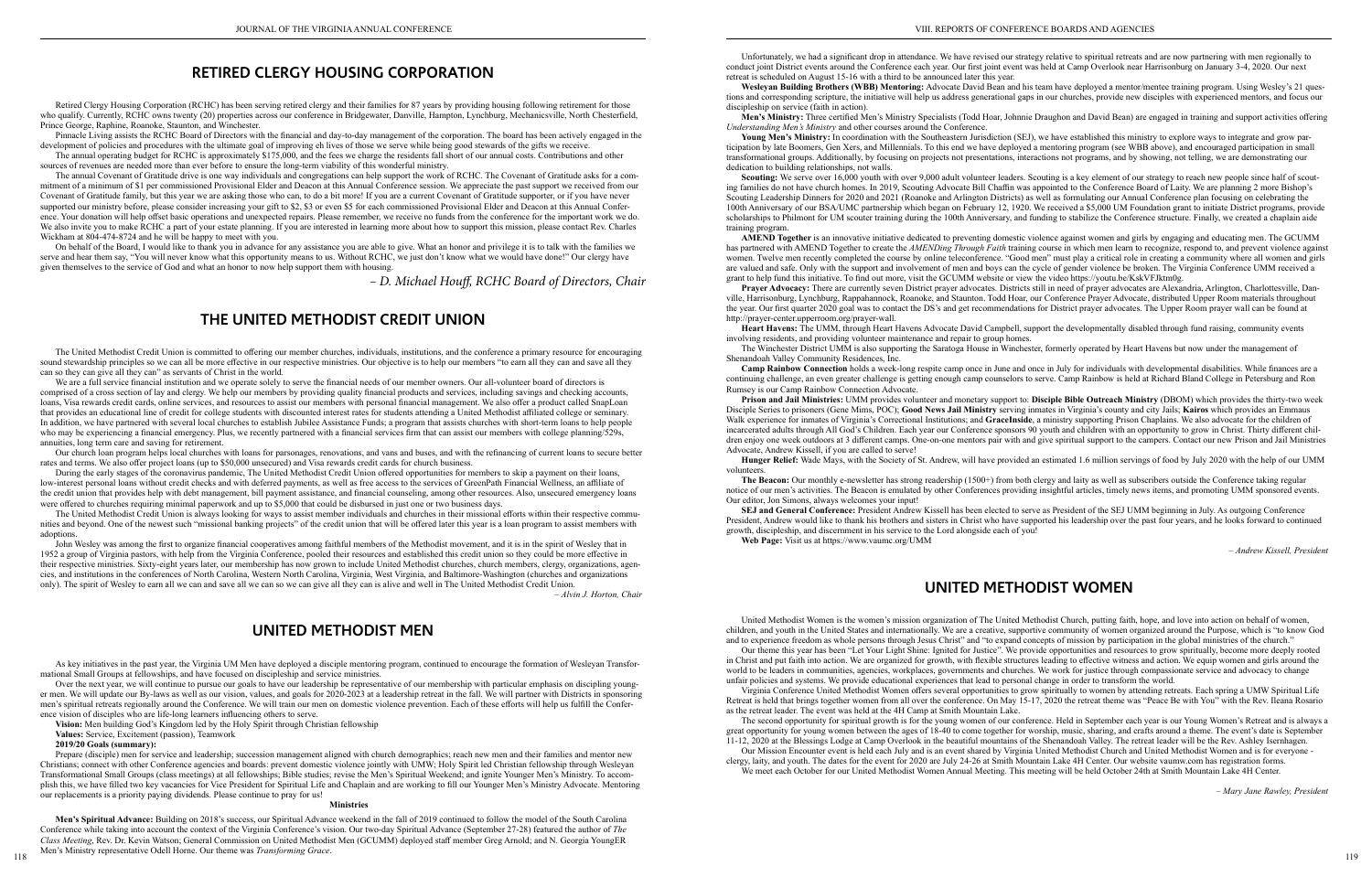## **VA PAUMCS**

## **(Professional Administrators Of The United Methodist Connectional Structure)**

The purpose of PAUMCS is to provide a supportive base for the unity and fellowship of its members in order to provide individual growth, professional development, continuous education and spiritual enrichment. PAUMCS promotes and encourages the training and support of United Methodist Church secretaries; serves as an advocate for emerging concerns that affect church secretaries; encourages and assists in the establishment of chapters of church secretaries, within or across jurisdictional and annual conference boundaries, and assists in coordinating the program and work of these chapters.

The Virginia Chapter of PAUMCS was established March 1999 at the Virginia United Methodist Conference Center (VUMAC) in Blackstone. Since that time the membership of the Virginia chapter has grown to as many as 90 members and an all time high of 130 attendees at a fall event at the Virginia United Methodist Conference Center. The chapter sponsors two meetings each year: normally, a one day fall training event and a one day spring training event and annual meeting, each good for .5 CEUs.

The Professional Association of United Methodist Church Secretaries was organized on April 14, 1982 in Dallas, Texas. Since that first meeting, conferences have been held annually, by-laws and a logo were adopted, working committees were formed, a quarterly newsletter was established and chapters were organized across the connection. Legislation was adopted at the 1988 General Conference which states that the General Conference of Finance and Administration (GCFA) has the authority and responsibility to provide guidance and consultation for continuing education of church secretaries, including establishment of professional standards, training and certification programs and to provide assistance to the Professional Association of United Methodist Church Secretaries (*2016 Book of Discipline*, ¶807.18).

In 2019 our annual mailing went digital. All newsletters, events and updates are posted to our webpage at <www.vaumc.org/paumcs> and promoted by MailChimp.

At their National Conference in Chicago in May 2017 the Professional Association of United Methodist Church Secretaries voted to change their name to the Professional Administrators of the United Methodist Connectional Structure, thereby broadening their vision while retaining their acronym, PAUMCS.

VA PAUMCS members are persons presently or previously, full-time or part-time, paid or volunteer, engaged in administrative work in any local church or agency of the United Methodist Church. For a member to be in good standing, annual dues must be paid for the current year. Membership advantages include reduced rates on workshop registration fees, a bi-annual chapter newsletter and networking with other church secretaries throughout the Virginia Conference.

During the Annual Conference year 2019-2020 VA PAUMCS:

On Wednesday, October 30 we held our "Experience Your Conference Connection" Fall Event 2019 featuring Conference Database Manager Chris Malak, who led us in a workshop on data collection within the conference and how local churches can use that information; and MaryKaye Cochran, of the Conference Office of Congregational Excellence, who facilitated an interactive session on MissionInsite and how the website provides access to a great quantity of demographic information that can help the local church to reach out to their community. The event was attended by 58 clergy and laity from across the Conference.

Our National PAUMCS Conference will be held April 16-18 In Kansas City, MO. The theme is "Keep Our Eyes Focused on Christ" and our workshops will include an array of speakers from the Missouri Conference and General Boards. Topics will include Unleashing our Inner Warrior, Developing & Mentoring Young Leaders, Missional Focus: The Shop: New Ways to Reach God's People, Strategies for Getting Volunteers or Servants, and Social Media for Churches, to name a few.

Our VA PAUMCS spring event will be held Wednesday, May 27, at the VAUMC Conference Center. Tami J. Wyrick, Vice President (Consultant) of Business Development for the Larkin Group will lead us in a day of how church professionals can maintain our personal and overall safety.

The second project is "Canaan", the name given by the Rev. Edward Dromgoole to his home, which served as a meeting place for early Methodists, including Bishop Francis Asbury, for many years. The Board of Supervisors of Brunswick County approved our "concept" for a retreat center and gave us a conditional permit to move forward with a plan to develop a rustic campground and assembly building that would accommodate about forty people for educational purposes. A leadership team for this project is in place and move forward. Steps were taken to shore up the foundation of the home and to prevent further deterioration. An archeological dig was conducted by the College of William and Mary, assisting in the identification of structures on the site and the recovery of artifacts. One such structure is a "spinning house", which with restoration could become a museum and visitor orientation center. Our Board of Directors in 2019 together has contributed over \$27,000 to help with our start the fundraising drive

Bishop Lewis has said, "United Methodist Church secretaries are called to ministry as surely as any pastor. Our administrative staff persons are a part of the ministry teams of our local churches and other United Methodist agencies. It is critically important that we work to develop effectiveness and vitality in the life of these teams. To that end the VA PAUMCS is committed to providing a supportive base for the training and fellowship of its members."

*– Susan Mundell Petrey, President*

## **HISTORICAL SOCIETY**

The Virginia United Methodist Historical Society continues to be active. Much of the work is accomplished through strong committees and foundations. In 2019, we supported the Southeastern Jurisdiction annual meeting at Candler School of Theology in Atlanta. Second only to the host Conference, Virginia had the largest delegation participating.

We are grateful for the progress being made by the OBCF, but are much in need of help from United Methodists across the Conference. Financial gifts, on-site volunteers, and researchers are welcome to join in these efforts to preserve these vital aspects of the origins of Methodism in Virginia. Our focus is "Preserving Our Heritage to Inspire the Future"

## **Virginia Conference Archives**

In accordance with church guidance and Disciplinary mandates, the mission of the Virginia Annual Conference (VAC) Archives is to collect, organize and preserve materials that document the historical development of the UMC and its antecedents in Virginia. The VAC Archivist is tasked with implementing this mission, which includes:

- v ensuring VAC records are deposited in the Archives in accordance with the *Discipline* and GCAH guidance;
- v arranging VAC records to make them accessible when needed;
- v providing research assistance to VAC churches, districts, committees, conference staff
- v maintaining the collections in accordance with prescribed guidelines for preserving archival records in all formats
- v providing guidance to VAC churches and Districts for maintaining and subsequently transferring to the Archives records as identified in the *Discipline*; and
- v keeping up-to-date with current archival practices and implementing changes as needed.

We began a 2:1 match fundraiser on September 1, 2019, to be concluded by March 1, 2020. This fundraiser required all active board members to contribute to the effort to raise \$5,000. We recently met our goal, and now a generous benefactor will donate an additional \$10,000. *– Myra P. Lindsey, President*

The current VAC Archivist is contracted and paid to work 15 hours per week. The majority of her time is spent responding to information requests from local churches, district superintendents, and researchers, and accepting new acquisitions.

Acquisitions to the Archives can represent multiple boxes and weeks of assessing, organizing, and filing. In recent years the archivist has processed records from over 20 closed churches, several closed districts, the entire Virginia United Methodist Assembly Center Collection, and the collection from the Blackstone College Alumnae Association.

We are grateful for the work of our foundations, our committees and our faithful trustees. And we thank the Virginia Conference for the additional resources that have been made available to us. In these changing times, it has never been more important to preserve our heritage as mandated by the *Book of Discipline. – Mike Browder, President*

With the prediction of more church closings, this job will of necessity become even more challenging. The job of archivist requires meticulous, detailed, and time

consuming work. Time constraints are currently preventing the Archivist from performing all of the critical tasks relating to the maintenance of the Archives. During 2020 the Conference Archivist and the Archives Committee will be developing strategies and plans for making the job of Archivist a half-time position in 2021 and for attacking special projects such as the digitization of the audio visual collection.

*– Cathy Morgan, Chair*

# **The Old Brunswick Circuit Foundation**

Over the past year, the Old Brunswick Circuit Foundation has further developed its strategic plans for two of the properties by engaging others to help us build a comprehensive business plan to determine the cost of renovation, timeframe and acquire adequate fundraising. The first is the old Randolph-Macon College/Boydton Academy & Bible Institute site in Boydton. We attended and presented a Paper at the Lemon Project Symposium at William & Mary last March that was well received while gaining contacts and core information of people and organizations to support our strategic plans. Our focus is twofold, the preservation of the property and acquiring necessary funding and the resources to accomplish the project within the next several years. This includes the building (which served as a dormitory, classrooms, and administrative offices), plus restoring the adjacent Head Masters (HELENSHA) house. This house could be used for a learning center/library and/or Care taker Residence. Our leadership team for this project is making process developing relationships with granting organizations, foundations, and major donors. Secondly a plan for the utilization of the physical property and considering how best to interpret the significant history of both the original site of R-MC, which is the oldest Methodist College in America, and the Boydton Institute, which later occupied these same facilities, serving African American students for half a century in the years following the Civil War. These two schools had a significant impact on the education of whites and blacks for over 100 critical years in our history, providing leaders in many fields, including higher education and the civil rights movement.

*– Jim Mott, President:*

## **The William Watters Foundation**

The purpose of the William Watters Foundation is to oversee the preservation, care and interpretation of the gravesite of William Watters, United Methodist Historic Site No. 7, in McLean, Virginia. William Watters was the first American-born Methodist itinerant preacher. The Board of Directors approved the slate of board members and officers at our May meeting. Board members were duly elected at the fall meeting of the Virginia Conference Historical Society on September 7, and officers were elected at the Foundation's Annual Meeting.

The Annual Meeting of the William Watters Foundation was held on September 22 at Trinity UMC in McLean, Virginia. We returned to our traditional annual meeting format – a meeting open to the public, with a guest speaker, and refreshments – on a Sunday afternoon. Prof. Michael H. Browder was our guest speaker; his topic was "William Watters: A New Look at an Old Friend." We will hold our next annual meeting on September 20 at Trinity UMC, McLean. The Foundation learned in late December 2019 that our quest for designation of the William Watters Gravesite as a United Methodist Heritage Landmark was denied. We will try again in time to gain approval by the 2024 General Conference.

# **The Old Stone Church Foundation**

The Old Stone Church Foundation was established in 1974 by the Virginia Conference Historical Society to preserve, protect and interpret the Old Stone Church site in Leesburg. The site, a United Methodist Heritage Landmark, was the first Methodist-owned church property in America, deeded in 1766.

The Foundation held its annual meeting on September 11, 2019 at Mount Zion UMC in Leesburg. Mount Zion, founded in 1866 by the black members of the Old Stone Church, is recognized as the oldest continuing African American Methodist congregation in Virginia. Our guest speaker, the Rev. Steven J. Summers, Winchester District Superintendent, talked about "Leadership Lessons from Jenga." Nominations for the 2020 Board of Directors were presented and approved. Prior to the Annual Meeting, Site Manager John Creamer led guests and members of the Board on a tour of the Old Stone Church site.

The board approved the 2020 slate of officers at the November 13 meeting, and set meeting dates for the new year. Preparations are underway for our Annual Meeting, scheduled for September 9, 2020.

Work continues in our effort to make the Old Stone Church Site a pilgrimage destination. Our beautiful memorial brick prayer garden continues to grow. *– Charles E. Williams, President*

## **Mandate**